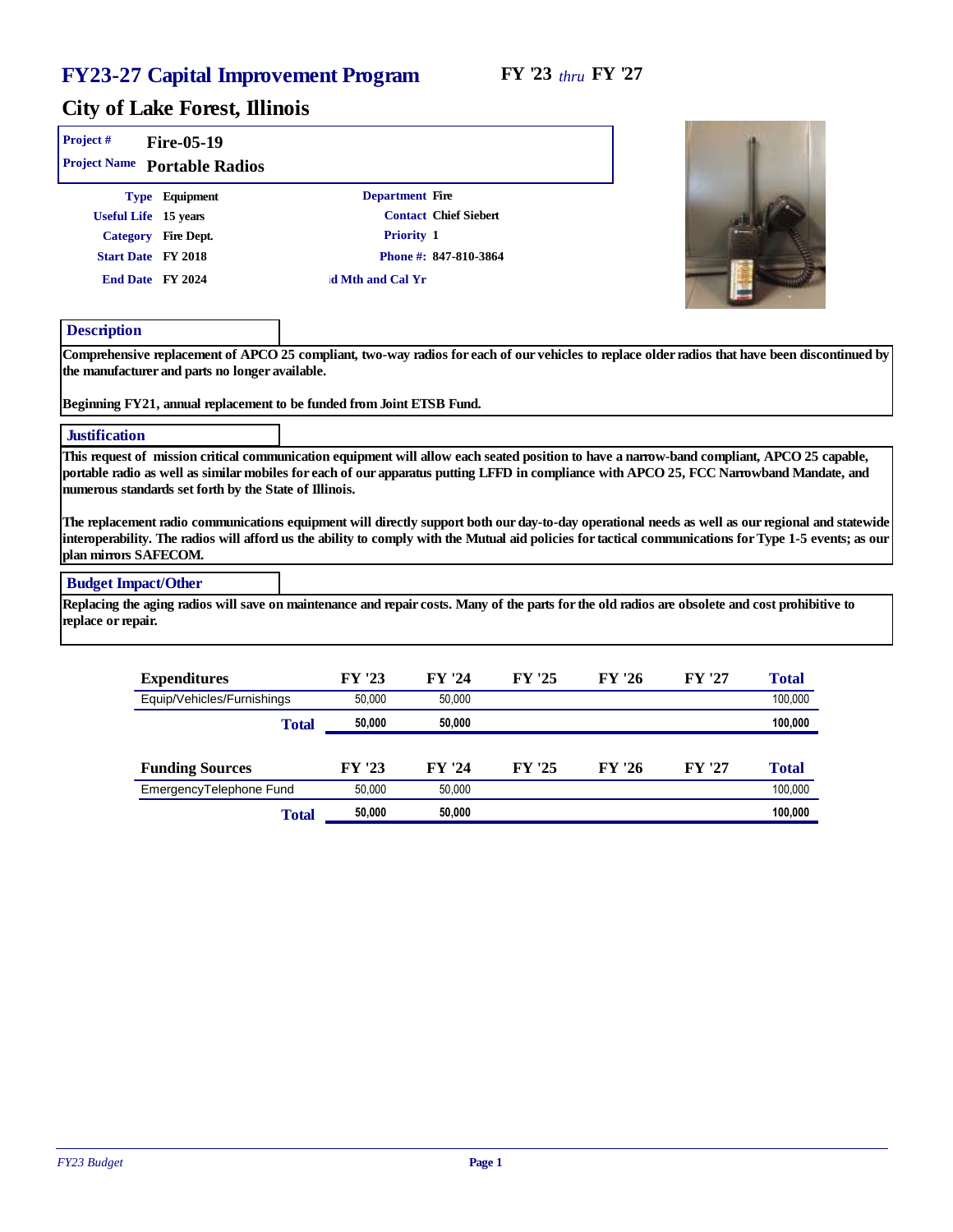#### City of Lake Forest, Illinois

| Project#<br><b>Project Name</b>                                                                                                                                                                                                                                                                                                                                                         | $IT-01-23$                                                                           | Security Cameras - Internal / External                                 |  |
|-----------------------------------------------------------------------------------------------------------------------------------------------------------------------------------------------------------------------------------------------------------------------------------------------------------------------------------------------------------------------------------------|--------------------------------------------------------------------------------------|------------------------------------------------------------------------|--|
| Useful Life 5 years                                                                                                                                                                                                                                                                                                                                                                     | Type Equipment                                                                       | Department IT<br>Contact Jim Shaw                                      |  |
|                                                                                                                                                                                                                                                                                                                                                                                         | Category I.T. - Technology                                                           | Priority 1                                                             |  |
| Start Date FY 2023                                                                                                                                                                                                                                                                                                                                                                      |                                                                                      | Phone #: 847-810-3590                                                  |  |
| <b>End Date</b>                                                                                                                                                                                                                                                                                                                                                                         |                                                                                      | d Mth and Cal Yr                                                       |  |
|                                                                                                                                                                                                                                                                                                                                                                                         |                                                                                      |                                                                        |  |
| Description                                                                                                                                                                                                                                                                                                                                                                             |                                                                                      |                                                                        |  |
| 1. Beach Sailing (2 In 4 Out)<br>4. Water Plant (10 In 6 Out)<br><b>Future Years:</b><br>5. MS 24 In 6 Out<br>6. City Hall 6 In 0 Out<br>7. Dickinson 6 In 4 Out<br>8. Stirling 2 Out<br>9. Fire Station 2 8 In 4 Out<br>10. Cemetery 1 In<br>11. Elawa 3 In 2 Out<br>12. Everett School 2 In<br>13 East Train Station 6 In 6 Out<br>14. West train Station 6 In 6 Out<br>Instification | Security Cameras for City Locations (2023):<br>2. Rec Center and Croya (30 In 8 Out) | 3. Golf Clubhouse, Maintenance Garage and Comfort Station (6 In 6 Out) |  |

#### **Justification**

Departments have shown an interest in the ability to monitor and document activities in their environment. This is especially true for expansive venues such as Golf/Rec/and Sailing.

#### Budget Impact/Other

Approximately \$7,000 to \$12,000 depending on scope and final product selection.

| Expenditures               |       | FY '23 | FY '24 | FY '25 | FY '26 | FY '27 | Total   |
|----------------------------|-------|--------|--------|--------|--------|--------|---------|
| Equip/Vehicles/Furnishings |       | 72.000 | 72.000 | 72.000 |        |        | 216,000 |
|                            | Total | 72.000 | 72.000 | 72.000 |        |        | 216,000 |
|                            |       |        |        |        |        |        |         |
| <b>Funding Sources</b>     |       | FY '23 | FY '24 | FY '25 | FY '26 | FY '27 | Total   |
| <b>Capital Fund</b>        |       | 72.000 | 72.000 | 72.000 |        |        | 216,000 |
|                            | Total | 72.000 | 72.000 | 72.000 |        |        | 216,000 |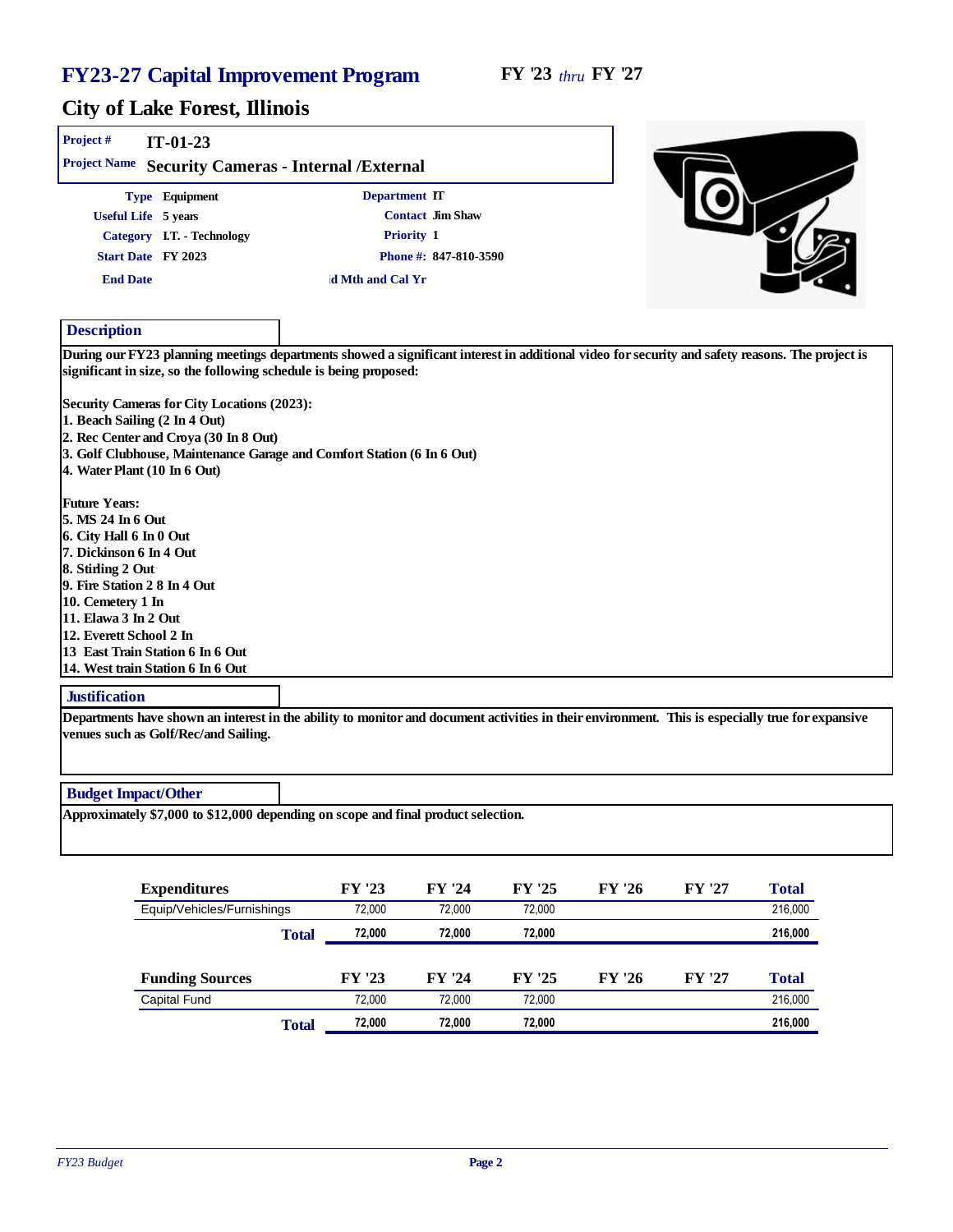| Project #<br>Project Name      | $IT-02-21$                 | Three Year Data Security Roadmap                                                            |                                                                                                                                                   |
|--------------------------------|----------------------------|---------------------------------------------------------------------------------------------|---------------------------------------------------------------------------------------------------------------------------------------------------|
|                                | Type Improvement           | Department IT                                                                               |                                                                                                                                                   |
| Useful Life 5 years            |                            | Contact Joseph Gabanski                                                                     |                                                                                                                                                   |
|                                | Category I.T. - Technology | Priority 1                                                                                  |                                                                                                                                                   |
| Start Date FY 2021             |                            | Phone #: 847-810-3612                                                                       |                                                                                                                                                   |
| End Date FY 2023               |                            | d Mth and Cal Yr                                                                            |                                                                                                                                                   |
| Description                    |                            |                                                                                             |                                                                                                                                                   |
| cloud based DNS gateway.       |                            |                                                                                             | year project will add additional layers to the City's robust data security system. Year 3 FY23 includes a focus on inbound DNS screening, and     |
| Justification                  |                            |                                                                                             |                                                                                                                                                   |
|                                |                            | requires significant staff resources and compromises the safety and integrity of City data. | If new measures are not put into place the City's data is at risk to newly developed viruses and hacking attempts. Dealing with security breaches |
| <b>Budget Impact/Other</b>     |                            |                                                                                             |                                                                                                                                                   |
| Approximately \$5,000 annually |                            |                                                                                             |                                                                                                                                                   |
|                                |                            |                                                                                             |                                                                                                                                                   |

| Expenditures               |       | FY '23 | FY '24 | FY '25 | FY '26 | FY '27 | Total  |
|----------------------------|-------|--------|--------|--------|--------|--------|--------|
| Equip/Vehicles/Furnishings |       | 11.000 |        |        |        |        | 11,000 |
|                            | Total | 11,000 |        |        |        |        | 11,000 |
|                            |       |        |        |        |        |        |        |
| <b>Funding Sources</b>     |       | FY '23 | FY '24 | FY '25 | FY '26 | FY '27 | Total  |
| Capital Fund               |       | 11.000 |        |        |        |        | 11,000 |
|                            | Total | 11.000 |        |        |        |        | 11,000 |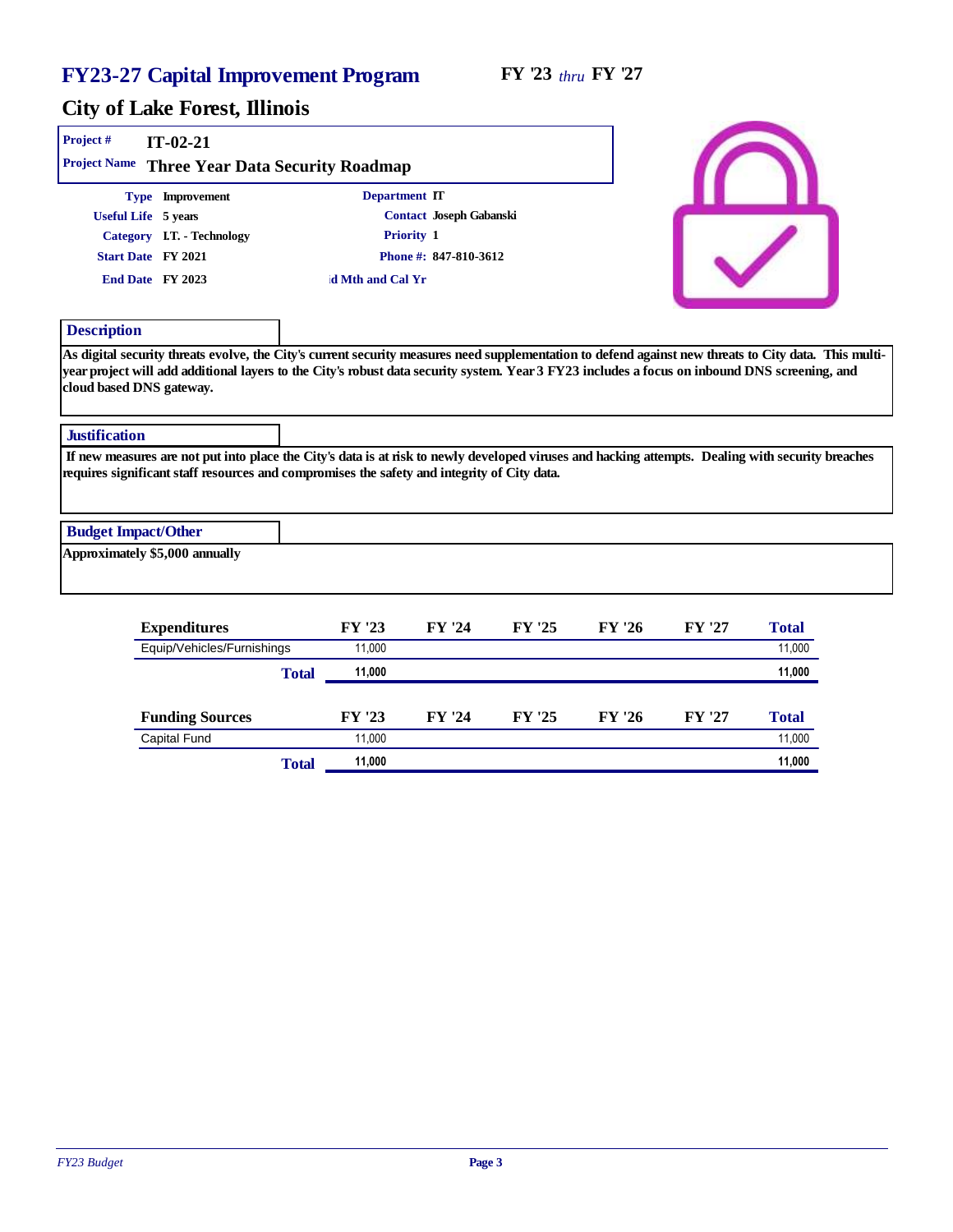**COLLEGE** 

m.

| Project#               | $IT-02-23$<br>Project Name Work Orders System Implementation                                                                                                                                                                                                                              |                  |                       |        |        |        |        |
|------------------------|-------------------------------------------------------------------------------------------------------------------------------------------------------------------------------------------------------------------------------------------------------------------------------------------|------------------|-----------------------|--------|--------|--------|--------|
|                        | Type Equipment                                                                                                                                                                                                                                                                            | Department IT    |                       |        |        |        |        |
|                        | Useful Life 10 years                                                                                                                                                                                                                                                                      |                  | Contact Jim Shaw      |        |        |        |        |
|                        | Category I.T. - Technology                                                                                                                                                                                                                                                                |                  | Priority 1            |        |        |        |        |
|                        | <b>Start Date</b> Ongoing                                                                                                                                                                                                                                                                 |                  | Phone #: 847-810-3590 |        |        |        |        |
|                        | End Date Ongoing                                                                                                                                                                                                                                                                          | d Mth and Cal Yr |                       |        |        |        |        |
| Description            |                                                                                                                                                                                                                                                                                           |                  |                       |        |        |        |        |
|                        | Implementation of a formalized work order and asset management system that would leverage and integrate directly with See-Click-Fix.                                                                                                                                                      |                  |                       |        |        |        |        |
| <b>Justification</b>   |                                                                                                                                                                                                                                                                                           |                  |                       |        |        |        |        |
|                        | Work orders assist in the management of operational maintenance requirements for The City. Data from work orders and labor successfully<br>provide the capability for management to be able to review current operations, evaluate occurring trends, and concisely budget for the future. |                  |                       |        |        |        |        |
|                        | <b>Budget Impact/Other</b>                                                                                                                                                                                                                                                                |                  |                       |        |        |        |        |
|                        |                                                                                                                                                                                                                                                                                           |                  |                       |        |        |        |        |
|                        |                                                                                                                                                                                                                                                                                           |                  |                       |        |        |        |        |
| Approximately \$56,000 |                                                                                                                                                                                                                                                                                           | FY '23           | FY '24                | FY '25 | FY '26 | FY '27 | Total  |
|                        | Expenditures<br>Equip/Vehicles/Furnishings                                                                                                                                                                                                                                                | 60,000           |                       |        |        |        | 60,000 |

| <b>Funding Sources</b> |       | FY '23 | FY '24 | FY '25 | FY '26 | FY '27 | Total  |
|------------------------|-------|--------|--------|--------|--------|--------|--------|
| Capital Fund           |       | 60.000 |        |        |        |        | 60,000 |
|                        | Total | 60,000 |        |        |        |        | 60,000 |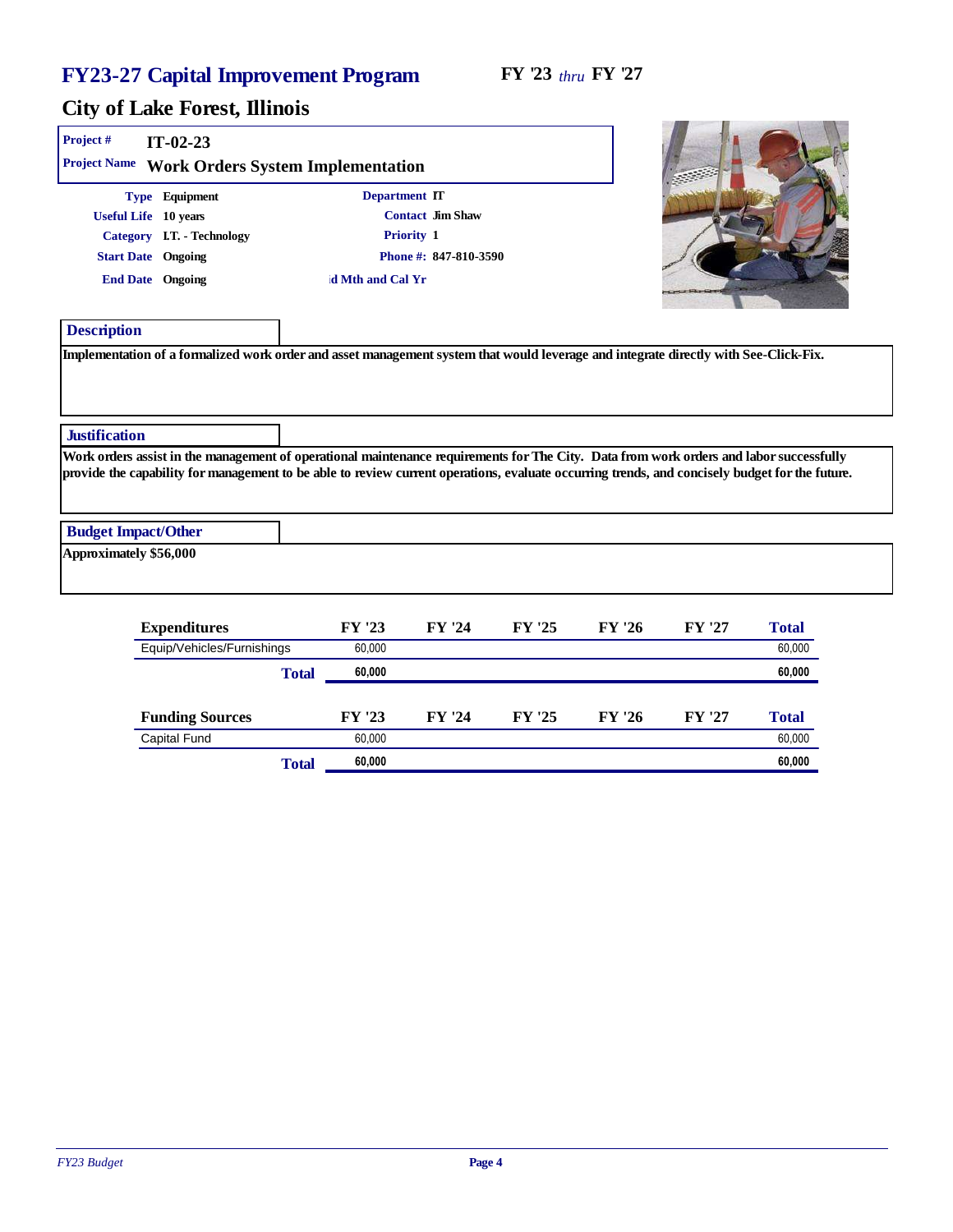| Project#                   | $IT-03-22$                                                                                                                                                                                                                                      |                                                                                  |                                                                                                                                                     |
|----------------------------|-------------------------------------------------------------------------------------------------------------------------------------------------------------------------------------------------------------------------------------------------|----------------------------------------------------------------------------------|-----------------------------------------------------------------------------------------------------------------------------------------------------|
| Project Name               |                                                                                                                                                                                                                                                 | Audio Visual Conference Room Updates                                             |                                                                                                                                                     |
|                            | Type Improvement                                                                                                                                                                                                                                | Department IT                                                                    |                                                                                                                                                     |
|                            | Useful Life 5 years                                                                                                                                                                                                                             | Contact Jim Shaw                                                                 |                                                                                                                                                     |
|                            | Category I.T. - Technology                                                                                                                                                                                                                      | Priority 1                                                                       |                                                                                                                                                     |
| <b>Start Date</b>          |                                                                                                                                                                                                                                                 | Phone#:                                                                          |                                                                                                                                                     |
| <b>End Date</b>            |                                                                                                                                                                                                                                                 | d Mth and Cal Yr                                                                 |                                                                                                                                                     |
| Description                |                                                                                                                                                                                                                                                 |                                                                                  |                                                                                                                                                     |
| FY2023:                    | the project we are proposing the following schedule:<br>1. FD Training Rooms 1 and 2 Update (\$30,000)<br>(Current FD Systems are unsupported and End of Life)<br>2. MS Conference Rooms (\$11,000)<br>3. Rec Conference - CROYA Conf (\$3,000) |                                                                                  | AV upgrades are needed in a number of city locations. This includes Zoom Pod, Zoom Room, and Video Board Technology. Due to the size of             |
| FY2024:                    | 4. Video Boards (2) MS and CH (\$4,000)<br>1. MS Conference Rooms (\$17,000)<br>2. Video Boards (1) To Be assigned (\$3,000)                                                                                                                    |                                                                                  |                                                                                                                                                     |
| Justification              |                                                                                                                                                                                                                                                 |                                                                                  |                                                                                                                                                     |
| collaborate.               |                                                                                                                                                                                                                                                 |                                                                                  | Currently, many of our venues have limited AV and presentation capabilities. This creates issues with certain meetings and the ability for staff to |
| <b>Budget Impact/Other</b> |                                                                                                                                                                                                                                                 |                                                                                  |                                                                                                                                                     |
|                            |                                                                                                                                                                                                                                                 | Approximately \$6,000 to \$8,000 depending on scope and final product selection. |                                                                                                                                                     |

| Expenditures                        |       | FY '23 | FY '24 | FY '25 | FY '26 | FY '27 | Total  |
|-------------------------------------|-------|--------|--------|--------|--------|--------|--------|
| Equip/Vehicles/Furnishings<br>Total |       | 48.000 | 19.000 |        |        |        | 67,000 |
|                                     |       | 48,000 | 19,000 |        |        |        | 67,000 |
|                                     |       |        |        |        |        |        |        |
| <b>Funding Sources</b>              |       | FY '23 | FY '24 | FY '25 | FY '26 | FY '27 | Total  |
| Capital Fund                        |       | 48.000 | 19.000 |        |        |        | 67,000 |
|                                     | Total | 48.000 | 19,000 |        |        |        | 67,000 |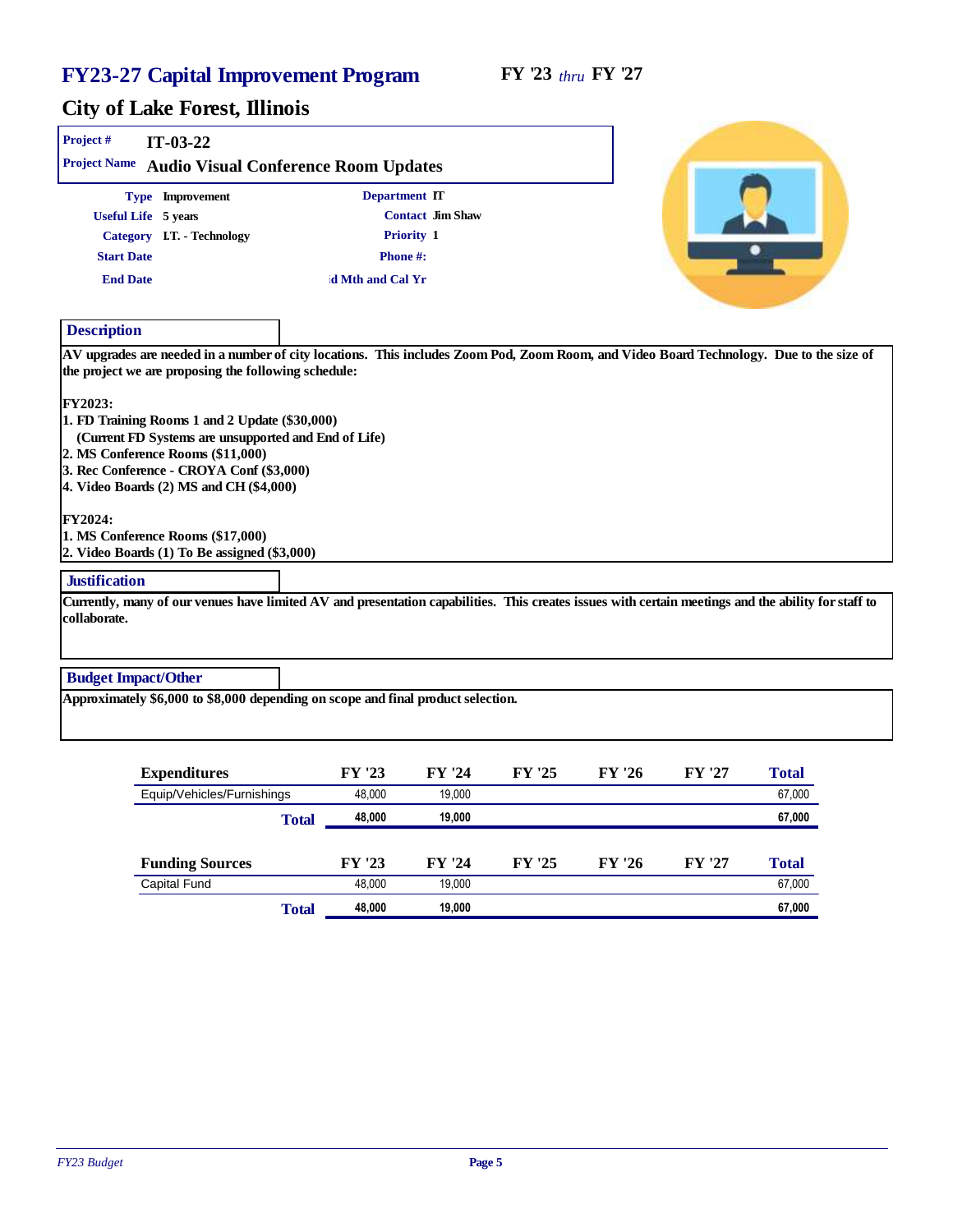| Project#<br>$IT-03-23$                           |                                                                                                                                |                                                                                                                                                |
|--------------------------------------------------|--------------------------------------------------------------------------------------------------------------------------------|------------------------------------------------------------------------------------------------------------------------------------------------|
| Project Name<br>Snow Management                  |                                                                                                                                |                                                                                                                                                |
| Type Improvement                                 | Department IT                                                                                                                  |                                                                                                                                                |
| Useful Life 10 years                             | Contact Jim Shaw                                                                                                               |                                                                                                                                                |
| Category I.T. - Technology                       | Priority 1                                                                                                                     |                                                                                                                                                |
| <b>Start Date</b>                                | Phone#:                                                                                                                        |                                                                                                                                                |
| <b>End Date</b>                                  | d Mth and Cal Yr                                                                                                               |                                                                                                                                                |
| Description                                      |                                                                                                                                |                                                                                                                                                |
|                                                  | starting and stopping, geo fencing, etcThis system would also provide timecard information for drivers and related activities. | The implementation of Snow Management will provide vehicle tracking and the associated reporting of management date, including routes, speeds, |
| Justification                                    |                                                                                                                                |                                                                                                                                                |
| data regarding driver behavior and asset health. |                                                                                                                                | Snow Management utilizes telematics technology which improves the management capability over vehicle assets providing real-time and historical |
| <b>Budget Impact/Other</b>                       |                                                                                                                                |                                                                                                                                                |
|                                                  | Approximately \$5,000 to \$15,000 depending on scope and final product selection.                                              |                                                                                                                                                |

| Expenditures               |       | FY '23 | FY '24 | FY '25 | FY '26 | FY '27 | Total  |
|----------------------------|-------|--------|--------|--------|--------|--------|--------|
| Equip/Vehicles/Furnishings |       | 20,000 |        |        |        |        | 20,000 |
|                            | Total | 20,000 |        |        |        |        | 20,000 |
|                            |       |        |        |        |        |        |        |
| <b>Funding Sources</b>     |       | FY '23 | FY '24 | FY '25 | FY '26 | FY '27 | Total  |
| Capital Fund               |       | 20,000 |        |        |        |        | 20,000 |
|                            | Total | 20,000 |        |        |        |        | 20,000 |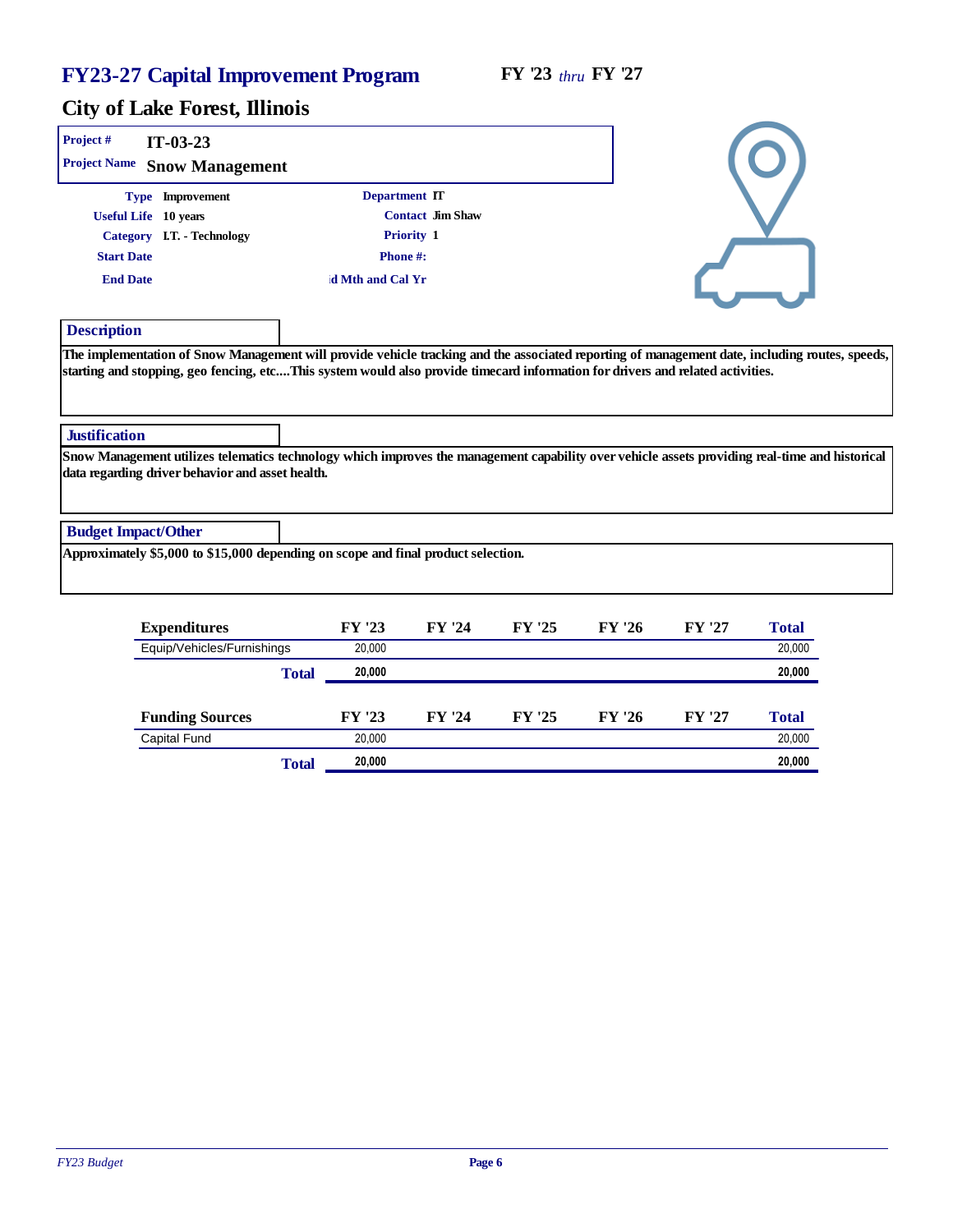| Project #<br>$IT-04-23$<br>Project Name Mobile App Version 2.0                                                                                               |              |                                              |                                |        |        | 丰                                                        |        |
|--------------------------------------------------------------------------------------------------------------------------------------------------------------|--------------|----------------------------------------------|--------------------------------|--------|--------|----------------------------------------------------------|--------|
| Type Improvement<br>Useful Life 2 Years<br>Category I.T. - Technology<br><b>Start Date</b><br><b>End Date</b>                                                |              | Department IT<br>Phone#:<br>d Mth and Cal Yr | Contact Jim Shaw<br>Priority 1 |        |        | HEIT<br>Welcome to<br>The City of Lake Forest<br>Parkino | Health |
| Description<br>Further development related to the mobile application. Enhancing PUSH notifications, updating user interface, providing advanced features and |              |                                              |                                |        |        |                                                          |        |
| content as available.<br>Justification<br>Improving Mobile App functionality and ability to deliver content.                                                 |              |                                              |                                |        |        |                                                          |        |
|                                                                                                                                                              |              |                                              |                                |        |        |                                                          |        |
| <b>Budget Impact/Other</b><br>No operating budget impact                                                                                                     |              |                                              |                                |        |        |                                                          |        |
| Expenditures                                                                                                                                                 |              | FY '23                                       | FY '24                         | FY '25 | FY '26 | FY '27                                                   | Total  |
| Other                                                                                                                                                        |              | 40,000                                       |                                | 20,000 |        |                                                          | 60,000 |
|                                                                                                                                                              | <b>Total</b> | 40,000                                       |                                | 20,000 |        |                                                          | 60,000 |

|                        | Total | 40,000 |        | 20,000 |        |        | 60,000 |
|------------------------|-------|--------|--------|--------|--------|--------|--------|
| Capital Fund           |       | 40.000 |        | 20.000 |        |        | 60,000 |
| <b>Funding Sources</b> |       | FY '23 | FY '24 | FY '25 | FY '26 | FY '27 | Total  |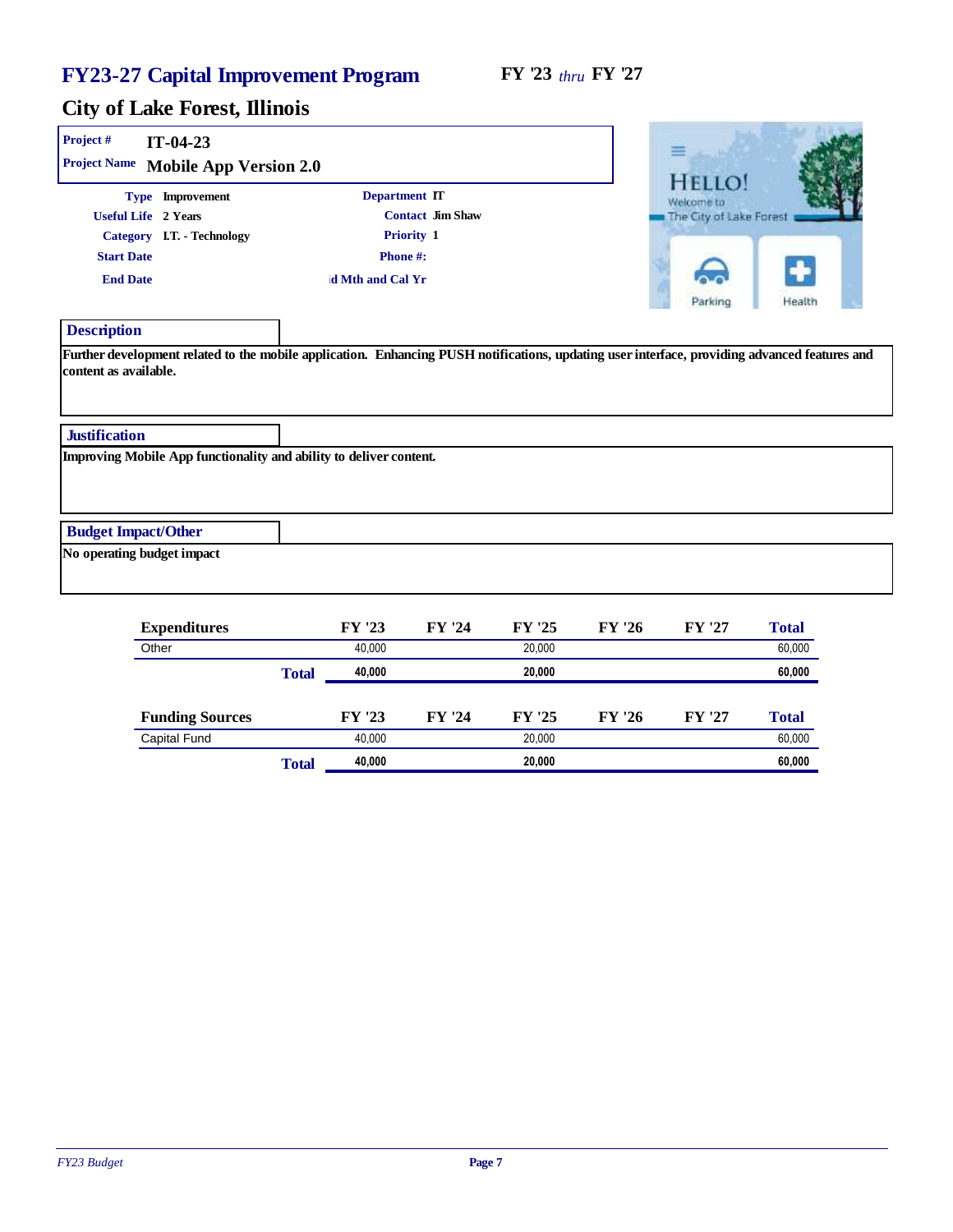| Project#             | $IT-05-23$<br>Project Name Software and Systems                                                                                                                                                                                                                                                                                                                                                                         |              |                  |                  |        |        |        |        |
|----------------------|-------------------------------------------------------------------------------------------------------------------------------------------------------------------------------------------------------------------------------------------------------------------------------------------------------------------------------------------------------------------------------------------------------------------------|--------------|------------------|------------------|--------|--------|--------|--------|
|                      | Type Improvement                                                                                                                                                                                                                                                                                                                                                                                                        |              | Department IT    |                  |        |        |        |        |
|                      | Useful Life 5 years                                                                                                                                                                                                                                                                                                                                                                                                     |              |                  | Contact Jim Shaw |        |        |        |        |
|                      | Category I.T. - Technology                                                                                                                                                                                                                                                                                                                                                                                              |              |                  | Priority 1       |        |        |        |        |
| <b>Start Date</b>    |                                                                                                                                                                                                                                                                                                                                                                                                                         |              | Phone#:          |                  |        |        |        |        |
| <b>End Date</b>      |                                                                                                                                                                                                                                                                                                                                                                                                                         |              | d Mth and Cal Yr |                  |        |        |        |        |
| Description          |                                                                                                                                                                                                                                                                                                                                                                                                                         |              |                  |                  |        |        |        |        |
|                      | Specific software systems for the following functions:<br>1. Facilities Management - Facilities Dude (\$8,000) -<br>2. Creation of a Boards and Commissions Database (\$5,000)<br>3. Emergency Alert Mobile Phone Notification System (\$10,000)<br>4. Drone Systems (Remote Viewing, GIS Indexing and Content Storage (\$15,000)<br>5. Laserfiche/Power Apps (Finance RETT Workflow, Historic Preservation) (\$12,000) |              |                  |                  |        |        |        |        |
| <b>Justification</b> |                                                                                                                                                                                                                                                                                                                                                                                                                         |              |                  |                  |        |        |        |        |
|                      | These are smaller applications and systems which would improve and enhance City operations.                                                                                                                                                                                                                                                                                                                             |              |                  |                  |        |        |        |        |
|                      | <b>Budget Impact/Other</b>                                                                                                                                                                                                                                                                                                                                                                                              |              |                  |                  |        |        |        |        |
|                      | Estimated \$5,000 per year.                                                                                                                                                                                                                                                                                                                                                                                             |              |                  |                  |        |        |        |        |
|                      | Expenditures                                                                                                                                                                                                                                                                                                                                                                                                            |              | FY '23           | FY '24           | FY '25 | FY '26 | FY '27 | Total  |
|                      | Other                                                                                                                                                                                                                                                                                                                                                                                                                   |              | 50,000           |                  |        |        |        | 50.000 |
|                      |                                                                                                                                                                                                                                                                                                                                                                                                                         | <b>Total</b> | 50,000           |                  |        |        |        | 50,000 |
|                      | <b>Funding Sources</b>                                                                                                                                                                                                                                                                                                                                                                                                  |              | FY '23           | FY '24           | FY '25 | FY '26 | FY '27 | Total  |
|                      | Capital Fund                                                                                                                                                                                                                                                                                                                                                                                                            |              | 50,000           |                  |        |        |        | 50,000 |
|                      |                                                                                                                                                                                                                                                                                                                                                                                                                         | Total        | 50,000           |                  |        |        |        | 50,000 |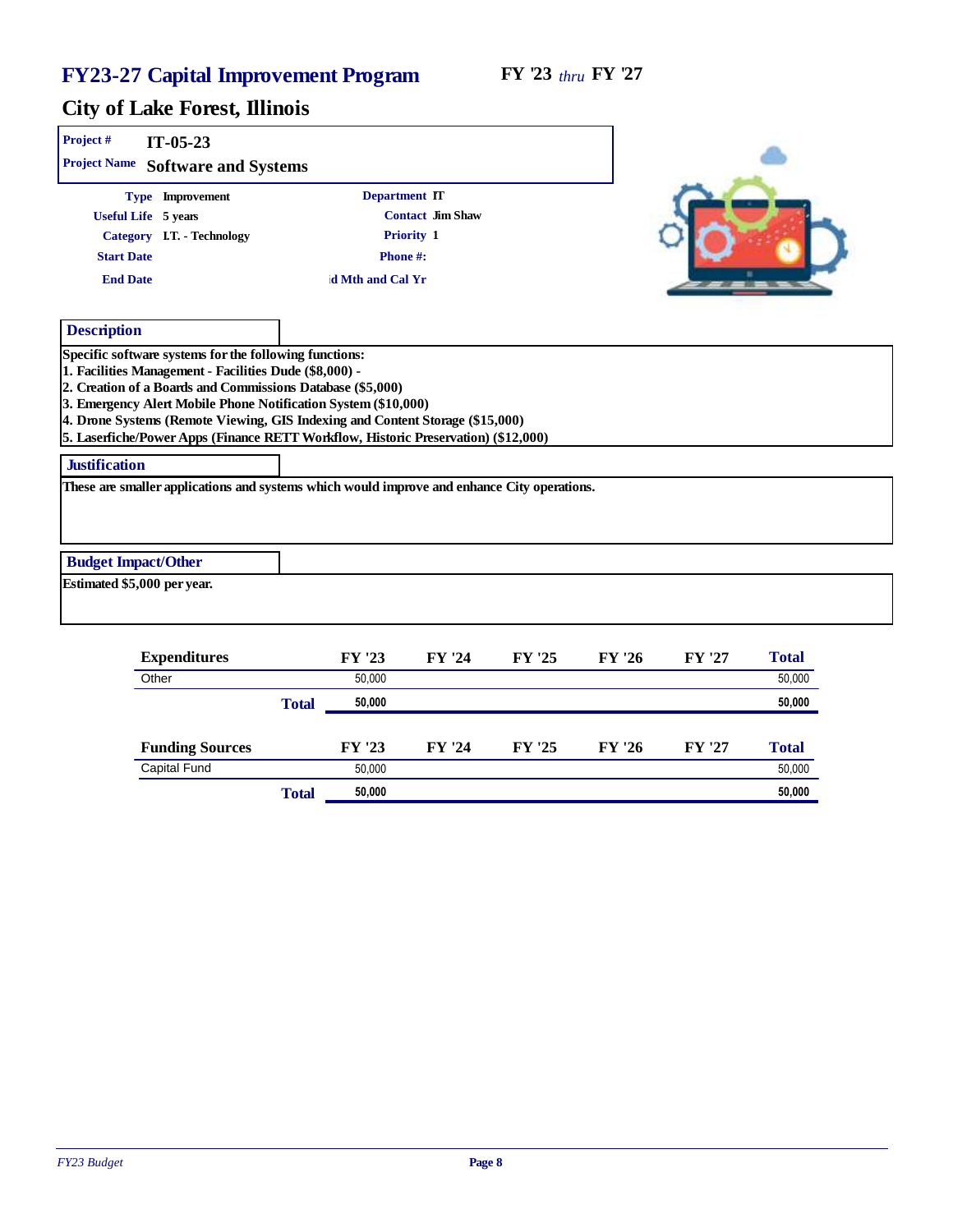| Project#<br>CM-SUST-FY22                                                                                                                                                                                                                                                                                                                                                                                                                                            |                  |                            |                                                                                                                                                                                                                                                                                                     |
|---------------------------------------------------------------------------------------------------------------------------------------------------------------------------------------------------------------------------------------------------------------------------------------------------------------------------------------------------------------------------------------------------------------------------------------------------------------------|------------------|----------------------------|-----------------------------------------------------------------------------------------------------------------------------------------------------------------------------------------------------------------------------------------------------------------------------------------------------|
| <b>Project Name</b><br><b>Sustainability Elements FY22</b>                                                                                                                                                                                                                                                                                                                                                                                                          |                  |                            |                                                                                                                                                                                                                                                                                                     |
| Type Improvement                                                                                                                                                                                                                                                                                                                                                                                                                                                    | Department OCM   |                            |                                                                                                                                                                                                                                                                                                     |
| <b>Useful Life</b>                                                                                                                                                                                                                                                                                                                                                                                                                                                  |                  | <b>Contact Mike Strong</b> |                                                                                                                                                                                                                                                                                                     |
| Unassigned - Assign Now<br>Category                                                                                                                                                                                                                                                                                                                                                                                                                                 | Priority 1       |                            |                                                                                                                                                                                                                                                                                                     |
| <b>Start Date</b>                                                                                                                                                                                                                                                                                                                                                                                                                                                   | Phone#:          |                            |                                                                                                                                                                                                                                                                                                     |
| <b>End Date</b>                                                                                                                                                                                                                                                                                                                                                                                                                                                     | d Mth and Cal Yr |                            |                                                                                                                                                                                                                                                                                                     |
|                                                                                                                                                                                                                                                                                                                                                                                                                                                                     |                  |                            |                                                                                                                                                                                                                                                                                                     |
| Description                                                                                                                                                                                                                                                                                                                                                                                                                                                         |                  |                            |                                                                                                                                                                                                                                                                                                     |
| elements in select projects, the following projects have been identified for City Council consideration:<br>South Park Athletic Field Parking Lot - \$10,000 FY22<br>Waveland Park W Parking Lot Design - \$5,000 FY22<br>Capital Equipment - Green Fleet Initiative - \$5,000 FY22<br>Seminary Ravine Sanitary/Storm Sewer Study - \$5,000 FY22<br>Old Elm Parking Lot Resurfacing - \$37.500 in FY22<br>Rockefeller/Loch Storm Sewer Ravine Design - \$5,000 FY23 |                  |                            | With the formation of an Environmental Sustainability Committee of the City Council in 2020, the incorporation of sustainability elements of CIP<br>projects will be developed. Based on submittals for the FY22-26 CIP and assessment by City staff of opportunities to incorporate sustainability |
| Justification                                                                                                                                                                                                                                                                                                                                                                                                                                                       |                  |                            |                                                                                                                                                                                                                                                                                                     |
|                                                                                                                                                                                                                                                                                                                                                                                                                                                                     |                  |                            |                                                                                                                                                                                                                                                                                                     |
| <b>Budget Impact/Other</b>                                                                                                                                                                                                                                                                                                                                                                                                                                          |                  |                            |                                                                                                                                                                                                                                                                                                     |

| Expenditures           |       | FY '23  | FY '24 | FY '25 | FY '26 | FY '27 | Total   |
|------------------------|-------|---------|--------|--------|--------|--------|---------|
| Planning/Design        |       | 228,000 |        |        |        |        | 228,000 |
|                        | Total | 228,000 |        |        |        |        | 228,000 |
| <b>Funding Sources</b> |       | FY '23  | FY '24 | FY '25 | FY '26 | FY '27 | Total   |
| Capital Fund           |       | 228,000 |        |        |        |        | 228,000 |
|                        | Total | 228,000 |        |        |        |        | 228,000 |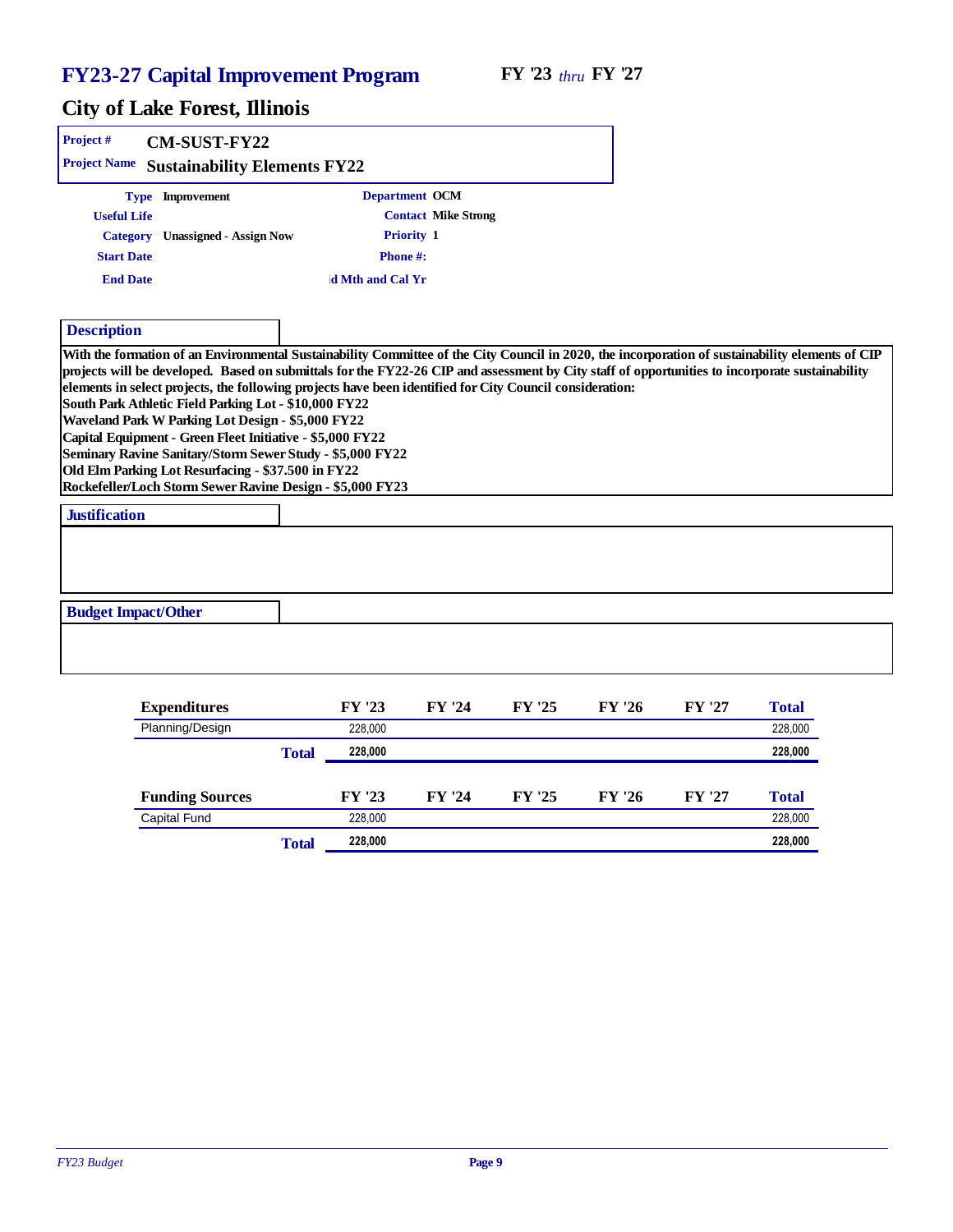**SALE** 

. .

| Project #                                   | CM-TV-01-19                                                                                                                                                                                                                                                                                                                                                                                                                                                                                                                                                                                      |                  |                            |        |        |        |        |  |
|---------------------------------------------|--------------------------------------------------------------------------------------------------------------------------------------------------------------------------------------------------------------------------------------------------------------------------------------------------------------------------------------------------------------------------------------------------------------------------------------------------------------------------------------------------------------------------------------------------------------------------------------------------|------------------|----------------------------|--------|--------|--------|--------|--|
| Project Name                                | City Council Chamber A/V Improvements                                                                                                                                                                                                                                                                                                                                                                                                                                                                                                                                                            |                  |                            |        |        |        |        |  |
|                                             | Type Equipment                                                                                                                                                                                                                                                                                                                                                                                                                                                                                                                                                                                   |                  | Department OCM-LFTV        |        |        |        |        |  |
|                                             | Useful Life 10 years                                                                                                                                                                                                                                                                                                                                                                                                                                                                                                                                                                             |                  | <b>Contact Mike Strong</b> |        |        |        |        |  |
|                                             | Category City Hall                                                                                                                                                                                                                                                                                                                                                                                                                                                                                                                                                                               | Priority 1       |                            |        |        |        |        |  |
|                                             | Start Date FY 2023                                                                                                                                                                                                                                                                                                                                                                                                                                                                                                                                                                               |                  | Phone #: 847.810.3680      |        |        |        |        |  |
|                                             | End Date FY 2023                                                                                                                                                                                                                                                                                                                                                                                                                                                                                                                                                                                 | d Mth and Cal Yr |                            |        |        |        |        |  |
| Description                                 |                                                                                                                                                                                                                                                                                                                                                                                                                                                                                                                                                                                                  |                  |                            |        |        |        |        |  |
|                                             | replacement of existing projector, display screen, and support A/V infrastructure with greater technology and plug-and-play adapability for                                                                                                                                                                                                                                                                                                                                                                                                                                                      |                  |                            |        |        |        |        |  |
|                                             |                                                                                                                                                                                                                                                                                                                                                                                                                                                                                                                                                                                                  |                  |                            |        |        |        |        |  |
|                                             | The existing A/V equipment in the City Council Chambers is at or exceeds its useful life. A monitor is required for meeting presentation and<br>media support for the City Council and other boards and commissions that utilize the City Council chambers. The existing A/V technology is<br>based on outdated computer technology, which requires several "plug-and-play" adaptors to accommodate external petitioner and presenter media<br>and hardware (i.e. tablets, smart phones, etc.). Staff believes upgrades to existing A/V equipment, along with video equipment at the dais, would |                  |                            |        |        |        |        |  |
| Justification<br><b>Budget Impact/Other</b> | help better accommodate its needs, while also enhancing the user experience for elected or appointed officials and members of the public.                                                                                                                                                                                                                                                                                                                                                                                                                                                        |                  |                            |        |        |        |        |  |
|                                             |                                                                                                                                                                                                                                                                                                                                                                                                                                                                                                                                                                                                  |                  |                            |        |        |        |        |  |
| petitioners and City staff.                 | Expenditures                                                                                                                                                                                                                                                                                                                                                                                                                                                                                                                                                                                     | FY '23           | FY '24                     | FY '25 | FY '26 | FY '27 | Total  |  |
|                                             | Equip/Vehicles/Furnishings                                                                                                                                                                                                                                                                                                                                                                                                                                                                                                                                                                       | 20.000           |                            |        |        |        | 20,000 |  |

| 20.000          |
|-----------------|
| FY '27<br>Total |
|                 |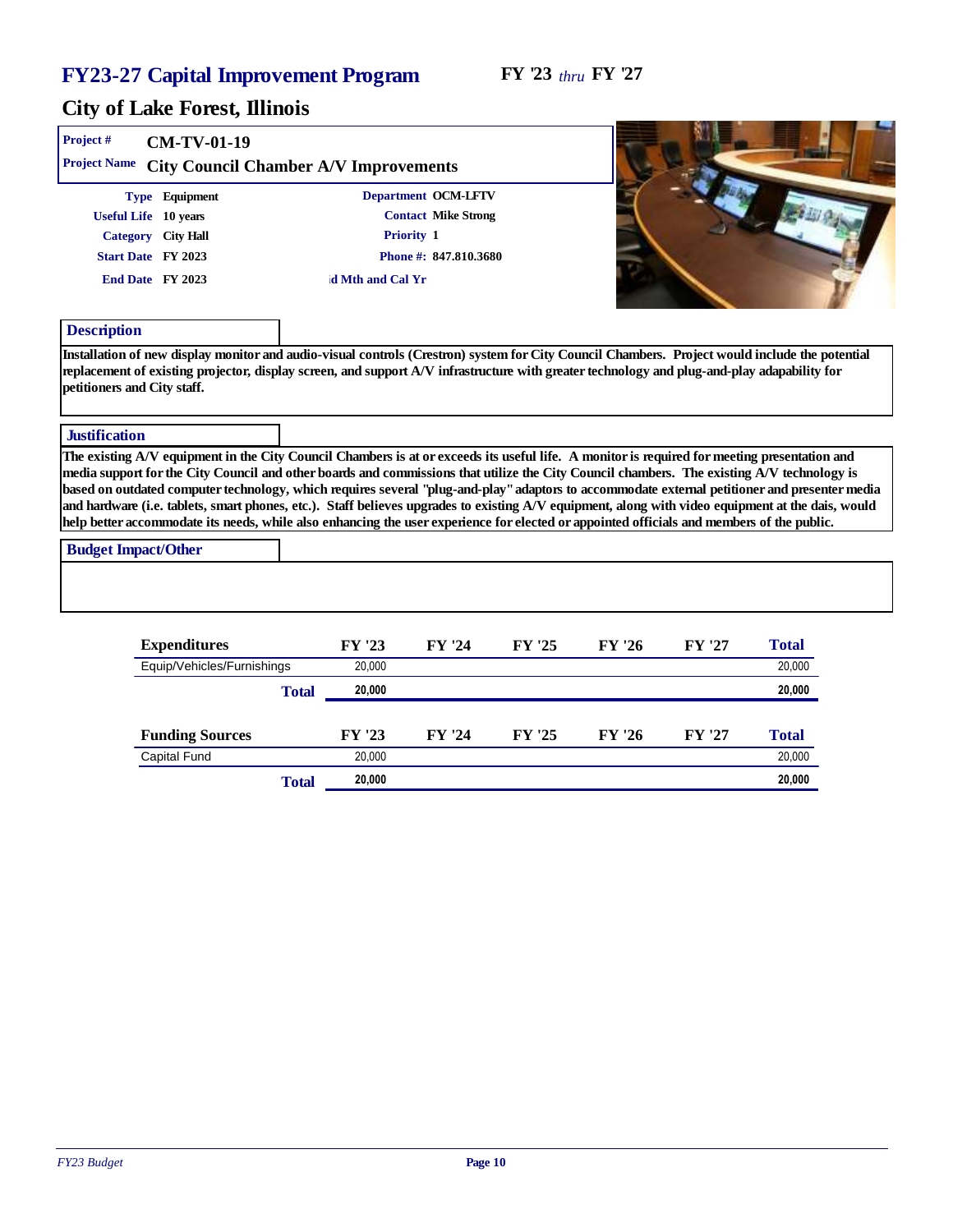#### City of Lake Forest, Illinois

| Project #<br><b>Project Name</b> | Police-1-23          | Police Body and Squad Car Camera System                                                                                                                                                                                                                                                           |                       |
|----------------------------------|----------------------|---------------------------------------------------------------------------------------------------------------------------------------------------------------------------------------------------------------------------------------------------------------------------------------------------|-----------------------|
|                                  | Type Equipment       | Department Police                                                                                                                                                                                                                                                                                 |                       |
|                                  | Useful Life 10 years |                                                                                                                                                                                                                                                                                                   | Contact Rob Copeland  |
| Category                         | Police Dept.         | Priority 1                                                                                                                                                                                                                                                                                        |                       |
|                                  | Start Date FY 2023   |                                                                                                                                                                                                                                                                                                   | Phone #: 847.810.3809 |
|                                  | End Date FY 2023     | d Mth and Cal Yr October 2021                                                                                                                                                                                                                                                                     |                       |
| Description                      |                      |                                                                                                                                                                                                                                                                                                   |                       |
| state prosecutors.               |                      | Outfit 40 sworn officers with body worn cameras and 12 squad cars with in car video systems. Requirements are that the two systems integrate<br>together nto one cloud based video storage platform with video redaction capibility as well as the ability to share video evidence with local and |                       |

#### **Justification**

The use of body cameras was mandated by law by the Illinois State legislature in July of 2021. By population size, Lake Forest will have to have body cameras implemented by January 1, 2025. The use of body worn cameras and in-car cameras ensures incidents involving police and citizen contacts are recorded for clear transparency, enhance police accountability, protect officers from false complaints and provide valuable evidence for prosecutors,

#### Budget Impact/Other

Initial outlay for year 1 is expected to be \$120,650.00. For year 2-5, the cost is \$49,711 per year and the overall 5 year expected cost is \$319,494. Additional cost for extra cameras or equipment needed at a later date would come from Police-Minor equipment account.

| Expenditures               |       | FY '23  | FY '24 | FY '25 | FY '26 | FY '27 | Total   |
|----------------------------|-------|---------|--------|--------|--------|--------|---------|
| Equip/Vehicles/Furnishings |       | 120,650 |        |        |        |        | 120,650 |
| Maintenance                |       |         | 49.711 | 49.711 | 49.711 | 49.711 | 198,844 |
|                            | Total | 120.650 | 49,711 | 49.711 | 49.711 | 49.711 | 319,494 |
|                            |       |         |        |        |        |        |         |
|                            |       |         |        |        |        |        |         |
| <b>Funding Sources</b>     |       | FY '23  | FY '24 | FY '25 | FY '26 | FY '27 | Total   |
| Capital Fund               |       | 120,650 | 49.711 | 49.711 | 49.711 | 49.711 | 319,494 |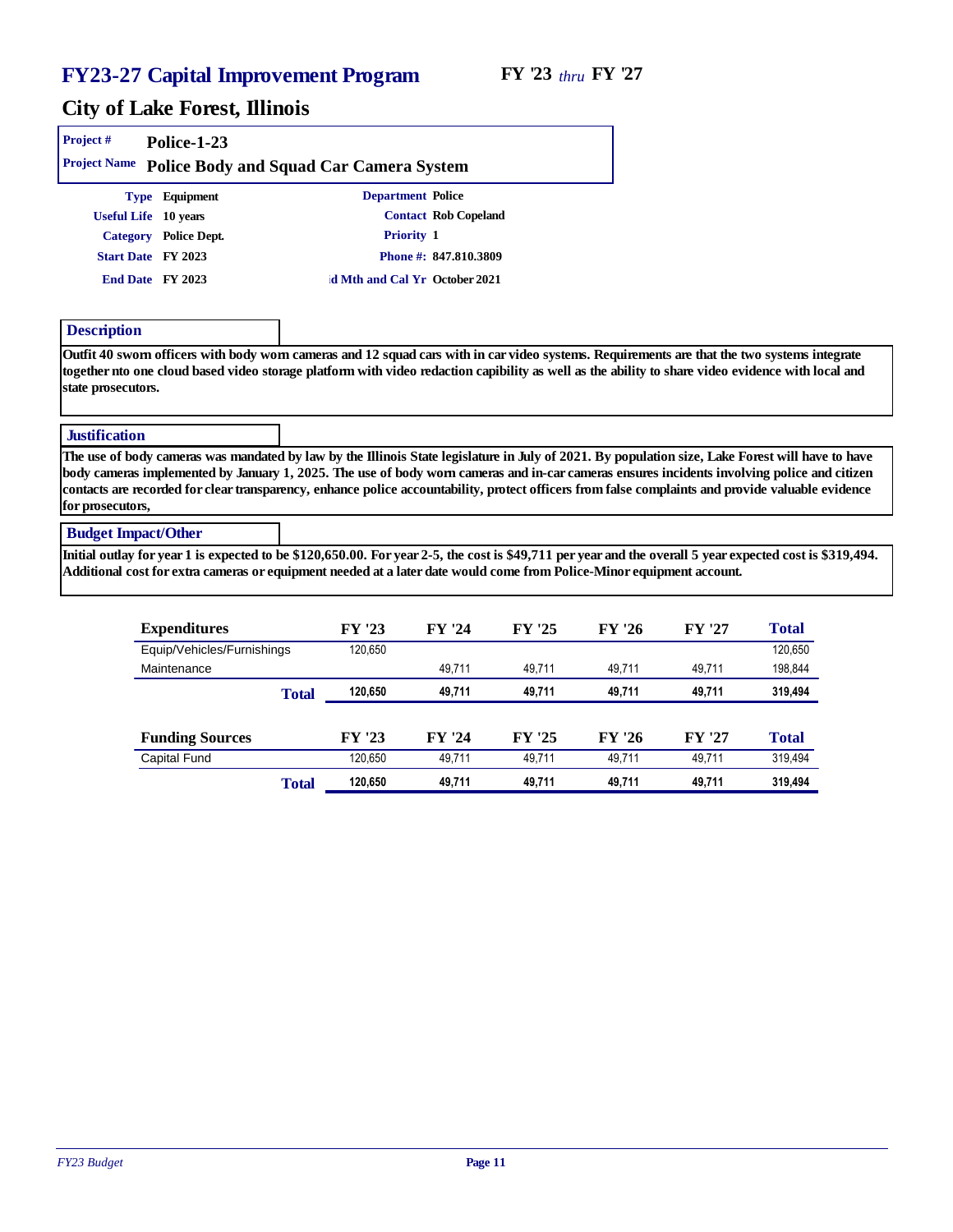| Project #                  | Police-1-25                                            |                                                                                                                                                                                                                                          |                       |        |        |        |         |
|----------------------------|--------------------------------------------------------|------------------------------------------------------------------------------------------------------------------------------------------------------------------------------------------------------------------------------------------|-----------------------|--------|--------|--------|---------|
|                            | Project Name Police Lunchroom Renovation               |                                                                                                                                                                                                                                          |                       |        |        |        |         |
|                            | Type Improvement                                       | Department Police                                                                                                                                                                                                                        |                       |        |        |        |         |
|                            | Useful Life 20 years                                   |                                                                                                                                                                                                                                          | Contact Rob Copeland  |        |        |        |         |
|                            | Category Police Dept.                                  | Priority 1                                                                                                                                                                                                                               |                       |        |        |        |         |
|                            | Start Date FY 2025                                     |                                                                                                                                                                                                                                          | Phone #: 847-810-3809 |        |        |        |         |
|                            | End Date FY 2025                                       | d Mth and Cal Yr October 2019                                                                                                                                                                                                            |                       |        |        |        |         |
| Description                |                                                        |                                                                                                                                                                                                                                          |                       |        |        |        |         |
| Justification              |                                                        | daily eating is done. Appliances, cabinet and flooring need updating in an area that serves a 24 hour work force.<br>10/28/21 update: Police to absorb \$5,000 needs analysis and \$10,000 design in FY22. Construction to move to FY23. |                       |        |        |        |         |
|                            | easier to clean and maintain for all police employees. | This area is utilized 24/7 by the officers and civilian employees. The area needs to be updated and refreshed in order to make it more user friendly,                                                                                    |                       |        |        |        |         |
| <b>Budget Impact/Other</b> |                                                        |                                                                                                                                                                                                                                          |                       |        |        |        |         |
|                            | would come from Police-minor equipment account.        | No impact on operating budget is expected in the short or long term once the project is complete. Any additional furniture or equipment needed                                                                                           |                       |        |        |        |         |
|                            | Expenditures                                           | FY '23                                                                                                                                                                                                                                   | FY '24                | FY '25 | FY '26 | FY '27 | Total   |
|                            | Construction                                           | 100.000                                                                                                                                                                                                                                  |                       |        |        |        | 100.000 |

|                        | Total | 100,000 |        |        |        |        | 100,000 |
|------------------------|-------|---------|--------|--------|--------|--------|---------|
|                        |       |         |        |        |        |        |         |
| <b>Funding Sources</b> |       | FY '23  | FY '24 | FY '25 | FY '26 | FY '27 | Total   |
| Capital Fund           |       | 100.000 |        |        |        |        | 100,000 |
|                        | Total | 100,000 |        |        |        |        | 100,000 |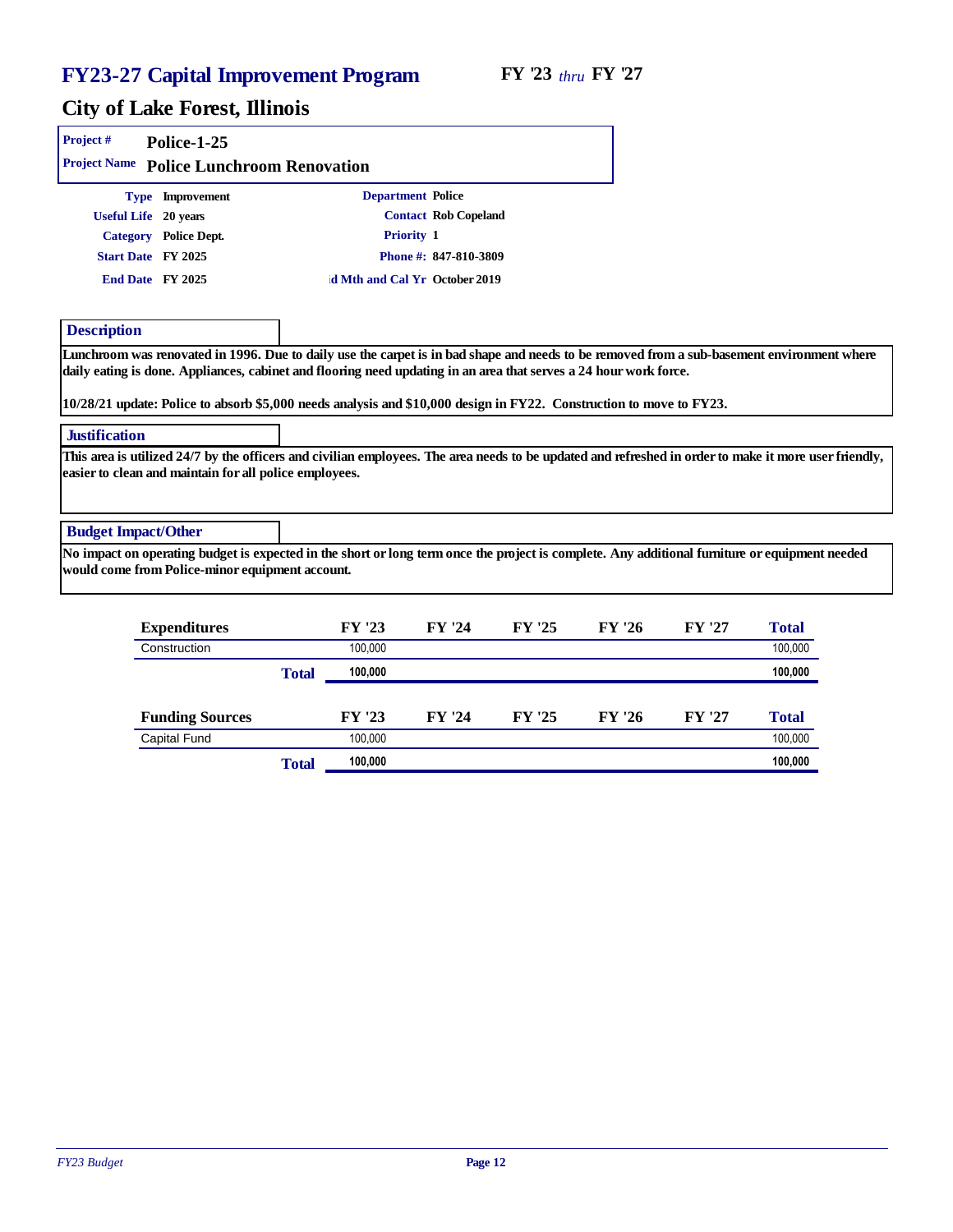| Project#                      | PW-CEQ-01-09                                                                                                                                                                                                                                                                                                                                                                                                                                                                                                                                                                                                                  |                  |                       |         |         |         |           |  |
|-------------------------------|-------------------------------------------------------------------------------------------------------------------------------------------------------------------------------------------------------------------------------------------------------------------------------------------------------------------------------------------------------------------------------------------------------------------------------------------------------------------------------------------------------------------------------------------------------------------------------------------------------------------------------|------------------|-----------------------|---------|---------|---------|-----------|--|
|                               | Project Name * Capital Equipment - General                                                                                                                                                                                                                                                                                                                                                                                                                                                                                                                                                                                    |                  |                       |         |         |         |           |  |
|                               | Type Equipment                                                                                                                                                                                                                                                                                                                                                                                                                                                                                                                                                                                                                |                  | Department PW-Admin   |         |         |         |           |  |
|                               | Useful Life 10 years                                                                                                                                                                                                                                                                                                                                                                                                                                                                                                                                                                                                          |                  | Contact Dan Martin    |         |         |         |           |  |
|                               | Category Vehicles                                                                                                                                                                                                                                                                                                                                                                                                                                                                                                                                                                                                             | Priority 1       |                       |         |         |         |           |  |
|                               | <b>Start Date</b> Ongoing                                                                                                                                                                                                                                                                                                                                                                                                                                                                                                                                                                                                     |                  | Phone #: 847-810-3561 |         |         |         |           |  |
|                               | End Date Ongoing                                                                                                                                                                                                                                                                                                                                                                                                                                                                                                                                                                                                              | d Mth and Cal Yr |                       |         |         |         |           |  |
| Description                   |                                                                                                                                                                                                                                                                                                                                                                                                                                                                                                                                                                                                                               |                  |                       |         |         |         |           |  |
|                               | The City currently operates a fleet of over 400 pieces of equipment (150 are rolling stock; 250 are dump bodies, plows, mower decks, etc.). The<br>equipment is used to provide both daily service and emergency response to each of the 6,500 households. A majority of the equipment is funded<br>through the General Fund, with others pieces being paid for by the Water, Cemetery, Golf and Parks/Recreation Funds.<br>Equipment funded by the General Fund include such pieces as the refuse trucks, refuse scooters, police cars, ambulances, snow plow trucks, and a<br>multitude of pick-up and one ton dump trucks. |                  |                       |         |         |         |           |  |
| <b>Justification</b>          |                                                                                                                                                                                                                                                                                                                                                                                                                                                                                                                                                                                                                               |                  |                       |         |         |         |           |  |
| Capital Fund.                 | In the early fall of each year, staff reviews the proposed replacement list with the various Departments. Staff compares this schedule with repair<br>and maintenance costs found in Fleet Maintenance's software program, CFA (Computerized Fleet Analysis). Draft recommendations are then<br>developed and reviewed with the Department Heads before submittal and subsequently the Public Works Committee in December. Beginning in<br>the late 1990s, the City created a Capital Equipment Reserve Fund. The fund was eliminated in 2009 as Capital purchases are now paid via the                                       |                  |                       |         |         |         |           |  |
| <b>Budget Impact/Other</b>    |                                                                                                                                                                                                                                                                                                                                                                                                                                                                                                                                                                                                                               |                  |                       |         |         |         |           |  |
| efficiencies can be realized. | The replacement or purchase of new capital equipment has a positive impact on the City's operating budget. Equipment is replaced when it is at the<br>end of its useful life and is cost prohibitive for the Fleet Section to repair. New equipment is purchased when significant operating program                                                                                                                                                                                                                                                                                                                           |                  |                       |         |         |         |           |  |
|                               |                                                                                                                                                                                                                                                                                                                                                                                                                                                                                                                                                                                                                               |                  |                       |         |         |         |           |  |
|                               | Expenditures                                                                                                                                                                                                                                                                                                                                                                                                                                                                                                                                                                                                                  | FY '23           | FY '24                | FY '25  | FY '26  | FY '27  | Total     |  |
|                               | Equip/Vehicles/Furnishings                                                                                                                                                                                                                                                                                                                                                                                                                                                                                                                                                                                                    | 530,000          | 500,000               | 500,000 | 500,000 | 500,000 | 2,530,000 |  |
|                               |                                                                                                                                                                                                                                                                                                                                                                                                                                                                                                                                                                                                                               | 530.000<br>Total | 500,000               | 500.000 | 500.000 | 500,000 | 2,530,000 |  |

|                        | τ υται | ------- | ------- | ------- | ------- | ------  | -,---,--- |
|------------------------|--------|---------|---------|---------|---------|---------|-----------|
|                        |        |         |         |         |         |         |           |
| <b>Funding Sources</b> |        | FY '23  | FY '24  | FY '25  | FY '26  | FY '27  | Total     |
| Capital Fund           |        | 530.000 | 500.000 | 500.000 | 500.000 | 500.000 | 2,530,000 |
|                        | Total  | 530,000 | 500.000 | 500.000 | 500.000 | 500,000 | 2,530,000 |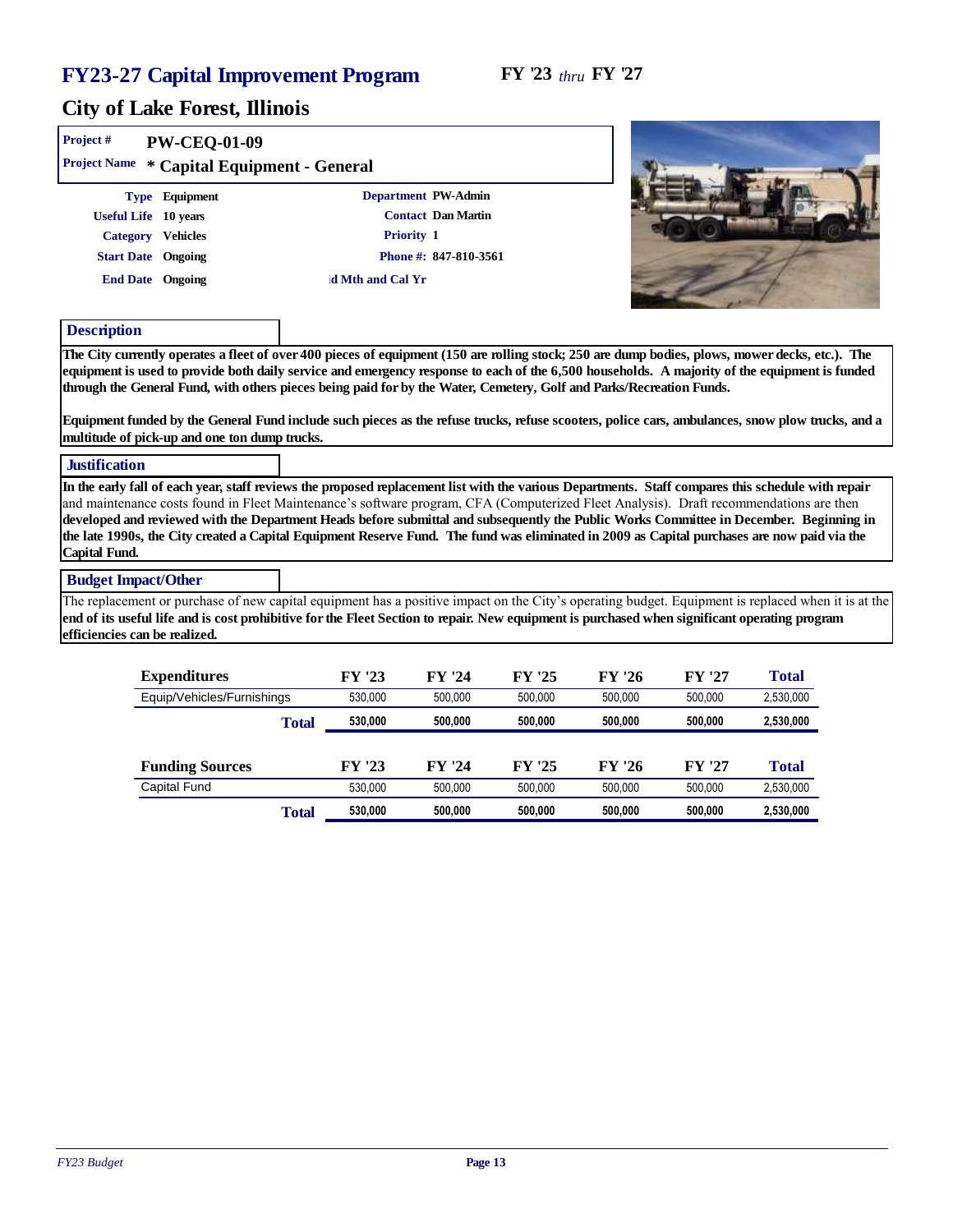| Project#                      | PW-CEQ-02-09<br>Project Name * Capital Equipment - Water                                                     |                                                                                                                                                                                                                                                                                                                                                                                                |                                             |        |        |        |         |
|-------------------------------|--------------------------------------------------------------------------------------------------------------|------------------------------------------------------------------------------------------------------------------------------------------------------------------------------------------------------------------------------------------------------------------------------------------------------------------------------------------------------------------------------------------------|---------------------------------------------|--------|--------|--------|---------|
|                               | Type Equipment<br>Useful Life 10 years<br>Category Vehicles<br><b>Start Date</b> Ongoing<br>End Date Ongoing | Department PW-Admin<br>Priority 1<br>d Mth and Cal Yr                                                                                                                                                                                                                                                                                                                                          | Contact Dan Martin<br>Phone #: 847-810-3561 |        |        |        |         |
| Description                   |                                                                                                              |                                                                                                                                                                                                                                                                                                                                                                                                |                                             |        |        |        |         |
| <b>Justification</b>          | water and sanitary sewer infrastructure improvements.                                                        | These include dump trucks, pick-up trucks, a backhoe, a Vactor, and a jet rodder. All vehicles are funded via the Water Fund capital along with all                                                                                                                                                                                                                                            |                                             |        |        |        |         |
|                               |                                                                                                              | In the early fall of each year, staff reviews the proposed replacement list with the Water & Sewer Utilities Supervisor. In addition, staff compares<br>the draft list with maintenance repair costs found in Fleet Maintenance's software program, CFA (Computerized Fleet Analysis). A final list is<br>then developed and presented to the Public Works Committee in December of each year. |                                             |        |        |        |         |
| <b>Budget Impact/Other</b>    |                                                                                                              |                                                                                                                                                                                                                                                                                                                                                                                                |                                             |        |        |        |         |
| efficiencies can be realized. |                                                                                                              | The replacement or purchase of new capital equipment has a positive impact on the City's operating budget. Equipment is replaced when it is at the<br>end of its useful life and is cost prohibitive for the Fleet Section to repair. New equipment is purchased when significant operating program                                                                                            |                                             |        |        |        |         |
|                               | Expenditures                                                                                                 | FY '23                                                                                                                                                                                                                                                                                                                                                                                         | FY '24                                      | FY '25 | FY '26 | FY '27 | Total   |
|                               | Equip/Vehicles/Furnishings                                                                                   |                                                                                                                                                                                                                                                                                                                                                                                                | 90,000                                      | 55,000 |        |        | 145,000 |

|                        | Total |        | 90.000 | 55.000 |        |        | 145.000 |
|------------------------|-------|--------|--------|--------|--------|--------|---------|
|                        |       |        |        |        |        |        |         |
| <b>Funding Sources</b> |       | FY '23 | FY '24 | FY '25 | FY '26 | FY '27 | Total   |
| Water and Sewer Fund   |       |        | 90.000 | 55.000 |        |        | 145,000 |
|                        | Total |        | 90.000 | 55,000 |        |        | 145,000 |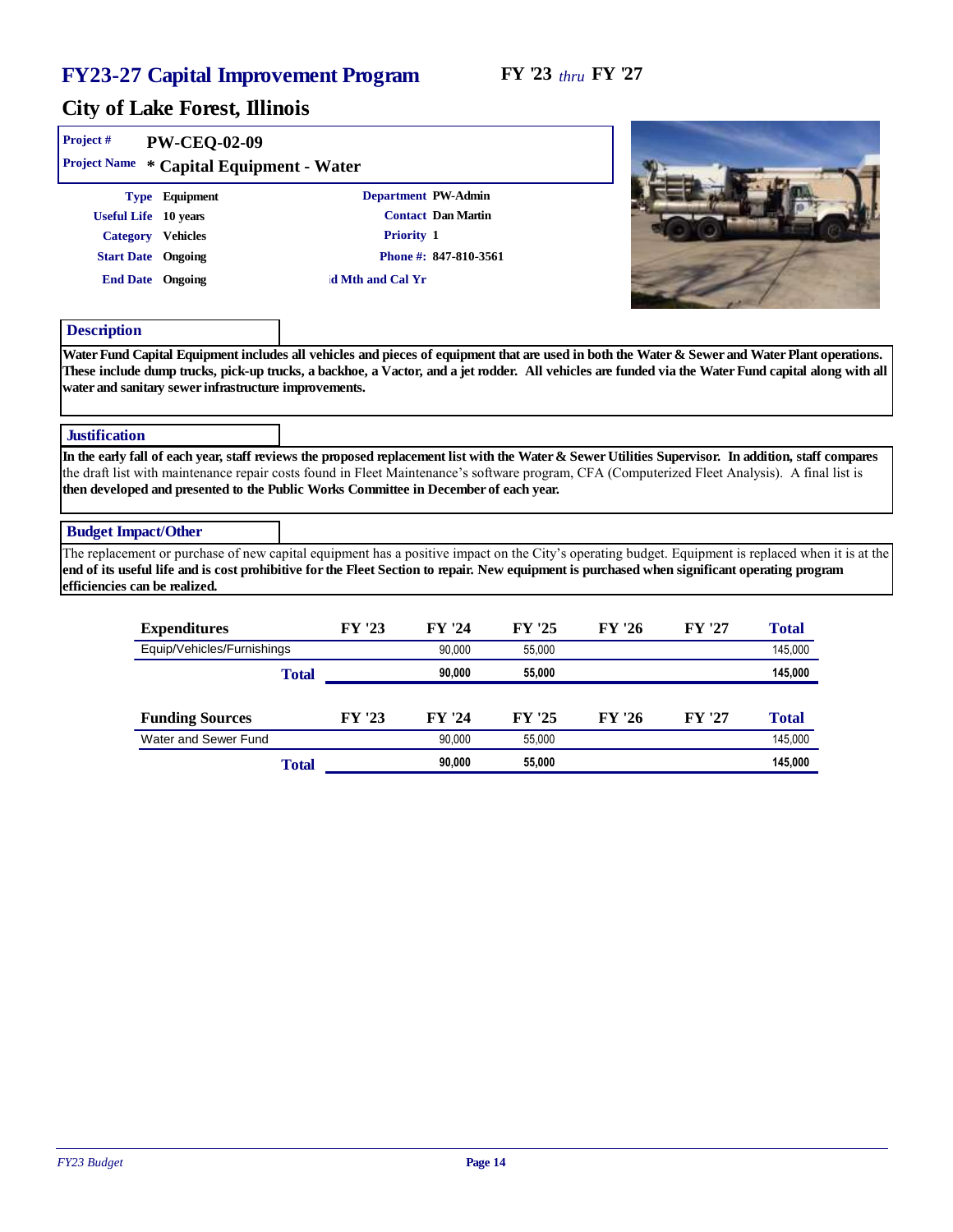#### City of Lake Forest, Illinois

| PW-CEQ-03-09 |                                                                                                              |                                                                              |
|--------------|--------------------------------------------------------------------------------------------------------------|------------------------------------------------------------------------------|
|              |                                                                                                              |                                                                              |
|              |                                                                                                              | Contact Dan Martin                                                           |
|              |                                                                                                              |                                                                              |
|              |                                                                                                              | Phone #: 847.810.3561                                                        |
|              | d Mth and Cal Yr                                                                                             |                                                                              |
|              | Type Equipment<br>Useful Life 10 years<br>Category Vehicles<br><b>Start Date</b> Ongoing<br>End Date Ongoing | Project Name * Capital Equipment - Golf<br>Department PW-Admin<br>Priority 1 |



#### Description

Golf Course Fund Capital Equipment includes all equipment that is used in to maintain Deerpath Golf Course. These include a multitude of mowers, aerators, seeders, sprayers, tractors, and golf carts. All equipment is funded via the Golf Fund along with all course and clubhouse improvements.

#### **Justification**

In the early fall of each year, staff reviews the proposed replacement list with the Superintendent of Parks and Forestry and the golf course's General Manager. In addition, staff compares the draft list with maintenance repair costs found in Fleet Maintenance's software program, CFA (Computerized Fleet Analysis). A final list is then developed and presented to the Public Works Committee in December of each year.

#### Budget Impact/Other

The replacement or purchase of new capital equipment has a positive impact on the City's operating budget. Equipment is replaced when it is at the end of its useful life and is cost prohibitive for the Fleet Section to repair. New equipment is purchased when significant operating program efficiencies can be realized.

| Expenditures               |       | FY '23 | FY '24 | FY '25 | FY '26 | FY '27 | Total   |
|----------------------------|-------|--------|--------|--------|--------|--------|---------|
| Equip/Vehicles/Furnishings |       | 38.183 | 50.000 | 50.000 | 50.000 | 50.000 | 238,183 |
|                            | Total | 38.183 | 50.000 | 50,000 | 50,000 | 50,000 | 238,183 |
|                            |       |        |        |        |        |        |         |
| <b>Funding Sources</b>     |       | FY '23 | FY '24 | FY '25 | FY '26 | FY '27 | Total   |
| Golf Course Fund           |       | 38.183 | 50.000 | 50.000 | 50.000 | 50.000 | 238,183 |
|                            | Total | 38.183 | 50.000 | 50,000 | 50,000 | 50.000 | 238,183 |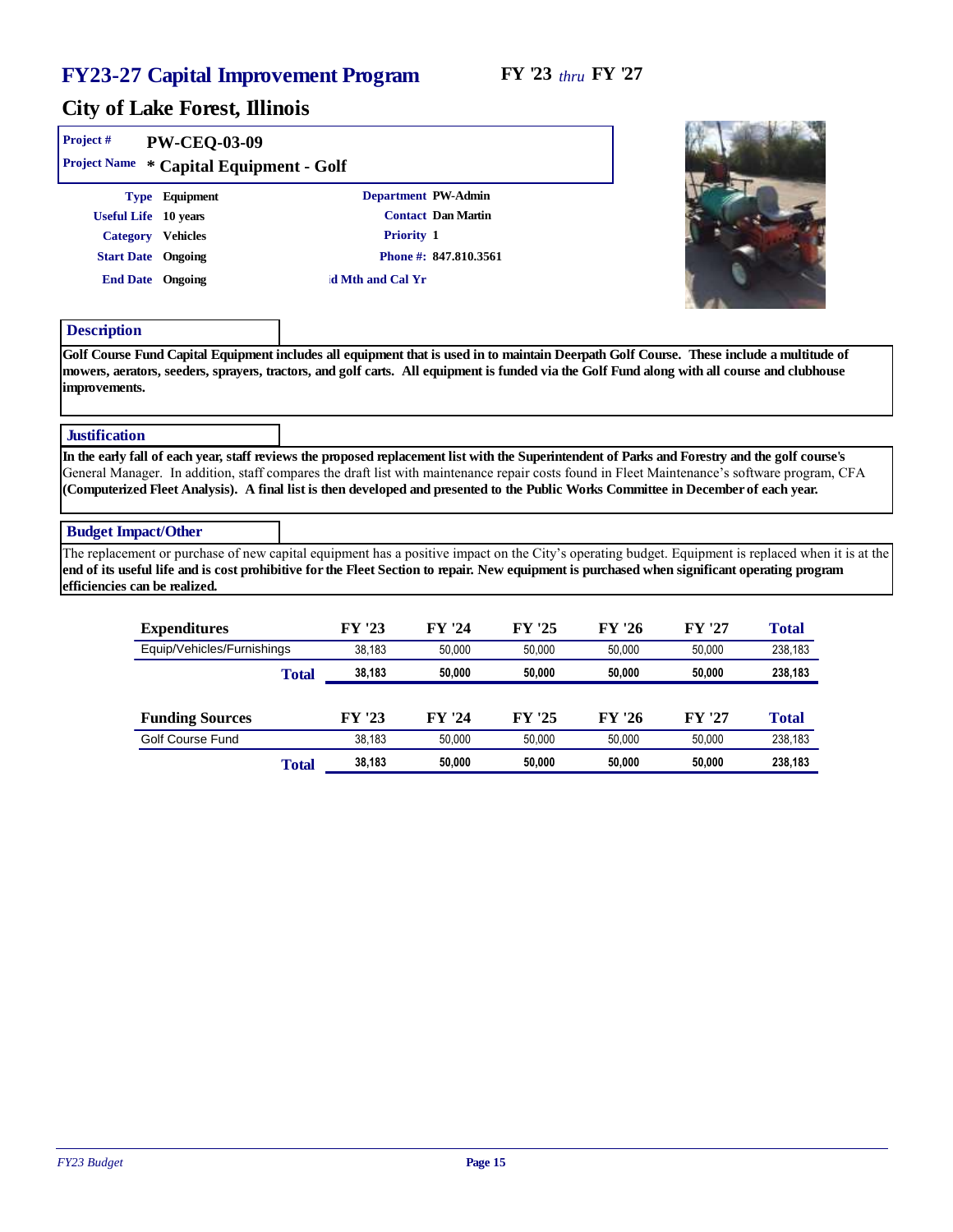#### City of Lake Forest, Illinois

| Project#                   | PW-CEQ-04-09<br>Project Name * Capital Equipment - Cemetery                                                                                                                                                                                                                                                                                                                 |       |                  |                       |         |        |        |         |  |
|----------------------------|-----------------------------------------------------------------------------------------------------------------------------------------------------------------------------------------------------------------------------------------------------------------------------------------------------------------------------------------------------------------------------|-------|------------------|-----------------------|---------|--------|--------|---------|--|
|                            | Type Equipment                                                                                                                                                                                                                                                                                                                                                              |       |                  | Department PW-Admin   |         |        |        |         |  |
|                            | Useful Life 10 years                                                                                                                                                                                                                                                                                                                                                        |       |                  | Contact Dan Martin    |         |        |        |         |  |
|                            | Category Vehicles                                                                                                                                                                                                                                                                                                                                                           |       |                  | Priority 1            |         |        |        |         |  |
| <b>Start Date</b>          |                                                                                                                                                                                                                                                                                                                                                                             |       |                  | Phone #: 847-810-3561 |         |        |        |         |  |
| <b>End Date</b>            |                                                                                                                                                                                                                                                                                                                                                                             |       | d Mth and Cal Yr |                       |         |        |        |         |  |
| Description                |                                                                                                                                                                                                                                                                                                                                                                             |       |                  |                       |         |        |        |         |  |
|                            | include a small dump truck, a mini excavator, maintenance carts, and various mowers. All equipment is funded via the Cemetery Fund capital<br>along with all building and grounds' improvements.                                                                                                                                                                            |       |                  |                       |         |        |        |         |  |
| Justification              |                                                                                                                                                                                                                                                                                                                                                                             |       |                  |                       |         |        |        |         |  |
|                            | In the early fall of each year, staff reviews the proposed replacement list with the Cemetery Sexton. In addition, staff compares the draft list with<br>maintenance repair costs found in Fleet Maintenance's software program, CFA (Computerized Fleet Analysis). A final list is then developed and<br>presented to the Public Works Committee in December of each year. |       |                  |                       |         |        |        |         |  |
| <b>Budget Impact/Other</b> |                                                                                                                                                                                                                                                                                                                                                                             |       |                  |                       |         |        |        |         |  |
|                            | The replacement or purchase of new capital equipment has a positive impact on the City's operating budget. Equipment is replaced when it is at the<br>end of its useful life and is cost prohibitive for the Fleet Section to repair. New equipment is purchased when significant operating program<br>efficiencies can be realized.                                        |       |                  |                       |         |        |        |         |  |
|                            | Expenditures                                                                                                                                                                                                                                                                                                                                                                |       | FY '23           | FY '24                | FY '25  | FY '26 | FY '27 | Total   |  |
|                            | Equip/Vehicles/Furnishings                                                                                                                                                                                                                                                                                                                                                  |       |                  | 33,000                | 100,000 |        |        | 133,000 |  |
|                            |                                                                                                                                                                                                                                                                                                                                                                             | Total |                  | 33,000                | 100,000 |        |        | 133,000 |  |
|                            | <b>Funding Sources</b>                                                                                                                                                                                                                                                                                                                                                      |       | FY '23           | FY '24                | FY '25  | FY '26 | FY '27 | Total   |  |
|                            | <b>Cemetery Fund</b>                                                                                                                                                                                                                                                                                                                                                        |       |                  | 33.000                | 100.000 |        |        | 133.000 |  |

*FY23 Budget* Page 16

Total **33,000 100,000 133,000**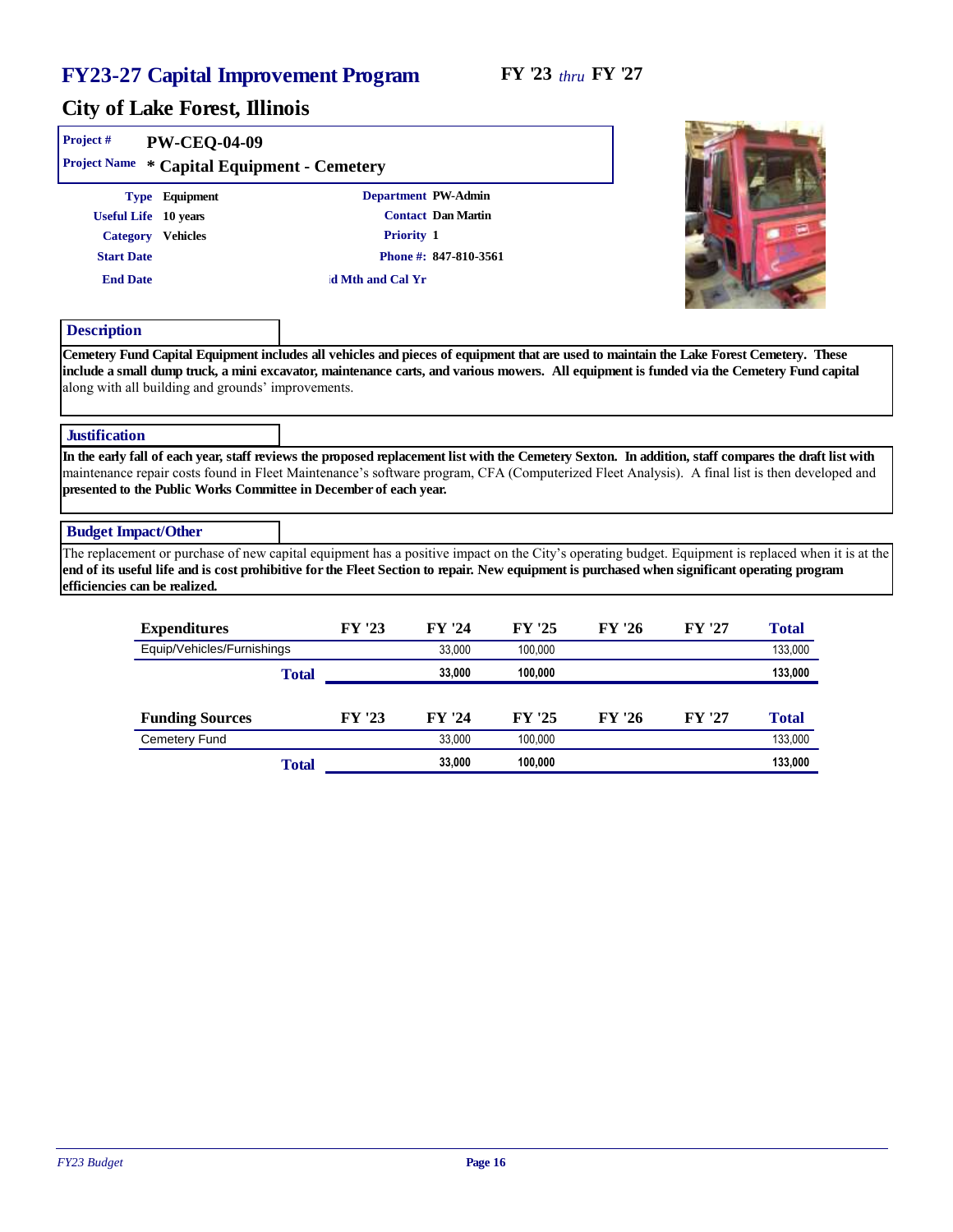#### City of Lake Forest, Illinois

| Project#                      | PW-CEQ-05-09                                                                                                                                                                                                                                                                                                                                                                                   |       |                  |                       |         |         |         |         |  |
|-------------------------------|------------------------------------------------------------------------------------------------------------------------------------------------------------------------------------------------------------------------------------------------------------------------------------------------------------------------------------------------------------------------------------------------|-------|------------------|-----------------------|---------|---------|---------|---------|--|
|                               | Project Name * Capital Equipment - Parks & Recreation                                                                                                                                                                                                                                                                                                                                          |       |                  |                       |         |         |         |         |  |
|                               | Type Equipment                                                                                                                                                                                                                                                                                                                                                                                 |       |                  | Department PW-Admin   |         |         |         |         |  |
|                               | Useful Life 10 years                                                                                                                                                                                                                                                                                                                                                                           |       |                  | Contact Dan Martin    |         |         |         |         |  |
|                               | Category Vehicles                                                                                                                                                                                                                                                                                                                                                                              |       |                  | Priority 1            |         |         |         |         |  |
|                               | <b>Start Date</b> Ongoing                                                                                                                                                                                                                                                                                                                                                                      |       |                  | Phone #: 847.810.3561 |         |         |         |         |  |
|                               | End Date Ongoing                                                                                                                                                                                                                                                                                                                                                                               |       | d Mth and Cal Yr |                       |         |         |         |         |  |
| Description                   |                                                                                                                                                                                                                                                                                                                                                                                                |       |                  |                       |         |         |         |         |  |
| <b>Justification</b>          | multiple pick-up trucks, one-ton dumps, and mowers. All equipment is funded via the Parks & Recreation Fund along with all Recreation Center,<br>parks, and tree planting improvements.                                                                                                                                                                                                        |       |                  |                       |         |         |         |         |  |
|                               | In the early fall of each year, staff reviews the proposed replacement list with the Superintendent of Parks & Forestry. In addition, staff compares<br>the draft list with maintenance repair costs found in Fleet Maintenance's software program, CFA (Computerized Fleet Analysis). A final list is<br>then developed and presented to the Public Works Committee in December of each year. |       |                  |                       |         |         |         |         |  |
| <b>Budget Impact/Other</b>    |                                                                                                                                                                                                                                                                                                                                                                                                |       |                  |                       |         |         |         |         |  |
| efficiencies can be realized. | The replacement or purchase of new capital equipment has a positive impact on the City's operating budget. Equipment is replaced when it is at the<br>end of its useful life and is cost prohibitive for the Fleet Section to repair. New equipment is purchased when significant operating program                                                                                            |       |                  |                       |         |         |         |         |  |
|                               | Expenditures                                                                                                                                                                                                                                                                                                                                                                                   |       | FY '23           | FY '24                | FY '25  | FY '26  | FY '27  | Total   |  |
|                               | Equip/Vehicles/Furnishings                                                                                                                                                                                                                                                                                                                                                                     |       | 210,000          | 75,000                | 225,000 | 150,000 | 150,000 | 810,000 |  |
|                               |                                                                                                                                                                                                                                                                                                                                                                                                | Total | 210,000          | 75,000                | 225,000 | 150,000 | 150,000 | 810,000 |  |
|                               | <b>Funding Sources</b>                                                                                                                                                                                                                                                                                                                                                                         |       | FY '23           | FY '24                | FY '25  | FY '26  | FY '27  | Total   |  |

Park and Recreation Fund 210,000 75,000 225,000 150,000 150,000 810,000

Total **210,000 75,000 225,000 150,000 150,000 810,000**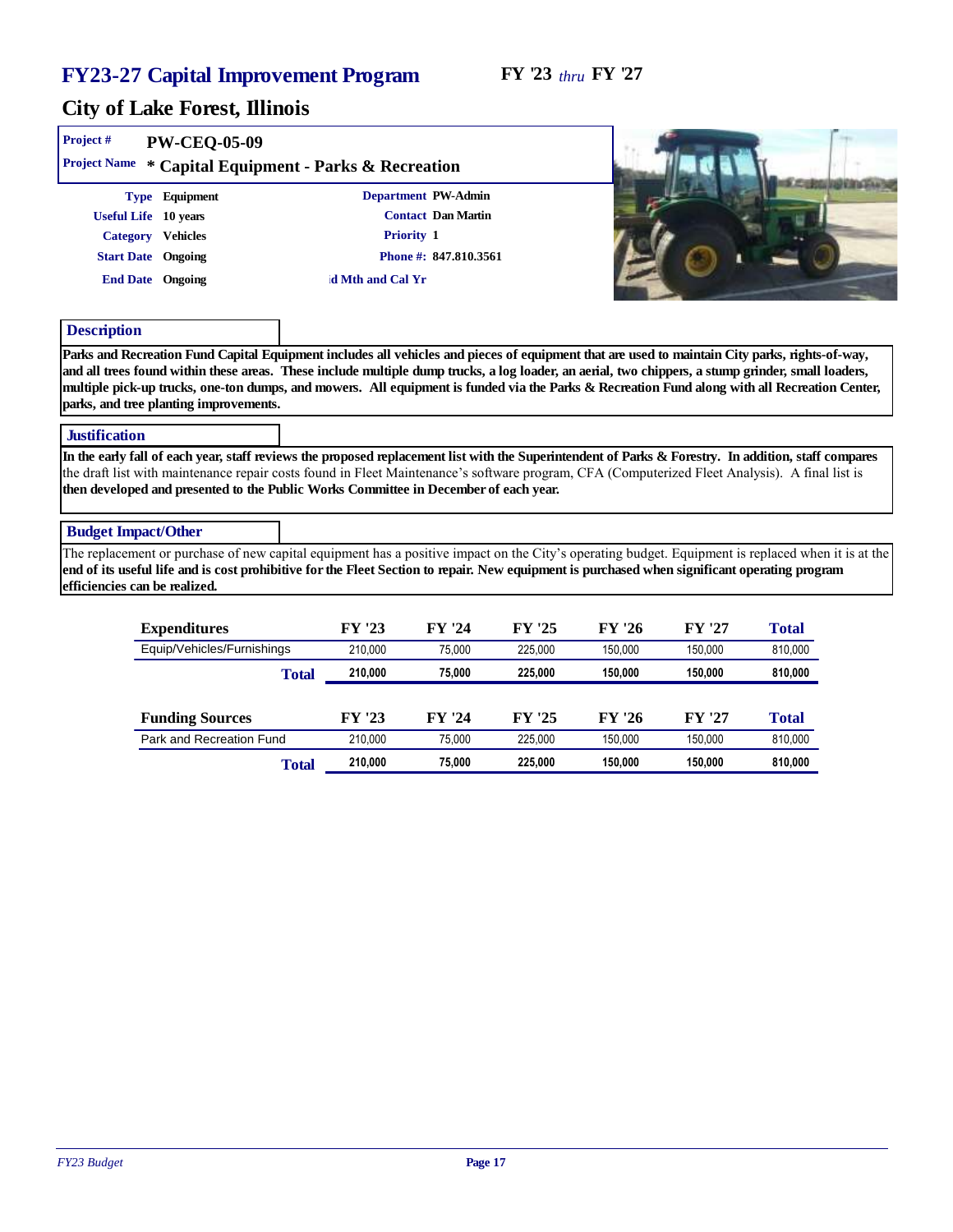| Project #                  | $PW-BLD-01-17$                                                                                                                                                                                                                                                                                                                                                                                                                |               |                  |                             |               |               |               |                |  |
|----------------------------|-------------------------------------------------------------------------------------------------------------------------------------------------------------------------------------------------------------------------------------------------------------------------------------------------------------------------------------------------------------------------------------------------------------------------------|---------------|------------------|-----------------------------|---------------|---------------|---------------|----------------|--|
| Project Name               | * ELAWA Capital Maintenance                                                                                                                                                                                                                                                                                                                                                                                                   |               |                  |                             |               |               |               |                |  |
|                            | Type Improvement                                                                                                                                                                                                                                                                                                                                                                                                              |               |                  | Department PW-Buildings     |               |               |               |                |  |
| <b>Useful Life</b>         |                                                                                                                                                                                                                                                                                                                                                                                                                               |               |                  | <b>Contact Bill Borzick</b> |               |               |               | 98 88          |  |
| Category                   | Elawa Farm                                                                                                                                                                                                                                                                                                                                                                                                                    |               |                  | Priority 1                  |               |               |               |                |  |
| <b>Start Date</b>          |                                                                                                                                                                                                                                                                                                                                                                                                                               |               |                  | Phone #: 847-810-3562       |               |               |               |                |  |
| <b>End Date</b>            |                                                                                                                                                                                                                                                                                                                                                                                                                               |               | d Mth and Cal Yr |                             |               |               |               |                |  |
| Description                |                                                                                                                                                                                                                                                                                                                                                                                                                               |               |                  |                             |               |               |               |                |  |
| in 2020.                   | agreed to maintain and upkeep the property consistent with other practices for City-owned buildings. This annual maintenance program captures all<br>recommended EUL replacements for various Elawa facility components as recommended in the property condition assessment that was completed<br>Each annual lump sum amount from FY23 – FY27 are supported by a detailed Excel Sheet that identifies projects individually. |               |                  |                             |               |               |               |                |  |
| Justification              |                                                                                                                                                                                                                                                                                                                                                                                                                               |               |                  |                             |               |               |               |                |  |
|                            | The February, 2021, Elawa Farm Lease Agreement outlines the City's responsibility as maintaining and upkeeping the property consistent with<br>other practices for City-owned buildings.                                                                                                                                                                                                                                      |               |                  |                             |               |               |               |                |  |
| <b>Budget Impact/Other</b> |                                                                                                                                                                                                                                                                                                                                                                                                                               |               |                  |                             |               |               |               |                |  |
|                            | This capital maintenance item has a positive impact on the City's Building Maintenance Section operating budget. These funds are typically used<br>for larger contractual service projects which allows the Building Maintenance Section to focus on the more daily maintenance items and projects at<br>the many City facilities and buildings.                                                                              |               |                  |                             |               |               |               |                |  |
|                            | Expenditures                                                                                                                                                                                                                                                                                                                                                                                                                  |               | FY '23           | FY '24                      | FY '25        | FY '26        | FY '27        | Total          |  |
|                            | Maintenance                                                                                                                                                                                                                                                                                                                                                                                                                   |               | 100,000          | 50,000                      | 40,000        | 40,000        | 25,000        | 255,000        |  |
|                            |                                                                                                                                                                                                                                                                                                                                                                                                                               | <b>COMPOS</b> | 400,000          | EN NAN                      | <b>40.000</b> | <b>40.000</b> | <b>OF OOO</b> | <b>OFF AAA</b> |  |

|                        | Total | 100.000 | 50.000 | 40.000 | 40.000 | 25,000 | 255,000 |
|------------------------|-------|---------|--------|--------|--------|--------|---------|
|                        |       |         |        |        |        |        |         |
| <b>Funding Sources</b> |       | FY '23  | FY '24 | FY '25 | FY '26 | FY '27 | Total   |
| Capital Fund           |       | 100.000 | 50.000 | 40.000 | 40.000 | 25.000 | 255.000 |
|                        | Total | 100.000 | 50,000 | 40.000 | 40,000 | 25.000 | 255,000 |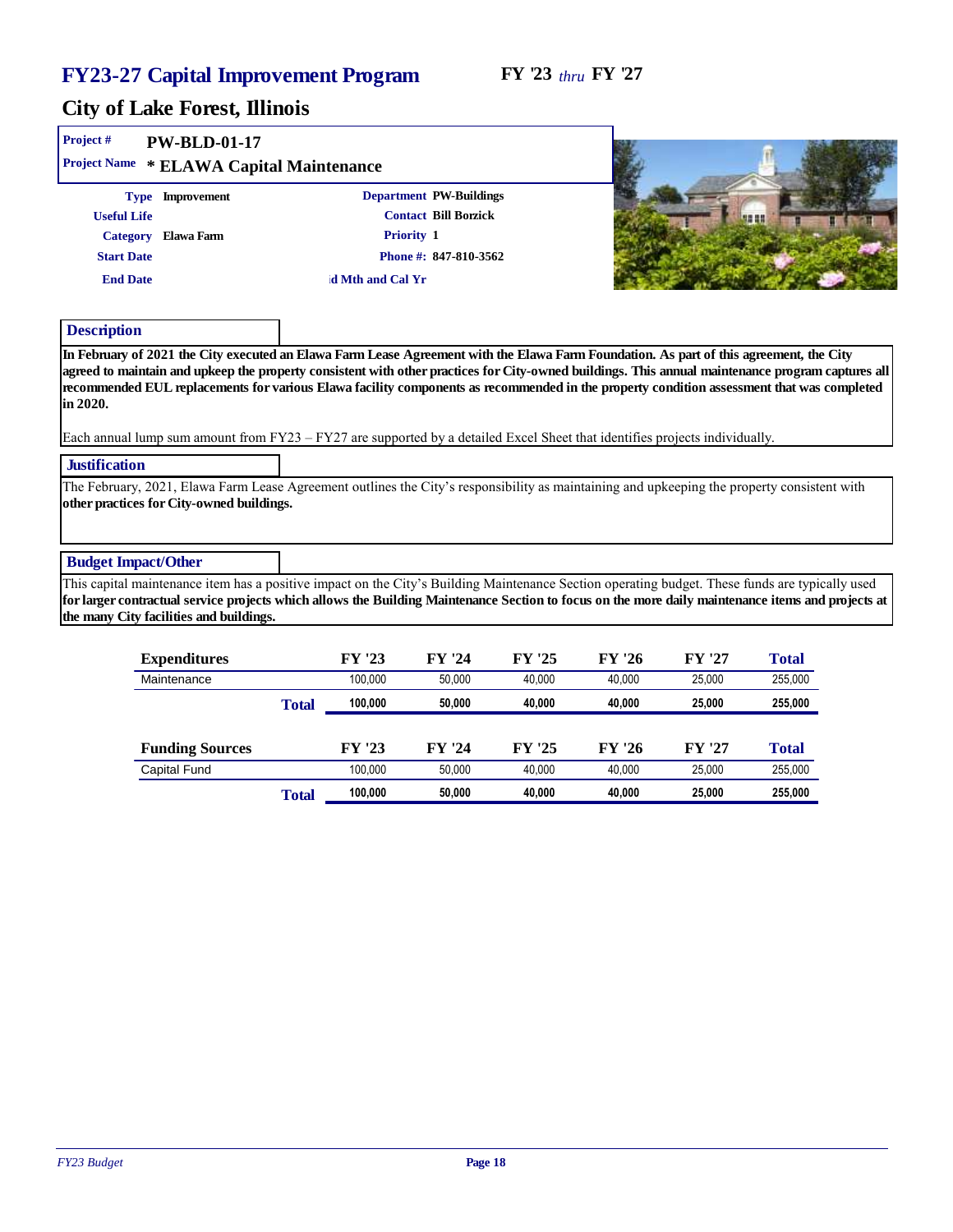#### FY '23 *thru* FY '27

| Project #                  | PW-BLD-01-23                                                                                                                                                                                                                                                                                                                      |                  |                         |        |        |        |         |  |
|----------------------------|-----------------------------------------------------------------------------------------------------------------------------------------------------------------------------------------------------------------------------------------------------------------------------------------------------------------------------------|------------------|-------------------------|--------|--------|--------|---------|--|
|                            | Project Name Rec Center RTU Replacements                                                                                                                                                                                                                                                                                          |                  |                         |        |        |        |         |  |
|                            | Type Unassigned                                                                                                                                                                                                                                                                                                                   |                  | Department PW-Buildings |        |        |        |         |  |
|                            | Useful Life 20 years                                                                                                                                                                                                                                                                                                              |                  | Contact Jim Lockefeer   |        |        |        |         |  |
|                            | Category Recreation Center                                                                                                                                                                                                                                                                                                        |                  | Priority 1              |        |        |        |         |  |
| <b>Start Date</b>          |                                                                                                                                                                                                                                                                                                                                   | Phone#:          |                         |        |        |        |         |  |
| <b>End Date</b>            |                                                                                                                                                                                                                                                                                                                                   | d Mth and Cal Yr |                         |        |        |        |         |  |
| Description                |                                                                                                                                                                                                                                                                                                                                   |                  |                         |        |        |        |         |  |
| Justification              | replacement dates in the future. The units will be replaced in order based on most used and worn out first.                                                                                                                                                                                                                       |                  |                         |        |        |        |         |  |
|                            |                                                                                                                                                                                                                                                                                                                                   |                  |                         |        |        |        |         |  |
|                            | The CROYA addtion was added to the Rec Center in 2006. The HVAC system for that area is made up of multiple RTU's. The units will be<br>reaching their EUL in 2026 and will need to be replaced. They will be replaced in order of most used first, therefore extending the life by a couple<br>of years for the less used units. |                  |                         |        |        |        |         |  |
| <b>Budget Impact/Other</b> |                                                                                                                                                                                                                                                                                                                                   |                  |                         |        |        |        |         |  |
|                            | The rooftop replacements will have a positive impact on building maintenance operating budget by reducing the cost of repairs, increasing<br>reliability, and energy efficiency.                                                                                                                                                  |                  |                         |        |        |        |         |  |
|                            | Expenditures                                                                                                                                                                                                                                                                                                                      | FY '23           | FY '24                  | FY '25 | FY '26 | FY '27 | Total   |  |
|                            | Maintenance                                                                                                                                                                                                                                                                                                                       |                  |                         | 50,000 | 50,000 | 50,000 | 150,000 |  |
|                            |                                                                                                                                                                                                                                                                                                                                   | Total            |                         | 50,000 | 50,000 | 50.000 | 150,000 |  |

| <b>Funding Sources</b><br>Capital Fund |       | FY '23 | FY '24 | FY '25<br>50.000 | FY '26<br>50.000 | FY '27<br>50.000 | Total<br>150,000 |
|----------------------------------------|-------|--------|--------|------------------|------------------|------------------|------------------|
|                                        | Total |        |        | 50,000           | 50.000           | 50.000           | 150,000          |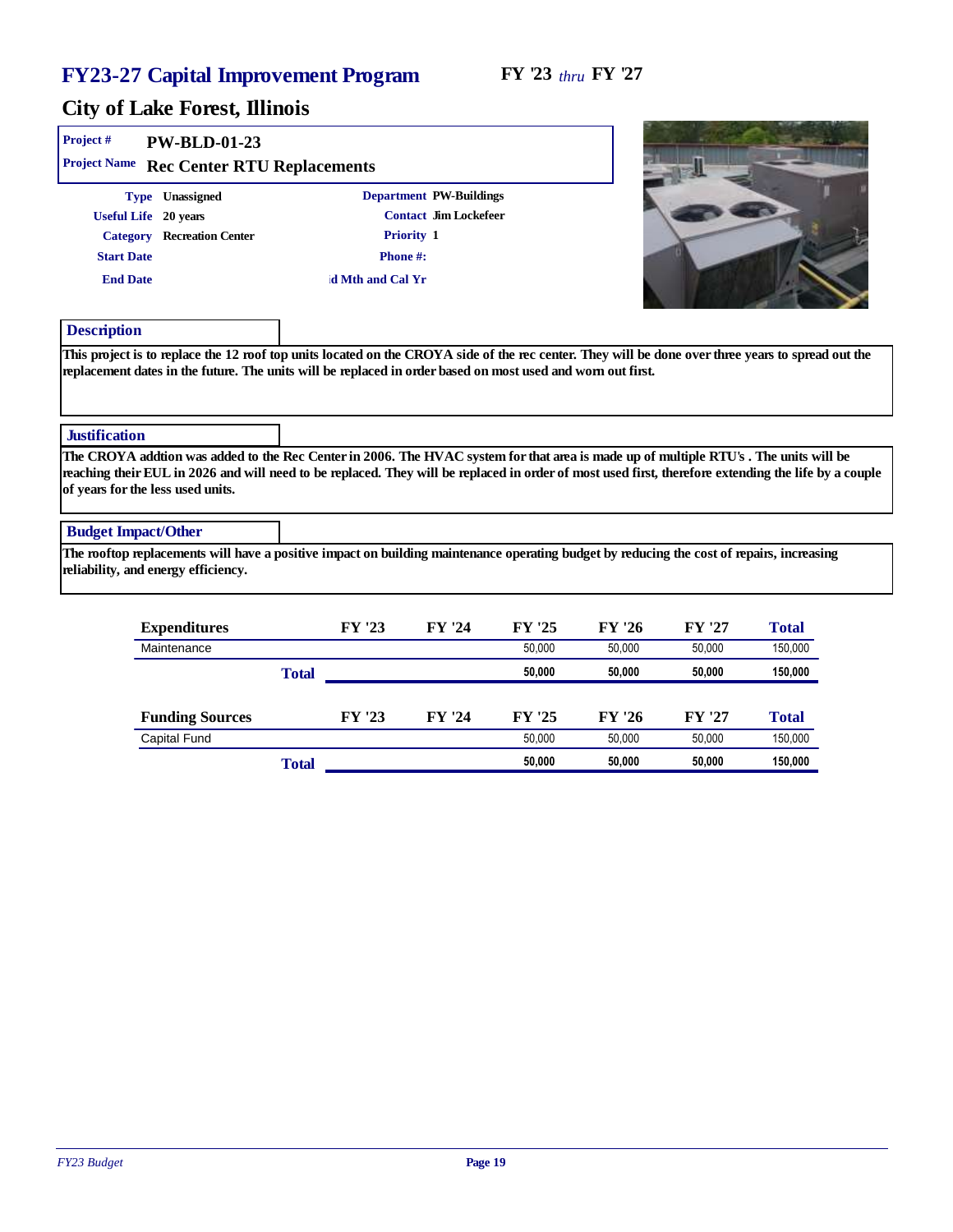| Project#                             | $PW-BLD-02-11$<br>Project Name Public Safety Fire Garage Roof Replacement                                                                                                                                                                                                                                                                                                                                                                                                                                    |                                           |                                                  |        |        |        |                                                                                                                                                     |
|--------------------------------------|--------------------------------------------------------------------------------------------------------------------------------------------------------------------------------------------------------------------------------------------------------------------------------------------------------------------------------------------------------------------------------------------------------------------------------------------------------------------------------------------------------------|-------------------------------------------|--------------------------------------------------|--------|--------|--------|-----------------------------------------------------------------------------------------------------------------------------------------------------|
| <b>Start Date</b><br><b>End Date</b> | Type Maintenance<br>Useful Life 20 years<br>Category Public Safety Bldg                                                                                                                                                                                                                                                                                                                                                                                                                                      | Priority 1<br>Phone#:<br>d Mth and Cal Yr | Department PW-Buildings<br>Contact Jim Lockefeer |        |        |        |                                                                                                                                                     |
| Description                          |                                                                                                                                                                                                                                                                                                                                                                                                                                                                                                              |                                           |                                                  |        |        |        |                                                                                                                                                     |
|                                      | FY15; The replacement of the membrane roof over the apparatus bays and lower police garage                                                                                                                                                                                                                                                                                                                                                                                                                   |                                           |                                                  |        |        |        |                                                                                                                                                     |
| Justification                        | leaks and the bubbles are minor for now. Hence we pushed back the replacement of this roof until FY17. The roof is scheduled to be inspected<br>with in the next year by IRCA. The roof was inspected in FY16, the roof continues to show wear, but still has not had any leaking areas thus the<br>replacement has been pushed out for a second time to FY21. Update: The roof seams have started to split causing leaks inside the building and<br>deterioration of the membrane has made it unrepairable. |                                           |                                                  |        |        |        | The roof is at the end of it's life cycle and showing signs of aging; bubbles under the membrane and crushed insolation, but there has not been any |
| <b>Budget Impact/Other</b>           |                                                                                                                                                                                                                                                                                                                                                                                                                                                                                                              |                                           |                                                  |        |        |        |                                                                                                                                                     |
|                                      | The replacement of the roof will have a positive impact to Building Maintenance Section operating budget. A new roof will greatly reduce the<br>current need for staff time spent on spot repairs and frequent inspections.                                                                                                                                                                                                                                                                                  |                                           |                                                  |        |        |        |                                                                                                                                                     |
|                                      | Expenditures<br>Maintenance                                                                                                                                                                                                                                                                                                                                                                                                                                                                                  | FY '23<br>420,000                         | FY '24                                           | FY '25 | FY '26 | FY '27 | Total<br>420,000                                                                                                                                    |

|                        | Total | 420,000 |        |        |        |        | 420,000 |
|------------------------|-------|---------|--------|--------|--------|--------|---------|
|                        |       |         |        |        |        |        |         |
| <b>Funding Sources</b> |       | FY '23  | FY '24 | FY '25 | FY '26 | FY '27 | Total   |
| Capital Fund           |       | 420.000 |        |        |        |        | 420.000 |
|                        | Total | 420,000 |        |        |        |        | 420,000 |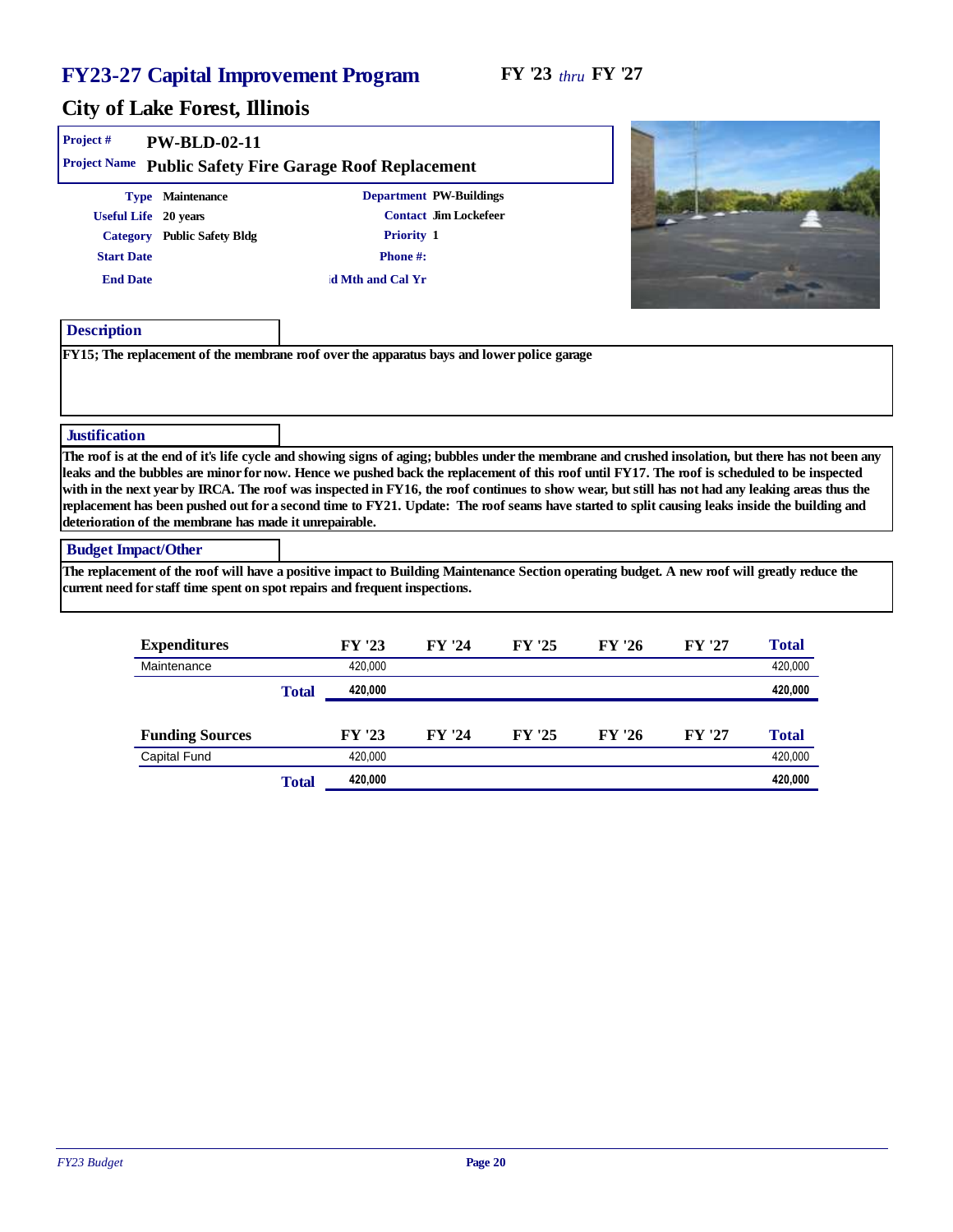#### FY '23 *thru* FY '27

#### City of Lake Forest, Illinois

| Project#<br>$PW-BLD-02-14$<br>Project Name<br>* Gorton Capital Maintenance                                                                                                                                                                                                                                                                                                                                    |                                |                                                                                 |                                                                                                                                                                                                                                                                                                       |
|---------------------------------------------------------------------------------------------------------------------------------------------------------------------------------------------------------------------------------------------------------------------------------------------------------------------------------------------------------------------------------------------------------------|--------------------------------|---------------------------------------------------------------------------------|-------------------------------------------------------------------------------------------------------------------------------------------------------------------------------------------------------------------------------------------------------------------------------------------------------|
| Type Maintenance<br><b>Useful Life</b><br>Gorton Community Center<br>Category<br><b>Start Date</b><br><b>End Date</b>                                                                                                                                                                                                                                                                                         | Priority 1<br>d Mth and Cal Yr | Department PW-Buildings<br><b>Contact Bill Borzick</b><br>Phone #: 847-810-3562 |                                                                                                                                                                                                                                                                                                       |
| Description                                                                                                                                                                                                                                                                                                                                                                                                   |                                |                                                                                 |                                                                                                                                                                                                                                                                                                       |
| City and Gorton Community Center relating to the Gorton Property. As part of this agreement, the City agreed to be responsible for EUL<br>replacements for HVAC mechanicals, elevator, plumping, electrical system / lighting, and fire suppression system and alarm system.<br>Each annual lump sum amount from $FY23 - FY27$ are supported by a detailed Excel Sheet that identifies projects individually. |                                |                                                                                 | In July of 2013 the City executed an Agreement with the Gorton Community Center. In October of 2019 a First Amendment was executed by the                                                                                                                                                             |
| Justification                                                                                                                                                                                                                                                                                                                                                                                                 |                                |                                                                                 |                                                                                                                                                                                                                                                                                                       |
| The original July, 2013, Agreement outlines the City's responsibility as maintaining EUL replacements for HVAC mechanicals, elevator,<br>plumbing, electrical system / lighting, and fire suppression system and alarm system.                                                                                                                                                                                |                                |                                                                                 |                                                                                                                                                                                                                                                                                                       |
| <b>Budget Impact/Other</b>                                                                                                                                                                                                                                                                                                                                                                                    |                                |                                                                                 |                                                                                                                                                                                                                                                                                                       |
|                                                                                                                                                                                                                                                                                                                                                                                                               |                                |                                                                                 | This capital maintenance item has a positive impact on the City's Building Maintenance Section operating budget. These funds are typically used<br>for larger contractual service projects which allows the Building Maintenance Section to focus on the more daily maintenance items and projects at |

the many City facilities and buildings.

| Expenditures           |       | FY '23 | FY '24 | FY '25 | FY '26 | FY '27 | Total   |
|------------------------|-------|--------|--------|--------|--------|--------|---------|
| Maintenance            |       | 53.000 | 68.000 | 85.000 | 45.000 | 45.000 | 296,000 |
|                        | Total | 53,000 | 68,000 | 85,000 | 45.000 | 45.000 | 296,000 |
|                        |       |        |        |        |        |        |         |
| <b>Funding Sources</b> |       | FY '23 | FY '24 | FY '25 | FY '26 | FY '27 | Total   |
| Capital Fund           |       | 53.000 | 68.000 | 85.000 | 45.000 | 45.000 | 296,000 |
|                        | Total | 53,000 | 68,000 | 85,000 | 45.000 | 45,000 | 296,000 |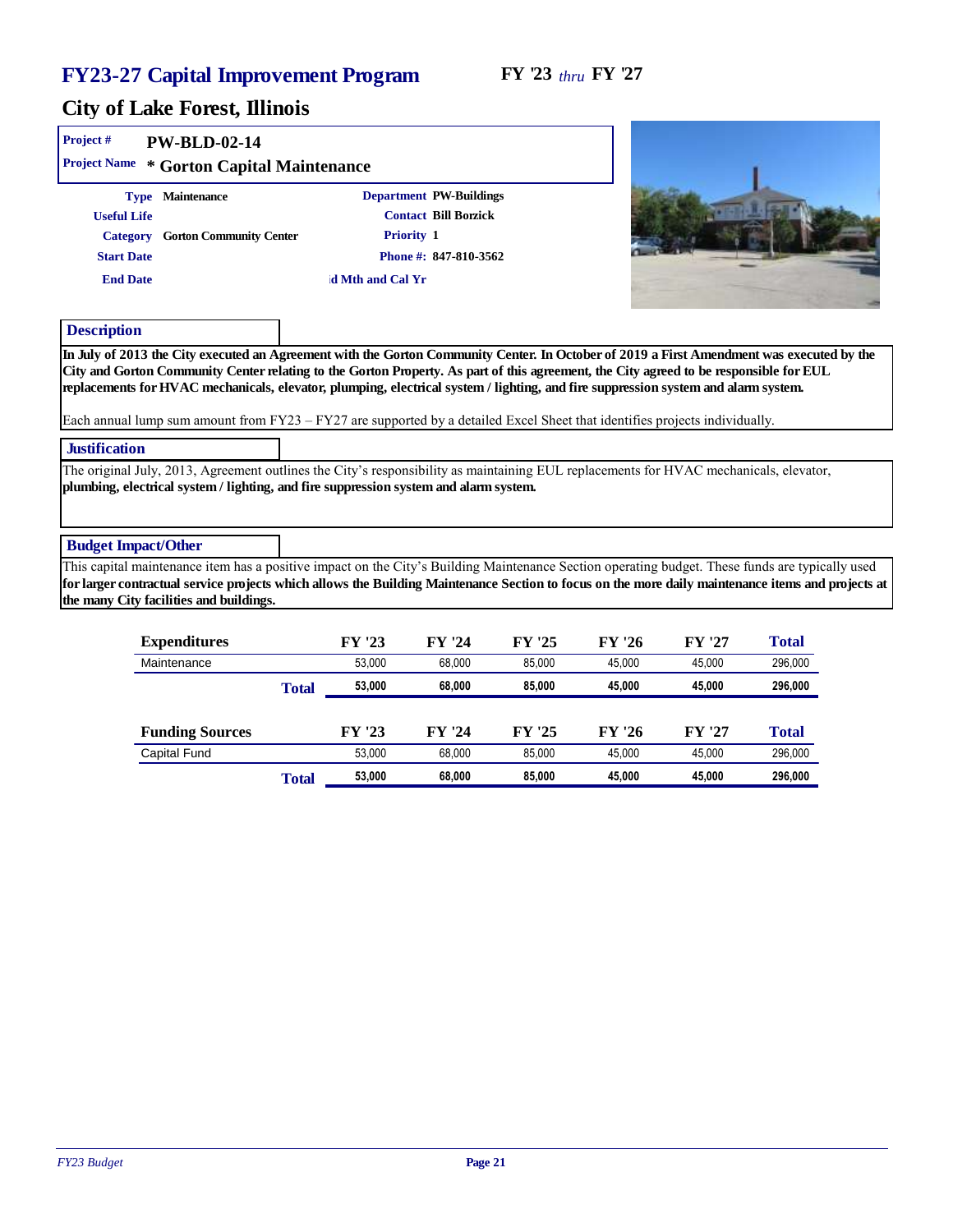| Project #                  | PW-BLD-02-23         |                                                                                                                                                                                                                                                                                                                                                                                                                     |  |
|----------------------------|----------------------|---------------------------------------------------------------------------------------------------------------------------------------------------------------------------------------------------------------------------------------------------------------------------------------------------------------------------------------------------------------------------------------------------------------------|--|
| <b>Project Name</b>        |                      | City Hall Fire Suppression 25HP Pump & Controls                                                                                                                                                                                                                                                                                                                                                                     |  |
|                            | Type Maintenance     | Department PW-Buildings                                                                                                                                                                                                                                                                                                                                                                                             |  |
|                            | Useful Life 20 years | Contact Jim Lockefeer                                                                                                                                                                                                                                                                                                                                                                                               |  |
| Category                   | City Hall            | Priority 1                                                                                                                                                                                                                                                                                                                                                                                                          |  |
| <b>Start Date</b>          |                      | Phone#:                                                                                                                                                                                                                                                                                                                                                                                                             |  |
| <b>End Date</b>            |                      | d Mth and Cal Yr                                                                                                                                                                                                                                                                                                                                                                                                    |  |
| Description                |                      |                                                                                                                                                                                                                                                                                                                                                                                                                     |  |
| Justification              |                      |                                                                                                                                                                                                                                                                                                                                                                                                                     |  |
|                            |                      | As part of the 1996 renovation of City Hall a Fire pump was installed as part of the fire sprinkler system. It's purpose is to increase the water<br>pressure within the system in order to reached the second floor and the tower. Without this pump or if it shall fail, the upper levels of the building<br>would not be covered in the event of a fire. This pump has exceeded it's EUL and should be replaced. |  |
| <b>Budget Impact/Other</b> |                      |                                                                                                                                                                                                                                                                                                                                                                                                                     |  |
|                            |                      | By replacing the fire pump it will have a positive impact by reducing the need for repairs and increase reliability.                                                                                                                                                                                                                                                                                                |  |
|                            |                      |                                                                                                                                                                                                                                                                                                                                                                                                                     |  |

| Expenditures           |       | FY '23 | FY '24 | FY '25 | FY '26 | FY '27 | Total  |
|------------------------|-------|--------|--------|--------|--------|--------|--------|
| Maintenance            |       |        | 60,000 |        |        |        | 60,000 |
|                        | Total |        | 60,000 |        |        |        | 60,000 |
|                        |       |        |        |        |        |        |        |
| <b>Funding Sources</b> |       | FY '23 | FY '24 | FY '25 | FY '26 | FY '27 | Total  |
| <b>Capital Fund</b>    |       |        | 60.000 |        |        |        | 60,000 |
|                        | Total |        | 60,000 |        |        |        | 60,000 |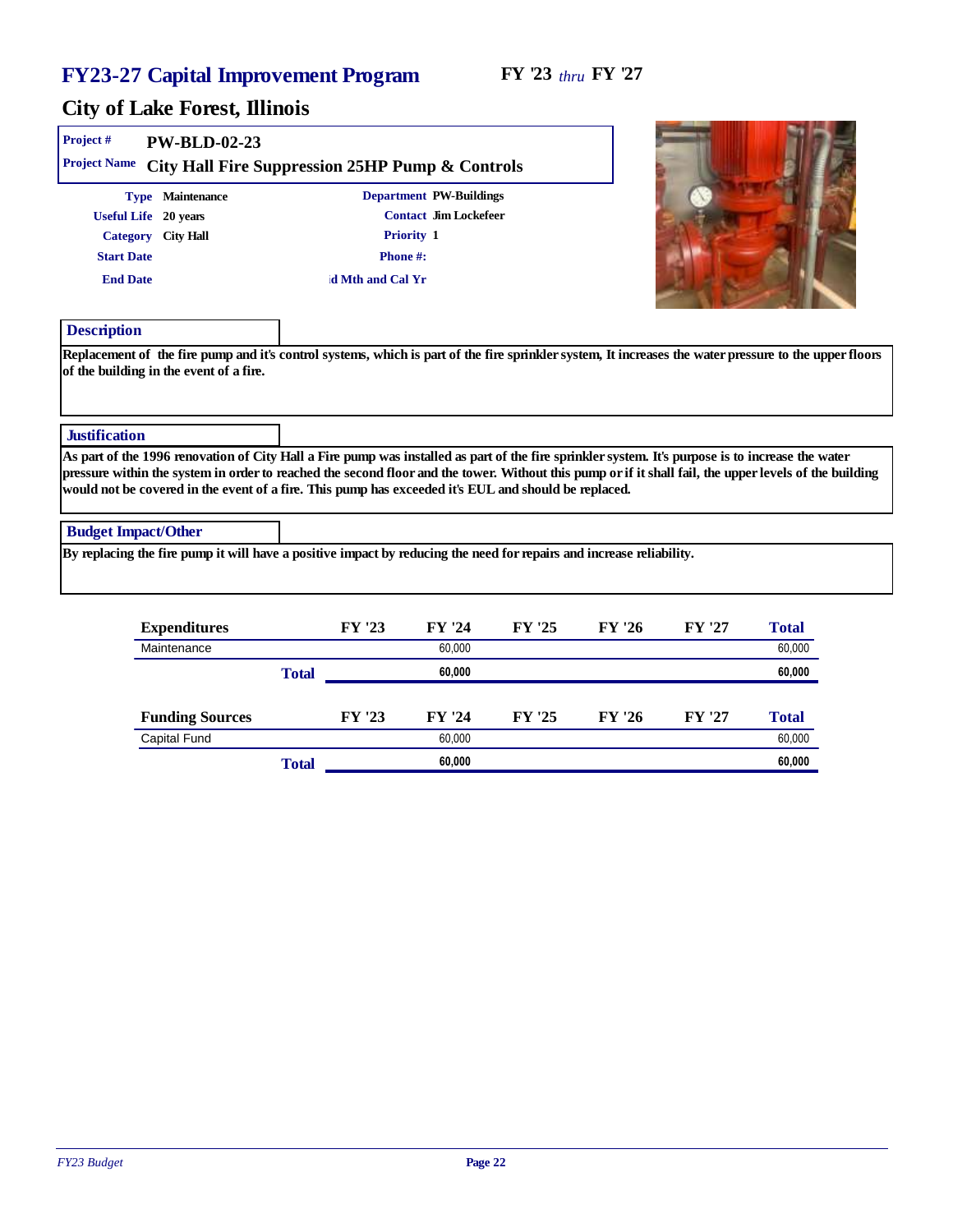| Project #                            | PW-BLD-03-23                                                           |                                                                                                                                                                                                                                                                                                                                                                                                                          |                                                  |        |        |        |       |  |
|--------------------------------------|------------------------------------------------------------------------|--------------------------------------------------------------------------------------------------------------------------------------------------------------------------------------------------------------------------------------------------------------------------------------------------------------------------------------------------------------------------------------------------------------------------|--------------------------------------------------|--------|--------|--------|-------|--|
| Project Name                         |                                                                        | North Beach House Replace Cedar Shake Roof                                                                                                                                                                                                                                                                                                                                                                               |                                                  |        |        |        |       |  |
| <b>Start Date</b><br><b>End Date</b> | Type Maintenance<br>Useful Life 25 Years<br>Category Forest Park/Beach | Priority 1<br>Phone#:<br>d Mth and Cal Yr                                                                                                                                                                                                                                                                                                                                                                                | Department PW-Buildings<br>Contact Jim Lockefeer |        |        |        |       |  |
| Description                          |                                                                        |                                                                                                                                                                                                                                                                                                                                                                                                                          |                                                  |        |        |        |       |  |
| Justification                        |                                                                        |                                                                                                                                                                                                                                                                                                                                                                                                                          |                                                  |        |        |        |       |  |
|                                      |                                                                        | The North Beach House and pavilian cedar shake roofs have reached the projected life span of 25 years. These roofs are in a position at the<br>lakefront that is heavily shaded which does not allow the cedar shakes to dry out. This causes the cedar shake to deterioate because they stay<br>damp. Over the last few years we have been seeing moss growth due to the dampness of the cedar shake roof staying damp. |                                                  |        |        |        |       |  |
| <b>Budget Impact/Other</b>           |                                                                        |                                                                                                                                                                                                                                                                                                                                                                                                                          |                                                  |        |        |        |       |  |
|                                      | roof inspections by an outside contractor.                             | The replcement of the roof will have a positive impact to the operating budget. A new roof will greatly reduce the need for repairs and frequent                                                                                                                                                                                                                                                                         |                                                  |        |        |        |       |  |
|                                      | Expenditures                                                           | FY '23                                                                                                                                                                                                                                                                                                                                                                                                                   | FY '24                                           | FY '25 | FY '26 | FY '27 | Total |  |

| Expenditures           |       | FY '23 | FY '24 | FY '25  | FY '26 | FY '27 | Total   |
|------------------------|-------|--------|--------|---------|--------|--------|---------|
| Maintenance            |       |        |        | 120.000 |        |        | 120,000 |
|                        | Total |        |        | 120.000 |        |        | 120,000 |
|                        |       |        |        |         |        |        |         |
| <b>Funding Sources</b> |       | FY '23 | FY '24 | FY '25  | FY '26 | FY '27 | Total   |
| <b>Capital Fund</b>    |       |        |        | 120.000 |        |        | 120,000 |
|                        | Total |        |        | 120.000 |        |        | 120,000 |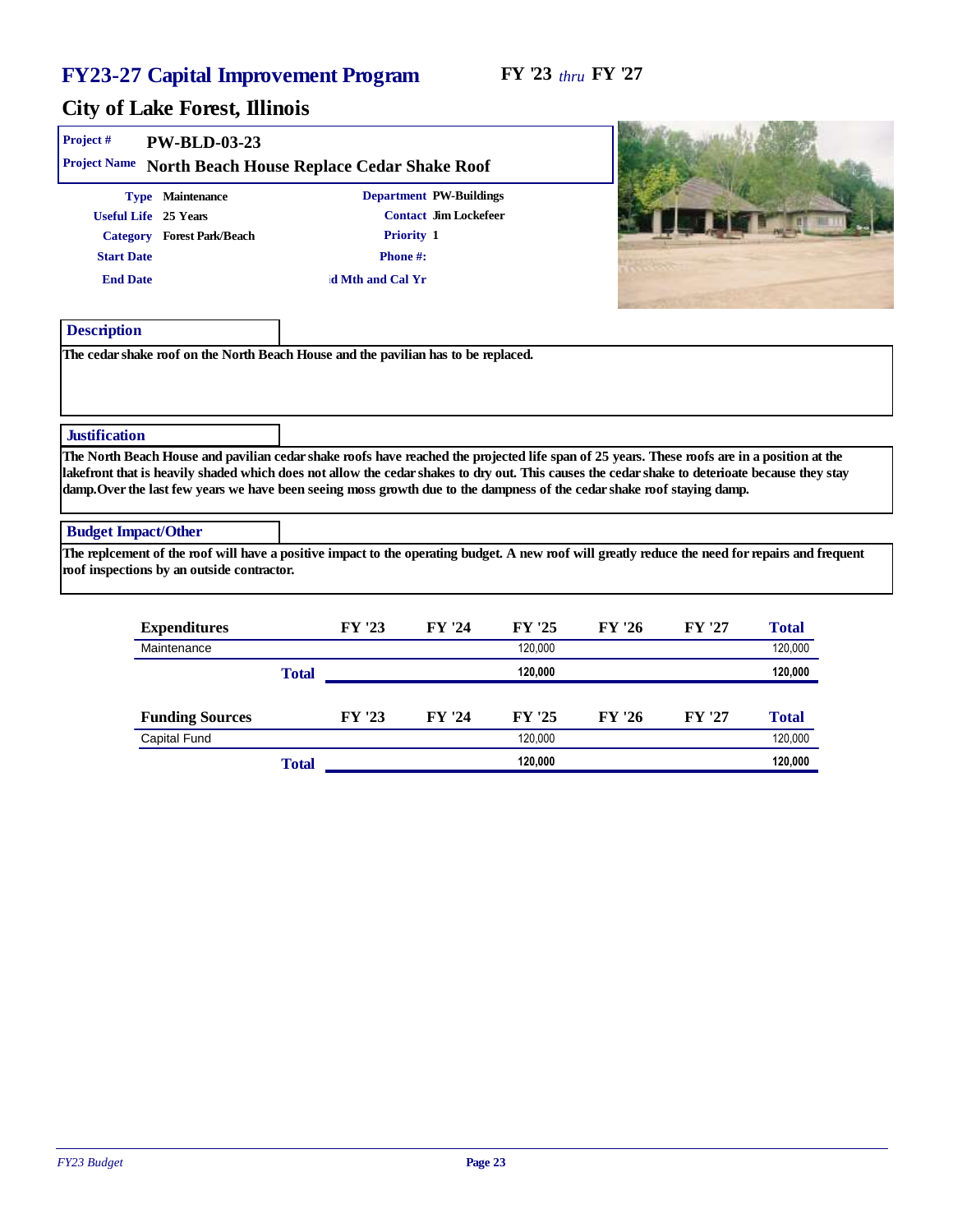**ADUTA** W. **B. Aub. Children** 

| Project #<br>Project Name            | PW-BLD-04-23<br>PSB Roofing Single-Ply Membrane & Two Roof Drains                                                                                                                                                                                                                              |                             |                                                                |        |         |        |         |  |
|--------------------------------------|------------------------------------------------------------------------------------------------------------------------------------------------------------------------------------------------------------------------------------------------------------------------------------------------|-----------------------------|----------------------------------------------------------------|--------|---------|--------|---------|--|
| <b>Start Date</b><br><b>End Date</b> | Type Maintenance<br>Useful Life 25 Years<br>Category Public Safety Bldg                                                                                                                                                                                                                        | Phone#:<br>d Mth and Cal Yr | Department PW-Buildings<br>Contact Jim Lockefeer<br>Priority 1 |        |         |        |         |  |
| Description                          |                                                                                                                                                                                                                                                                                                |                             |                                                                |        |         |        |         |  |
| overhangs.                           | Replace the single ply membrane roof on the overhangs on the public safety roof. Also 2 roof drains have to be installed on the ends of the                                                                                                                                                    |                             |                                                                |        |         |        |         |  |
| Justification                        |                                                                                                                                                                                                                                                                                                |                             |                                                                |        |         |        |         |  |
|                                      | The single ply membrane roof on the overhangs has exceeded it's EUL and over the past fews years has needed increased maintenance. Two areas<br>of the overhang have excessive pooling of water during storms. Staff recommends adding two roof drains in those areas to assist with drainage. |                             |                                                                |        |         |        |         |  |
| <b>Budget Impact/Other</b>           |                                                                                                                                                                                                                                                                                                |                             |                                                                |        |         |        |         |  |
|                                      | The replacement of the roof will have a positive impact to the operating budget. A new roof will greatly reduce the need for repairs and frequent<br>roof inspections by an outside contractor.                                                                                                |                             |                                                                |        |         |        |         |  |
|                                      | Expenditures                                                                                                                                                                                                                                                                                   | FY '23                      | FY '24                                                         | FY '25 | FY '26  | FY '27 | Total   |  |
|                                      | Maintenance                                                                                                                                                                                                                                                                                    |                             |                                                                |        | 120,000 |        | 120,000 |  |

|                        | Total |        |        |        | 120,000 |        | 120,000 |
|------------------------|-------|--------|--------|--------|---------|--------|---------|
| <b>Funding Sources</b> |       | FY '23 | FY '24 | FY '25 | FY '26  | FY '27 | Total   |
| Capital Fund           |       |        |        |        | 120.000 |        | 120,000 |
|                        | Total |        |        |        | 120,000 |        | 120,000 |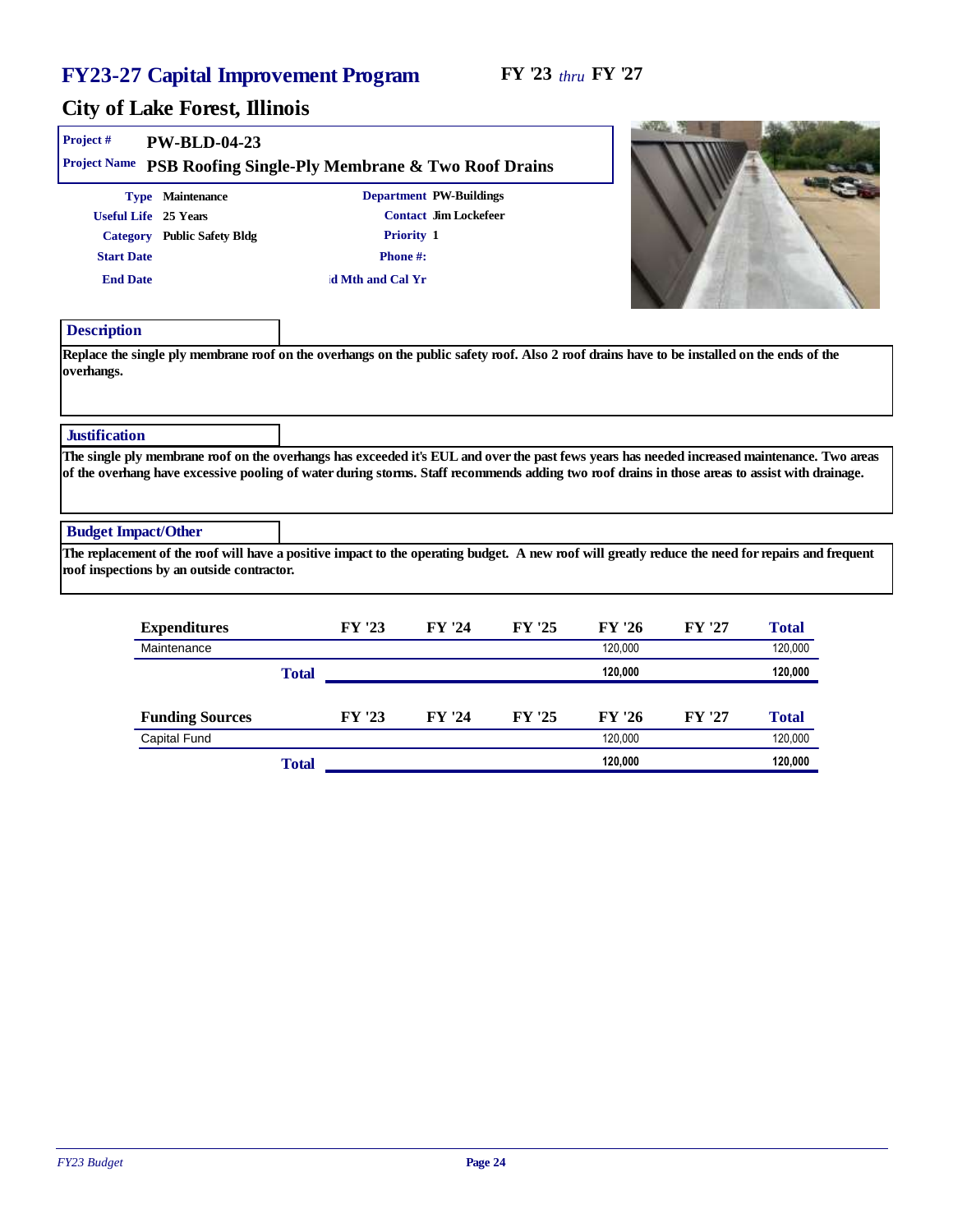| Project #<br>PW-BLD-05-23<br>Project Name                   | PSB Water Cooled Chiller Replacement                                                                                                    |                                                                                                                                                                                                                                                                                                           |
|-------------------------------------------------------------|-----------------------------------------------------------------------------------------------------------------------------------------|-----------------------------------------------------------------------------------------------------------------------------------------------------------------------------------------------------------------------------------------------------------------------------------------------------------|
| Type Maintenance                                            | Department PW-Buildings                                                                                                                 |                                                                                                                                                                                                                                                                                                           |
| Useful Life 25 Years                                        | Contact Jim Lockefeer                                                                                                                   |                                                                                                                                                                                                                                                                                                           |
| Category Public Safety Bldg                                 | Priority 1                                                                                                                              |                                                                                                                                                                                                                                                                                                           |
| <b>Start Date</b>                                           | Phone#:                                                                                                                                 |                                                                                                                                                                                                                                                                                                           |
| <b>End Date</b>                                             | d Mth and Cal Yr                                                                                                                        |                                                                                                                                                                                                                                                                                                           |
| Description                                                 |                                                                                                                                         |                                                                                                                                                                                                                                                                                                           |
| Replace the water cooled chiller at Public Safety Building. |                                                                                                                                         |                                                                                                                                                                                                                                                                                                           |
| <b>Justification</b>                                        |                                                                                                                                         |                                                                                                                                                                                                                                                                                                           |
|                                                             | proactive approach to this unit based on the long lead time to get a new one and the difficulty in the replacement process.             | The chiller at the Public Safety building is the main cooling source for the building and is at it's EUL. Over the years the unit has taken many power<br>outages and spikes due to storms in the areawhich has caused premature aging to the unit. Being the main cooling source, the City should take a |
| <b>Budget Impact/Other</b>                                  |                                                                                                                                         |                                                                                                                                                                                                                                                                                                           |
|                                                             | By replacing the chiller it has a positive impact by reducing the number of repairs and providing better efficiency and energy savings. |                                                                                                                                                                                                                                                                                                           |
|                                                             |                                                                                                                                         |                                                                                                                                                                                                                                                                                                           |

| Expenditures           |       | FY '23 | FY '24  | FY '25 | FY '26 | FY '27 | Total   |
|------------------------|-------|--------|---------|--------|--------|--------|---------|
| Maintenance            |       |        | 110.000 |        |        |        | 110,000 |
|                        | Total |        | 110,000 |        |        |        | 110,000 |
|                        |       |        |         |        |        |        |         |
| <b>Funding Sources</b> |       | FY '23 | FY '24  | FY '25 | FY '26 | FY '27 | Total   |
| Capital Fund           |       |        | 110.000 |        |        |        | 110,000 |
|                        | Total |        | 110.000 |        |        |        | 110,000 |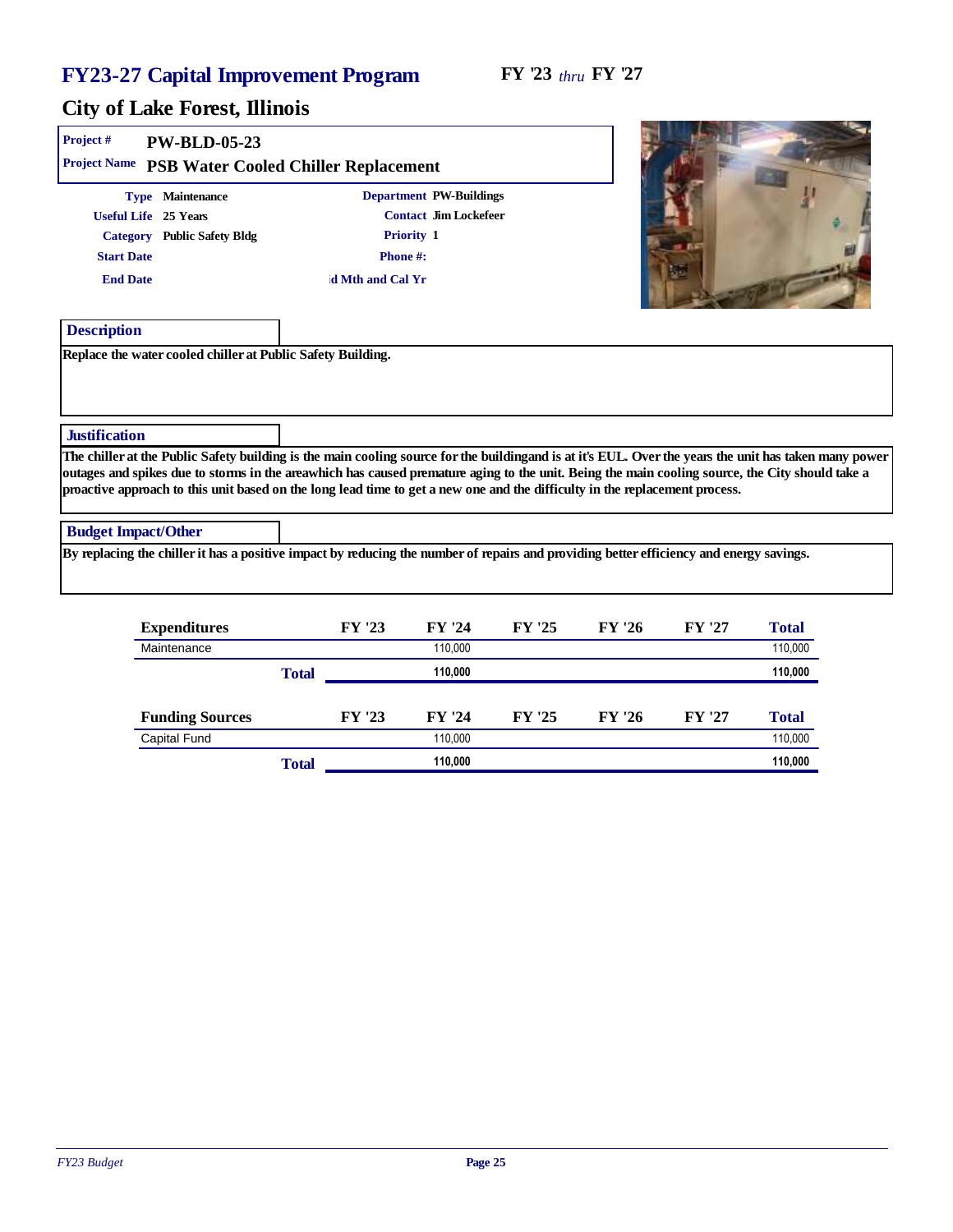| Project #                            | PW-BLD-06-23                                                                                                                            |                                              |                                                                |        |        |        |                                                                                                                                                                                                                                                                                                                |
|--------------------------------------|-----------------------------------------------------------------------------------------------------------------------------------------|----------------------------------------------|----------------------------------------------------------------|--------|--------|--------|----------------------------------------------------------------------------------------------------------------------------------------------------------------------------------------------------------------------------------------------------------------------------------------------------------------|
| Project Name                         |                                                                                                                                         | Senior Center Air Cooled Chiller Replacement |                                                                |        |        |        |                                                                                                                                                                                                                                                                                                                |
| <b>Start Date</b><br><b>End Date</b> | Type Maintenance<br>Useful Life 25 Years<br>Category Dickinson Hall                                                                     | Phone#:<br>d Mth and Cal Yr                  | Department PW-Buildings<br>Contact Jim Lockefeer<br>Priority 1 |        |        |        |                                                                                                                                                                                                                                                                                                                |
| Description                          |                                                                                                                                         |                                              |                                                                |        |        |        |                                                                                                                                                                                                                                                                                                                |
| <b>Justification</b>                 |                                                                                                                                         |                                              |                                                                |        |        |        |                                                                                                                                                                                                                                                                                                                |
| costs.                               |                                                                                                                                         |                                              |                                                                |        |        |        | The chiller unit at the Senior Center which handles the cooling for the entire first floor and basement has exceeded it's EUL. As with most units of<br>this age, maintenance costs have increased in the recent years. Replacing this unit at this time would result in a significent decrease in maintenance |
| <b>Budget Impact/Other</b>           |                                                                                                                                         |                                              |                                                                |        |        |        |                                                                                                                                                                                                                                                                                                                |
|                                      | By replacing the chiller it has a positive impact by reducing the number of repairs and providing better efficiency and energy savings. |                                              |                                                                |        |        |        |                                                                                                                                                                                                                                                                                                                |
|                                      | Expenditures                                                                                                                            | FY '23                                       | FY '24                                                         | FY '25 | FY '26 | FY '27 | Total                                                                                                                                                                                                                                                                                                          |
|                                      | Maintenance                                                                                                                             |                                              |                                                                |        | 60.000 |        | 60.000                                                                                                                                                                                                                                                                                                         |

|                        | Total |        |        |        | 60,000 |        |        |
|------------------------|-------|--------|--------|--------|--------|--------|--------|
|                        |       |        |        |        |        |        |        |
| <b>Funding Sources</b> |       | FY '23 | FY '24 | FY '25 | FY '26 | FY '27 | Total  |
| <b>Capital Fund</b>    |       |        |        |        | 60.000 |        | 60,000 |
|                        | Total |        |        |        | 60,000 |        | 60,000 |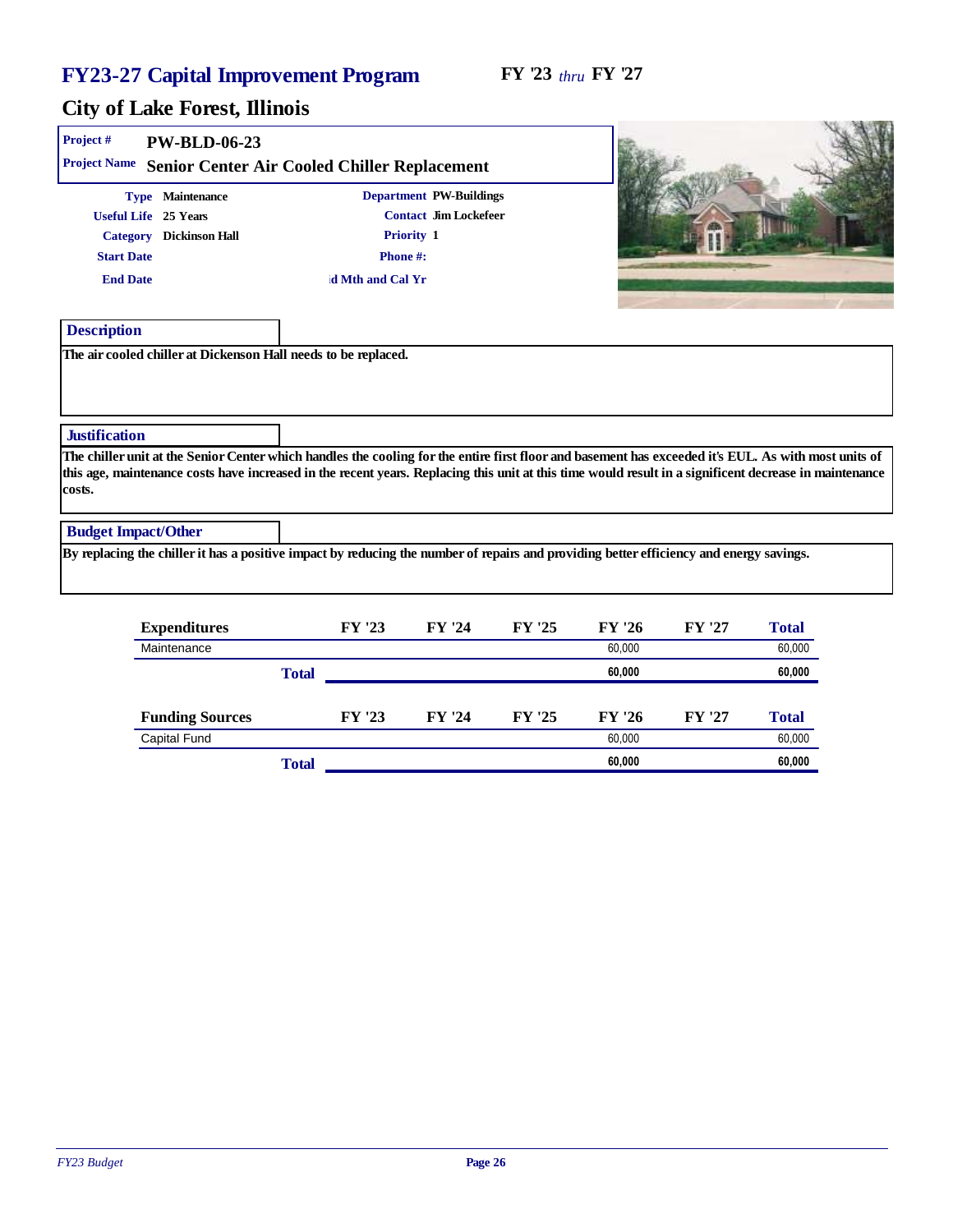$\sim -1$ 

 $\sim$ 

| Project #                  | PW-BLD-18-23                               |                                                                                                                                                   |                         |        |        |         |         |
|----------------------------|--------------------------------------------|---------------------------------------------------------------------------------------------------------------------------------------------------|-------------------------|--------|--------|---------|---------|
| <b>Project Name</b>        |                                            | CROYA Roof Replacement With Mod. Bit.                                                                                                             |                         |        |        |         |         |
|                            | Type Maintenance                           |                                                                                                                                                   | Department PW-Buildings |        |        |         |         |
|                            | Useful Life 20 years                       |                                                                                                                                                   | Contact Jim Lockefeer   |        |        |         |         |
|                            | Category CROYA                             |                                                                                                                                                   | Priority 1              |        |        |         |         |
| <b>Start Date</b>          |                                            | Phone#:                                                                                                                                           |                         |        |        |         |         |
| <b>End Date</b>            |                                            | d Mth and Cal Yr                                                                                                                                  |                         |        |        |         |         |
|                            |                                            |                                                                                                                                                   |                         |        |        |         |         |
| Description                |                                            |                                                                                                                                                   |                         |        |        |         |         |
|                            |                                            | To replace the current EPDM roof over the CROYA addition with Modified Bitinum roofing                                                            |                         |        |        |         |         |
|                            |                                            |                                                                                                                                                   |                         |        |        |         |         |
|                            |                                            |                                                                                                                                                   |                         |        |        |         |         |
| <b>Justification</b>       |                                            |                                                                                                                                                   |                         |        |        |         |         |
|                            |                                            | The roof on the CROYA addition, which was built in 2006 will be at it's EUL in 2026. The current roof is a EPDM membrane roof system and a        |                         |        |        |         |         |
|                            |                                            | dark color. Staff recommends the roof system is changed to match the current Rec Center roofing system which is a white modified Bitinum          |                         |        |        |         |         |
|                            |                                            | system. The Mod. Bit, system is more durable and energy efficient.                                                                                |                         |        |        |         |         |
| <b>Budget Impact/Other</b> |                                            |                                                                                                                                                   |                         |        |        |         |         |
|                            |                                            | The replacement of the roof will have a positive impact to the operating budget. A new roof will greatly reduce the need for repairs and frequent |                         |        |        |         |         |
|                            | roof inspections by an outside contractor. |                                                                                                                                                   |                         |        |        |         |         |
|                            |                                            |                                                                                                                                                   |                         |        |        |         |         |
|                            | Expenditures                               | FY '23                                                                                                                                            | FY '24                  | FY '25 | FY '26 | FY '27  | Total   |
|                            | Maintenance                                |                                                                                                                                                   |                         |        |        | 100,000 | 100,000 |

|                        | Total |        |        |        |        | 100.000 | 100,000 |
|------------------------|-------|--------|--------|--------|--------|---------|---------|
|                        |       |        |        |        |        |         |         |
| <b>Funding Sources</b> |       | FY '23 | FY '24 | FY '25 | FY '26 | FY '27  | Total   |
| <b>Capital Fund</b>    |       |        |        |        |        | 100.000 | 100,000 |
|                        | Total |        |        |        |        | 100.000 | 100,000 |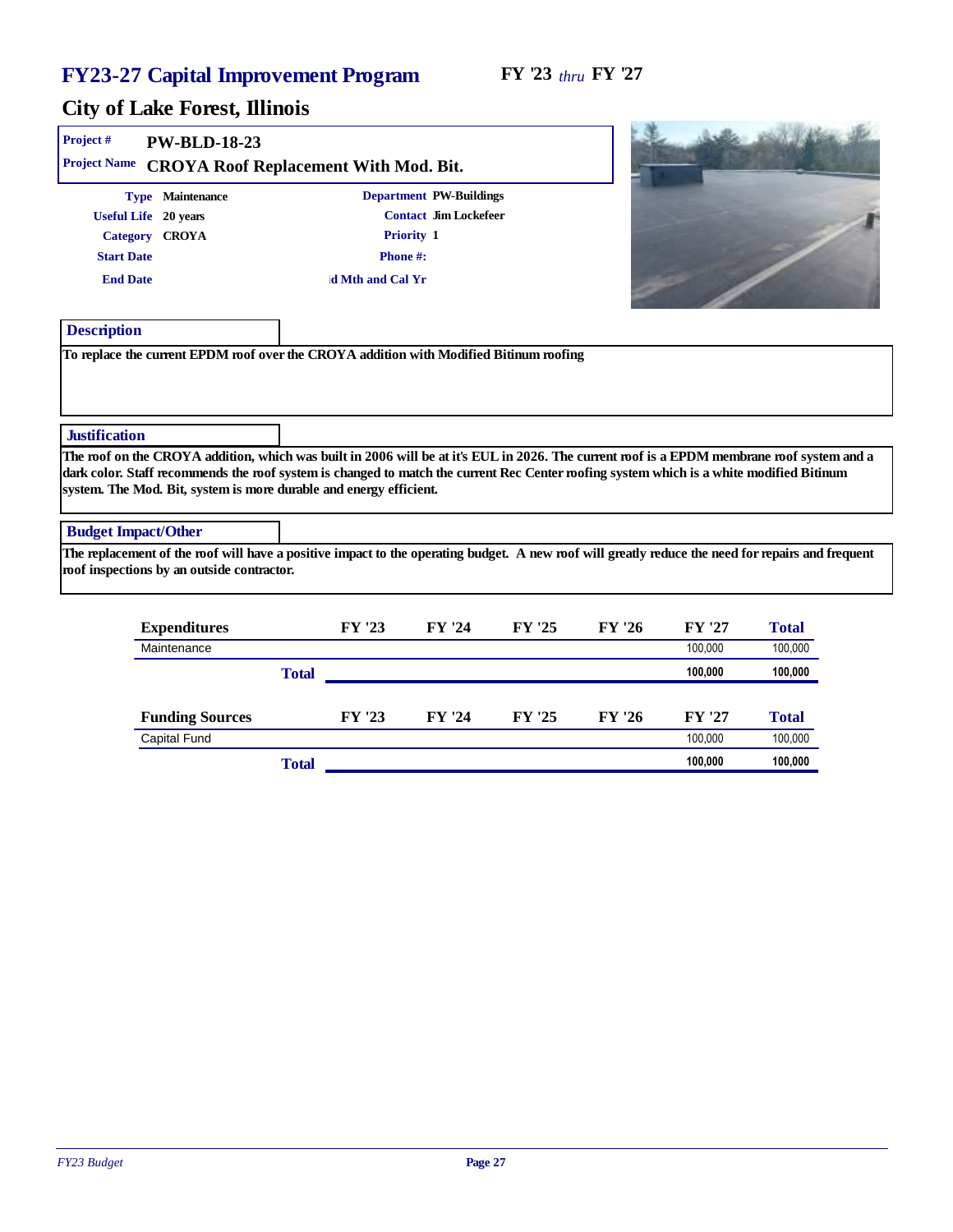$\mathbf{C}$ 

| Project #                                                                             | <b>PK-PRK-02-12</b>                                        |                                                                        |                                                                                      |                                                                                                                                                       |
|---------------------------------------------------------------------------------------|------------------------------------------------------------|------------------------------------------------------------------------|--------------------------------------------------------------------------------------|-------------------------------------------------------------------------------------------------------------------------------------------------------|
| Project Name                                                                          |                                                            | South Park: Athletic Field Parking Lot                                 |                                                                                      |                                                                                                                                                       |
| Useful Life 25 Years<br>Category South Park<br>Start Date FY 2022<br>End Date FY 2026 | Type Improvement                                           | Priority 1<br>d Mth and Cal Yr March 2022                              | Department PW-Engineering<br>Contact Chuck Myers/Byron Kutz<br>Phone #: 847-810-3565 |                                                                                                                                                       |
| Description                                                                           |                                                            |                                                                        |                                                                                      |                                                                                                                                                       |
| Justification                                                                         |                                                            | needs to be undertaken will be accomplished as part of this project.   |                                                                                      |                                                                                                                                                       |
|                                                                                       |                                                            | reduce annual maintenance cost for turf damage and gravel road upkeep. |                                                                                      | This project will provide quality access for sport fields and bike path users at South Park. Additionally, the drainage and surface improvements will |
| <b>Budget Impact/Other</b>                                                            |                                                            |                                                                        |                                                                                      |                                                                                                                                                       |
|                                                                                       | reduce annual maintenance costs from the operating budget. |                                                                        |                                                                                      | The current parking area is in disrepair and requires significant annual maintenance. The new lot will provide a much better parking surface and      |
|                                                                                       |                                                            |                                                                        |                                                                                      |                                                                                                                                                       |

| Expenditures           |       | FY '23 | FY '24 | FY '25 | FY '26  | FY '27 | Total   |
|------------------------|-------|--------|--------|--------|---------|--------|---------|
| Construction           |       |        |        |        | 700.000 |        | 700,000 |
|                        | Total |        |        |        | 700,000 |        | 700,000 |
|                        |       |        |        |        |         |        |         |
| <b>Funding Sources</b> |       | FY '23 | FY '24 | FY '25 | FY '26  | FY '27 | Total   |
| Capital Fund           |       |        |        |        | 700.000 |        | 700,000 |
|                        | Total |        |        |        | 700.000 |        | 700,000 |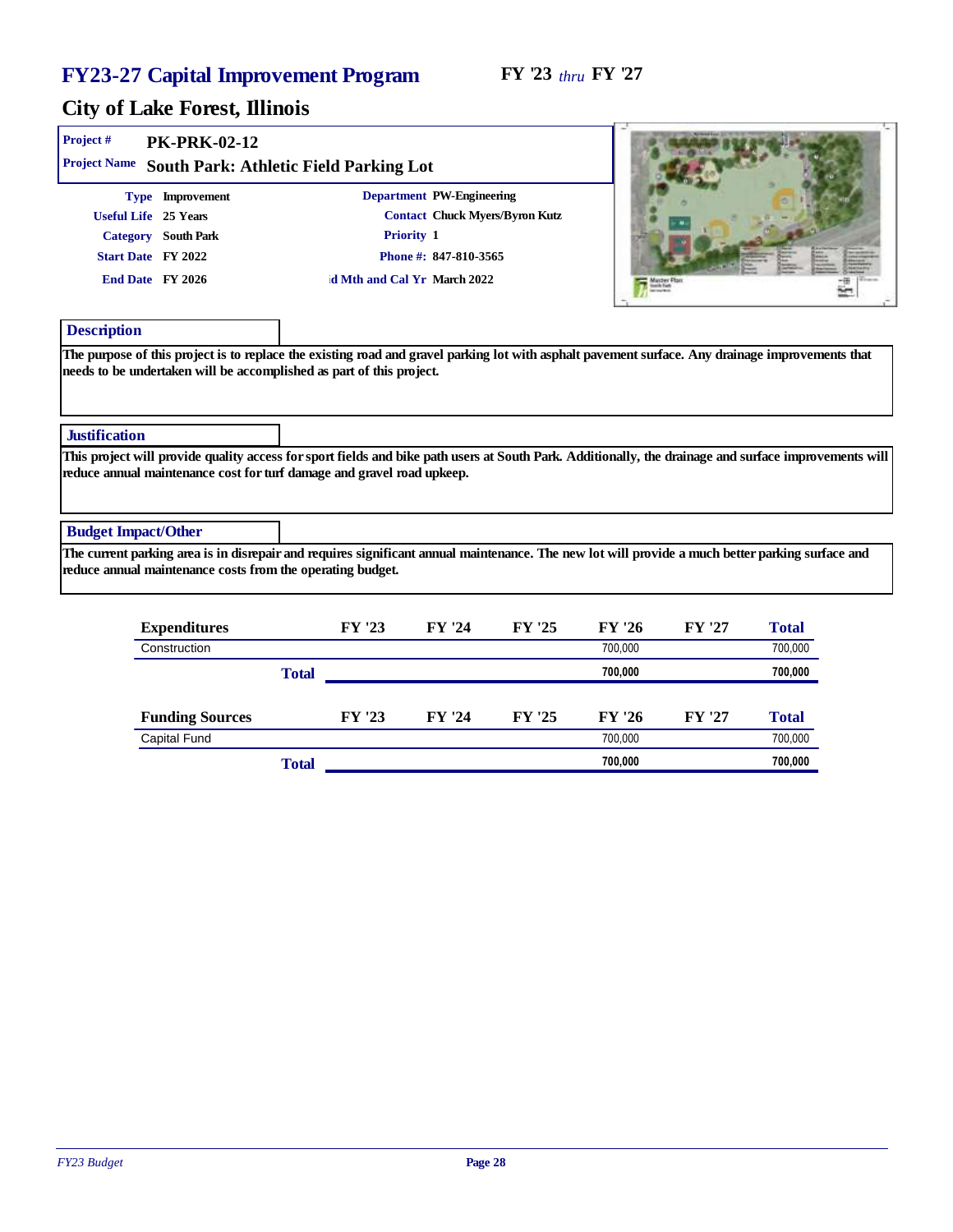| Project #<br>Project Name  | $PK-PRK-02-13$         | Waveland Park: W Parking Lot Resurface & Expansion                                                                                                                                                                                                                                                                                                                                                                                                                                                                                                                                                          |  |
|----------------------------|------------------------|-------------------------------------------------------------------------------------------------------------------------------------------------------------------------------------------------------------------------------------------------------------------------------------------------------------------------------------------------------------------------------------------------------------------------------------------------------------------------------------------------------------------------------------------------------------------------------------------------------------|--|
|                            | Type Improvement       | Department PW-Engineering                                                                                                                                                                                                                                                                                                                                                                                                                                                                                                                                                                                   |  |
|                            | Useful Life 25 Years   | Contact Chuck Myers/Byron Kutz                                                                                                                                                                                                                                                                                                                                                                                                                                                                                                                                                                              |  |
|                            | Category Waveland Park | Priority 1                                                                                                                                                                                                                                                                                                                                                                                                                                                                                                                                                                                                  |  |
|                            | Start Date FY 2022     | Phone #: 847-810-3565                                                                                                                                                                                                                                                                                                                                                                                                                                                                                                                                                                                       |  |
|                            | End Date FY 2022       | d Mth and Cal Yr March 2021                                                                                                                                                                                                                                                                                                                                                                                                                                                                                                                                                                                 |  |
| Description                |                        |                                                                                                                                                                                                                                                                                                                                                                                                                                                                                                                                                                                                             |  |
|                            |                        | The purpose of this project is to resurface the existing deteriorating west parking lot. In addition, the parking lot will be expanded to approximately<br>double its current size (11,000 sq. ft. to 22,000 sq.ft.) to expand parking from 27 to 49 parking spaces. The existing parking lot pavement surface<br>will be replaced with new surface, parking lot restriped and any drainage improvements that needs to be undertaken will be accomplished as part of<br>this project. As part of the design process the proximity to mapped wetlands and ensuing permitting requirements will be completed. |  |
| Justification              |                        |                                                                                                                                                                                                                                                                                                                                                                                                                                                                                                                                                                                                             |  |
|                            |                        | The parking lot will require rehabilitation and the subbase holding the pavement surface will not be able to take the daily traffic thereby causing it<br>to crack and form undulations. Based on safety and liability and in order to attract the residents, the resurfacing of this parking lot is essential. The<br>parking lot is too small for the level of sports field use and the expansion will allow field users to park in lot, rather than on the edge of the grass.<br>The re-designed lot will improve the ability of users to get in and out of the lot and reduce congestion.               |  |
| <b>Budget Impact/Other</b> |                        |                                                                                                                                                                                                                                                                                                                                                                                                                                                                                                                                                                                                             |  |
|                            |                        | The new lot will provide a much better parking surface and reduce annual maintenance costs from the operating budget. If the lot is expanded,<br>there will be added annual maintenance costs associated with plowing, striping, etc.                                                                                                                                                                                                                                                                                                                                                                       |  |

| Expenditures           |       | FY '23  | FY '24 | FY '25 | FY '26 | FY '27 | Total   |
|------------------------|-------|---------|--------|--------|--------|--------|---------|
| Construction           |       | 146.000 |        |        |        |        | 146,000 |
|                        | Total | 146,000 |        |        |        |        | 146,000 |
|                        |       |         |        |        |        |        |         |
| <b>Funding Sources</b> |       | FY '23  | FY '24 | FY '25 | FY '26 | FY '27 | Total   |
| Capital Fund           |       | 146,000 |        |        |        |        | 146,000 |
|                        | Total | 146,000 |        |        |        |        | 146,000 |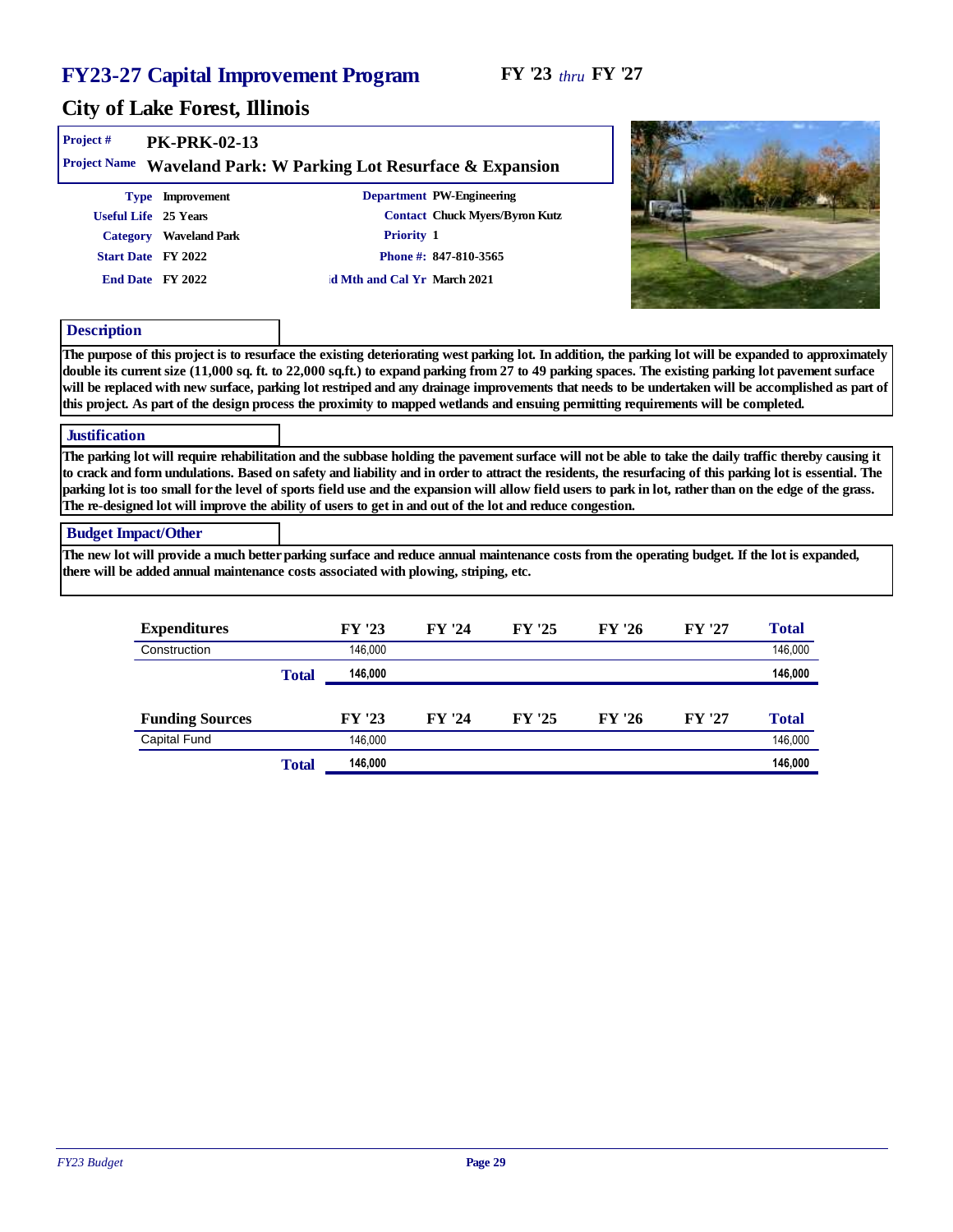#### FY '23 *thru* FY '27

| Project#                   | $PW-01-22$                                 |                                                                                                                                                                                                                                                                                                                                                                                                                 |                           |        |        | Pre-Design Bluff Stabilization |       |
|----------------------------|--------------------------------------------|-----------------------------------------------------------------------------------------------------------------------------------------------------------------------------------------------------------------------------------------------------------------------------------------------------------------------------------------------------------------------------------------------------------------|---------------------------|--------|--------|--------------------------------|-------|
|                            |                                            | Project Name Forest Park Bluff Slope Stabilization                                                                                                                                                                                                                                                                                                                                                              |                           |        |        | I Forest Park, Loke Forest     |       |
|                            | Type Improvement                           |                                                                                                                                                                                                                                                                                                                                                                                                                 | Department PW-Engineering |        |        |                                |       |
|                            | Useful Life 20 years                       |                                                                                                                                                                                                                                                                                                                                                                                                                 | Contact Michael Thomas    |        |        |                                |       |
|                            | Category Forest Park/Beach                 | Priority 1                                                                                                                                                                                                                                                                                                                                                                                                      |                           |        |        |                                |       |
|                            | Start Date FY 2022                         |                                                                                                                                                                                                                                                                                                                                                                                                                 | Phone #: 847 810-3540     |        |        |                                |       |
|                            | End Date FY 2023                           | d Mth and Cal Yr                                                                                                                                                                                                                                                                                                                                                                                                |                           |        |        |                                |       |
| Description                |                                            |                                                                                                                                                                                                                                                                                                                                                                                                                 |                           |        |        |                                |       |
| Justification              | Note: \$100,000 included in sustainability | A comprehensive approach to stabilize the entire Forest Park bluff utilizing soldier pile walls and slope drainage infrastructure. The Forest Park<br>Bluff Stabilization Project is shown as 1nf in FY23 for \$3,500,000. This captures the construction of the entire project under one phase. If the<br>project needed to be shown as two phases, we would show FY23 as \$2,500,000 and FY24 as \$1,300,000. |                           |        |        |                                |       |
|                            |                                            |                                                                                                                                                                                                                                                                                                                                                                                                                 |                           |        |        |                                |       |
|                            |                                            | The City has already invested significant capital dollars to protect the Forest Park bluff and the beach. This project is important in ensuring the<br>bluff stays stabilized so that the beach and Forest Park remain open for the residents of Lake Forest.                                                                                                                                                   |                           |        |        |                                |       |
| <b>Budget Impact/Other</b> |                                            |                                                                                                                                                                                                                                                                                                                                                                                                                 |                           |        |        |                                |       |
| areas.                     |                                            | This capital design project will have a positive impact on Parks, Forestry, Parks & Rec Administration, and Public Works Administration operating<br>budgets. Currently the bluff requires frequent inspections by these sections. A stable bluff will reduce the need for the constant inspections of these                                                                                                    |                           |        |        |                                |       |
|                            | Expenditures                               | FY '23                                                                                                                                                                                                                                                                                                                                                                                                          | FY '24                    | FY '25 | FY '26 | FY '27                         | Total |
|                            |                                            |                                                                                                                                                                                                                                                                                                                                                                                                                 |                           |        |        |                                |       |

|                        | Total | 3,400,000 |        |        |        |        | 3,400,000 |
|------------------------|-------|-----------|--------|--------|--------|--------|-----------|
|                        |       |           |        |        |        |        |           |
| <b>Funding Sources</b> |       | FY '23    | FY '24 | FY '25 | FY '26 | FY '27 | Total     |
| Capital Fund           |       | 3.400.000 |        |        |        |        | 3,400,000 |
|                        | Total | 3,400,000 |        |        |        |        | 3,400,000 |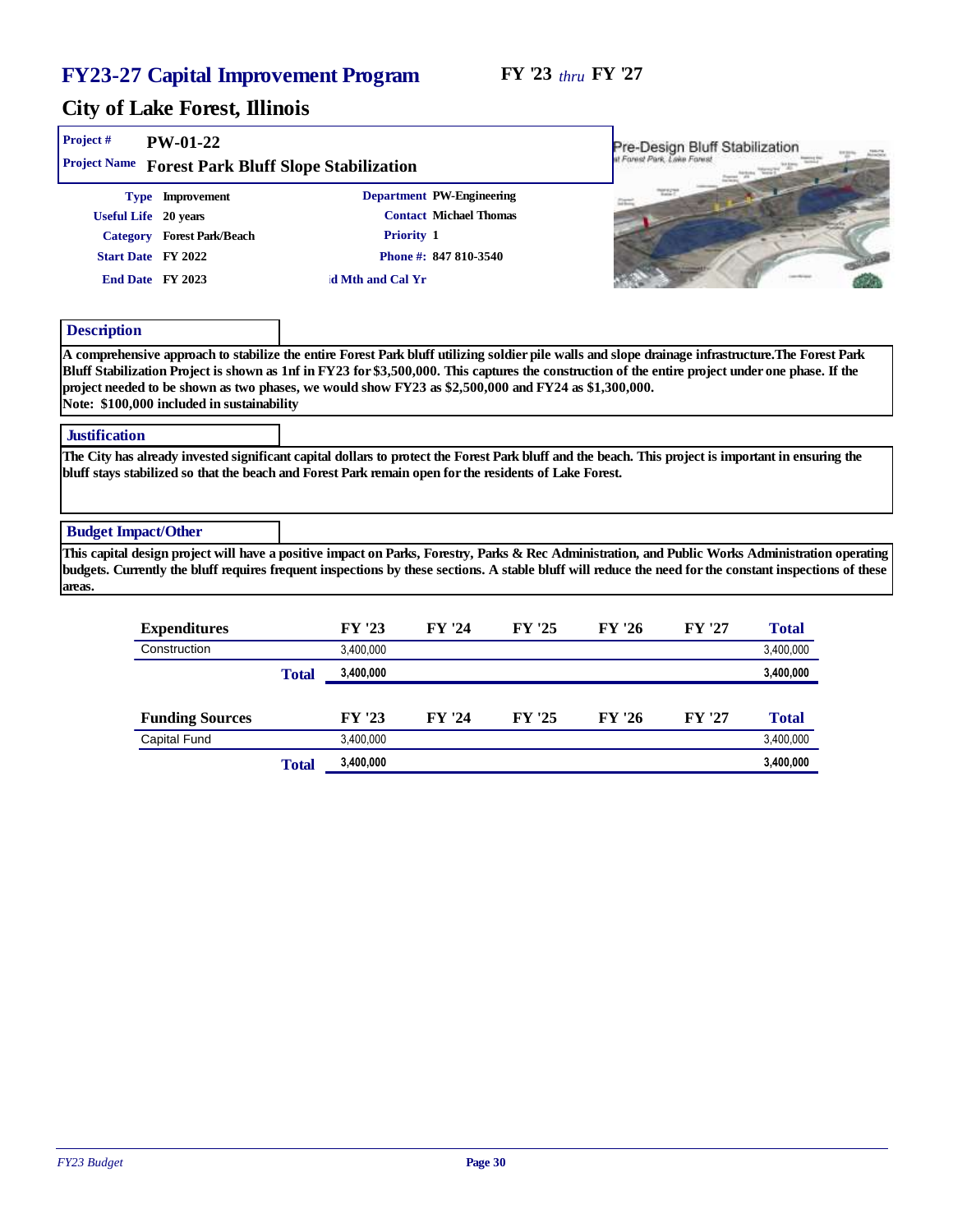#### City of Lake Forest, Illinois

| Project #            | $PW-02-23$<br>Project Name ADA Transition Plan |                  |                           | <b>ACCESS</b> |
|----------------------|------------------------------------------------|------------------|---------------------------|---------------|
|                      | Type Improvement                               |                  | Department PW-Engineering |               |
| Useful Life 25 Years |                                                |                  | Contact Byron Kutz        |               |
| Category             | Streets, Roadways & Lots                       | Priority 1       |                           |               |
| Start Date FY 2023   |                                                | Phone#:          |                           |               |
| End Date FY 2023     |                                                | d Mth and Cal Yr |                           |               |

#### Description

An Americans with Disabilities Act (ADA) transition plan will further evaluate City streets, City-owned parks, and City buildings to identify whether or not they meet ADA requirements. The Federal Highway Administration (FHWA) has identified this as a priority for communities to develop and complete, so they can design programs to ensure compliance in the future.

#### **Justification**

The Americans with Disabilities Act (ADA) was passed in 1990, yet according to data, accessibility for pedestrians remains low in many places. In fact, title II of the ADA requires units of government with 50 or more employees develop a transition plan which includes pedestrian infrastructure, public buildings and park facilities. Currently, only 11% of Chicago-land municipalities have created an ADA transition plan.

Creating an ADA transition plan is imperative to the future success of the City, as outdated infrastructure can leave the City exposed to future risk. The risks can include potential lawsuits, loss of grant funding for infrastructure projects, and mandatory compliance within a limited amount of time.

#### Budget Impact/Other

This project will not have a short-term impact on Operating Budget. This project is going to be conducted solely by the consultant, which will not require regular operating updates.

| Expenditures           |       | FY '23 | FY '24 | FY '25 | FY '26 | FY '27 | Total  |
|------------------------|-------|--------|--------|--------|--------|--------|--------|
| Planning/Design        |       | 50,000 |        |        |        |        | 50,000 |
|                        | Total | 50.000 |        |        |        |        | 50,000 |
|                        |       |        |        |        |        |        |        |
| <b>Funding Sources</b> |       | FY '23 | FY '24 | FY '25 | FY '26 | FY '27 | Total  |
| Capital Fund           |       | 50,000 |        |        |        |        | 50,000 |
|                        | Total | 50,000 |        |        |        |        | 50,000 |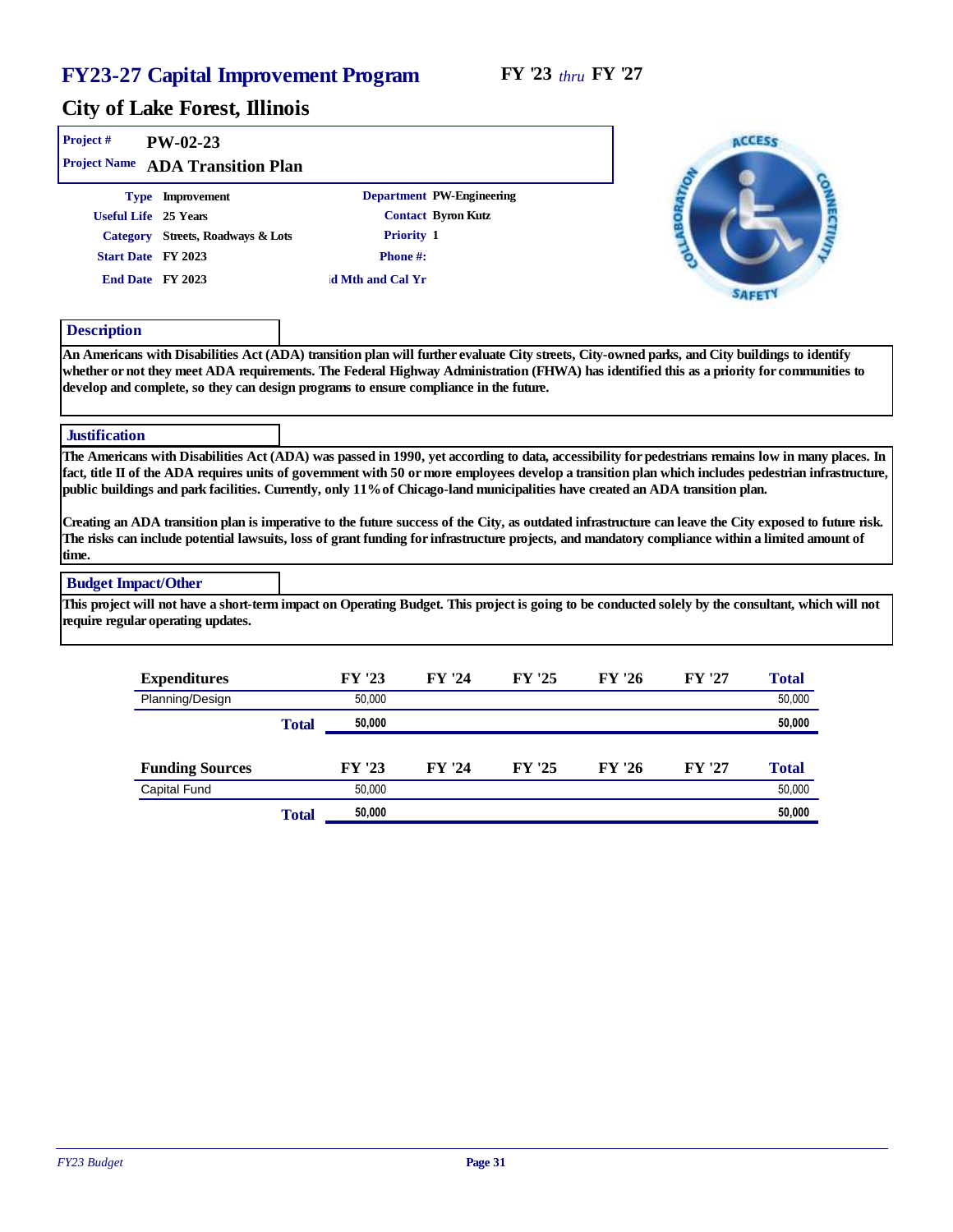| Project#                   | <b>PW-RAV-01-21</b>  |                                                                                                                                                                                                                                            |  |
|----------------------------|----------------------|--------------------------------------------------------------------------------------------------------------------------------------------------------------------------------------------------------------------------------------------|--|
|                            |                      | Project Name Rockefeller/McCormick/Loch Ravine Design                                                                                                                                                                                      |  |
|                            | Type Improvement     | Department PW-Engineering                                                                                                                                                                                                                  |  |
|                            | Useful Life 20 years | Contact Jim Lockefeer                                                                                                                                                                                                                      |  |
|                            | Category Ravines     | Priority 1                                                                                                                                                                                                                                 |  |
|                            | Start Date FY 2021   | Phone #: 847 810-3542                                                                                                                                                                                                                      |  |
|                            | End Date FY 2022     | d Mth and Cal Yr                                                                                                                                                                                                                           |  |
| Description                |                      |                                                                                                                                                                                                                                            |  |
|                            |                      | areas there are similar infrastructure failures that are due to ravine erosion. The repairs are in nearby locations and are similar in nature. Staff<br>estimates a 20% savings in both design and construction in combining the projects. |  |
| Justification              |                      |                                                                                                                                                                                                                                            |  |
|                            |                      | The infrastructure in need of repair is City owned and is vital for the conveyance of roadway stormwater.                                                                                                                                  |  |
|                            |                      |                                                                                                                                                                                                                                            |  |
| <b>Budget Impact/Other</b> |                      |                                                                                                                                                                                                                                            |  |
|                            |                      | There is no associated negative impact to any operating budget with this design.                                                                                                                                                           |  |

| Expenditures           |       | FY '23  | FY '24 | FY '25 | FY '26 | FY '27 | Total   |
|------------------------|-------|---------|--------|--------|--------|--------|---------|
| Planning/Design        |       | 140.000 |        |        |        |        | 140,000 |
|                        | Total | 140,000 |        |        |        |        | 140,000 |
|                        |       |         |        |        |        |        |         |
| <b>Funding Sources</b> |       | FY '23  | FY '24 | FY '25 | FY '26 | FY '27 | Total   |
| <b>Capital Fund</b>    |       | 140.000 |        |        |        |        | 140,000 |
|                        | Total | 140,000 |        |        |        |        | 140,000 |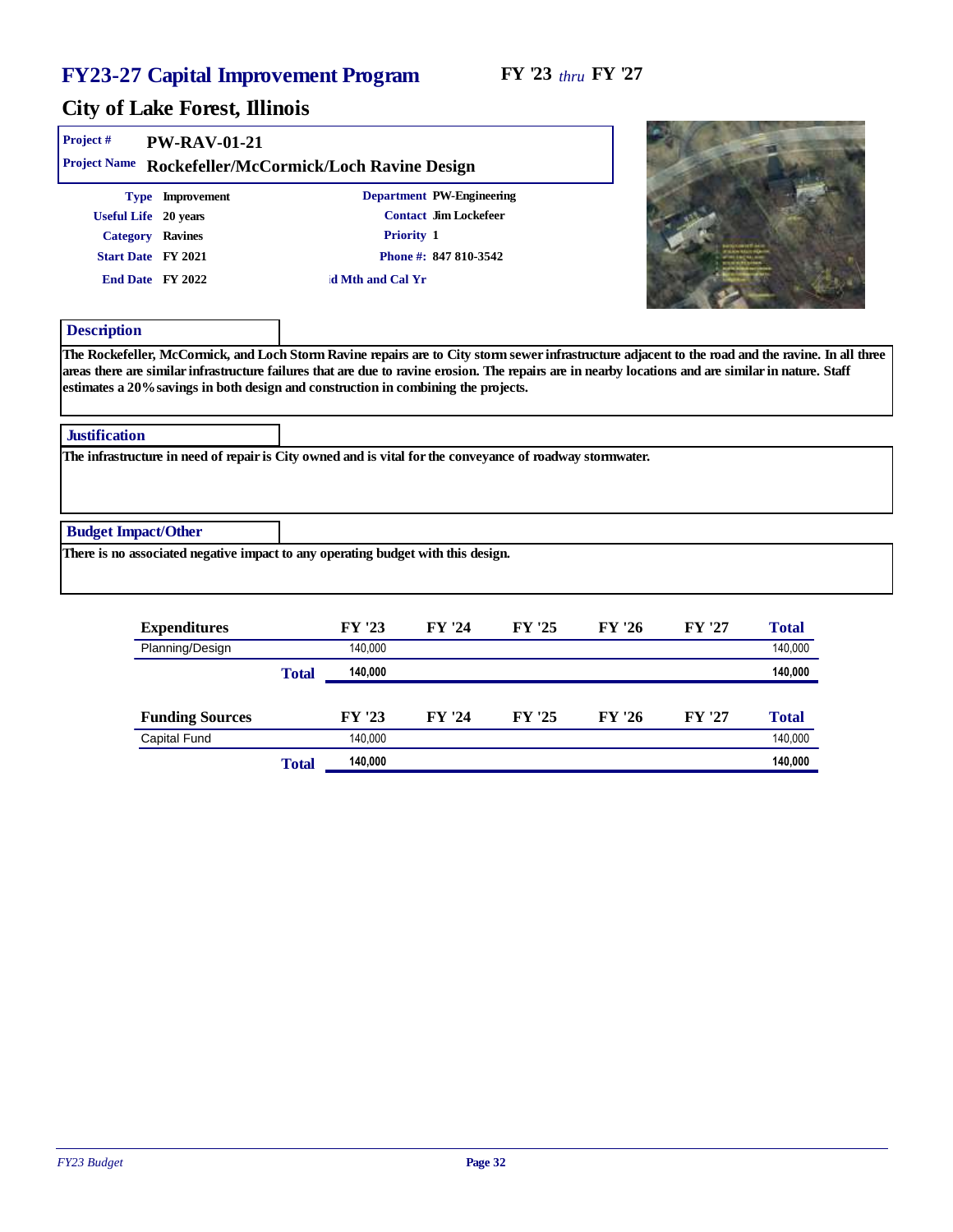| Project #<br><b>Project Name</b>    | $PW-RAV-01-22$                                                                                         | Rockefeller/McCormick/Loch Ravine Construction                                                                |                                                                                                                                                                                                                                                                                                                                                                                                                                                             |
|-------------------------------------|--------------------------------------------------------------------------------------------------------|---------------------------------------------------------------------------------------------------------------|-------------------------------------------------------------------------------------------------------------------------------------------------------------------------------------------------------------------------------------------------------------------------------------------------------------------------------------------------------------------------------------------------------------------------------------------------------------|
|                                     | Type Improvement<br>Useful Life 20 years<br>Category Ravines<br>Start Date FY 2021<br>End Date FY 2022 | Department PW-Engineering<br>Contact Jim Lockefeer<br>Priority 1<br>Phone #: 847 810-3542<br>d Mth and Cal Yr |                                                                                                                                                                                                                                                                                                                                                                                                                                                             |
| Description<br><b>Justification</b> | therefore the construction estimate at this time is preliminary.                                       |                                                                                                               | The Rockefeller, McCormick, and Loch Ravine repairs are to City storm sewer infrastructure adjacent to the road and the ravine. All areas show<br>similar infrastructure failures that are due to ravine erosion. The repairs are in nearby locations and are similar in nature. Staff estimates a 20%<br>savings in both design and construction in combining the projects. Please note that as of 10/12/21 design has not yet been funded or complete and |
|                                     |                                                                                                        | The infrastructure in need of repair is City owned and is vital for the conveyance of roadway stormwater.     |                                                                                                                                                                                                                                                                                                                                                                                                                                                             |
| <b>Budget Impact/Other</b>          | There is no negative impact to operating budgets.                                                      |                                                                                                               |                                                                                                                                                                                                                                                                                                                                                                                                                                                             |

| Expenditures           |       | FY '23 | FY '24    | FY '25 | FY '26 | FY '27 | Total     |
|------------------------|-------|--------|-----------|--------|--------|--------|-----------|
| Construction           |       |        | 1,500,000 |        |        |        | 1,500,000 |
|                        | Total |        | 1,500,000 |        |        |        | 1,500,000 |
|                        |       |        |           |        |        |        |           |
| <b>Funding Sources</b> |       | FY '23 | FY '24    | FY '25 | FY '26 | FY '27 | Total     |
| <b>Capital Fund</b>    |       |        | 1.500.000 |        |        |        | 1,500,000 |
|                        | Total |        | 1,500,000 |        |        |        | 1,500,000 |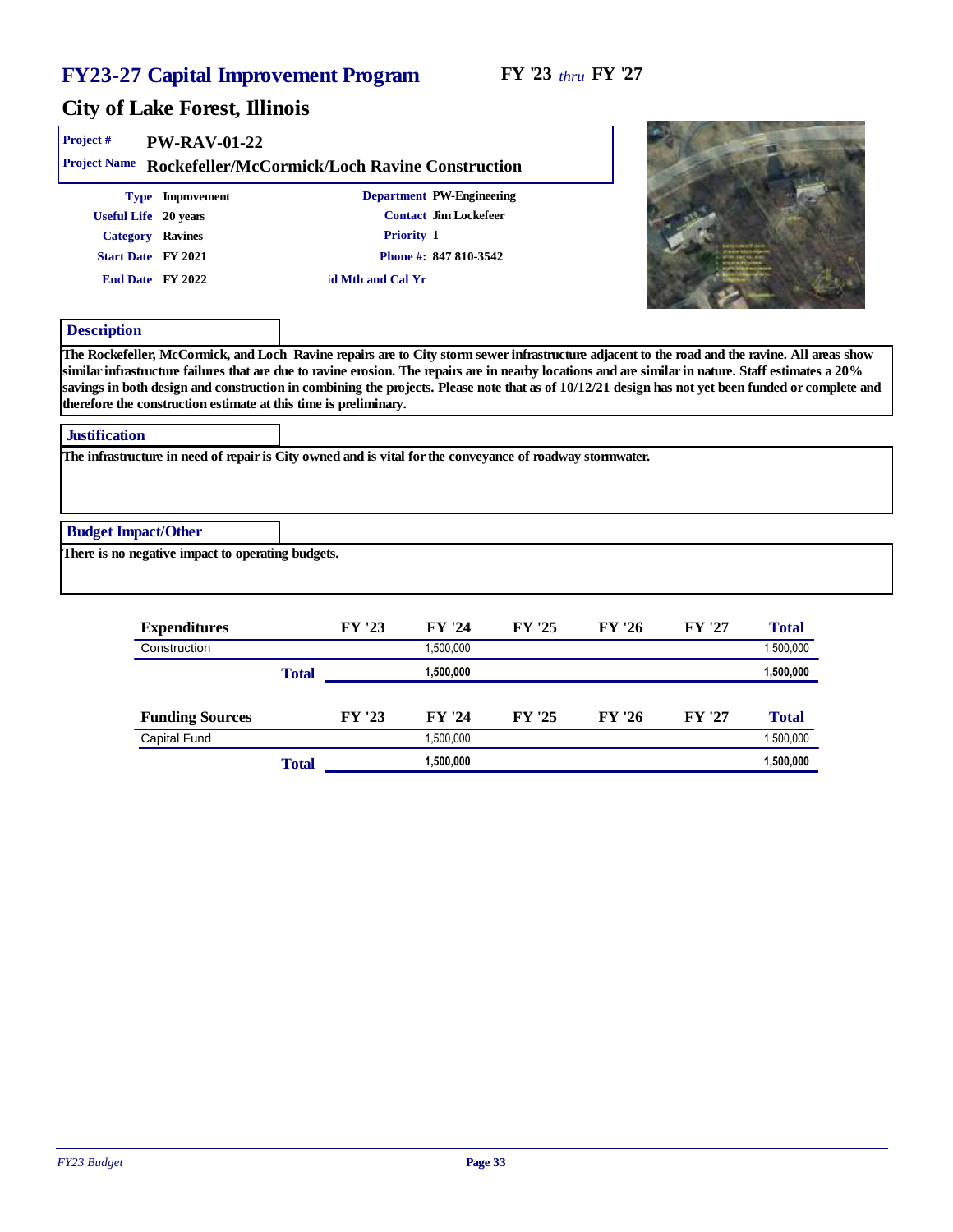| Project#<br><b>PW-RAV-02-23</b>                  |                                                                                                               |                                                                                                                                                    |
|--------------------------------------------------|---------------------------------------------------------------------------------------------------------------|----------------------------------------------------------------------------------------------------------------------------------------------------|
| Project Name Washington Road Ravine Construction |                                                                                                               |                                                                                                                                                    |
| Type Improvement                                 | Department PW-Engineering                                                                                     |                                                                                                                                                    |
| Useful Life 25 Years                             | Contact Jim Lockefeer                                                                                         |                                                                                                                                                    |
| Category Ravines                                 | Priority 1                                                                                                    |                                                                                                                                                    |
| <b>Start Date</b>                                | Phone#:                                                                                                       |                                                                                                                                                    |
| <b>End Date</b>                                  | d Mth and Cal Yr                                                                                              |                                                                                                                                                    |
| Description                                      |                                                                                                               |                                                                                                                                                    |
| <b>Justification</b>                             | Washington Road, and streambank stabilization efforts within the ravine area downstream of Washington Road.   |                                                                                                                                                    |
|                                                  | slopes to the bed of the ravine. This has created significant erosion issues that will only worsen over time. | Currently this area experiences significant roadway flooding. As a result, stormwater is overtopping the road and running down the adjacent ravine |
| <b>Budget Impact/Other</b>                       |                                                                                                               |                                                                                                                                                    |
| No impact to operating budget.                   |                                                                                                               |                                                                                                                                                    |
|                                                  |                                                                                                               |                                                                                                                                                    |
|                                                  |                                                                                                               |                                                                                                                                                    |

| Expenditures           |       | FY '23 | FY '24  | FY '25 | FY '26 | FY '27 | Total   |
|------------------------|-------|--------|---------|--------|--------|--------|---------|
| Construction           |       |        | 110.000 |        |        |        | 110,000 |
|                        | Total |        | 110.000 |        |        |        | 110,000 |
| <b>Funding Sources</b> |       | FY '23 | FY '24  | FY '25 | FY '26 | FY '27 | Total   |
| <b>Capital Fund</b>    |       |        | 110.000 |        |        |        | 110,000 |
|                        | Total |        | 110,000 |        |        |        | 110,000 |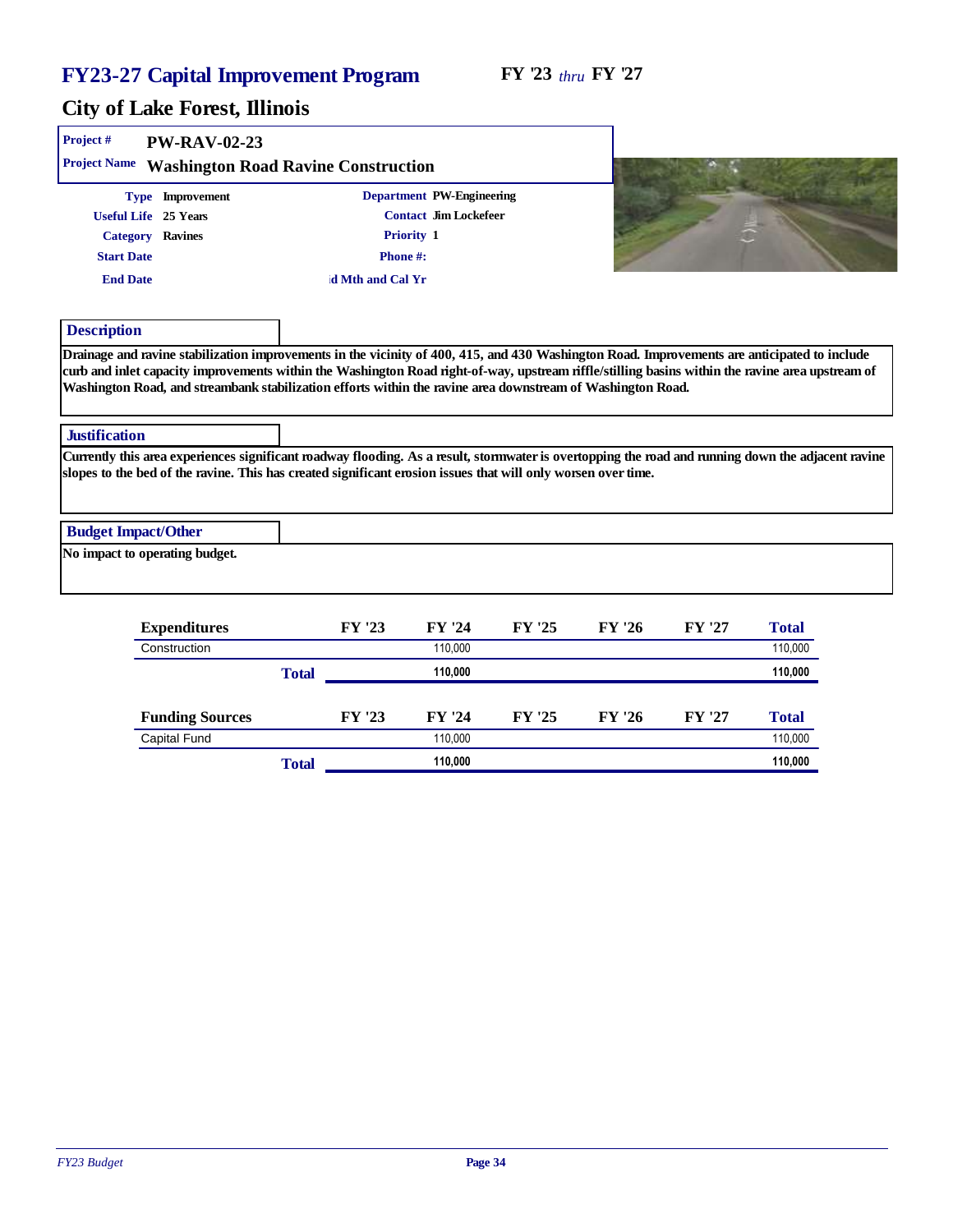| Project #                  | PW-RAV-03-23                                |                                                                                                                                                 |                                                                                                                                                    |
|----------------------------|---------------------------------------------|-------------------------------------------------------------------------------------------------------------------------------------------------|----------------------------------------------------------------------------------------------------------------------------------------------------|
| <b>Project Name</b>        |                                             | E. Westminster Ravine Outfall Repair                                                                                                            |                                                                                                                                                    |
|                            | Type Improvement                            | Department PW-Engineering                                                                                                                       |                                                                                                                                                    |
| Useful Life 25 Years       |                                             | Contact Jim Lockefeer                                                                                                                           |                                                                                                                                                    |
| Category Ravines           |                                             | Priority 1                                                                                                                                      |                                                                                                                                                    |
| Start Date FY 2024         |                                             | Phone #: 847 810-3542                                                                                                                           |                                                                                                                                                    |
| End Date FY 2024           |                                             | d Mth and Cal Yr                                                                                                                                |                                                                                                                                                    |
|                            |                                             |                                                                                                                                                 |                                                                                                                                                    |
| Description                |                                             |                                                                                                                                                 |                                                                                                                                                    |
| erosion issues.            |                                             | runs from E. Westminster to its discharge point in the Seminary Ravine. The concrete infrastructure is failing and there are significant ravine | The repair of storm sewer outfall infrastructure located off of E. Westminster (adjacent to 645 E. Westminster). This outfall/storm sewer location |
| Justification              |                                             |                                                                                                                                                 |                                                                                                                                                    |
|                            |                                             | Ravine. This flow path needs to be maintained in order to move stormwater from E Westminster down into the ravine.                              | This outfall is important for overall stormwater management. Specifically, the outfall conveys stormwater from E. Westminster to the Seminary      |
| <b>Budget Impact/Other</b> |                                             |                                                                                                                                                 |                                                                                                                                                    |
|                            | There is no impact to any operating budget. |                                                                                                                                                 |                                                                                                                                                    |

| Expenditures           |       | FY '23 | FY '24 | FY '25  | FY '26    | FY '27 | Total     |
|------------------------|-------|--------|--------|---------|-----------|--------|-----------|
| Planning/Design        |       |        |        | 100,000 |           |        | 100,000   |
| Construction           |       |        |        |         | 1,000,000 |        | 1,000,000 |
|                        | Total |        |        | 100,000 | 1,000,000 |        | 1,100,000 |
|                        |       |        |        |         |           |        |           |
| <b>Funding Sources</b> |       | FY '23 | FY '24 | FY '25  | FY '26    | FY '27 | Total     |
| Capital Fund           |       |        |        | 100.000 | 1,000,000 |        | 1,100,000 |
|                        | Total |        |        | 100.000 | 1,000,000 |        | 1,100,000 |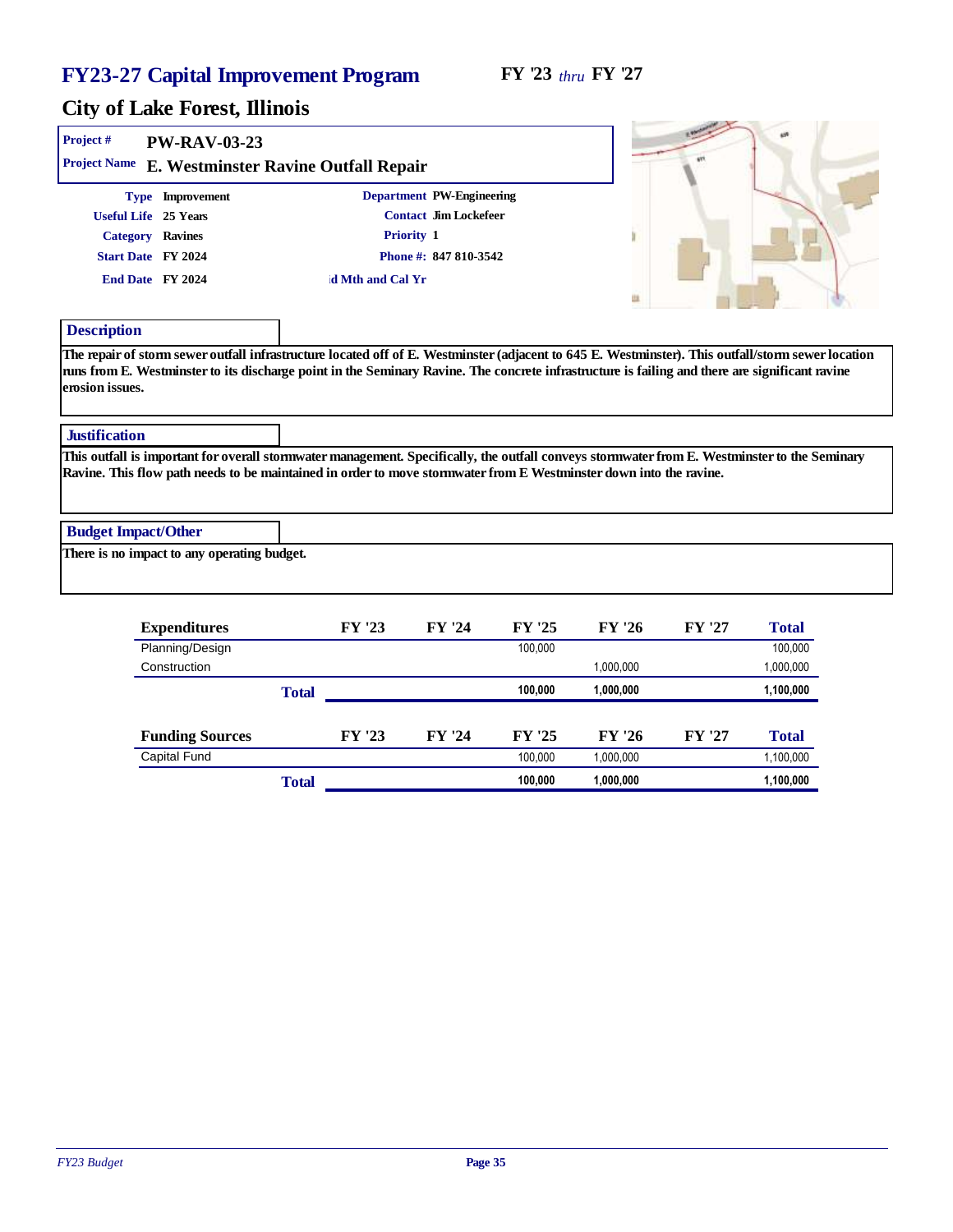**CAN THE REPORT OF A STATE** 

# City of Lake Forest, Illinois

| Project #                  | <b>PW-RAV-04-22</b>                                                                                                                                                                                                                                                                                            |       |                  |                           |        |        |        |                                                                                                                                                                                                                                                                                                             |
|----------------------------|----------------------------------------------------------------------------------------------------------------------------------------------------------------------------------------------------------------------------------------------------------------------------------------------------------------|-------|------------------|---------------------------|--------|--------|--------|-------------------------------------------------------------------------------------------------------------------------------------------------------------------------------------------------------------------------------------------------------------------------------------------------------------|
| Project Name               | Seminary Ravine Improvements - Design                                                                                                                                                                                                                                                                          |       |                  |                           |        |        |        |                                                                                                                                                                                                                                                                                                             |
|                            | Type Improvement                                                                                                                                                                                                                                                                                               |       |                  | Department PW-Engineering |        |        |        |                                                                                                                                                                                                                                                                                                             |
|                            | Useful Life 30 Years                                                                                                                                                                                                                                                                                           |       |                  | Contact Jim Lockefeer     |        |        |        |                                                                                                                                                                                                                                                                                                             |
|                            | Category Ravines                                                                                                                                                                                                                                                                                               |       |                  | Priority 1                |        |        |        |                                                                                                                                                                                                                                                                                                             |
|                            | Start Date FY 2023                                                                                                                                                                                                                                                                                             |       |                  | Phone #: 847 810-3542     |        |        |        |                                                                                                                                                                                                                                                                                                             |
|                            | End Date FY 2024                                                                                                                                                                                                                                                                                               |       | d Mth and Cal Yr |                           |        |        |        |                                                                                                                                                                                                                                                                                                             |
| Description                |                                                                                                                                                                                                                                                                                                                |       |                  |                           |        |        |        |                                                                                                                                                                                                                                                                                                             |
|                            | project sections for ravine stabilization, a more comprehensive preliminary design task focusing on refining ravine restoration approaches to<br>with the seminary ravine study recommendations.<br>FY23 funding includes all public reaches and two outfall locations ( $B \& G$ as referenced in the study). |       |                  |                           |        |        |        | City sanitary sewer infrastructure, failing storm sewer infrastructure and ravine erosion throughout this ravine system. Prior to identifying discreet<br>consider sanitary infrastructure condition, alignment, and age throughout the full system reach was completed. The design funding proposed aligns |
| <b>Justification</b>       |                                                                                                                                                                                                                                                                                                                |       |                  |                           |        |        |        |                                                                                                                                                                                                                                                                                                             |
| infrastructure.            | There are major City utilities located in this ravine system, specifically sanitary sewer mains. It is important to maintain and protect this                                                                                                                                                                  |       |                  |                           |        |        |        |                                                                                                                                                                                                                                                                                                             |
| <b>Budget Impact/Other</b> |                                                                                                                                                                                                                                                                                                                |       |                  |                           |        |        |        |                                                                                                                                                                                                                                                                                                             |
|                            | No impacts. The City's Water & sewer Section maintains sanitary sewers and City ravine areas.                                                                                                                                                                                                                  |       |                  |                           |        |        |        |                                                                                                                                                                                                                                                                                                             |
|                            | Expenditures                                                                                                                                                                                                                                                                                                   |       | FY '23           | FY '24                    | FY '25 | FY '26 | FY '27 | Total                                                                                                                                                                                                                                                                                                       |
|                            | Planning/Design                                                                                                                                                                                                                                                                                                |       | 300,000          |                           |        |        |        | 300,000                                                                                                                                                                                                                                                                                                     |
|                            |                                                                                                                                                                                                                                                                                                                | Total | 300,000          |                           |        |        |        | 300,000                                                                                                                                                                                                                                                                                                     |
|                            | <b>Funding Sources</b>                                                                                                                                                                                                                                                                                         |       | FY '23           | FY '24                    | FY '25 | FY '26 | FY '27 | Total                                                                                                                                                                                                                                                                                                       |

Capital Fund 300,000 300,000 300,000 300,000 300,000 300,000 300,000 300,000 300,000 300,000 300,000 300,000 300,000 300,000 300,000 300,000 300,000 300,000 300,000 300,000 300,000 300,000 300,000 300,000 300,000 300,000 3

| m<br>Total | 300,000 |  |  | 300,000 |
|------------|---------|--|--|---------|
|            |         |  |  |         |
|            |         |  |  |         |
|            |         |  |  |         |
|            |         |  |  |         |
|            |         |  |  |         |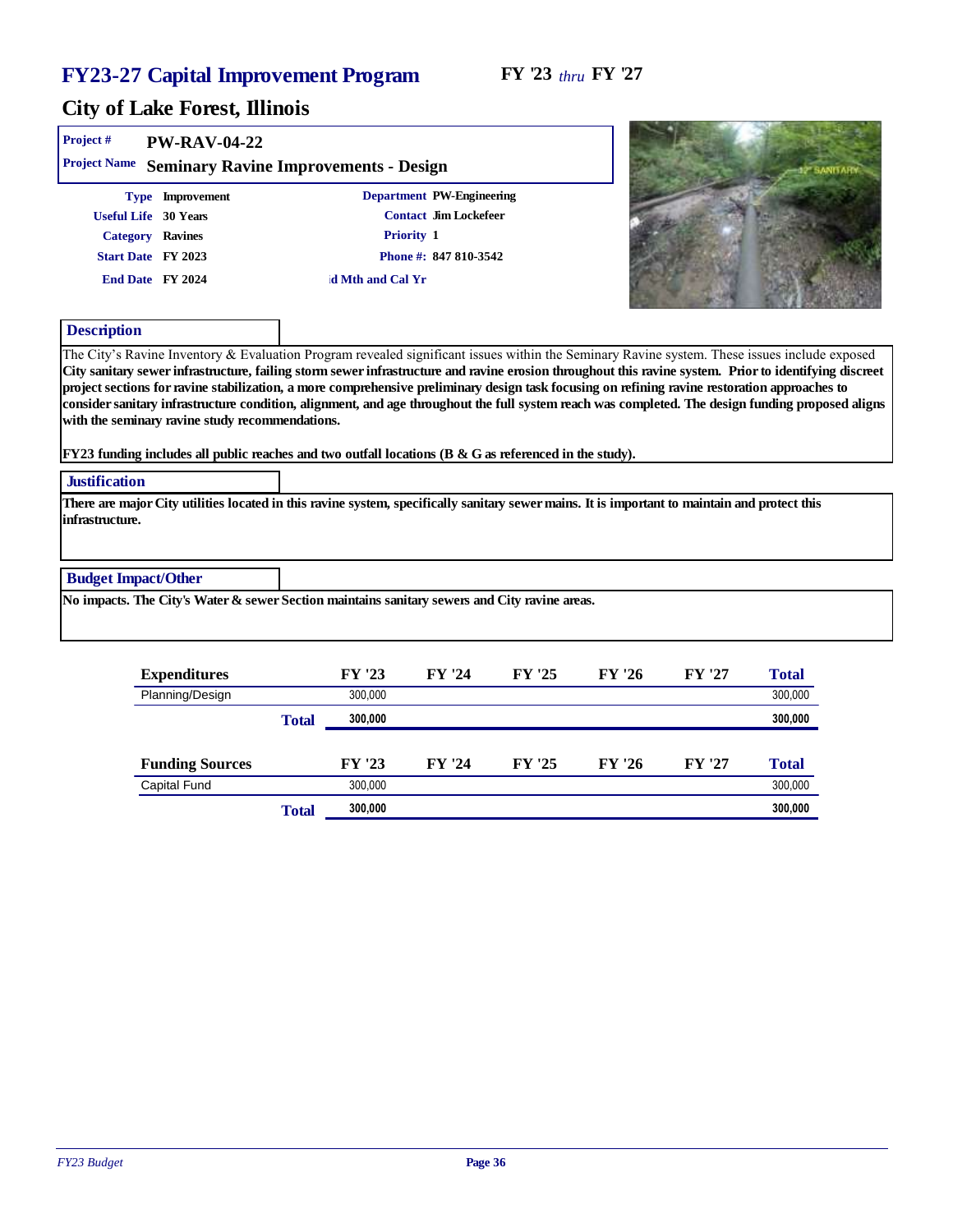| Project #<br>PW-RAV-07-23                             |                                                                                                                                                                                                                                                   |                           |
|-------------------------------------------------------|---------------------------------------------------------------------------------------------------------------------------------------------------------------------------------------------------------------------------------------------------|---------------------------|
| Project Name N Mayflower Ravine Improvements - Design |                                                                                                                                                                                                                                                   |                           |
| Type Improvement                                      | Department PW-Engineering                                                                                                                                                                                                                         |                           |
| Useful Life 20 years                                  | Contact Jim Lockefeer                                                                                                                                                                                                                             |                           |
| Category Ravines                                      | Priority 1                                                                                                                                                                                                                                        |                           |
| Start Date FY 2027                                    | Phone #: 847 810-3542                                                                                                                                                                                                                             |                           |
| End Date FY 2027                                      | d Mth and Cal Yr                                                                                                                                                                                                                                  |                           |
| Description                                           |                                                                                                                                                                                                                                                   |                           |
| Justification                                         |                                                                                                                                                                                                                                                   |                           |
|                                                       | These improvements are important for overall stormwater management. Specifically, the ravine conveys stormwater from N .Mayflower Road. In<br>addition, the City has a sanitary main in this ravine area that needs to be protected from erosion. |                           |
| <b>Budget Impact/Other</b>                            |                                                                                                                                                                                                                                                   |                           |
| There are no impacts to any operating budget.         |                                                                                                                                                                                                                                                   |                           |
| Expenditures                                          | FY '25<br>FY '23<br>FY '24                                                                                                                                                                                                                        | FY '26<br>FY '27<br>Total |

| Planning/Design        |       |        |        |        |        | 100.000 | 100,000 |
|------------------------|-------|--------|--------|--------|--------|---------|---------|
|                        | Total |        |        |        |        | 100.000 | 100,000 |
|                        |       |        |        |        |        |         |         |
| <b>Funding Sources</b> |       | FY '23 | FY '24 | FY '25 | FY '26 | FY '27  | Total   |
| <b>Capital Fund</b>    |       |        |        |        |        | 100.000 | 100,000 |
|                        | Total |        |        |        |        | 100,000 | 100,000 |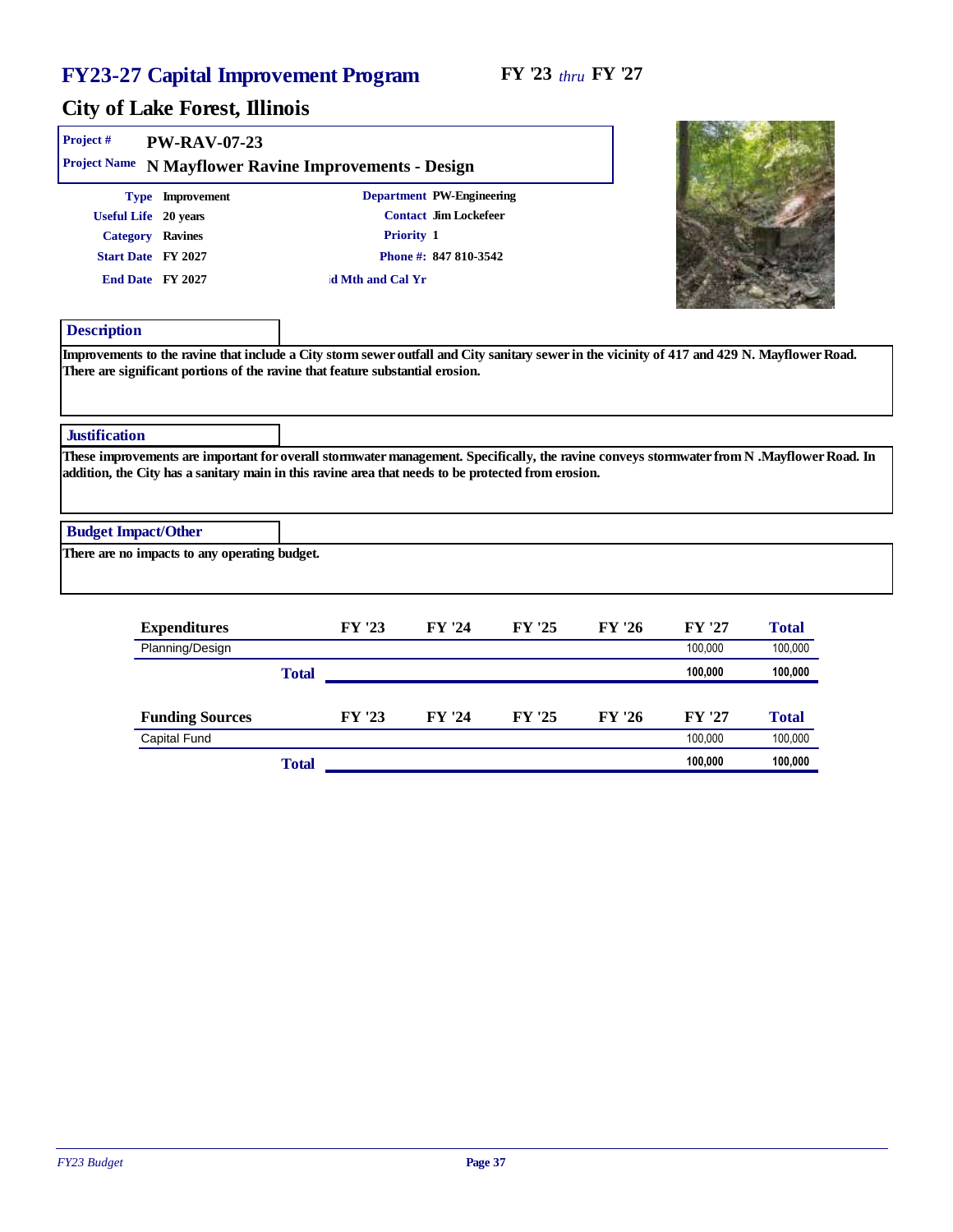#### FY '23 *thru* FY '27

#### City of Lake Forest, Illinois

| Project #                  | PW-RDB-01-09<br>Project Name * Annual Pavement Resurfacing Program                                                                                                                                                                                                                                                                                                                                                                                                                                                                                    |                                           |                                                                          |  |  |
|----------------------------|-------------------------------------------------------------------------------------------------------------------------------------------------------------------------------------------------------------------------------------------------------------------------------------------------------------------------------------------------------------------------------------------------------------------------------------------------------------------------------------------------------------------------------------------------------|-------------------------------------------|--------------------------------------------------------------------------|--|--|
|                            | Type Maintenance<br>Useful Life 15 years<br>Category Streets, Roadways & Lots<br><b>Start Date</b> Ongoing<br>End Date Ongoing                                                                                                                                                                                                                                                                                                                                                                                                                        | Priority 1<br>d Mth and Cal Yr March 20XX | Department PW-Engineering<br>Contact Byron Kutz<br>Phone #: 847-810-3555 |  |  |
| Description<br>$10-23.$    | The purpose of this program is to fund an annual overlay (resurfacing) effort associated with the City's roads as well as ancillary work involving<br>sidewalk and curb and gutters. On a yearly basis staff will select streets to be resurfaced. Roads are selected based on testing performed on the<br>City's entire street system by Infrastructure Management Service (IMS). The annual pavement reconstruction program can be found at PW-RDB-<br>This program typically utilizes funding from the City's Capital Fund or Motor Fuel Tax Fund. |                                           |                                                                          |  |  |
| <b>Justification</b>       |                                                                                                                                                                                                                                                                                                                                                                                                                                                                                                                                                       |                                           |                                                                          |  |  |
|                            | Since 1991 the City has raised its overall pavement condition rating from 71 (fair/average) to 81 (good) which currently as of the 2019 report is an<br>80. In order to maintain this rating, the City needs to resurface or reconstruct streets on an annual basis.                                                                                                                                                                                                                                                                                  |                                           |                                                                          |  |  |
| <b>Budget Impact/Other</b> |                                                                                                                                                                                                                                                                                                                                                                                                                                                                                                                                                       |                                           |                                                                          |  |  |
|                            | No short-term impact on Operating Budget anticipated. The newly laid pavement, if remained intact, should last for a minimum of 15 years. Long-                                                                                                                                                                                                                                                                                                                                                                                                       |                                           |                                                                          |  |  |

term impact on Operating Budget may include pavement patches, curb and gutter repairs and re-striping.

| Expenditures           |       | FY '23  | FY '24    | FY '25    | FY '26    | FY '27    | Total     |
|------------------------|-------|---------|-----------|-----------|-----------|-----------|-----------|
| Construction           |       | 750,000 | ,500,000  | 1,000,000 | 1,000,000 | ,500,000  | 5,750,000 |
|                        | Total | 750,000 | 1,500,000 | 1,000,000 | 1,000,000 | 1,500,000 | 5,750,000 |
|                        |       |         |           |           |           |           |           |
| <b>Funding Sources</b> |       | FY '23  | FY '24    | FY '25    | FY '26    | FY '27    | Total     |
| Capital Fund           |       | 750,000 |           | 1.000.000 | 1,000,000 |           | 2,750,000 |
| Motor Fuel Tax Fund    |       |         | 1,500,000 |           |           | 1,500,000 | 3,000,000 |
|                        | Total | 750.000 | 1,500,000 | 1.000.000 | 1.000.000 | 1,500,000 | 5,750,000 |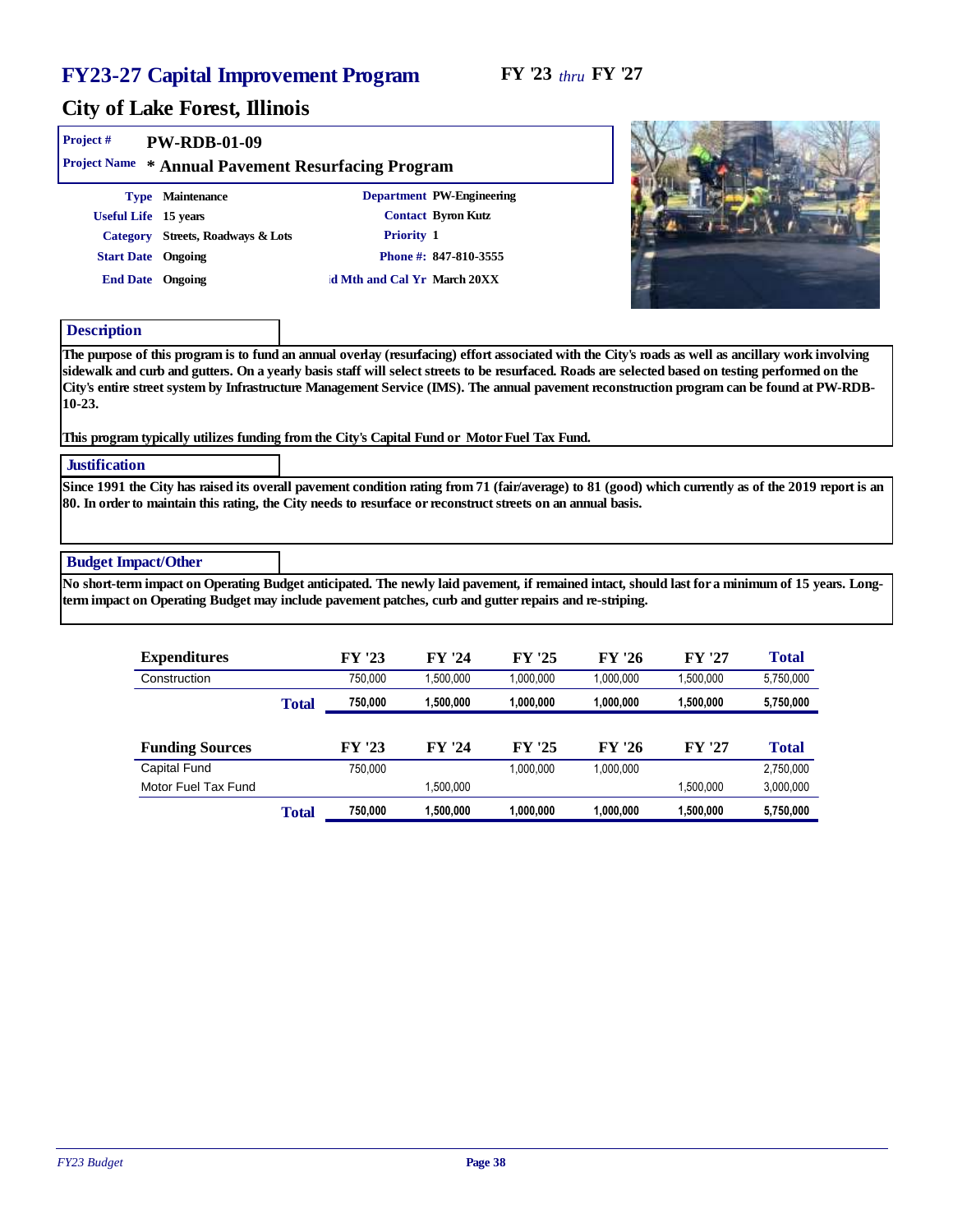#### FY '23 *thru* FY '27

| Project #<br>PW-RDB-01-23                                                                                                                                                                                                                                                                                                                                                                           |              |         |                               |        |        |        |         |  |
|-----------------------------------------------------------------------------------------------------------------------------------------------------------------------------------------------------------------------------------------------------------------------------------------------------------------------------------------------------------------------------------------------------|--------------|---------|-------------------------------|--------|--------|--------|---------|--|
| Project Name Pedestrian Bridge Replacement - Illinois                                                                                                                                                                                                                                                                                                                                               |              |         |                               |        |        |        |         |  |
| Type Improvement                                                                                                                                                                                                                                                                                                                                                                                    |              |         | Department PW-Engineering     |        |        |        |         |  |
| Useful Life 30 Years                                                                                                                                                                                                                                                                                                                                                                                |              |         | Contact Byron Kutz            |        |        |        |         |  |
| Category Bridges                                                                                                                                                                                                                                                                                                                                                                                    |              |         | Priority 1                    |        |        |        |         |  |
| Start Date FY 2023                                                                                                                                                                                                                                                                                                                                                                                  |              |         | Phone #: 847 810-3555         |        |        |        |         |  |
| End Date FY 2023                                                                                                                                                                                                                                                                                                                                                                                    |              |         | d Mth and Cal Yr October 2021 |        |        |        |         |  |
| Description                                                                                                                                                                                                                                                                                                                                                                                         |              |         |                               |        |        |        |         |  |
| Pedestrian bridge replacement at Illinois Road just west of McKinley Road. This location includes two alternatives in terms of the material of the<br>deck (wood, composite wood, or concrete), as well as an alternative to modify the existing concrete abutments which would allow the bridge to<br>have an additional 1ft of clearance which would help reduce the number of strikes by trucks. |              |         |                               |        |        |        |         |  |
| Justification                                                                                                                                                                                                                                                                                                                                                                                       |              |         |                               |        |        |        |         |  |
| The bridge is beyond its EUL and is beyond any regular maintenance. A replacement is necessary in order to correct the current issues.                                                                                                                                                                                                                                                              |              |         |                               |        |        |        |         |  |
|                                                                                                                                                                                                                                                                                                                                                                                                     |              |         |                               |        |        |        |         |  |
|                                                                                                                                                                                                                                                                                                                                                                                                     |              |         |                               |        |        |        |         |  |
| <b>Budget Impact/Other</b>                                                                                                                                                                                                                                                                                                                                                                          |              |         |                               |        |        |        |         |  |
| This project design was not completed last year so now construction has been combined with the Woodland Pedestrian bridge replacement into one                                                                                                                                                                                                                                                      |              |         |                               |        |        |        |         |  |
| construction contract (See PW-RDB-02-23 For Woodland). The \$350,000 in construction funding from FY2022 will need to be carryforward<br>while also increasing the budget in FY2023 by \$225,000 to account for recent market fluctuations as well as the addition of two alternatives.                                                                                                             |              |         |                               |        |        |        |         |  |
| Construction assistance by a structural engineer has been included in expenditures as 'other'.                                                                                                                                                                                                                                                                                                      |              |         |                               |        |        |        |         |  |
|                                                                                                                                                                                                                                                                                                                                                                                                     |              |         |                               |        |        |        |         |  |
| This capital project will have a positive impact on Public Works Department operating budgets. The current condition of the bridge requires                                                                                                                                                                                                                                                         |              |         |                               |        |        |        |         |  |
| frequent inspections by staff and contractual engineering firms as well as an increased need for in-house spot repairs.                                                                                                                                                                                                                                                                             |              |         |                               |        |        |        |         |  |
| Expenditures                                                                                                                                                                                                                                                                                                                                                                                        |              | FY '23  | FY '24                        | FY '25 | FY '26 | FY '27 | Total   |  |
| Construction                                                                                                                                                                                                                                                                                                                                                                                        |              | 244,000 |                               |        |        |        | 244,000 |  |
|                                                                                                                                                                                                                                                                                                                                                                                                     | <b>Total</b> | 244,000 |                               |        |        |        | 244,000 |  |
| <b>Funding Sources</b>                                                                                                                                                                                                                                                                                                                                                                              |              | FY '23  | FY '24                        | FY '25 | FY '26 | FY '27 | Total   |  |
| Capital Fund                                                                                                                                                                                                                                                                                                                                                                                        |              | 244,000 |                               |        |        |        | 244,000 |  |
|                                                                                                                                                                                                                                                                                                                                                                                                     | Total        | 244,000 |                               |        |        |        | 244,000 |  |
|                                                                                                                                                                                                                                                                                                                                                                                                     |              |         |                               |        |        |        |         |  |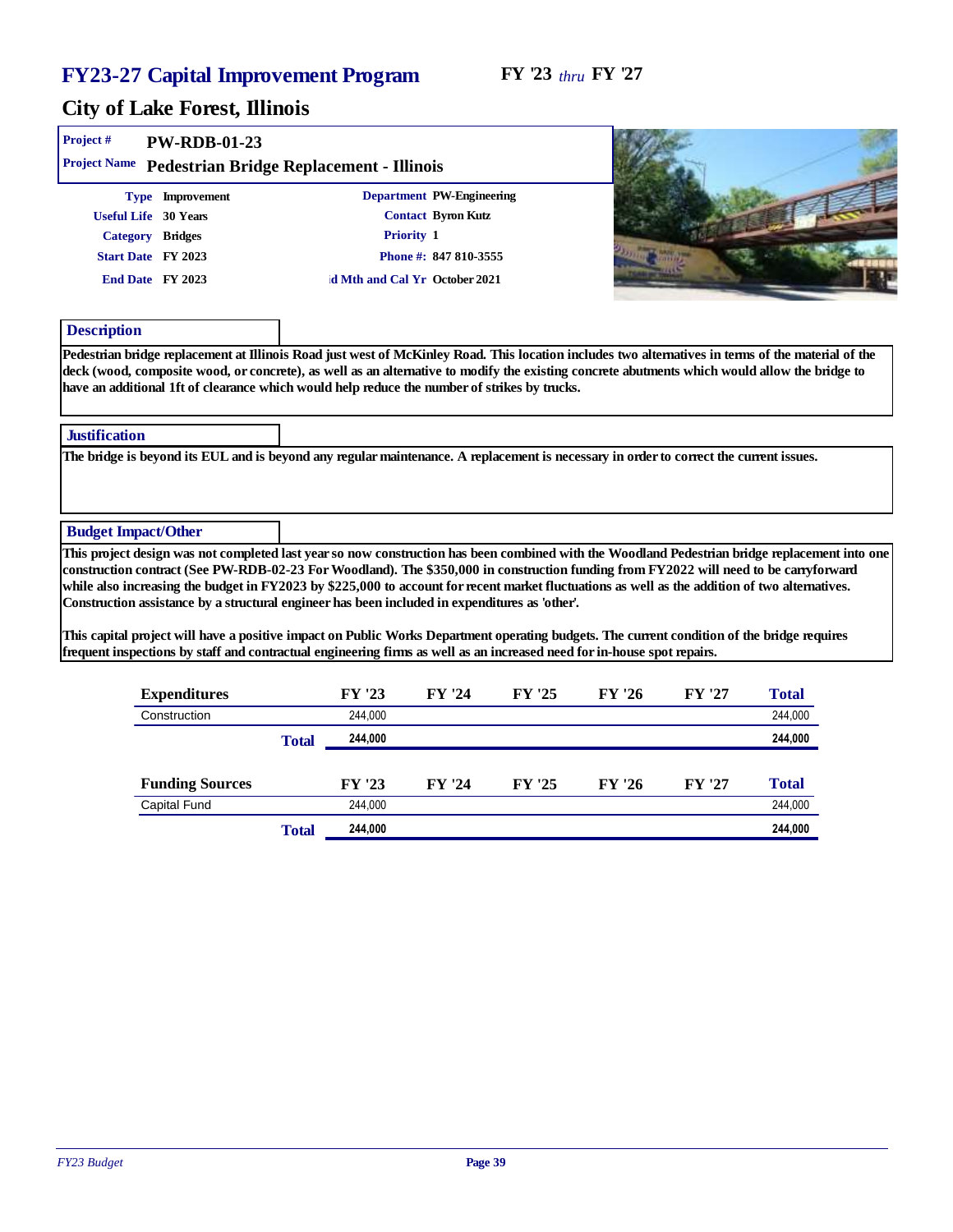| Project #                  | PW-RDB-02-23                                                                                                                                                                                                                                                                                                                                                             |              |         |                                                                                        |        |        |        |         |
|----------------------------|--------------------------------------------------------------------------------------------------------------------------------------------------------------------------------------------------------------------------------------------------------------------------------------------------------------------------------------------------------------------------|--------------|---------|----------------------------------------------------------------------------------------|--------|--------|--------|---------|
|                            | Project Name Pedestrian Bridge Replacement - Woodland                                                                                                                                                                                                                                                                                                                    |              |         |                                                                                        |        |        |        |         |
|                            | Type Improvement<br>Useful Life 30 Years<br>Category Bridges<br>Start Date FY 2023                                                                                                                                                                                                                                                                                       |              |         | Department PW-Engineering<br>Contact Byron Kutz<br>Priority 1<br>Phone #: 847 810-3555 |        |        |        |         |
|                            | End Date FY 2023                                                                                                                                                                                                                                                                                                                                                         |              |         | d Mth and Cal Yr October 2021                                                          |        |        |        |         |
| Description                |                                                                                                                                                                                                                                                                                                                                                                          |              |         |                                                                                        |        |        |        |         |
|                            | Pedestrian bridge replacement at Woodland Road just west of McKinley Road. This location includes an alternative in terms of the material of the<br>deck (wood, composite wood, or concrete).                                                                                                                                                                            |              |         |                                                                                        |        |        |        |         |
| Justification              |                                                                                                                                                                                                                                                                                                                                                                          |              |         |                                                                                        |        |        |        |         |
| <b>Budget Impact/Other</b> |                                                                                                                                                                                                                                                                                                                                                                          |              |         |                                                                                        |        |        |        |         |
|                            | This project been combined with the Illinois Pedestrian bridge replacement into one construction contract (See PW-RDB-01-23 For Illinois).                                                                                                                                                                                                                               |              |         |                                                                                        |        |        |        |         |
|                            | Construction assistance by a structural engineer has been included in expenditures as 'other'.<br>This capital project will have a positive impact on Public Works Department operating budgets. The current condition of the bridge requires<br>frequent inspections by staff and contractual engineering firms as well as an increased need for in-house spot repairs. |              |         |                                                                                        |        |        |        |         |
|                            | Expenditures                                                                                                                                                                                                                                                                                                                                                             |              | FY '23  | FY '24                                                                                 | FY '25 | FY '26 | FY '27 | Total   |
|                            | Construction                                                                                                                                                                                                                                                                                                                                                             |              | 624,000 |                                                                                        |        |        |        | 624,000 |
|                            |                                                                                                                                                                                                                                                                                                                                                                          | <b>Total</b> | 624,000 |                                                                                        |        |        |        | 624,000 |
|                            | <b>Funding Sources</b>                                                                                                                                                                                                                                                                                                                                                   |              | FY '23  | FY '24                                                                                 | FY '25 | FY '26 | FY '27 | Total   |
|                            | Capital Fund                                                                                                                                                                                                                                                                                                                                                             |              | 624,000 |                                                                                        |        |        |        | 624,000 |
|                            |                                                                                                                                                                                                                                                                                                                                                                          | Total        | 624,000 |                                                                                        |        |        |        | 624,000 |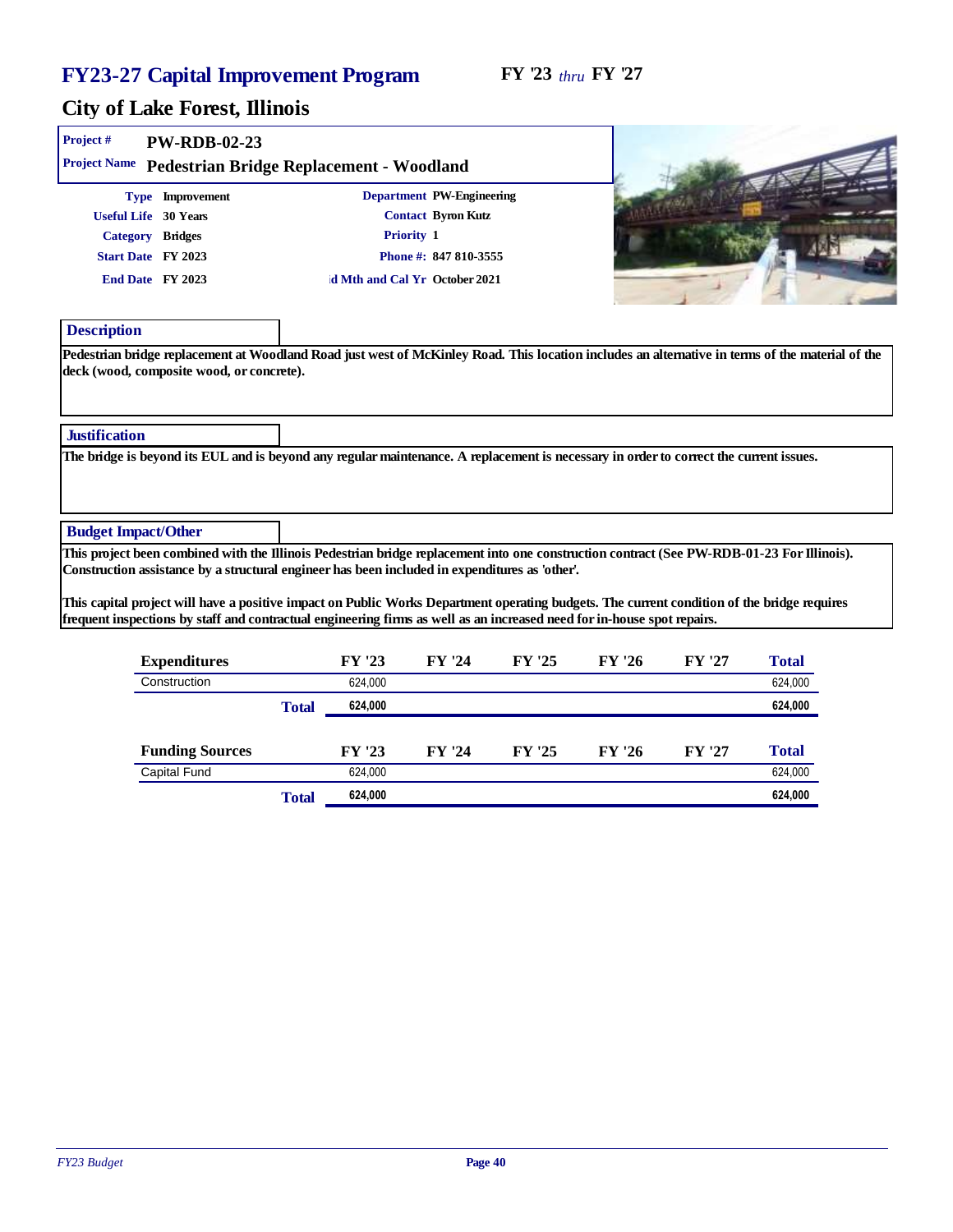#### City of Lake Forest, Illinois

| Project#                   | PW-RDB-04-14                                                                                                                                                                                                                                                                                                                                                                                                                                                                                              |                             |                           |        |        |        |         |  |
|----------------------------|-----------------------------------------------------------------------------------------------------------------------------------------------------------------------------------------------------------------------------------------------------------------------------------------------------------------------------------------------------------------------------------------------------------------------------------------------------------------------------------------------------------|-----------------------------|---------------------------|--------|--------|--------|---------|--|
| <b>Project Name</b>        | Off-Street: Forest Ave Parking Lot Resurfacing                                                                                                                                                                                                                                                                                                                                                                                                                                                            |                             |                           |        |        |        |         |  |
|                            | Type Maintenance                                                                                                                                                                                                                                                                                                                                                                                                                                                                                          |                             | Department PW-Engineering |        |        |        |         |  |
| <b>Useful Life</b>         | 20 years                                                                                                                                                                                                                                                                                                                                                                                                                                                                                                  |                             | Contact Byron Kutz        |        |        |        |         |  |
|                            | Category Streets, Roadways & Lots                                                                                                                                                                                                                                                                                                                                                                                                                                                                         | Priority 1                  |                           |        |        |        |         |  |
|                            | Start Date FY 2023                                                                                                                                                                                                                                                                                                                                                                                                                                                                                        |                             | Phone #: 847-810-3552     |        |        |        |         |  |
|                            | End Date FY 2023                                                                                                                                                                                                                                                                                                                                                                                                                                                                                          | d Mth and Cal Yr March 2022 |                           |        |        |        |         |  |
| Description                |                                                                                                                                                                                                                                                                                                                                                                                                                                                                                                           |                             |                           |        |        |        |         |  |
| project.                   | The purpose of this project is to resurface the existing deteriorating Forest Ave parking lot. The existing parking lot pavement surface will be<br>replaced with new surface, parking lot restriped and any drainage improvements that needs to be undertaken will be accomplished as part of this                                                                                                                                                                                                       |                             |                           |        |        |        |         |  |
| Justification              |                                                                                                                                                                                                                                                                                                                                                                                                                                                                                                           |                             |                           |        |        |        |         |  |
|                            | The parking lot will be in need of repair and the subbase holding the pavement surface will not be able to take the daily traffic thereby causing it to<br>crack and form undulations. Based on safety and liability and in order to attract the residents and the visitors who shop in the Central Business<br>District of Lake Forest, the resurfacing of these parking lot is essential. All work including design, bid, and inspection services will be done<br>utilizing in-house Engineering staff. |                             |                           |        |        |        |         |  |
| <b>Budget Impact/Other</b> |                                                                                                                                                                                                                                                                                                                                                                                                                                                                                                           |                             |                           |        |        |        |         |  |
|                            | No short-term impact on Operating Budget anticipated. The newly laid pavement, if remained intact, should last for a minimum of 20 years. Long-<br>term impact on Operating Budget may include re-striping.<br>Costs for environmental initiative options for this project are shown separately on the sustainability elements sheet.                                                                                                                                                                     |                             |                           |        |        |        |         |  |
|                            |                                                                                                                                                                                                                                                                                                                                                                                                                                                                                                           |                             |                           |        |        |        |         |  |
|                            | Expenditures                                                                                                                                                                                                                                                                                                                                                                                                                                                                                              | FY '23                      | FY '24                    | FY '25 | FY '26 | FY '27 | Total   |  |
|                            | Construction                                                                                                                                                                                                                                                                                                                                                                                                                                                                                              | 250,000                     |                           |        |        |        | 250,000 |  |
|                            |                                                                                                                                                                                                                                                                                                                                                                                                                                                                                                           | 250,000<br>Total            |                           |        |        |        | 250,000 |  |
|                            | <b>Funding Sources</b>                                                                                                                                                                                                                                                                                                                                                                                                                                                                                    | FY '23                      | FY '24                    | FY '25 | FY '26 | FY '27 | Total   |  |

Capital Fund 250,000 250,000 250,000 250,000 250,000 250,000 250,000 250,000 250,000 250,000 250,000 250,000 250,000 250,000 250,000 250,000 250,000 250,000 250,000 250,000 250,000 250,000 250,000 250,000 250,000 250,000 2

Total **250,000 250,000**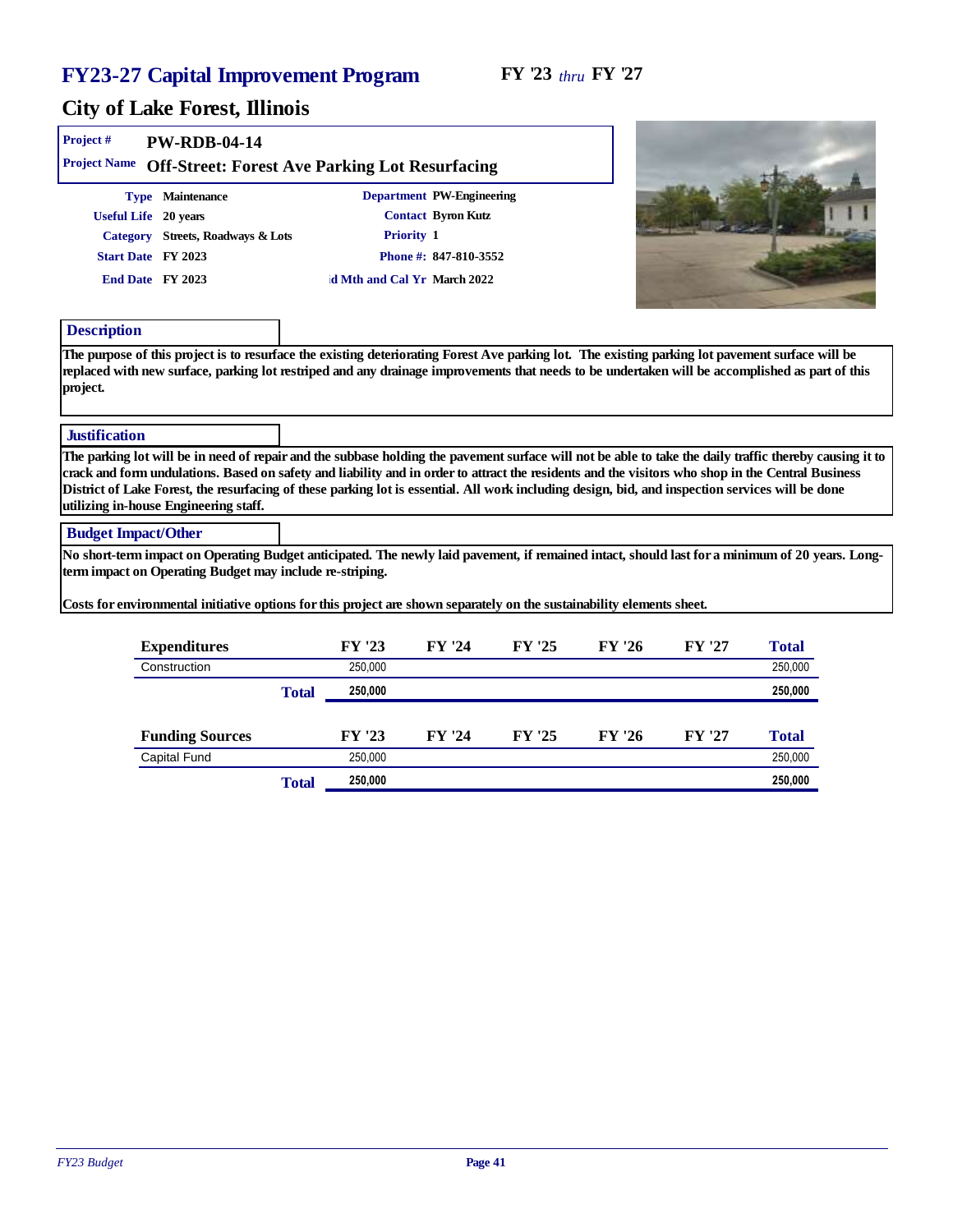| Project#<br><b>Project Name</b>                                      | PW-RDB-06-14                                           | * Annual Pavement Patching Program (Potholes) |                                                                                                      |                                                                                                                                                     |
|----------------------------------------------------------------------|--------------------------------------------------------|-----------------------------------------------|------------------------------------------------------------------------------------------------------|-----------------------------------------------------------------------------------------------------------------------------------------------------|
| Useful Life 7 Years<br><b>Start Date</b> Ongoing<br>End Date Ongoing | Type Maintenance<br>Category Streets, Roadways & Lots  | Priority 1<br>d Mth and Cal Yr June 20XX      | Department PW-Engineering<br>Contact Byron Kutz<br>Phone #: 847-810-3555                             | 25/02/2008                                                                                                                                          |
| Description                                                          |                                                        |                                               | 4" deep patch. These are semi-permanent solutions prior to resurfacing the entire roadway.           | Repairs of moderate to severe distress of roadways, to include raveling of the road edges. The areas are larger in size and require a minimum of 3- |
| <b>Justification</b>                                                 |                                                        |                                               |                                                                                                      |                                                                                                                                                     |
|                                                                      |                                                        |                                               | quickly. Contractors have the equipment necessary to do these larger repairs compared to City crews. | Contractual patching is necessary in larger areas than in-house crews can perform and in high traffic areas where repairs must be completed         |
| <b>Budget Impact/Other</b>                                           |                                                        |                                               |                                                                                                      |                                                                                                                                                     |
|                                                                      | efforts on more minor/less time consuming issue areas. |                                               |                                                                                                      | This capital has a positive impact on the Streets Section Operating Budget. This contractual program allows the Streets Section to focus repair     |

| Expenditures           |       | FY '23  | FY '24  | FY '25 | FY '26 | FY '27  | Total   |
|------------------------|-------|---------|---------|--------|--------|---------|---------|
| Construction           |       | 100.000 | 150.000 |        |        | 200.000 | 450,000 |
|                        | Total | 100,000 | 150.000 |        |        | 200.000 | 450,000 |
|                        |       |         |         |        |        |         |         |
| <b>Funding Sources</b> |       | FY '23  | FY '24  | FY '25 | FY '26 | FY '27  | Total   |
| Capital Fund           |       | 100.000 | 150.000 |        |        | 200.000 | 450,000 |
|                        | Total | 100,000 | 150,000 |        |        | 200.000 | 450,000 |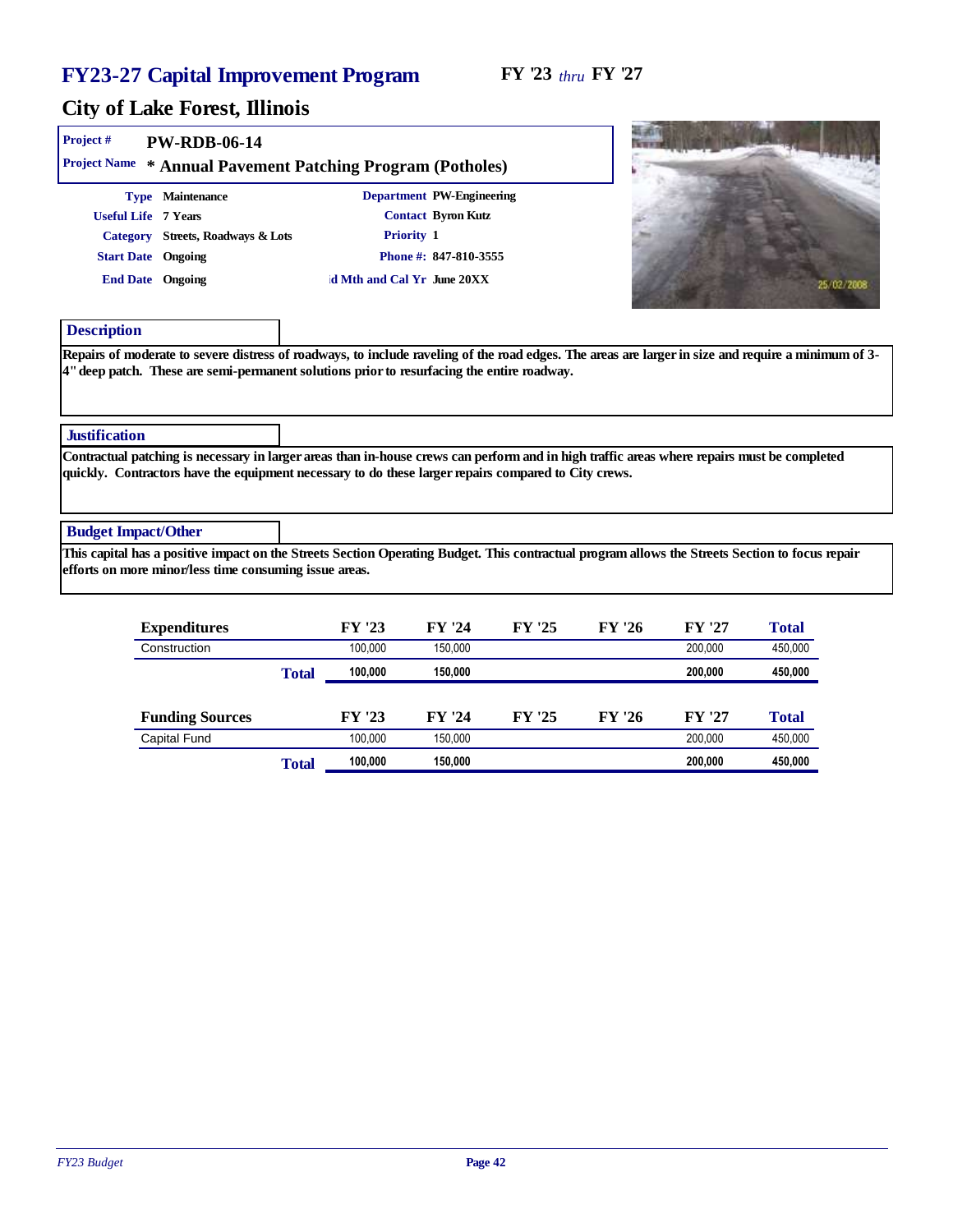| Project #                                            | <b>PW-RDB-06-22</b>  |                                                                                                                                                                                                                                                                        |                           |  |                        |
|------------------------------------------------------|----------------------|------------------------------------------------------------------------------------------------------------------------------------------------------------------------------------------------------------------------------------------------------------------------|---------------------------|--|------------------------|
| Project Name                                         |                      | Lake-Woodbine Bridge Reconstruction Design PH 1&2                                                                                                                                                                                                                      |                           |  |                        |
|                                                      | Type Improvement     |                                                                                                                                                                                                                                                                        | Department PW-Engineering |  |                        |
|                                                      | Useful Life 20 years |                                                                                                                                                                                                                                                                        | Contact Byron Kutz        |  |                        |
|                                                      | Category Bridges     | Priority 1                                                                                                                                                                                                                                                             |                           |  |                        |
|                                                      | Start Date FY 2022   |                                                                                                                                                                                                                                                                        | Phone #: 847 810-3555     |  |                        |
|                                                      | End Date FY 2023     | d Mth and Cal Yr March 2022                                                                                                                                                                                                                                            |                           |  |                        |
| Description                                          |                      |                                                                                                                                                                                                                                                                        |                           |  |                        |
| application in October 2021.<br><b>Justification</b> |                      | this project. The remaining funds (20%) will need to be provided by the City. Staff submitted the Illinois Special Bridge Program funding                                                                                                                              |                           |  |                        |
|                                                      |                      |                                                                                                                                                                                                                                                                        |                           |  |                        |
|                                                      |                      | The current Sufficiency Rating of the bridge is at an unacceptable level and has decreased from 42.2 to 25.                                                                                                                                                            |                           |  |                        |
| <b>Budget Impact/Other</b>                           |                      |                                                                                                                                                                                                                                                                        |                           |  |                        |
|                                                      |                      | This capital project will have a positive impact on Public Works Department operating budgets. The current condition of the bridge requires<br>frequent inspections by staff and contractual engineering firms as well as an increased need for in-house spot repairs. |                           |  |                        |
|                                                      | $Ema$ on diturnoo    | $\Gamma V$ '22                                                                                                                                                                                                                                                         |                           |  | $T_{\alpha\pm\alpha}1$ |

| Expenditures           |       | FY '23  | FY '24 | FY '25 | FY '26 | FY '27 | Total   |
|------------------------|-------|---------|--------|--------|--------|--------|---------|
| Planning/Design        |       | 225.000 |        |        |        |        | 225,000 |
|                        | Total | 225,000 |        |        |        |        | 225,000 |
|                        |       |         |        |        |        |        |         |
| <b>Funding Sources</b> |       | FY '23  | FY '24 | FY '25 | FY '26 | FY '27 | Total   |
| Motor Fuel Tax Fund    |       | 225.000 |        |        |        |        | 225,000 |
|                        | Total | 225,000 |        |        |        |        | 225,000 |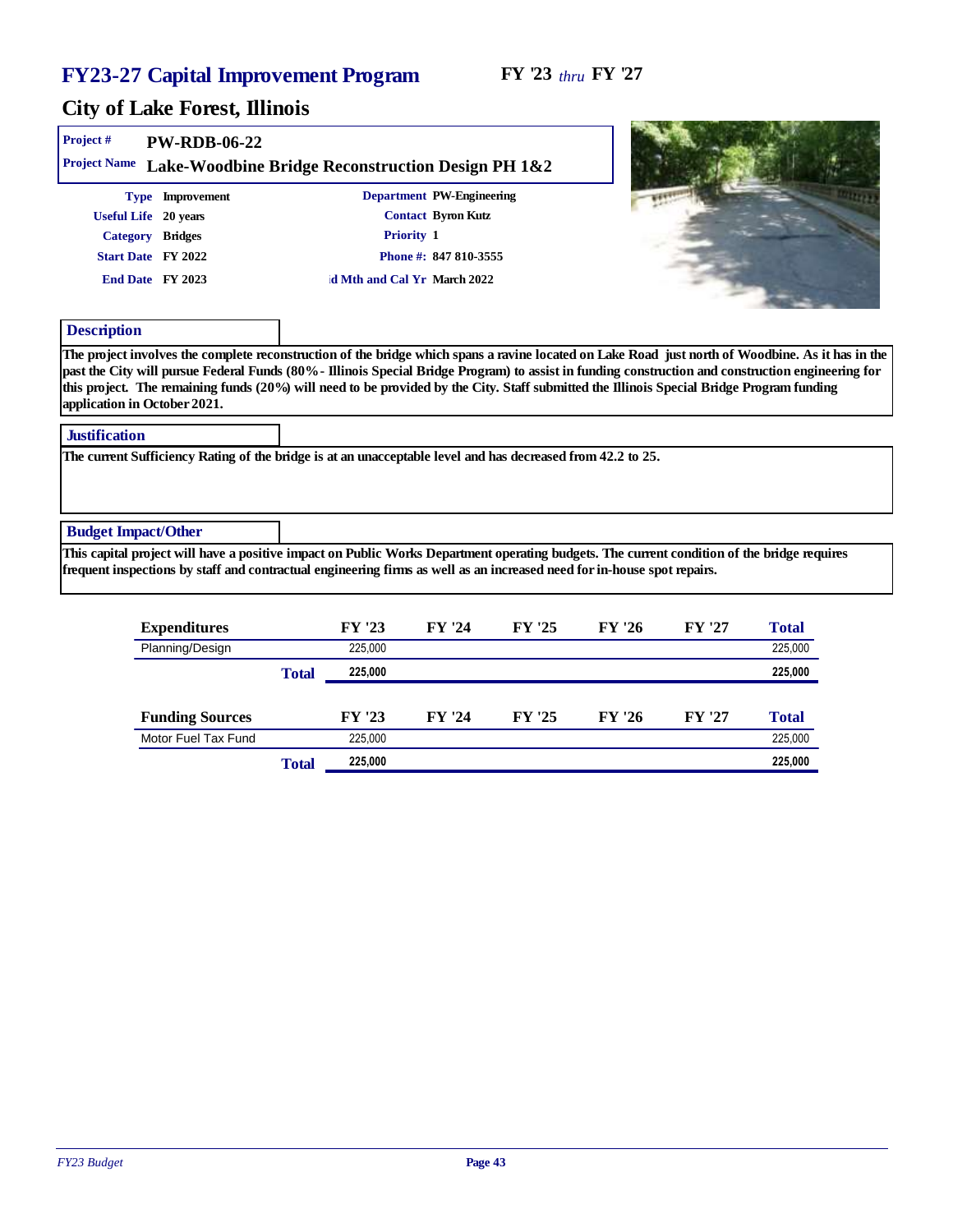#### FY '23 *thru* FY '27

| Project #                                                      | PW-RDB-08-09<br>Project Name * Concrete Streets Repair Project |                                                                                              |                                                                          |        |        |        |                                                                                                                                                 |
|----------------------------------------------------------------|----------------------------------------------------------------|----------------------------------------------------------------------------------------------|--------------------------------------------------------------------------|--------|--------|--------|-------------------------------------------------------------------------------------------------------------------------------------------------|
| Useful Life 40 Years<br>Start Date Ongoing<br>End Date Ongoing | Type Maintenance<br>Category Streets, Roadways & Lots          | Priority 1<br>d Mth and Cal Yr March 20XX                                                    | Department PW-Engineering<br>Contact Byron Kutz<br>Phone #: 847-810-3555 |        |        |        |                                                                                                                                                 |
| Description                                                    |                                                                | The project involves the removal and replacement of defective sections of concrete pavement. |                                                                          |        |        |        |                                                                                                                                                 |
| Justification                                                  |                                                                |                                                                                              |                                                                          |        |        |        |                                                                                                                                                 |
|                                                                |                                                                | The serviceability of the roadway is declining toward an unacceptable level.                 |                                                                          |        |        |        |                                                                                                                                                 |
| <b>Budget Impact/Other</b>                                     | roadway at an operable level of service.                       |                                                                                              |                                                                          |        |        |        | The removal and replacement of the defective pavement sections will reduce the amount of time expended by City forces in having to maintain the |
|                                                                | Expenditures                                                   | FY '23                                                                                       | FY '24                                                                   | FY '25 | FY '26 | FY '27 | Total                                                                                                                                           |

|       |         |            |        |                  |           | 1 otal  |
|-------|---------|------------|--------|------------------|-----------|---------|
|       | 100.000 |            |        |                  | 200.000   | 300,000 |
| Total | 100.000 |            |        |                  | 200,000   | 300,000 |
|       | FY '23  | FY '24     | FY '25 | FY '26           | FY '27    | Total   |
|       | 100.000 |            |        |                  | 200.000   | 300,000 |
| Total | 100,000 |            |        |                  | 200,000   | 300,000 |
|       |         | гт<br>- 40 | ГI 47  | гı<br>$\angle$ . | гт<br>-40 | FI 41   |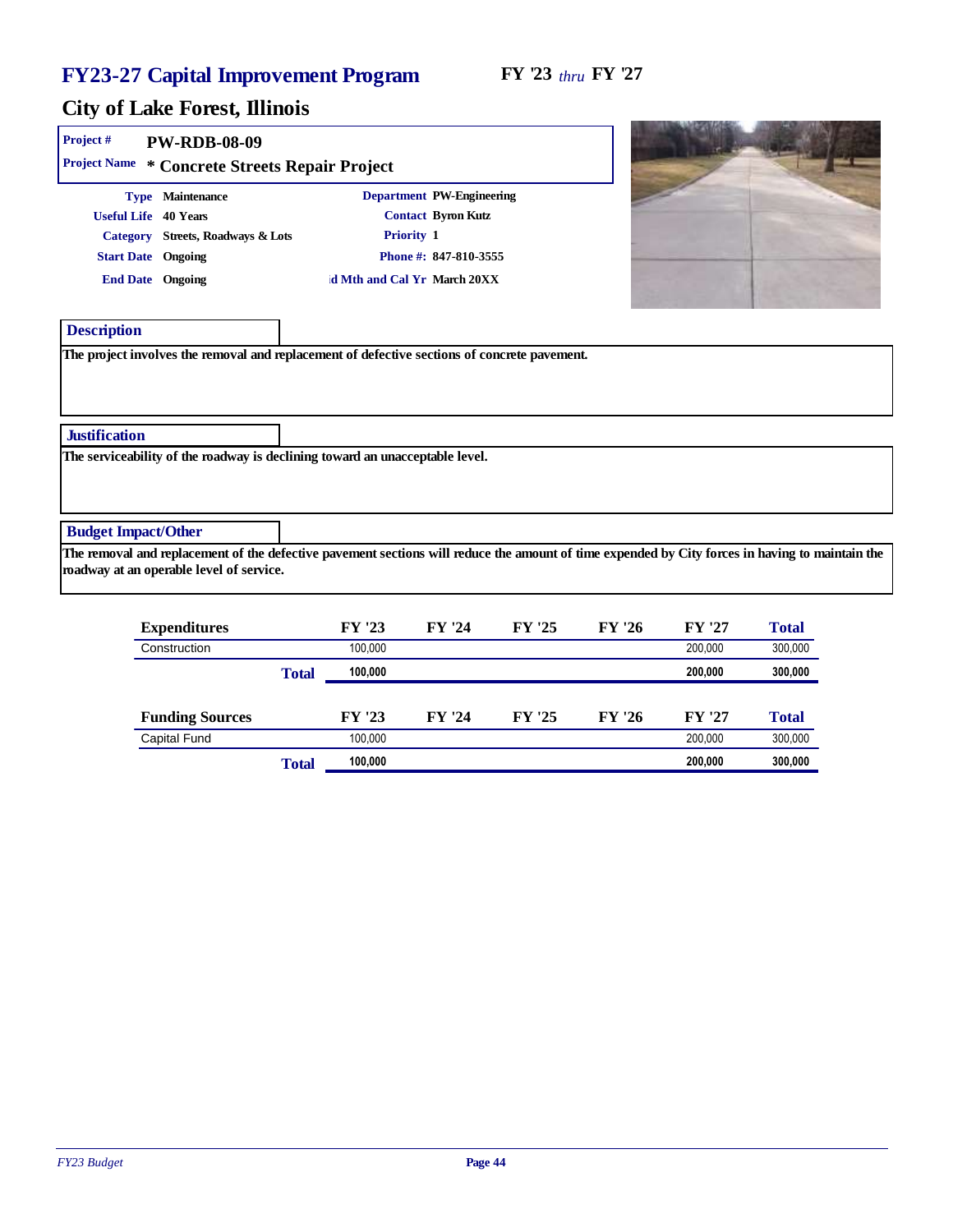| Project #                  | <b>PW-RDB-09-09</b>                                                                                                    |                                                                                                                                                                                                                                                                                                                                                                                                                                                                                                                                                                                                                         |                                                                          |        |       |
|----------------------------|------------------------------------------------------------------------------------------------------------------------|-------------------------------------------------------------------------------------------------------------------------------------------------------------------------------------------------------------------------------------------------------------------------------------------------------------------------------------------------------------------------------------------------------------------------------------------------------------------------------------------------------------------------------------------------------------------------------------------------------------------------|--------------------------------------------------------------------------|--------|-------|
| <b>Project Name</b>        | Pavement Management Program                                                                                            |                                                                                                                                                                                                                                                                                                                                                                                                                                                                                                                                                                                                                         |                                                                          |        |       |
|                            | Type Maintenance<br>Useful Life 3-Years<br>Category Streets, Roadways & Lots<br>Start Date FY 2013<br>End Date FY 2029 | Priority 1<br>d Mth and Cal Yr March 2022                                                                                                                                                                                                                                                                                                                                                                                                                                                                                                                                                                               | Department PW-Engineering<br>Contact Byron Kutz<br>Phone #: 847-810-3555 |        |       |
| Description                | scope starting in FY2023 going forward.                                                                                | This project involves testing the surface and subsurface condition of the City's entire street and parking lot system. This information is then used to<br>compile a series of Pavement Management reports used in assessing the 'health' of the City's street system. Parking lots will be included in the                                                                                                                                                                                                                                                                                                             |                                                                          |        |       |
| Justification              |                                                                                                                        |                                                                                                                                                                                                                                                                                                                                                                                                                                                                                                                                                                                                                         |                                                                          |        |       |
|                            |                                                                                                                        | Since 1991 the City has been using the services of Infrastructure Management Services (IMS) to test the condition of the City's Street and Parking<br>Lot System. IMS undertakes this testing every 3 years. The test results are used to compile the streets that will be included for rehabilitation in the<br>next 3-Year Street Resurfacing Program for streets and parking lots as well as for roadway reconstructions. Since the implementation of this<br>program the City has raised it's overall pavement condition rating from 71 (fair/average) to 81 (good) which currently as of the 2019 report is an 80. |                                                                          |        |       |
| <b>Budget Impact/Other</b> |                                                                                                                        | The data compiled by IMS is used to make sound decisions. There are no associated impacts to the operating budget.                                                                                                                                                                                                                                                                                                                                                                                                                                                                                                      |                                                                          |        |       |
|                            | Expenditures                                                                                                           | FY '23                                                                                                                                                                                                                                                                                                                                                                                                                                                                                                                                                                                                                  | FY '24                                                                   | FY '26 | Total |

| Expenditures           |       | FY '23  | FY '24 | FY '25 | FY '26 | FY '27 | Total   |
|------------------------|-------|---------|--------|--------|--------|--------|---------|
| Planning/Design        |       | 125.000 |        |        |        |        | 125,000 |
|                        | Total | 125.000 |        |        |        |        | 125,000 |
|                        |       |         |        |        |        |        |         |
| <b>Funding Sources</b> |       | FY '23  | FY '24 | FY '25 | FY '26 | FY '27 | Total   |
| Capital Fund           |       | 125.000 |        |        |        |        | 125,000 |
|                        | Total | 125,000 |        |        |        |        | 125,000 |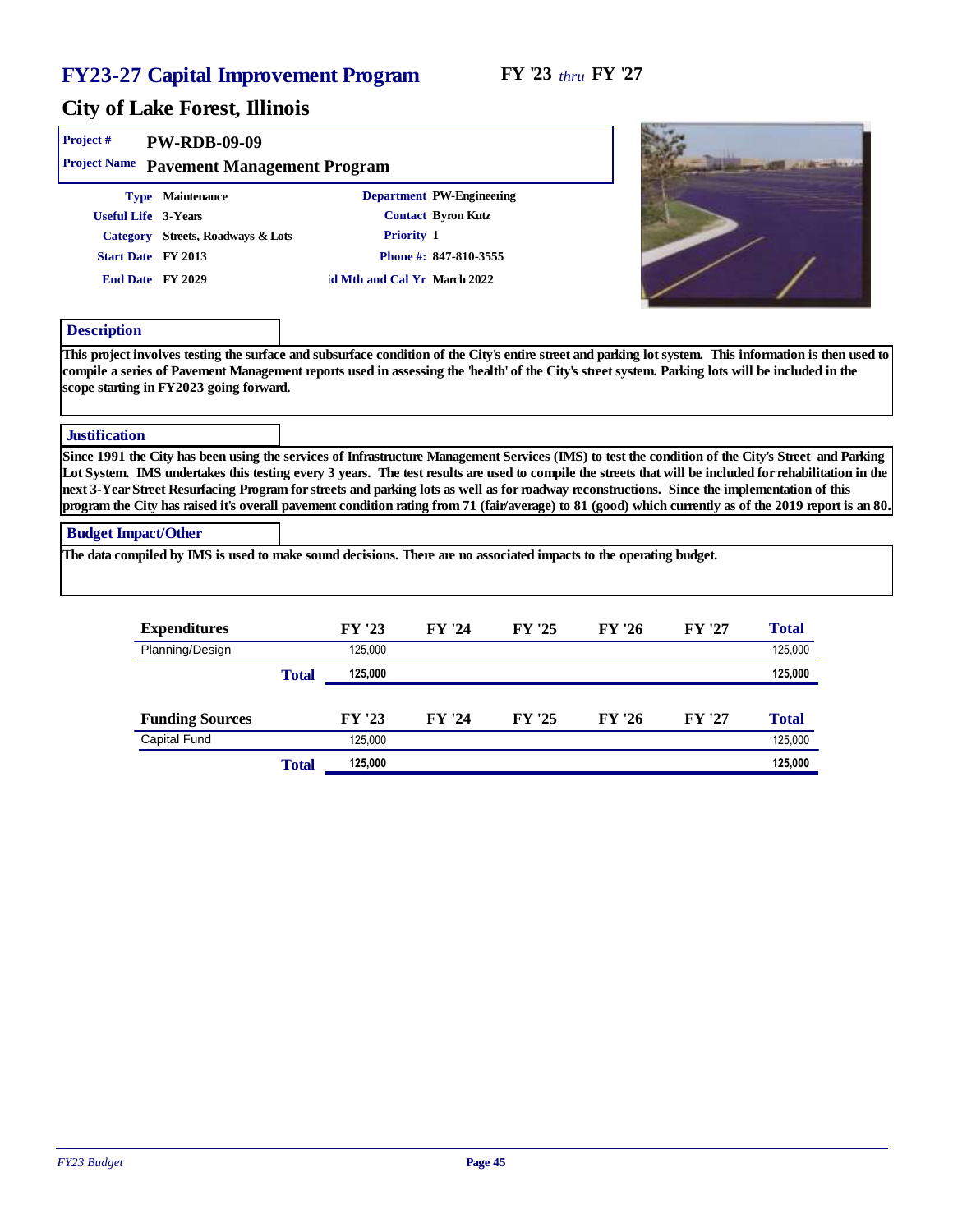| Project#<br>PW-RDB-09-23                                                                                                                                                                                                                                                                               |           |                             |        |        |        |           |  |
|--------------------------------------------------------------------------------------------------------------------------------------------------------------------------------------------------------------------------------------------------------------------------------------------------------|-----------|-----------------------------|--------|--------|--------|-----------|--|
| Project Name Waukegan & Everett Intersection- Metra Upgrades                                                                                                                                                                                                                                           |           |                             |        |        |        |           |  |
| Type Improvement                                                                                                                                                                                                                                                                                       |           | Department PW-Engineering   |        |        |        |           |  |
| Useful Life 30 Years                                                                                                                                                                                                                                                                                   |           | Contact Byron Kutz          |        |        |        |           |  |
| Category Streets, Roadways & Lots                                                                                                                                                                                                                                                                      |           | Priority 1                  |        |        |        |           |  |
| Start Date FY 2011                                                                                                                                                                                                                                                                                     |           | Phone #: 847-810-3555       |        |        |        |           |  |
| End Date FY 2025                                                                                                                                                                                                                                                                                       |           | d Mth and Cal Yr March 2022 |        |        |        |           |  |
|                                                                                                                                                                                                                                                                                                        |           |                             |        |        |        |           |  |
| Description                                                                                                                                                                                                                                                                                            |           |                             |        |        |        |           |  |
| This is the Metra Upgrades project component of the overall Waukegan & Everett Intersection Improvements project (PW-RDB-12-13).                                                                                                                                                                       |           |                             |        |        |        |           |  |
| Based on the analysis of existing and projected traffic conditions, a series of traffic calming measures are required to improve existing traffic                                                                                                                                                      |           |                             |        |        |        |           |  |
| operations on Everett Road between Telegraph Rd and Waukegan Rd and to reduce traffic congestion along with mitigating traffic impacts of the                                                                                                                                                          |           |                             |        |        |        |           |  |
| planned developments. Capacity improvements to Everett Road, Waukegan Road, and Telegraph Road will help the roadway network better                                                                                                                                                                    |           |                             |        |        |        |           |  |
| accommodate existing and projected traffic volumes. Council accepted the Everett Road Traffic Study report prepared by KLOA dated Oct 26,<br>2009. On 2/23/21, staff updated City Council on project status; additional wait times, safety, and right turn-lane analysis. The Council reviewed         |           |                             |        |        |        |           |  |
| and recommended approval on 7/12/21 to proceed with a design supplement to add a westbound right turn-lane to the scope of the project, which                                                                                                                                                          |           |                             |        |        |        |           |  |
| was formally approved by the Council on 7/19/21.                                                                                                                                                                                                                                                       |           |                             |        |        |        |           |  |
| Justification                                                                                                                                                                                                                                                                                          |           |                             |        |        |        |           |  |
| Based on the traffic study done by KLOA to analyze the existing and projected traffic conditions, a series of traffic calming measures are required                                                                                                                                                    |           |                             |        |        |        |           |  |
| to improve existing traffic operations on Everett Road between Telegraph Rd and Waukegan Rd. These planned improvements will minimize                                                                                                                                                                  |           |                             |        |        |        |           |  |
| traffic congestion along with mitigating traffic impacts to any future developments in the corridor. The scoresheet priority for the overall project is                                                                                                                                                |           |                             |        |        |        |           |  |
| priority 1. The Metra Signal Upgrades are required due to the fact that the proposed roadway cross-section over the tracks will be wider than<br>existing which requires upgrades of their infrastructure. The overall project timelines will be affected if this track work is significantly delayed. |           |                             |        |        |        |           |  |
|                                                                                                                                                                                                                                                                                                        |           |                             |        |        |        |           |  |
| <b>Budget Impact/Other</b>                                                                                                                                                                                                                                                                             |           |                             |        |        |        |           |  |
| There are no associated impacts to the operating budget.                                                                                                                                                                                                                                               |           |                             |        |        |        |           |  |
| The maximum federal funding currently available to the city as included in the 9/30/2021 Lake County Council of Mayors meeting has increased                                                                                                                                                           |           |                             |        |        |        |           |  |
| from \$1,932,938 to \$2,083,441. The City is actively seeking State and Federal grant funds to perform Ph II design and Ph III construction work, in                                                                                                                                                   |           |                             |        |        |        |           |  |
| which the city will apply for additional funding for the right-turn lane addition at the Lake County Council of Mayors next call for projects in                                                                                                                                                       |           |                             |        |        |        |           |  |
| March 2022.                                                                                                                                                                                                                                                                                            |           |                             |        |        |        |           |  |
| 10/8/21 update of financials related to Metra Signal Upgrades:<br>Phase II Design - see project PW-RDB-05-22 (Priority 1 FY22)                                                                                                                                                                         |           |                             |        |        |        |           |  |
| FY23 Metra Signal Upgrade total estimated project cost this year is \$1,727,015 (90/10 grant funded- City 10%): \$172,701.5                                                                                                                                                                            |           |                             |        |        |        |           |  |
| FY25 Metra Signal Upgrade total estimated project cost this year is \$425,949 (Metra pursuing grant options- City 100%): \$425,949 - moved to                                                                                                                                                          |           |                             |        |        |        |           |  |
| PW-RDB-12-13                                                                                                                                                                                                                                                                                           |           |                             |        |        |        |           |  |
|                                                                                                                                                                                                                                                                                                        |           |                             |        |        |        |           |  |
| A full update of financials can be found on PW-RDB-12-13.                                                                                                                                                                                                                                              |           |                             |        |        |        |           |  |
| Expenditures                                                                                                                                                                                                                                                                                           | FY '23    | FY '24                      | FY '25 | FY '26 | FY '27 | Total     |  |
| Construction                                                                                                                                                                                                                                                                                           | 1,727,015 |                             |        |        |        | 1,727,015 |  |
| Total                                                                                                                                                                                                                                                                                                  | 1,727,015 |                             |        |        |        | 1,727,015 |  |
|                                                                                                                                                                                                                                                                                                        |           |                             |        |        |        |           |  |
| <b>Funding Sources</b>                                                                                                                                                                                                                                                                                 | FY '23    | FY '24                      | FY '25 | FY '26 | FY '27 | Total     |  |
| Capital Fund                                                                                                                                                                                                                                                                                           | 175,000   |                             |        |        |        | 175,000   |  |
| Grant-Contribution-Capital<br>Fund                                                                                                                                                                                                                                                                     | 1,552,015 |                             |        |        |        | 1,552,015 |  |
| Total                                                                                                                                                                                                                                                                                                  | 1,727,015 |                             |        |        |        | 1,727,015 |  |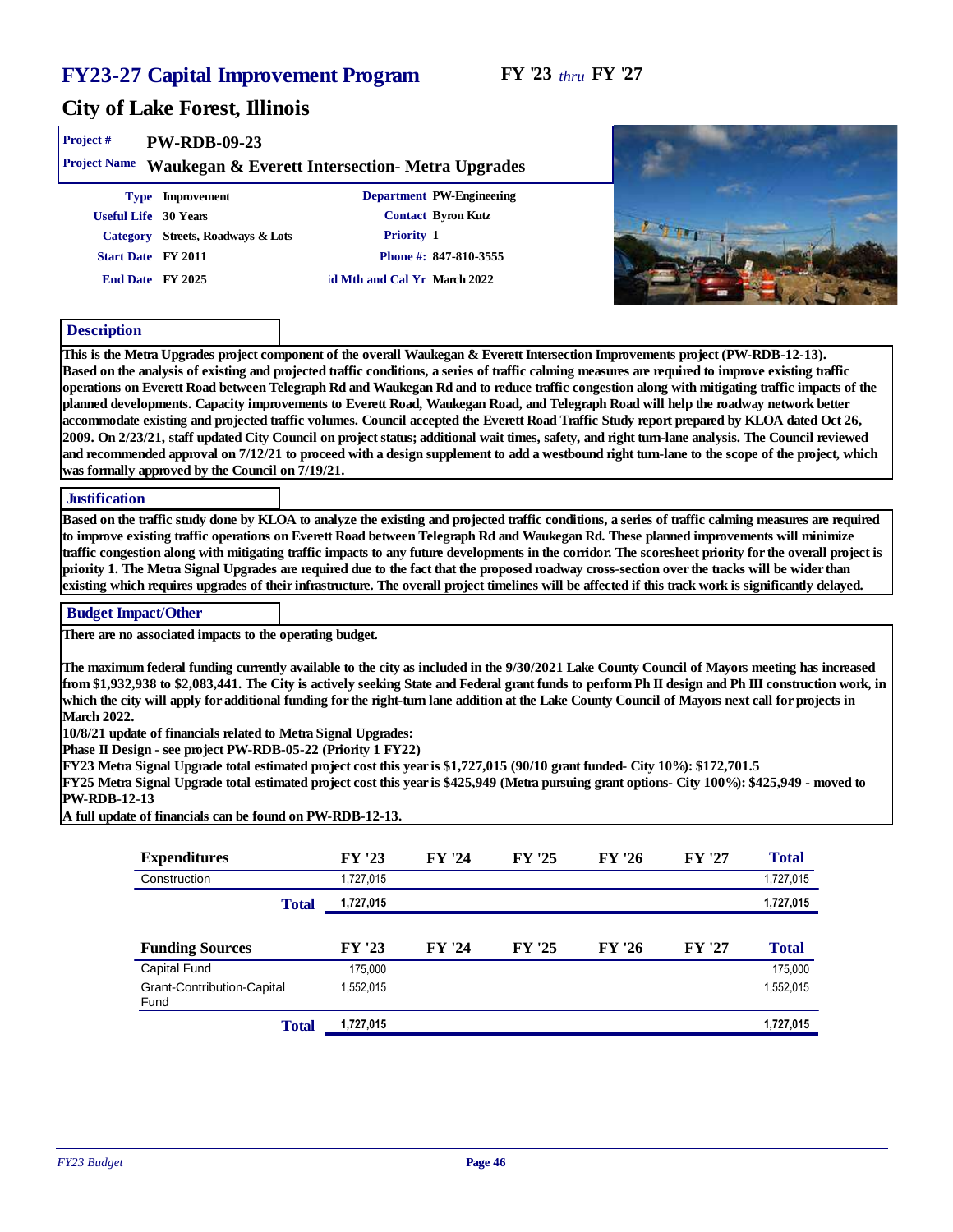| Project #<br>Project Name  | <b>PW-RDB-10-18</b>                          |                                                                                                                                                                                                                                                                                                                                                                                 |                       |        |        |        |         |
|----------------------------|----------------------------------------------|---------------------------------------------------------------------------------------------------------------------------------------------------------------------------------------------------------------------------------------------------------------------------------------------------------------------------------------------------------------------------------|-----------------------|--------|--------|--------|---------|
|                            | Type Improvement                             | Deerpath Streetscape Project Design<br>Department PW-Engineering                                                                                                                                                                                                                                                                                                                |                       |        |        |        |         |
|                            | Useful Life 25 Years                         |                                                                                                                                                                                                                                                                                                                                                                                 | Contact Jim Lockefeer |        |        |        |         |
|                            | Category Streets, Roadways & Lots            | Priority 1                                                                                                                                                                                                                                                                                                                                                                      |                       |        |        |        |         |
|                            | Start Date FY 2019                           |                                                                                                                                                                                                                                                                                                                                                                                 | Phone #: 847.810.3540 |        |        |        |         |
|                            | End Date FY 2022                             | d Mth and Cal Yr March 2018                                                                                                                                                                                                                                                                                                                                                     |                       |        |        |        |         |
|                            |                                              |                                                                                                                                                                                                                                                                                                                                                                                 |                       |        |        |        |         |
| Description                |                                              |                                                                                                                                                                                                                                                                                                                                                                                 |                       |        |        |        |         |
| <b>Justification</b>       |                                              |                                                                                                                                                                                                                                                                                                                                                                                 |                       |        |        |        |         |
|                            |                                              | The project will seek to create a high quality, attractive and pedestrian friendly corridor along Deerpath that evokes of pride, care and safety for<br>people who live, work and visit in Lake Forest. Staff has specific safety concerns with the current sidewalk infrastructure (bi-level sidewalk across<br>from City Hall and various broken panels throughout the area). |                       |        |        |        |         |
| <b>Budget Impact/Other</b> |                                              |                                                                                                                                                                                                                                                                                                                                                                                 |                       |        |        |        |         |
|                            | There is no impact to any operating budgets. |                                                                                                                                                                                                                                                                                                                                                                                 |                       |        |        |        |         |
|                            | Expenditures                                 | FY '23                                                                                                                                                                                                                                                                                                                                                                          | FY '24                | FY '25 | FY '26 | FY '27 | Total   |
|                            | Planning/Design                              | 415.000                                                                                                                                                                                                                                                                                                                                                                         |                       |        |        |        | 415.000 |

|                        | Total | 415,000 |        |        |        |        | 415,000 |
|------------------------|-------|---------|--------|--------|--------|--------|---------|
|                        |       |         |        |        |        |        |         |
| <b>Funding Sources</b> |       | FY '23  | FY '24 | FY '25 | FY '26 | FY '27 | Total   |
| <b>Capital Fund</b>    |       | 415.000 |        |        |        |        | 415,000 |
|                        | Total | 415,000 |        |        |        |        | 415,000 |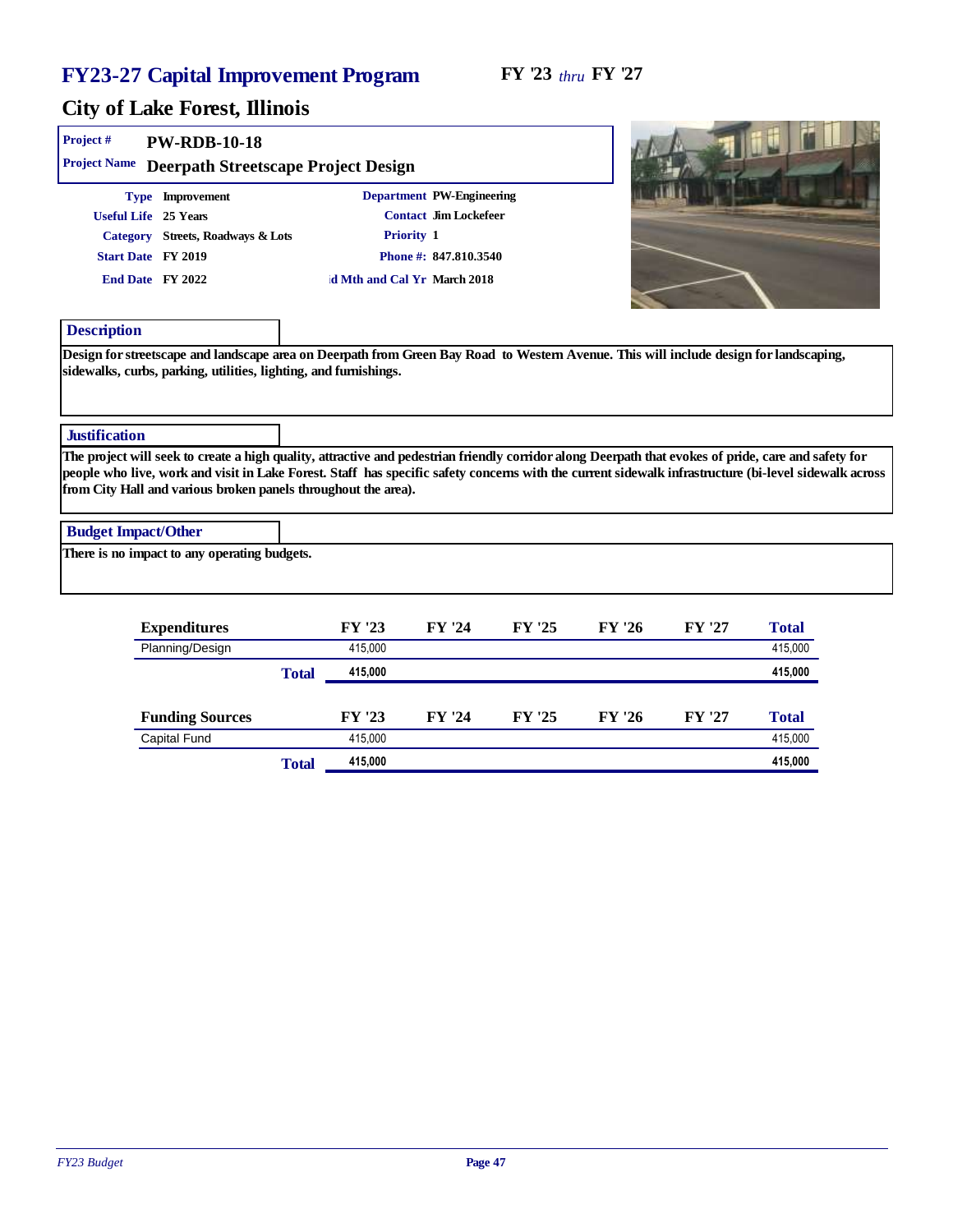#### FY '23 *thru* FY '27

an an ann an

Y PILL

**CONTRACTOR** 

| Project#<br>Project Name              | <b>PW-RDB-12-22</b>                      | McLennon-Reed Bridge Repairs Design                                                                                                                                                                                                                                    |                                                 |        |        |        |       |
|---------------------------------------|------------------------------------------|------------------------------------------------------------------------------------------------------------------------------------------------------------------------------------------------------------------------------------------------------------------------|-------------------------------------------------|--------|--------|--------|-------|
|                                       | Type Improvement<br>Useful Life 30 Years |                                                                                                                                                                                                                                                                        | Department PW-Engineering<br>Contact Byron Kutz |        |        |        |       |
|                                       | Category Bridges                         | Priority 1                                                                                                                                                                                                                                                             |                                                 |        |        |        |       |
|                                       | Start Date FY 2023                       |                                                                                                                                                                                                                                                                        | Phone #: 847 810-3555                           |        |        |        |       |
|                                       | End Date FY 2023                         | d Mth and Cal Yr March 2022                                                                                                                                                                                                                                            |                                                 |        |        |        |       |
| Description                           |                                          |                                                                                                                                                                                                                                                                        |                                                 |        |        |        |       |
| construction.<br><b>Justification</b> |                                          | channel. The construction estimate at this time is preliminary and will be updated in 2023 following design completion. See PW-RDB-12-23 for                                                                                                                           |                                                 |        |        |        |       |
| infrastructure and safety.            |                                          | The identified bridge is a vehicular bridge. Making these high priority repairs are extremely important in maintaining the overall bridge                                                                                                                              |                                                 |        |        |        |       |
| <b>Budget Impact/Other</b>            |                                          |                                                                                                                                                                                                                                                                        |                                                 |        |        |        |       |
|                                       |                                          | This capital project will have a positive impact on Public Works Department operating budgets. The current condition of the bridge requires<br>frequent inspections by staff and contractual engineering firms as well as an increased need for in-house spot repairs. |                                                 |        |        |        |       |
|                                       | Expenditures                             | FY '23                                                                                                                                                                                                                                                                 | FY '24                                          | FY '25 | FY '26 | FY '27 | Total |

| Expenditures           |       | FY 25   | FY 24  | FY 25  | <b>FY 26</b> | FYZI   | 1 otal  |
|------------------------|-------|---------|--------|--------|--------------|--------|---------|
| Planning/Design        |       | 100.000 |        |        |              |        | 100,000 |
|                        | Total | 100,000 |        |        |              |        | 100,000 |
|                        |       |         |        |        |              |        |         |
| <b>Funding Sources</b> |       | FY '23  | FY '24 | FY '25 | FY '26       | FY '27 | Total   |
| Capital Fund           |       | 100.000 |        |        |              |        | 100,000 |
|                        | Total | 100,000 |        |        |              |        | 100,000 |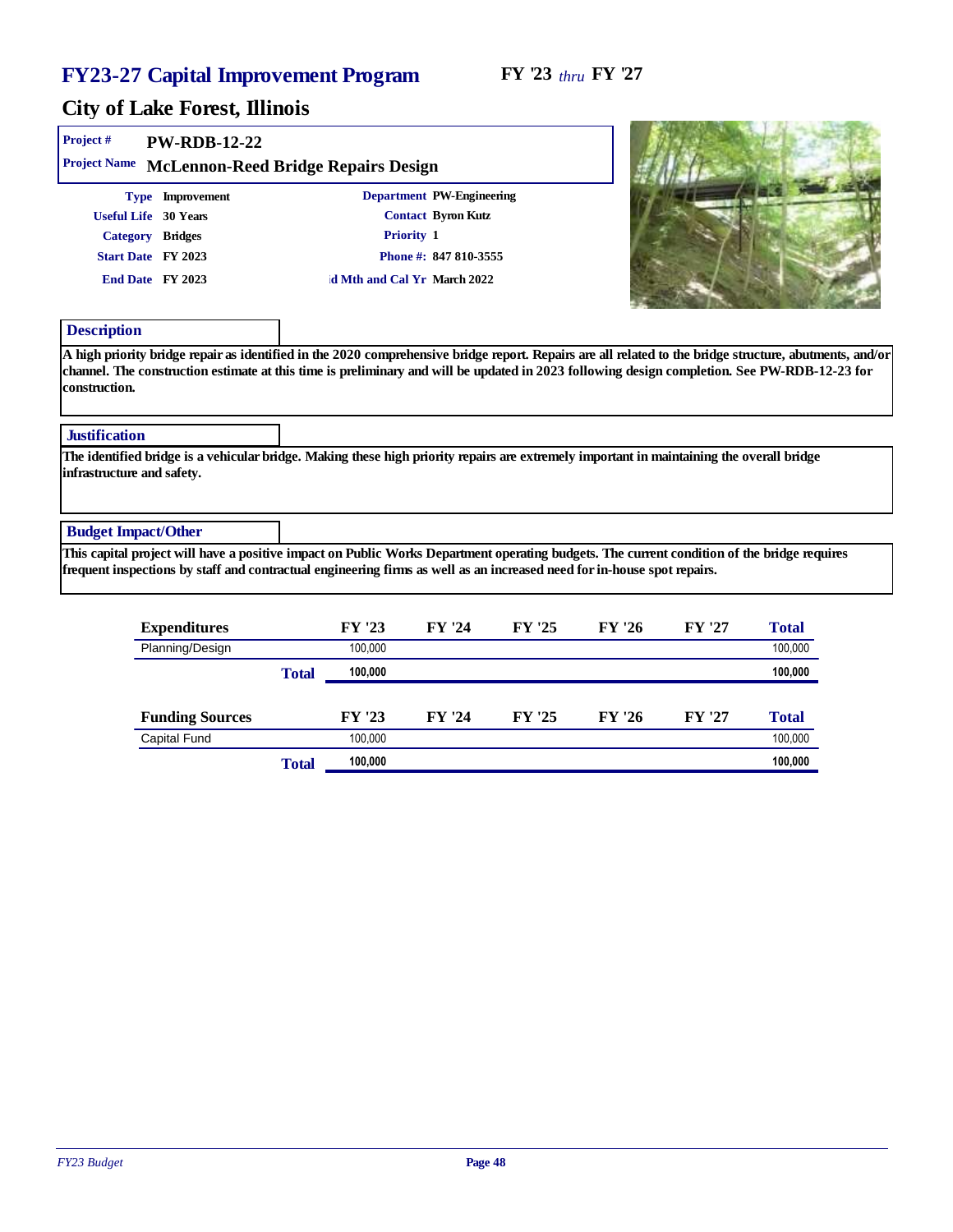#### FY '23 *thru* FY '27

| Project#                   | <b>PW-RDB-14-22</b>                                         |                                                                                                                                                                                                                                                                                            |                           |        |       |
|----------------------------|-------------------------------------------------------------|--------------------------------------------------------------------------------------------------------------------------------------------------------------------------------------------------------------------------------------------------------------------------------------------|---------------------------|--------|-------|
| Project Name               | Bluff's Edge Bridge Repairs Design                          |                                                                                                                                                                                                                                                                                            |                           |        |       |
|                            | Type Improvement                                            |                                                                                                                                                                                                                                                                                            | Department PW-Engineering |        |       |
|                            | Useful Life 30 Years                                        |                                                                                                                                                                                                                                                                                            | Contact Byron Kutz        |        |       |
|                            | Category Bridges                                            | Priority 1                                                                                                                                                                                                                                                                                 |                           |        |       |
|                            | Start Date FY 2024                                          |                                                                                                                                                                                                                                                                                            | Phone #: 847 810-3555     |        |       |
|                            | End Date FY 2025                                            | d Mth and Cal Yr March 2024                                                                                                                                                                                                                                                                |                           |        |       |
| Description                |                                                             |                                                                                                                                                                                                                                                                                            |                           |        |       |
| <b>Justification</b>       | sheet, see PW-RDB-14-23 for the construction project-sheet. |                                                                                                                                                                                                                                                                                            |                           |        |       |
|                            |                                                             | The identified bridge is a pedestrian bridge. Making these high priority repairs are extremely important in maintaining the overall bridge<br>infrastructure and safety. A small repair to the north abutment is tentatively scheduled in fall 2021 but additional work is still required. |                           |        |       |
| <b>Budget Impact/Other</b> |                                                             |                                                                                                                                                                                                                                                                                            |                           |        |       |
|                            |                                                             | This capital project will have a positive impact on Public Works Department operating budgets. The current condition of the bridge requires<br>frequent inspections by staff and contractual engineering firms as well as an increased need for in-house spot repairs.                     |                           |        |       |
|                            | Expenditures                                                | FY '23                                                                                                                                                                                                                                                                                     | FY '25<br>FY '24          | FY '26 | Total |

| Expenditures           |       | FY '23 | FY '24 | FY '25 | FY '26 | FY '27 | Total  |
|------------------------|-------|--------|--------|--------|--------|--------|--------|
| Planning/Design        |       |        |        | 60,000 |        |        | 60,000 |
|                        | Total |        |        | 60,000 |        |        | 60,000 |
|                        |       |        |        |        |        |        |        |
| <b>Funding Sources</b> |       | FY '23 | FY '24 | FY '25 | FY '26 | FY '27 | Total  |
| <b>Capital Fund</b>    |       |        |        | 60,000 |        |        | 60,000 |
|                        | Total |        |        | 60.000 |        |        | 60,000 |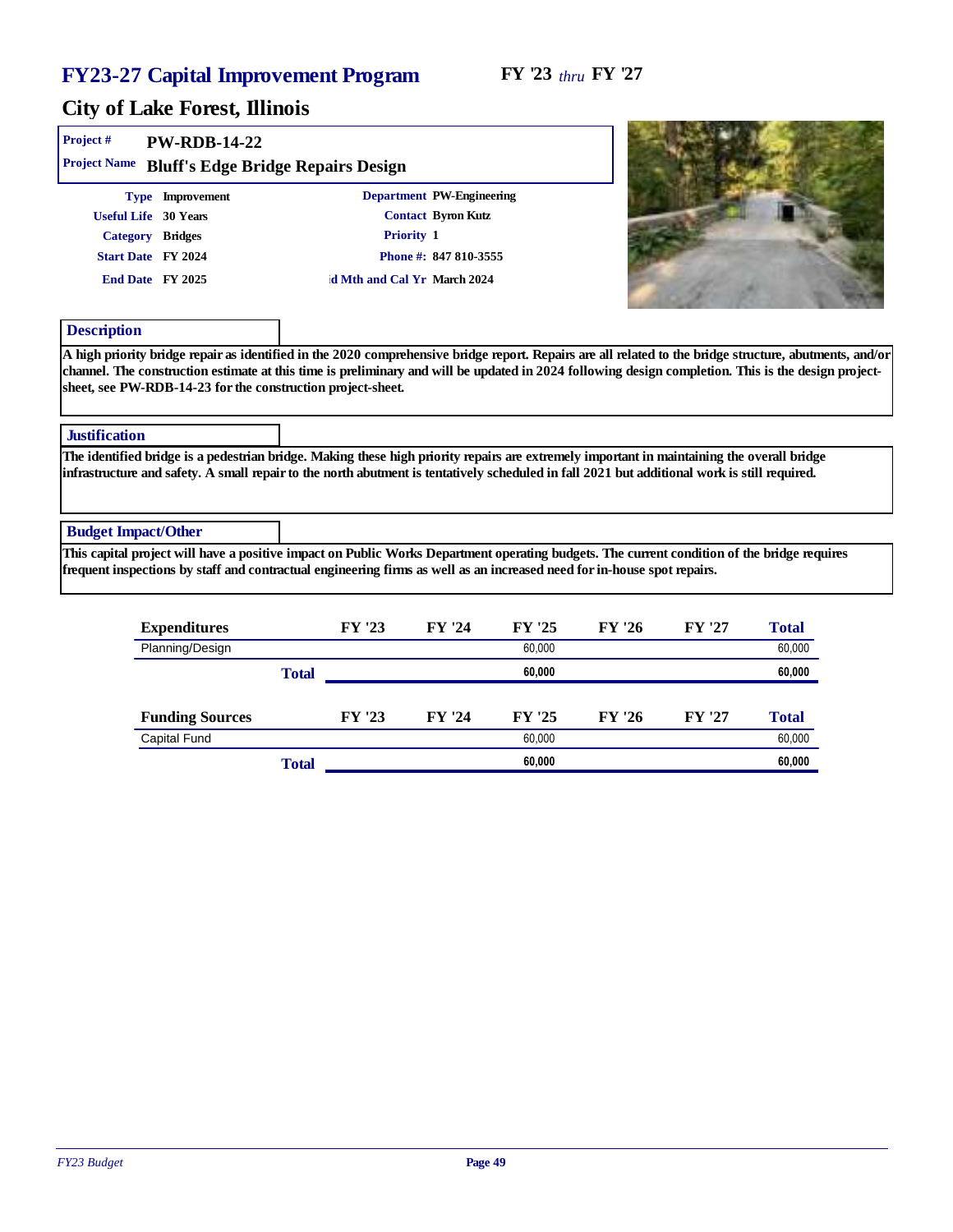#### FY '23 *thru* FY '27

| Project#<br>Project Name   | PW-RDB-14-23                                                                                           | Bluffs Edge Bridge Repairs Construction                                                                                                                                                                                                                                                                     |                                                                          |        |                         |
|----------------------------|--------------------------------------------------------------------------------------------------------|-------------------------------------------------------------------------------------------------------------------------------------------------------------------------------------------------------------------------------------------------------------------------------------------------------------|--------------------------------------------------------------------------|--------|-------------------------|
|                            | Type Improvement<br>Useful Life 30 Years<br>Category Bridges<br>Start Date FY 2024<br>End Date FY 2025 | Priority 1<br>d Mth and Cal Yr March 2024                                                                                                                                                                                                                                                                   | Department PW-Engineering<br>Contact Byron Kutz<br>Phone #: 847 810-3555 |        |                         |
| Description                |                                                                                                        |                                                                                                                                                                                                                                                                                                             |                                                                          |        |                         |
|                            | project-sheet, see PW-RDB-03-23 for the design project-sheet.                                          | A high priority bridge repair as identified in the 2020 comprehensive bridge report. Repairs are all related to the bridge structure, abutments, and/or<br>channel. The construction estimate at this time is preliminary and will be updated in 2024 following design completion. This is the construction |                                                                          |        |                         |
| Justification              |                                                                                                        |                                                                                                                                                                                                                                                                                                             |                                                                          |        |                         |
|                            |                                                                                                        | The identified bridge is a pedestrian bridge. Making these high priority repairs are extremely important in maintaining the overall bridge<br>infrastructure and safety. A small repair to the north abutment is tentatively scheduled in fall 2021 but additional work is still required.                  |                                                                          |        |                         |
| <b>Budget Impact/Other</b> |                                                                                                        |                                                                                                                                                                                                                                                                                                             |                                                                          |        |                         |
|                            |                                                                                                        | This capital project will have a positive impact on Public Works Department operating budgets. The current condition of the bridge requires<br>frequent inspections by staff and contractual engineering firms as well as an increased need for in-house spot repairs.                                      |                                                                          |        |                         |
|                            | $Ema$ on diturnoo                                                                                      | $\Gamma V$ '22                                                                                                                                                                                                                                                                                              |                                                                          | EV 104 | $T_{\alpha\beta\gamma}$ |

|       | FY '23 | FY '24 | FY '25 | FY '26  | FY '27 | Total   |
|-------|--------|--------|--------|---------|--------|---------|
|       |        |        |        | 700.000 |        | 700,000 |
| Total |        |        |        | 700,000 |        | 700,000 |
|       |        |        |        |         |        |         |
|       | FY '23 | FY '24 | FY '25 | FY '26  | FY '27 | Total   |
|       |        |        |        | 700.000 |        | 700,000 |
| Total |        |        |        | 700.000 |        | 700,000 |
|       |        |        |        |         |        |         |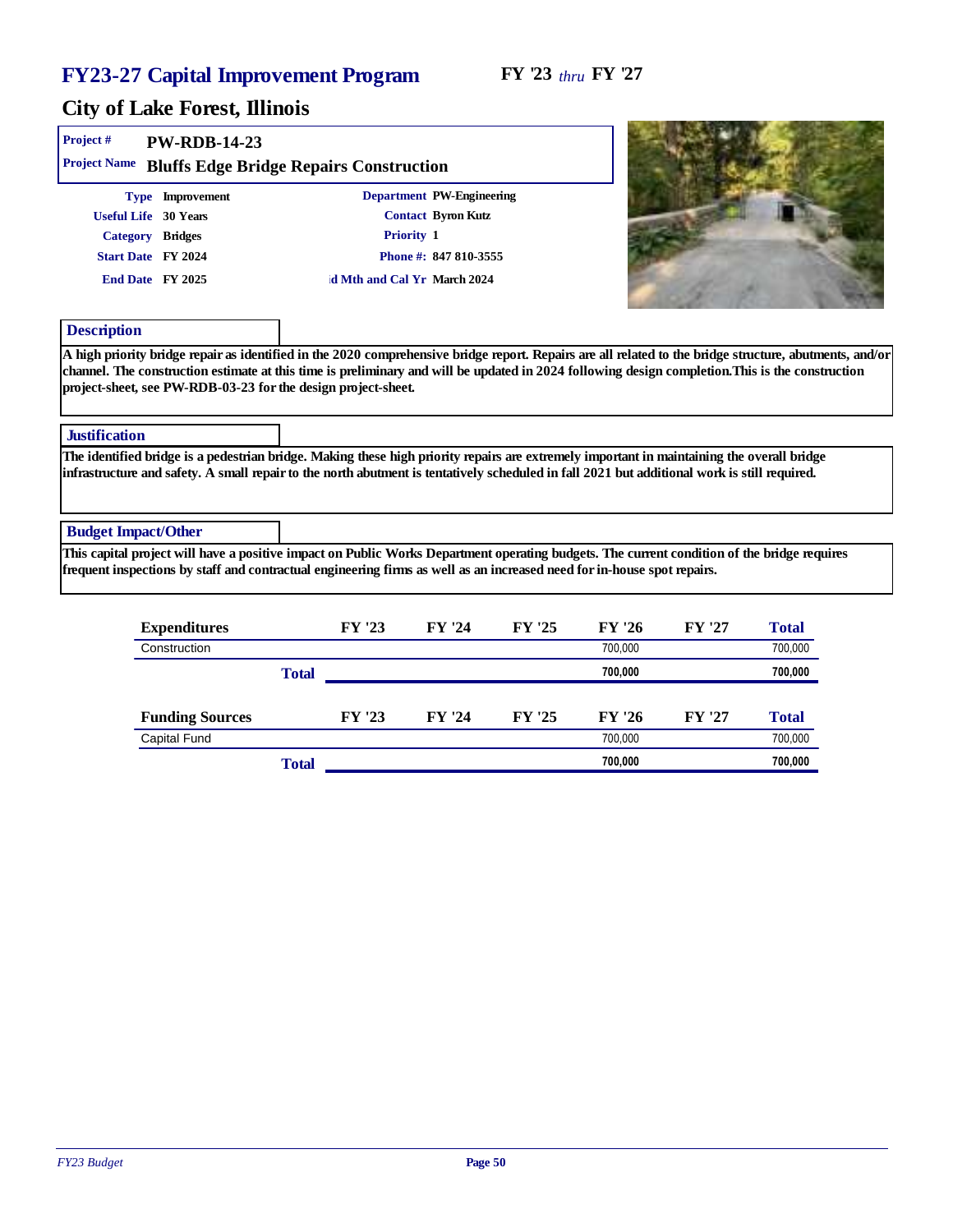| Project#                   | PW-RDB-17-17                 |                                                                                                                                                                                                                                                                                                                                                                                                    |                           |  |
|----------------------------|------------------------------|----------------------------------------------------------------------------------------------------------------------------------------------------------------------------------------------------------------------------------------------------------------------------------------------------------------------------------------------------------------------------------------------------|---------------------------|--|
|                            |                              | Project Name RT. 60 Bike Path Construction (Academy-Field Dr)                                                                                                                                                                                                                                                                                                                                      |                           |  |
|                            | Type Improvement             |                                                                                                                                                                                                                                                                                                                                                                                                    | Department PW-Engineering |  |
|                            | Useful Life 25 Years         |                                                                                                                                                                                                                                                                                                                                                                                                    | Contact Jim Lockefeer     |  |
|                            | Category Walks, Paths, Curbs | Priority 1                                                                                                                                                                                                                                                                                                                                                                                         |                           |  |
|                            | Start Date FY 2017           |                                                                                                                                                                                                                                                                                                                                                                                                    | Phone #: 847-810-3555     |  |
|                            | End Date FY 2024             | d Mth and Cal Yr March 2019                                                                                                                                                                                                                                                                                                                                                                        |                           |  |
|                            |                              |                                                                                                                                                                                                                                                                                                                                                                                                    |                           |  |
| Description                |                              |                                                                                                                                                                                                                                                                                                                                                                                                    |                           |  |
|                            |                              | Construction of a 10' wide asphalt bike/pedestrian path along the north side of Rt. 60 from Academy Road to the Field Court.                                                                                                                                                                                                                                                                       |                           |  |
|                            |                              |                                                                                                                                                                                                                                                                                                                                                                                                    |                           |  |
|                            |                              | On June 14, 2021 the City was awarded \$521,760 from the IDOT ITEP Program for Phase II Engineering and Construction.                                                                                                                                                                                                                                                                              |                           |  |
|                            |                              |                                                                                                                                                                                                                                                                                                                                                                                                    |                           |  |
| <b>Justification</b>       |                              |                                                                                                                                                                                                                                                                                                                                                                                                    |                           |  |
|                            |                              | The City, in partnership with the LCFPD, have been approved for grant funding to construct a path from Middlefork Savanna, across the Metra<br>tracks to Townline Park. This project is expected to be completed in 2017. The subject project will connect to the new Middlefork path at<br>Academy and connect to the Conway Business Park. This is consistent with the City Bicycle Master Plan. |                           |  |
|                            |                              |                                                                                                                                                                                                                                                                                                                                                                                                    |                           |  |
| <b>Budget Impact/Other</b> |                              |                                                                                                                                                                                                                                                                                                                                                                                                    |                           |  |
|                            |                              | The City will be responsible for ongoing maintenance of the bike path.                                                                                                                                                                                                                                                                                                                             |                           |  |

| Expenditures                       | FY '23 | FY '24  | FY '25 | FY '26 | FY '27 | Total   |
|------------------------------------|--------|---------|--------|--------|--------|---------|
| Planning/Design                    | 60,000 |         |        |        |        | 60,000  |
| Construction                       |        | 628,760 |        |        |        | 628,760 |
| Other                              |        | 25,000  |        |        |        | 25,000  |
| Total                              | 60,000 | 653,760 |        |        |        | 713,760 |
|                                    |        |         |        |        |        |         |
| <b>Funding Sources</b>             | FY '23 | FY '24  | FY '25 | FY '26 | FY '27 | Total   |
| Capital Fund                       | 12.000 | 180.000 |        |        |        | 192.000 |
| Grant-Contribution-Capital<br>Fund | 48.000 | 473,760 |        |        |        | 521,760 |
| Total                              | 60,000 | 653,760 |        |        |        | 713,760 |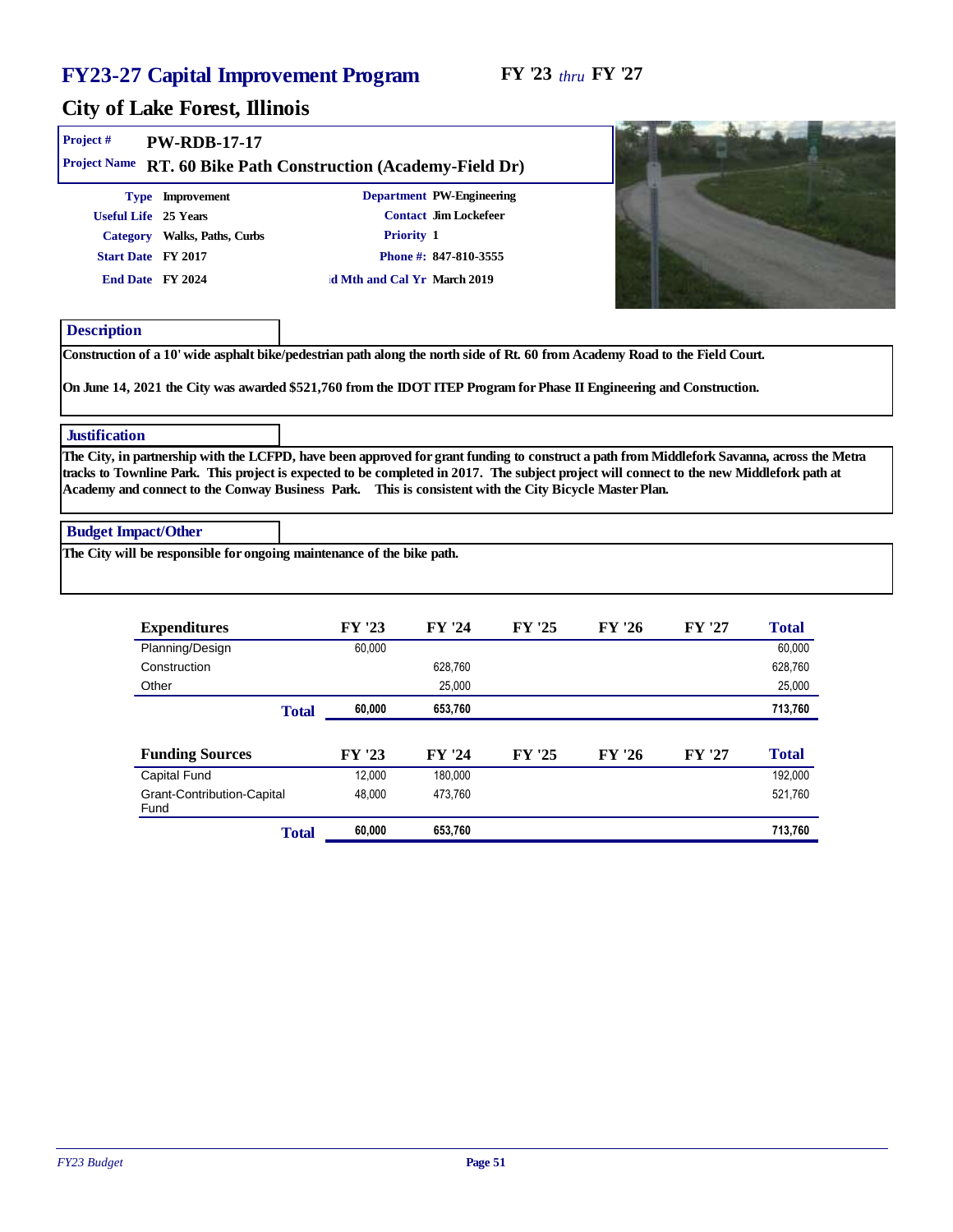| Project #<br>PW-RDB-17-21<br>Project Name Elawa Parking Lot Resurfacing Design                                                                                                                                                                                                                                                                                                                                                                                                                                                                                                                                                                                                                           |                  |                                                                                                                       |        |        |        |                  |
|----------------------------------------------------------------------------------------------------------------------------------------------------------------------------------------------------------------------------------------------------------------------------------------------------------------------------------------------------------------------------------------------------------------------------------------------------------------------------------------------------------------------------------------------------------------------------------------------------------------------------------------------------------------------------------------------------------|------------------|-----------------------------------------------------------------------------------------------------------------------|--------|--------|--------|------------------|
| Type Maintenance<br>Useful Life 20 years<br>Category Streets, Roadways & Lots<br>Start Date FY 2023<br>End Date FY 2024                                                                                                                                                                                                                                                                                                                                                                                                                                                                                                                                                                                  |                  | Department PW-Engineering<br>Contact Byron Kutz<br>Priority 1<br>Phone #: 847-810-3555<br>d Mth and Cal Yr March 2022 |        |        |        |                  |
| Description<br>The purpose of this project is to resurface the existing deteriorating Elawa parking lot as well as potential expansion to the north in order to<br>increase capacity. The existing parking lot pavement surface will be replaced with new surface, parking lot restriped and any drainage                                                                                                                                                                                                                                                                                                                                                                                                |                  |                                                                                                                       |        |        |        |                  |
| improvements that needs to be undertaken will be accomplished as part of this project, as well as removing greenspace to the north to expand the<br>lot.<br>This project will require coordination and cost-sharing between the LCFPD, Elawa Foundation, and the City. The costs shown will need to be                                                                                                                                                                                                                                                                                                                                                                                                   |                  |                                                                                                                       |        |        |        |                  |
| updated after a design is completed and are currently shown as 100% city.<br>Justification<br>The parking lot will be in need of repair and the subbase holding the pavement surface will not be able to take the daily traffic thereby causing it to<br>crack and form undulations. Based on safety and liability and in order to attract the residents and the visitors to Elawa. The lot is often full with                                                                                                                                                                                                                                                                                           |                  |                                                                                                                       |        |        |        |                  |
| vehicles having to park on the street.<br><b>Budget Impact/Other</b>                                                                                                                                                                                                                                                                                                                                                                                                                                                                                                                                                                                                                                     |                  |                                                                                                                       |        |        |        |                  |
| The design has been increased to include some extra funding if an additional alternate-design needs to be prepared for public meetings. No short-<br>term impact on Operating Budget anticipated. The newly laid pavement, if remained intact, should last for a minimum of 20 years. Long-term<br>impact on Operating Budget may include re-striping. This project will require coordination and cost-sharing between the LCFPD, Elawa<br>Foundation, and the City. The costs shown will need to be updated after a design is completed and are currently shown as 100% city.<br>Costs for environmental initiative options for this project are shown separately on the sustainability elements sheet. |                  |                                                                                                                       |        |        |        |                  |
| Expenditures                                                                                                                                                                                                                                                                                                                                                                                                                                                                                                                                                                                                                                                                                             | FY '23           | FY '24                                                                                                                | FY '25 | FY '26 | FY '27 | Total            |
| Planning/Design<br>Total                                                                                                                                                                                                                                                                                                                                                                                                                                                                                                                                                                                                                                                                                 | 40,000<br>40,000 |                                                                                                                       |        |        |        | 40,000<br>40,000 |
| <b>Funding Sources</b>                                                                                                                                                                                                                                                                                                                                                                                                                                                                                                                                                                                                                                                                                   | FY '23           | FY '24                                                                                                                | FY '25 | FY '26 | FY '27 | Total            |
| <b>Capital Fund</b><br>Total                                                                                                                                                                                                                                                                                                                                                                                                                                                                                                                                                                                                                                                                             | 40,000<br>40,000 |                                                                                                                       |        |        |        | 40,000<br>40,000 |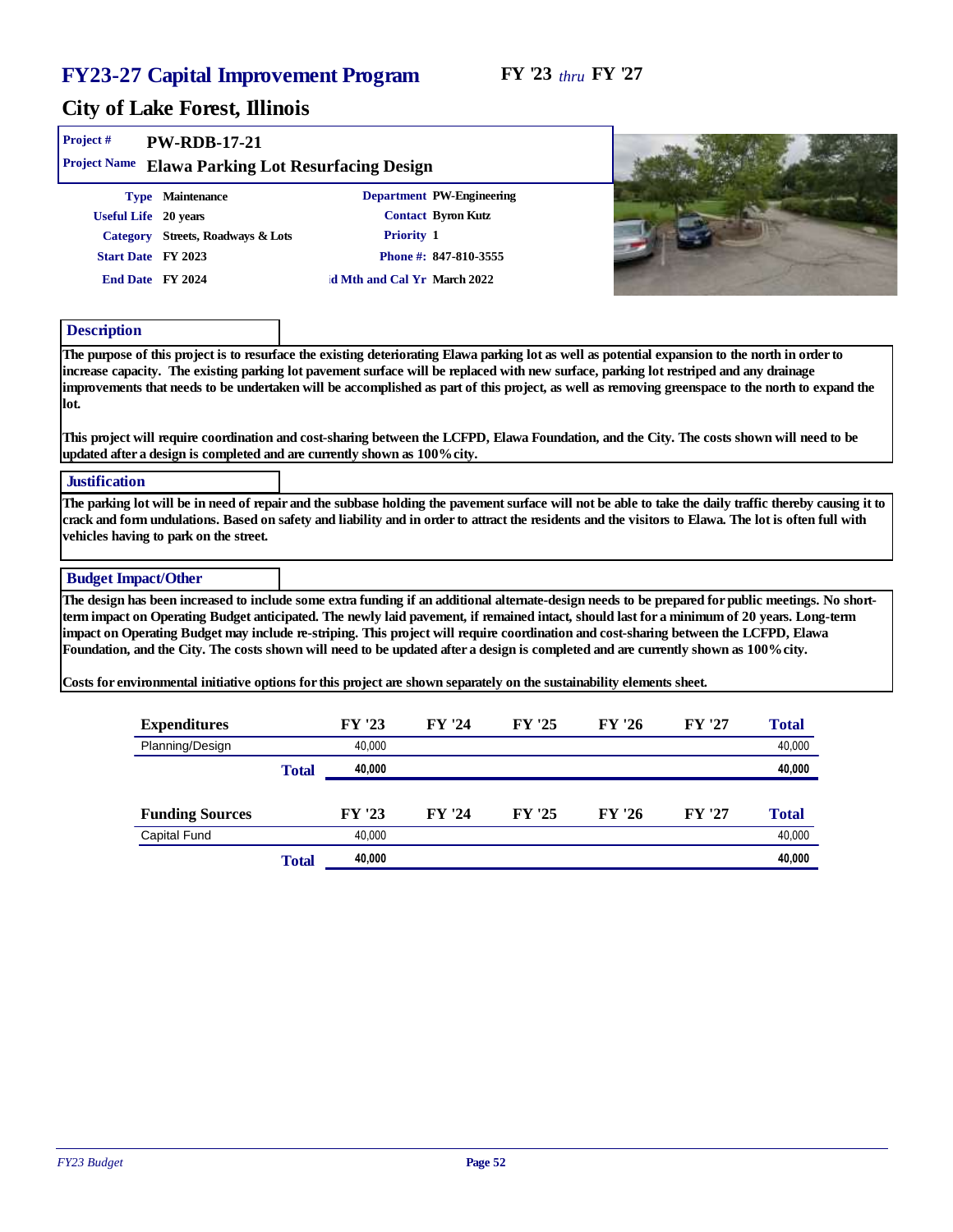#### City of Lake Forest, Illinois

| Project#                   | <b>PW-SAN-05-09</b>                                                                                                                                                                                                                                                                                                                                          |       |        |                             |         |         |         |         |  |
|----------------------------|--------------------------------------------------------------------------------------------------------------------------------------------------------------------------------------------------------------------------------------------------------------------------------------------------------------------------------------------------------------|-------|--------|-----------------------------|---------|---------|---------|---------|--|
|                            | Project Name * Annual Sanitary Sewer Lining Program                                                                                                                                                                                                                                                                                                          |       |        |                             |         |         |         |         |  |
|                            | Type Improvement                                                                                                                                                                                                                                                                                                                                             |       |        | Department PW-Engineering   |         | utarm   |         |         |  |
|                            | Useful Life 40 Years                                                                                                                                                                                                                                                                                                                                         |       |        | Contact Byron Kutz          |         |         |         |         |  |
|                            | Category Sanitary Sewer                                                                                                                                                                                                                                                                                                                                      |       |        | Priority 1                  |         |         |         |         |  |
|                            | Start Date Ongoing                                                                                                                                                                                                                                                                                                                                           |       |        | Phone #: 847-810-3555       |         |         |         |         |  |
|                            | End Date Ongoing                                                                                                                                                                                                                                                                                                                                             |       |        | d Mth and Cal Yr March 20XX |         |         |         |         |  |
| Description                |                                                                                                                                                                                                                                                                                                                                                              |       |        |                             |         |         |         |         |  |
| Justification              |                                                                                                                                                                                                                                                                                                                                                              |       |        |                             |         |         |         |         |  |
|                            | Lining sewers is cost effective when compared to open cut pipe replacement. Lining sanitary sewers prevents infiltration of stormwater, eliminates<br>costly restoration and potential conflicts with other utilities. Lining restores structural integrity of the sewer which will provide for many additional<br>years of useful life in the sewer system. |       |        |                             |         |         |         |         |  |
| <b>Budget Impact/Other</b> |                                                                                                                                                                                                                                                                                                                                                              |       |        |                             |         |         |         |         |  |
| 40 years.                  | No short-term impact on Operating Budget anticipated. The lining of sewers, if remained intact, should enhance the life of the sewers by minimum                                                                                                                                                                                                             |       |        |                             |         |         |         |         |  |
|                            | Expenditures                                                                                                                                                                                                                                                                                                                                                 |       | FY '23 | FY '24                      | FY '25  | FY '26  | FY '27  | Total   |  |
|                            | Construction                                                                                                                                                                                                                                                                                                                                                 |       |        | 150,000                     | 150,000 | 150,000 | 150,000 | 600,000 |  |
|                            |                                                                                                                                                                                                                                                                                                                                                              | Total |        | 150,000                     | 150,000 | 150,000 | 150,000 | 600,000 |  |
|                            | <b>Funding Sources</b>                                                                                                                                                                                                                                                                                                                                       |       | FY '23 | FY '24                      | FY '25  | FY '26  | FY '27  | Total   |  |
|                            | Water and Sewer Fund                                                                                                                                                                                                                                                                                                                                         |       |        | 150.000                     | 150.000 | 150.000 | 150.000 | 600.000 |  |

Total **150,000 150,000 150,000 150,000 600,000**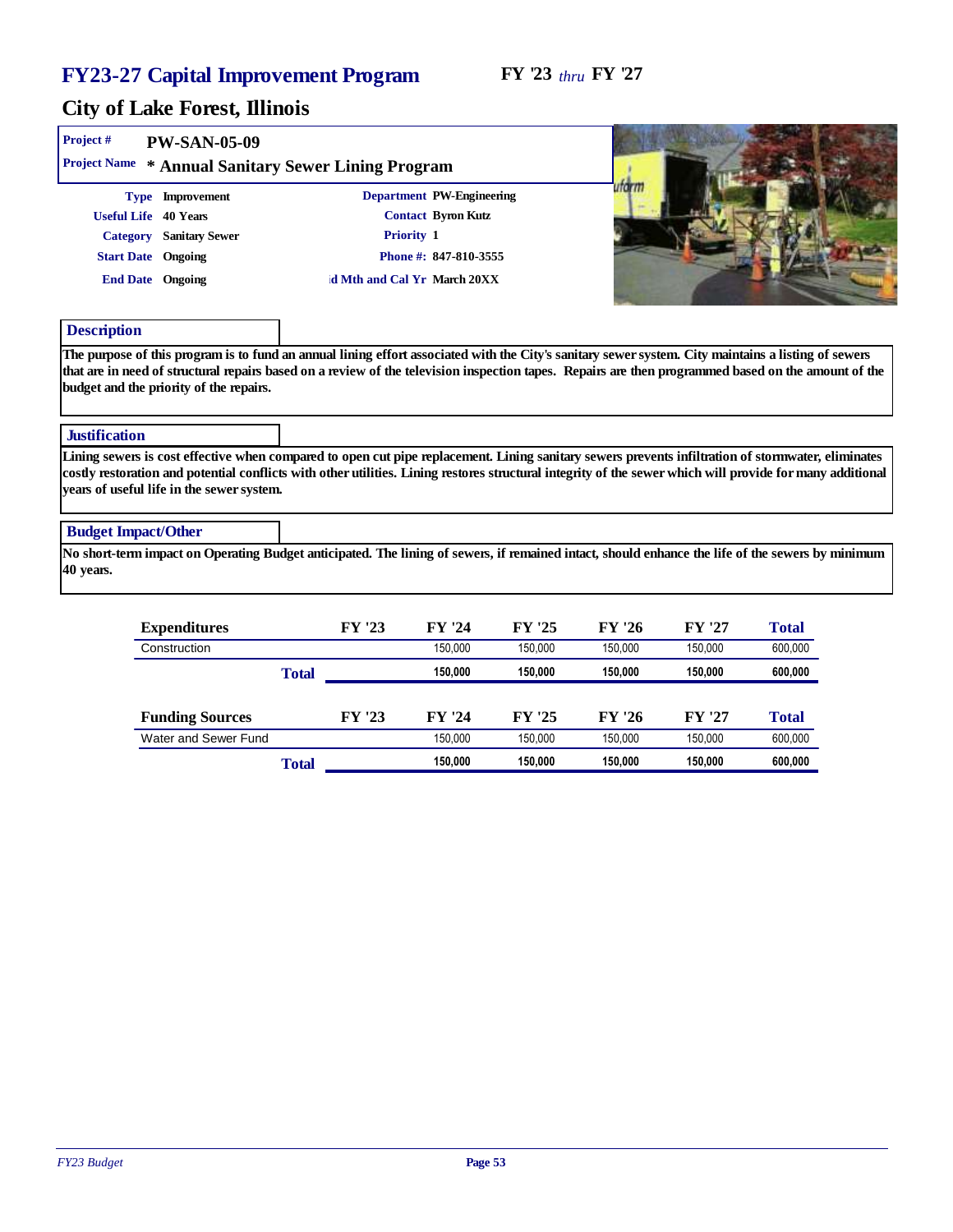sewer system. The maintenance task

#### City of Lake Forest, Illinois

| Project #<br><b>Project Name</b><br>∗ | PW-STM-06-09                    | Annual Storm Sewer Lining Program |                           |                                                                                                                                                                                                                                                                       |  |
|---------------------------------------|---------------------------------|-----------------------------------|---------------------------|-----------------------------------------------------------------------------------------------------------------------------------------------------------------------------------------------------------------------------------------------------------------------|--|
| Type                                  | Improvement                     |                                   | Department PW-Engineering |                                                                                                                                                                                                                                                                       |  |
| Useful Life 40 Years                  |                                 |                                   | Contact Byron Kutz        |                                                                                                                                                                                                                                                                       |  |
| Category                              | <b>Storm Sewer Improvements</b> | Priority 1                        |                           |                                                                                                                                                                                                                                                                       |  |
| <b>Start Date</b> Ongoing             |                                 |                                   | Phone #: 847-810-3555     |                                                                                                                                                                                                                                                                       |  |
|                                       | End Date Ongoing                | d Mth and Cal Yr May 20XX         |                           |                                                                                                                                                                                                                                                                       |  |
| Description                           |                                 |                                   |                           |                                                                                                                                                                                                                                                                       |  |
|                                       |                                 |                                   |                           | Since the major flooding in 2001, the City has taken an aggressive approach to maintain the existing storm sewer system. The ma<br>involves lining the storm sewers. The lining of sewers are prioritized based on the severity of the pipes and the budgeted amount. |  |

#### **Justification**

Ever since the implementation of this successful program the number of flooding complaints have been decreasing steadily. It is important to continue implementing this program to keep the storm sewers functioning as designed. Lining of sewers does not decrease the amount of flow rather prevents contaminants entering the storm sewer which ultimately discharges into our natural rivers. Lining also eliminates costly landscape restoration.

#### Budget Impact/Other

No short-term impact on Operating Budget anticipated. The lining of storm sewers, if remained intact, should enhance the life of the storm sewers by minimum 40 years.

| Expenditures           |       | FY '23  | FY '24  | FY '25  | FY '26  | FY '27  | Total   |
|------------------------|-------|---------|---------|---------|---------|---------|---------|
| Construction           |       | 180.000 | 200.000 | 200.000 | 200.000 | 200.000 | 980,000 |
|                        | Total | 180.000 | 200.000 | 200.000 | 200.000 | 200.000 | 980,000 |
|                        |       |         |         |         |         |         |         |
| <b>Funding Sources</b> |       | FY '23  | FY '24  | FY '25  | FY '26  | FY '27  | Total   |
| Capital Fund           |       | 180.000 | 200.000 | 200.000 | 200.000 | 200.000 | 980,000 |
|                        | Total | 180,000 | 200.000 | 200.000 | 200.000 | 200,000 | 980,000 |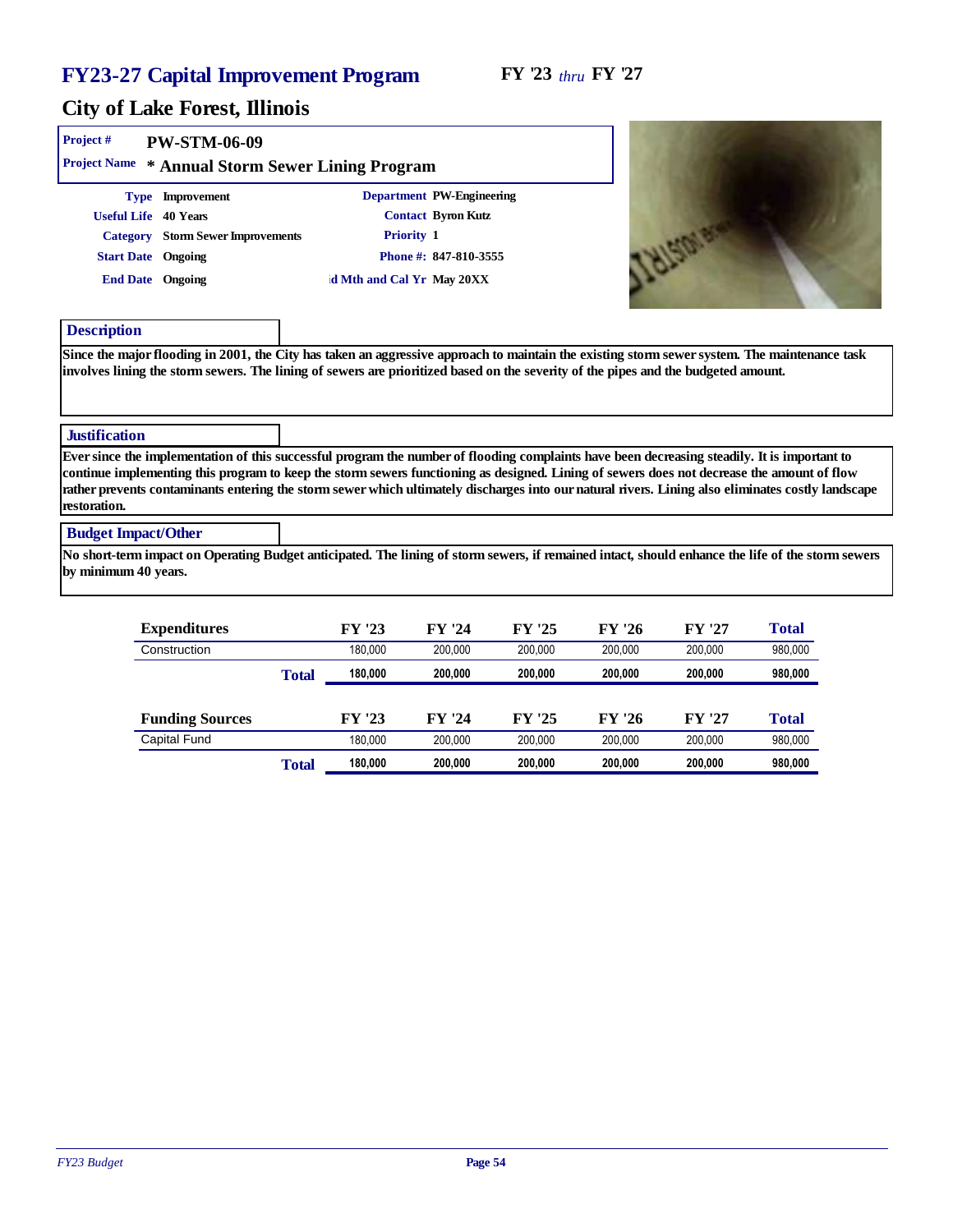| Project#                   | PW-WS-02-23                                                                 |                             |                                                                                                                             |                                                                                                                                                   |
|----------------------------|-----------------------------------------------------------------------------|-----------------------------|-----------------------------------------------------------------------------------------------------------------------------|---------------------------------------------------------------------------------------------------------------------------------------------------|
| Project Name               | Green Bay Rd Watermain Replc. (Linden-Greenwood)                            |                             |                                                                                                                             |                                                                                                                                                   |
|                            | Type Improvement                                                            |                             | Department PW-Engineering                                                                                                   |                                                                                                                                                   |
|                            | Useful Life 70 Years                                                        |                             | Contact Byron Kutz                                                                                                          |                                                                                                                                                   |
|                            | Category Watermain Replacement                                              | Priority 1                  |                                                                                                                             |                                                                                                                                                   |
|                            | Start Date FY 2025                                                          |                             | Phone #: 847 810-3555                                                                                                       |                                                                                                                                                   |
|                            | End Date FY 2025                                                            | d Mth and Cal Yr March 2023 |                                                                                                                             |                                                                                                                                                   |
| Description                |                                                                             |                             |                                                                                                                             |                                                                                                                                                   |
|                            |                                                                             |                             |                                                                                                                             |                                                                                                                                                   |
| <b>Justification</b>       |                                                                             |                             |                                                                                                                             |                                                                                                                                                   |
|                            | inspection services will be performed utilizing in-house Engineering staff. |                             |                                                                                                                             | This particular segment of watermain has experienced numerous watermain breaks over the last few years. All work including design, bid, and       |
| <b>Budget Impact/Other</b> |                                                                             |                             |                                                                                                                             |                                                                                                                                                   |
|                            |                                                                             |                             | main break and the need for Water & Sewer staff to make a repair or spend operating budget contractual dollars on a repair. | This capital project has a positive impact on the Water & Sewer Section operating budget. A replaced Watermain lessens the risk associated with a |
|                            |                                                                             |                             |                                                                                                                             |                                                                                                                                                   |

| Expenditures           |       | FY '23 | FY '24 | FY '25  | FY '26 | FY '27 | Total   |
|------------------------|-------|--------|--------|---------|--------|--------|---------|
| Construction           |       |        |        | 850,000 |        |        | 850,000 |
|                        | Total |        |        | 850,000 |        |        | 850,000 |
|                        |       |        |        |         |        |        |         |
| <b>Funding Sources</b> |       | FY '23 | FY '24 | FY '25  | FY '26 | FY '27 | Total   |
| Water and Sewer Fund   |       |        |        | 850.000 |        |        | 850,000 |
|                        | Total |        |        | 850,000 |        |        | 850,000 |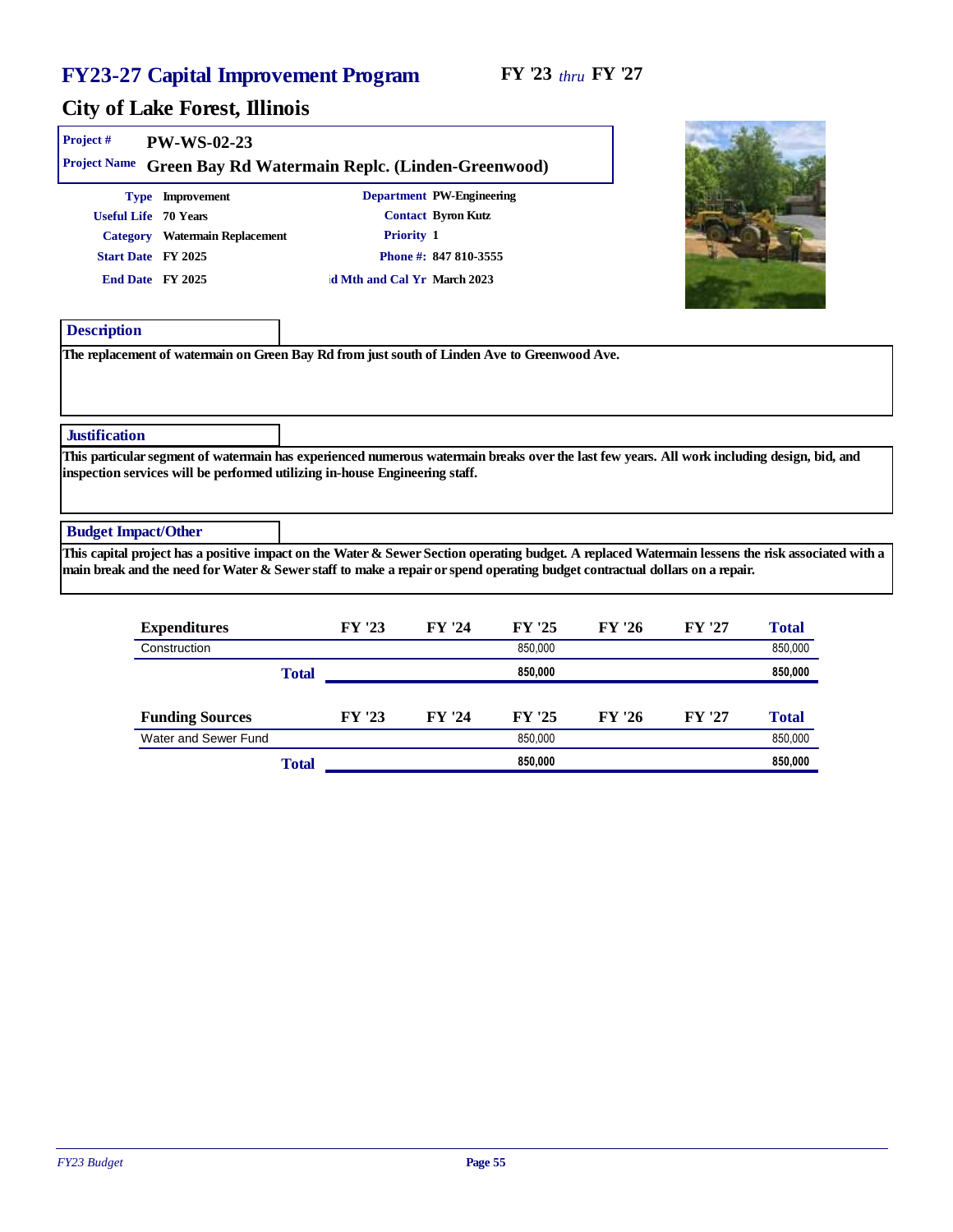| Project #     | PW-WS-04-22                                                                                                                                                                                                                                                                                                                                                                                                                                                                                                                                                                                                                                                        |       |                                  |                                                                                                                       |        |        |                   |                                                |  |
|---------------|--------------------------------------------------------------------------------------------------------------------------------------------------------------------------------------------------------------------------------------------------------------------------------------------------------------------------------------------------------------------------------------------------------------------------------------------------------------------------------------------------------------------------------------------------------------------------------------------------------------------------------------------------------------------|-------|----------------------------------|-----------------------------------------------------------------------------------------------------------------------|--------|--------|-------------------|------------------------------------------------|--|
| Description   | Project Name Deerpath Watermain Replacement (Ahwahnee-Golf)<br>Type Improvement<br>Useful Life 70 Years<br>Category Water<br>Start Date FY 2022<br>End Date FY 2023<br>The replacement of the watermain on Deerpath from Ahwahnee Ln. to Golf Ln, as well as upgrading several hundreed feet of undersized 4"                                                                                                                                                                                                                                                                                                                                                      |       |                                  | Department PW-Engineering<br>Contact Byron Kutz<br>Priority 1<br>Phone #: 847 810-3555<br>d Mth and Cal Yr March 2022 |        |        | <b>W DEERPATH</b> | <b>W DEERPATH</b><br>2433<br>rop: 12"<br>1.163 |  |
| Justification | watermain on Ahwahnee Lane just south of Deerpath Road.<br>Sidewalk and curb replacement on Deerpath west of Ahwahnee Lane will be performed with this contract being funded by the Deerpath Sidewalk<br>Replacement project (PW-RDB-08-23).<br>This particular area is scheduled to be under construction during the IDOT Pump Station Project prior to IDOT resurfacing Deerpath late summer<br>2022. It is always cost effective to consider any utility improvements concurrent with a project of this nature. This particular segment of watermain<br>was also identified in the 2020 Watermain Replacement Prioritization Plan as a recommended replacement. |       |                                  |                                                                                                                       |        |        |                   |                                                |  |
|               | <b>Budget Impact/Other</b><br>This capital project has a positive impact on the Water & Sewer Section operating budget. A replaced Watermain lessens the risk associated with a<br>main break and the need for Water & Sewer staff to make a repair or spend operating budget contractual dollars on a repair.<br>Sidewalk and curb replacement on Deerpath west of Ahwahnee Lane will be performed with this contract being funded by the Deerpath Sidewalk<br>Replacement project (PW-RDB-08-23).                                                                                                                                                                |       |                                  |                                                                                                                       |        |        |                   |                                                |  |
|               | Expenditures<br>Construction                                                                                                                                                                                                                                                                                                                                                                                                                                                                                                                                                                                                                                       | Total | FY '23<br>1,025,000<br>1,025,000 | FY '24                                                                                                                | FY '25 | FY '26 | FY '27            | Total<br>1,025,000<br>1,025,000                |  |
|               | <b>Funding Sources</b><br>Water and Sewer Fund                                                                                                                                                                                                                                                                                                                                                                                                                                                                                                                                                                                                                     |       | FY '23<br>1,025,000              | FY '24                                                                                                                | FY '25 | FY '26 | FY '27            | Total<br>1,025,000                             |  |
|               |                                                                                                                                                                                                                                                                                                                                                                                                                                                                                                                                                                                                                                                                    | Total | 1,025,000                        |                                                                                                                       |        |        |                   | 1,025,000                                      |  |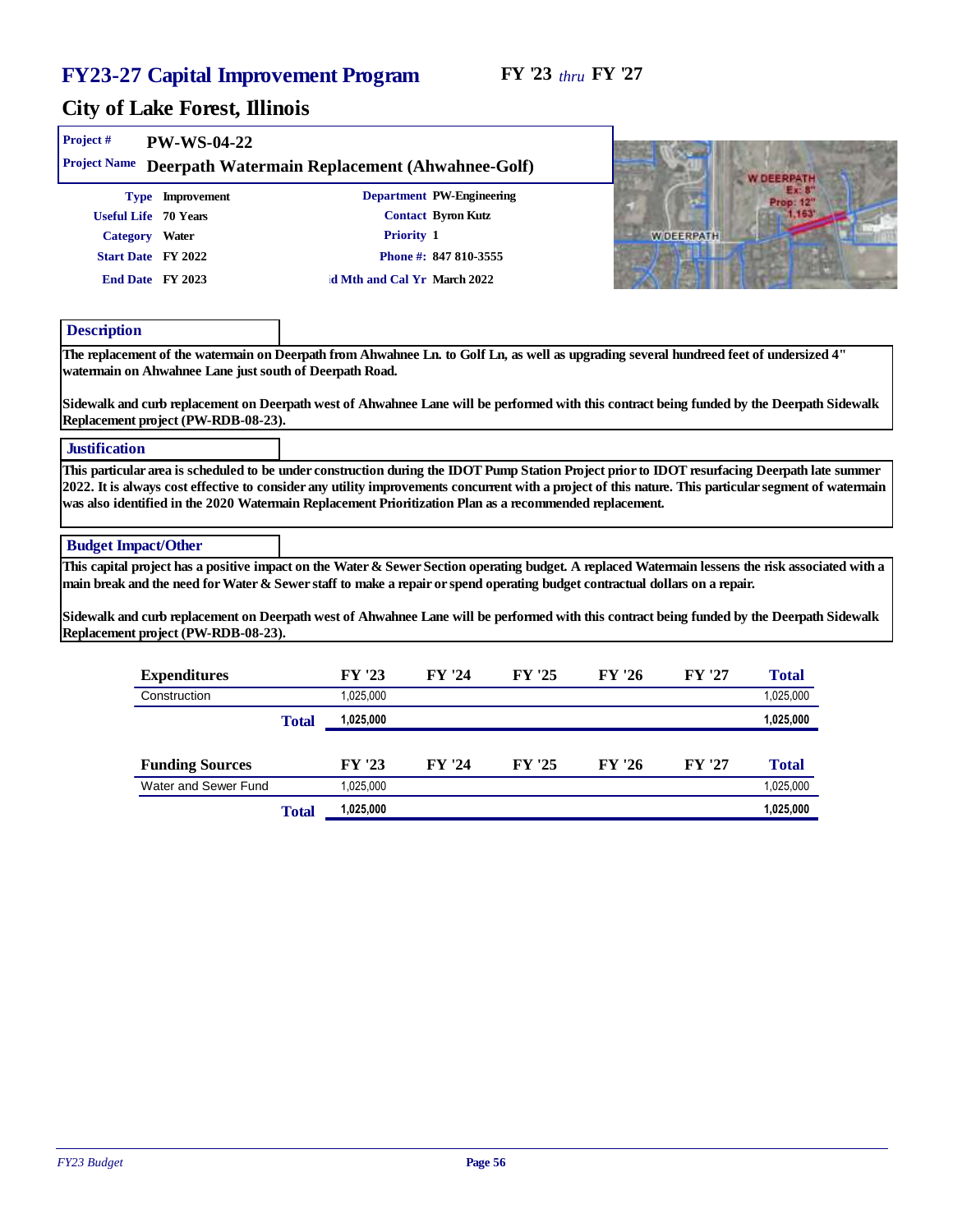| Project #                  | PW-WS-05-22                                                |                                                    |                                                 |                                                                                                                                                                                                                                                                                  |
|----------------------------|------------------------------------------------------------|----------------------------------------------------|-------------------------------------------------|----------------------------------------------------------------------------------------------------------------------------------------------------------------------------------------------------------------------------------------------------------------------------------|
| Project Name               |                                                            | E Woodland Rd Watermain Replc. (McKinley-Edgewood) |                                                 |                                                                                                                                                                                                                                                                                  |
|                            | Type Improvement<br>Useful Life 70 Years                   |                                                    | Department PW-Engineering<br>Contact Byron Kutz | <b>E WOODLAND RD</b>                                                                                                                                                                                                                                                             |
|                            | Category Water                                             | Priority 1                                         |                                                 | <b>WILAUREL AVE</b>                                                                                                                                                                                                                                                              |
|                            | Start Date FY 2024                                         |                                                    | Phone #: 847 810-3555                           |                                                                                                                                                                                                                                                                                  |
|                            | End Date FY 2024                                           | d Mth and Cal Yr March 2023                        |                                                 |                                                                                                                                                                                                                                                                                  |
| Description                |                                                            |                                                    |                                                 |                                                                                                                                                                                                                                                                                  |
|                            | projects in the vicinity to minimize impacts to residents. |                                                    |                                                 | The replacement of the watermain on E Woodland Rd from McKinley Rd to Edgewood Rd. This project will also be coordinated with other local                                                                                                                                        |
| Justification              |                                                            |                                                    |                                                 |                                                                                                                                                                                                                                                                                  |
|                            |                                                            |                                                    |                                                 | This particular segment of watermain was identified in the 2020 Watermain Replacement Prioritization Plan as a recommended replacement.                                                                                                                                          |
| <b>Budget Impact/Other</b> |                                                            |                                                    |                                                 |                                                                                                                                                                                                                                                                                  |
|                            |                                                            |                                                    |                                                 | This capital project has a positive impact on the Water & Sewer Section operating budget. A replaced Watermain lessens the risk associated with a<br>main break and the need for Water & Sewer staff to make a repair or spend operating budget contractual dollars on a repair. |
|                            |                                                            |                                                    |                                                 |                                                                                                                                                                                                                                                                                  |

| Expenditures           |       | FY '23 | FY '24  | FY '25 | FY '26 | FY '27 | Total   |
|------------------------|-------|--------|---------|--------|--------|--------|---------|
| Construction           |       |        | 475.000 |        |        |        | 475,000 |
|                        | Total |        | 475.000 |        |        |        | 475,000 |
|                        |       |        |         |        |        |        |         |
| <b>Funding Sources</b> |       | FY '23 | FY '24  | FY '25 | FY '26 | FY '27 | Total   |
| Water and Sewer Fund   |       |        | 475.000 |        |        |        | 475,000 |
|                        | Total |        | 475.000 |        |        |        | 475,000 |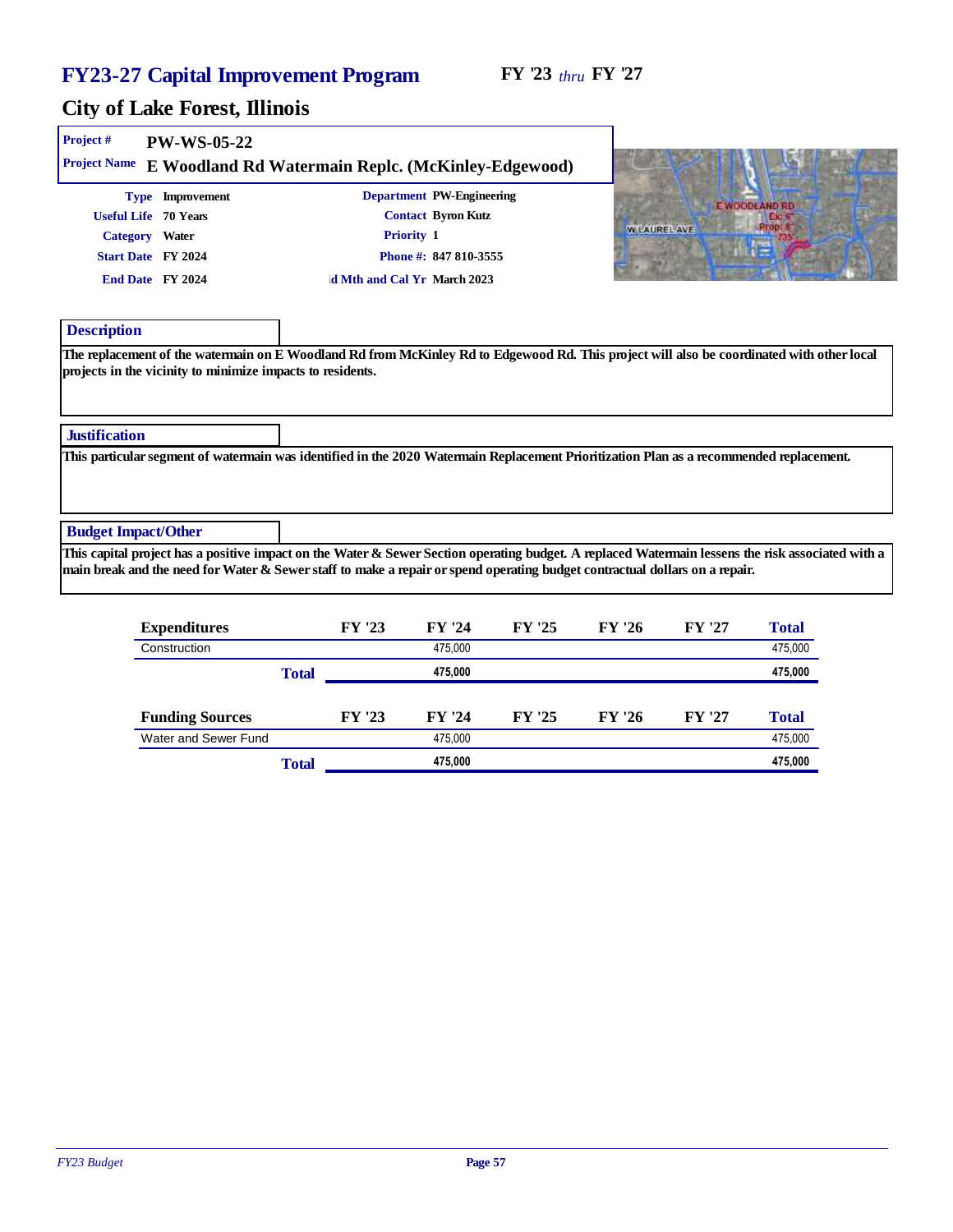| Project #                  | PW-WS-07-22                                                                                                          |                                                                                                                                                                                                                                        |                                                                                                                                                   |
|----------------------------|----------------------------------------------------------------------------------------------------------------------|----------------------------------------------------------------------------------------------------------------------------------------------------------------------------------------------------------------------------------------|---------------------------------------------------------------------------------------------------------------------------------------------------|
| <b>Project Name</b>        |                                                                                                                      | Basswood Rd Watermain Repl. (Blckthorn-Westleigh)                                                                                                                                                                                      | S RASSWOOD RE                                                                                                                                     |
|                            | Type Improvement<br>Useful Life 70 Years<br>Category Watermain Replacement<br>Start Date FY 2027<br>End Date FY 2027 | Department PW-Engineering<br>Contact Byron Kutz<br>Priority 1<br>Phone #: 847 810-3555<br>d Mth and Cal Yr March 2026                                                                                                                  | Pront 8<br><b>W WESTLEIGH RD</b>                                                                                                                  |
| Description                |                                                                                                                      | The replacement of the watermain on S Basswood Rd from Blackthorn to Westleigh. This project will also be coordinated with the local storm<br>sewer upgrade project on Poplar Road by Onwentsia Road to minimize impacts to residents. |                                                                                                                                                   |
| Justification              |                                                                                                                      |                                                                                                                                                                                                                                        |                                                                                                                                                   |
|                            |                                                                                                                      | This particular segment of watermain was identified in the 2020 Watermain Replacement Prioritization Plan as a recommended replacement.                                                                                                |                                                                                                                                                   |
| <b>Budget Impact/Other</b> |                                                                                                                      | main break and the need for Water & Sewer staff to make a repair or spend operating budget contractual dollars on a repair.                                                                                                            | This capital project has a positive impact on the Water & Sewer Section operating budget. A replaced Watermain lessens the risk associated with a |
|                            |                                                                                                                      |                                                                                                                                                                                                                                        |                                                                                                                                                   |

|       | FY '23 | FY '24 | FY '25 | FY '26  | FY '27 | Total   |
|-------|--------|--------|--------|---------|--------|---------|
|       |        |        |        | 550.000 |        | 550,000 |
| Total |        |        |        | 550,000 |        | 550,000 |
|       |        |        |        |         |        |         |
|       | FY '23 | FY '24 | FY '25 | FY '26  | FY '27 | Total   |
|       |        |        |        | 550.000 |        | 550,000 |
| Total |        |        |        | 550,000 |        | 550,000 |
|       |        |        |        |         |        |         |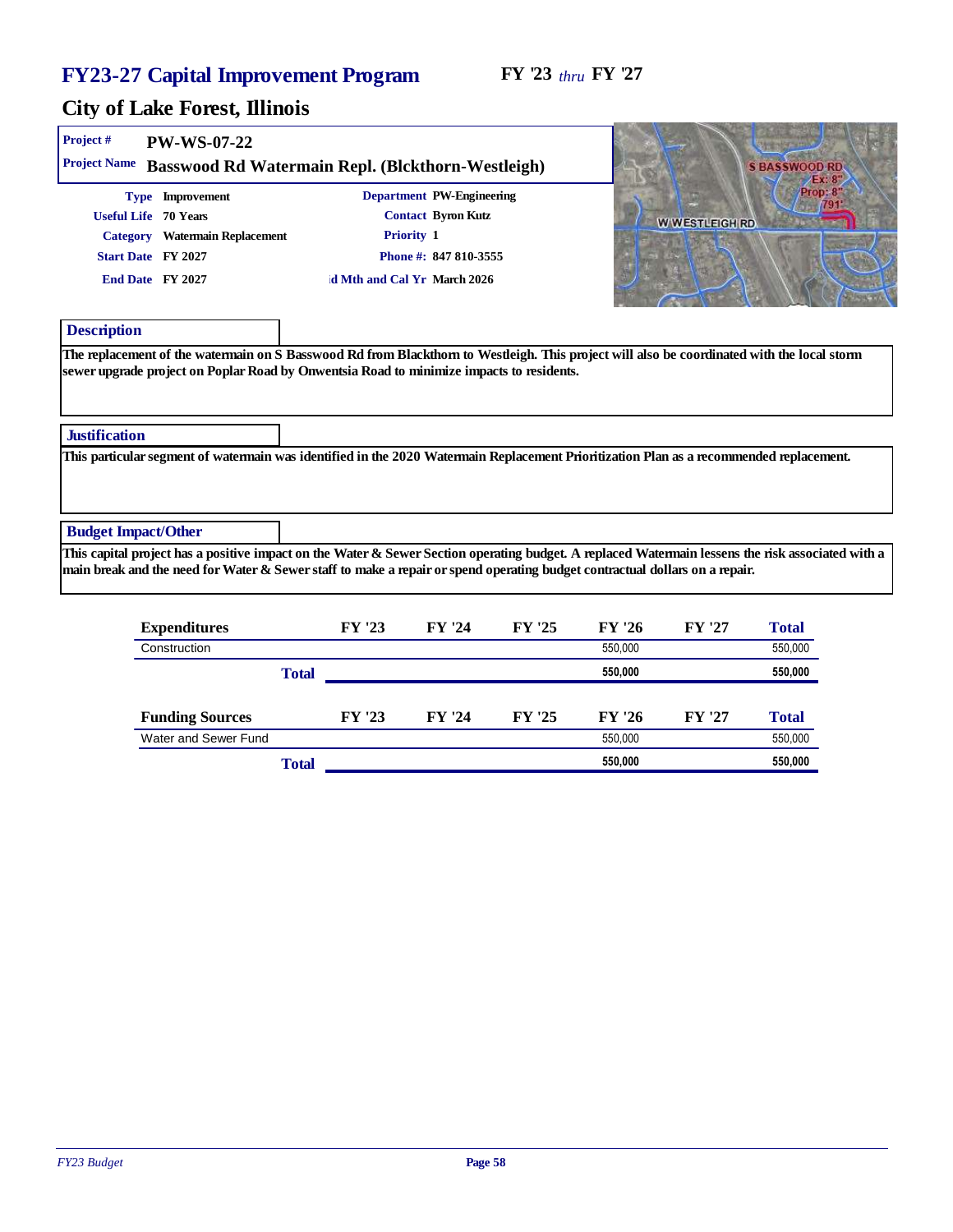**CANADA AND COMPANY OF PERSONAL PROPERTY** 

| Project #                  | <b>PW-WS-10-22</b>                                                                                   |                                                 |                                                                                                               |                                                                                                                                                                                                                                                                                  |
|----------------------------|------------------------------------------------------------------------------------------------------|-------------------------------------------------|---------------------------------------------------------------------------------------------------------------|----------------------------------------------------------------------------------------------------------------------------------------------------------------------------------------------------------------------------------------------------------------------------------|
| Project Name               |                                                                                                      | Lake Road Watermain Replacement (Deerpath-SBAR) |                                                                                                               | 51,540<br><b>LIDELRPATH</b>                                                                                                                                                                                                                                                      |
|                            | Type Improvement<br>Useful Life 70 Years<br>Category Water<br>Start Date FY 2027<br>End Date FY 2027 | Priority 1<br>d Mth and Cal Yr March 2026       | Department PW-Engineering<br>Contact Byron Kutz<br>Phone #: 847 810-3555                                      |                                                                                                                                                                                                                                                                                  |
| Description                |                                                                                                      |                                                 | The replacement of the watermain on Lake Road from Deerpath to the top of the South Beach Access Road (SBAR). |                                                                                                                                                                                                                                                                                  |
|                            |                                                                                                      |                                                 |                                                                                                               |                                                                                                                                                                                                                                                                                  |
| Justification              |                                                                                                      |                                                 |                                                                                                               |                                                                                                                                                                                                                                                                                  |
|                            |                                                                                                      |                                                 |                                                                                                               | This particular segment of watermain was identified in the 2020 Watermain Replacement Prioritization Plan as a recommended replacement.                                                                                                                                          |
| <b>Budget Impact/Other</b> |                                                                                                      |                                                 |                                                                                                               |                                                                                                                                                                                                                                                                                  |
|                            |                                                                                                      |                                                 |                                                                                                               | This capital project has a positive impact on the Water & Sewer Section operating budget. A replaced Watermain lessens the risk associated with a<br>main break and the need for Water & Sewer staff to make a repair or spend operating budget contractual dollars on a repair. |
|                            |                                                                                                      |                                                 |                                                                                                               |                                                                                                                                                                                                                                                                                  |

| Expenditures           |       | FY '23 | FY '24 | FY '25 | FY '26 | FY '27  | Total   |
|------------------------|-------|--------|--------|--------|--------|---------|---------|
| Construction           |       |        |        |        |        | 775.000 | 775,000 |
|                        | Total |        |        |        |        | 775,000 | 775,000 |
|                        |       |        |        |        |        |         |         |
| <b>Funding Sources</b> |       | FY '23 | FY '24 | FY '25 | FY '26 | FY '27  | Total   |
| Water and Sewer Fund   |       |        |        |        |        | 775.000 | 775,000 |
|                        | Total |        |        |        |        | 775.000 | 775,000 |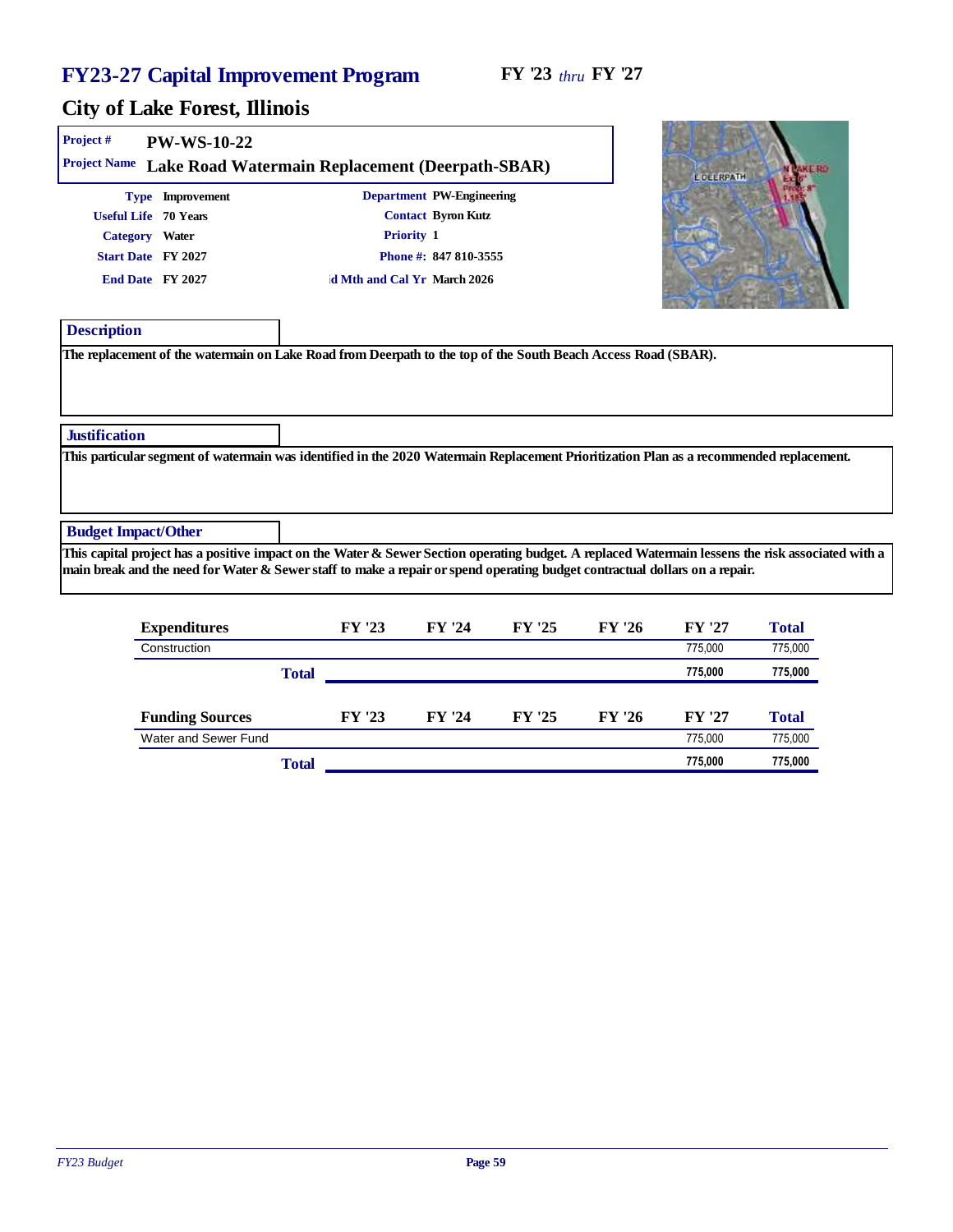|                            |                                                                                                                                                                                                                                                                                                                                                                                                                            | 200,000<br>Total            |                           |        |        | 200,000 |
|----------------------------|----------------------------------------------------------------------------------------------------------------------------------------------------------------------------------------------------------------------------------------------------------------------------------------------------------------------------------------------------------------------------------------------------------------------------|-----------------------------|---------------------------|--------|--------|---------|
|                            | Planning/Design                                                                                                                                                                                                                                                                                                                                                                                                            | 200,000                     |                           |        |        | 200.000 |
|                            | Expenditures                                                                                                                                                                                                                                                                                                                                                                                                               | FY '23                      | FY '24<br>FY '25          | FY '26 | FY '27 | Total   |
|                            | This capital project has a positive impact on the Water & Sewer Section and Engineering Section operating budgets. Areas that have insufficient<br>10-year storm sewer capacity will often times experience flooding issues. Flooding issues are responded to by the Water & Sewer and Engineering<br>Sections. These resident responses and meetings require significant staff time and attention.                        |                             |                           |        |        |         |
| <b>Budget Impact/Other</b> |                                                                                                                                                                                                                                                                                                                                                                                                                            |                             |                           |        |        |         |
|                            | The existing undersized storm sewers on Ahwahnee is not able to handle the current drainage flows. To add to that, the downspouts and the<br>basement sump pumps of the nearby residents are connected directly to storm sewer system thereby severely surcharging the storm system creating<br>flooding and back up problems.                                                                                             |                             |                           |        |        |         |
| Justification              |                                                                                                                                                                                                                                                                                                                                                                                                                            |                             |                           |        |        |         |
|                            | This project is one of the 15 projects identified in the 2001 storm sewer study. The area was also identified in the 2014 and 2019 studies. The<br>purpose of this project is to replace an undersized storm sewer pipe with a sewer that will meet the minimum 10-yr storm drainage standard in<br>order to improve the drainage along Ahwahnee Rd.The construction for this project is shown separately as PW-STM-01-24. |                             |                           |        |        |         |
| Description                |                                                                                                                                                                                                                                                                                                                                                                                                                            |                             |                           |        |        |         |
|                            |                                                                                                                                                                                                                                                                                                                                                                                                                            |                             |                           |        |        |         |
|                            | End Date FY 2023                                                                                                                                                                                                                                                                                                                                                                                                           | d Mth and Cal Yr March 2022 |                           |        |        |         |
|                            | Category Storm Sewer Improvements<br>Start Date FY 2023                                                                                                                                                                                                                                                                                                                                                                    | Priority 1                  | Phone #: 847 810-3555     |        |        |         |
|                            | Useful Life 20 years                                                                                                                                                                                                                                                                                                                                                                                                       |                             | Contact Byron Kutz        |        |        |         |
|                            | Type Improvement                                                                                                                                                                                                                                                                                                                                                                                                           |                             | Department PW-Storm Sewer |        |        |         |
| Project#                   | PW-STM-01-24<br>Project Name Storm Sewer Upgrade Design - Ahwahnee Rd                                                                                                                                                                                                                                                                                                                                                      |                             |                           |        |        |         |

| <b>Funding Sources</b> |       | 23<br>EV | '24<br><b>EV</b> | FY '25 | 126<br>FY. | FУ | $\tau_{\text{otal}}$ |
|------------------------|-------|----------|------------------|--------|------------|----|----------------------|
| Capital Fund           |       | 200.000  |                  |        |            |    | 200,000              |
|                        | Total | 200.000  |                  |        |            |    | 200,000              |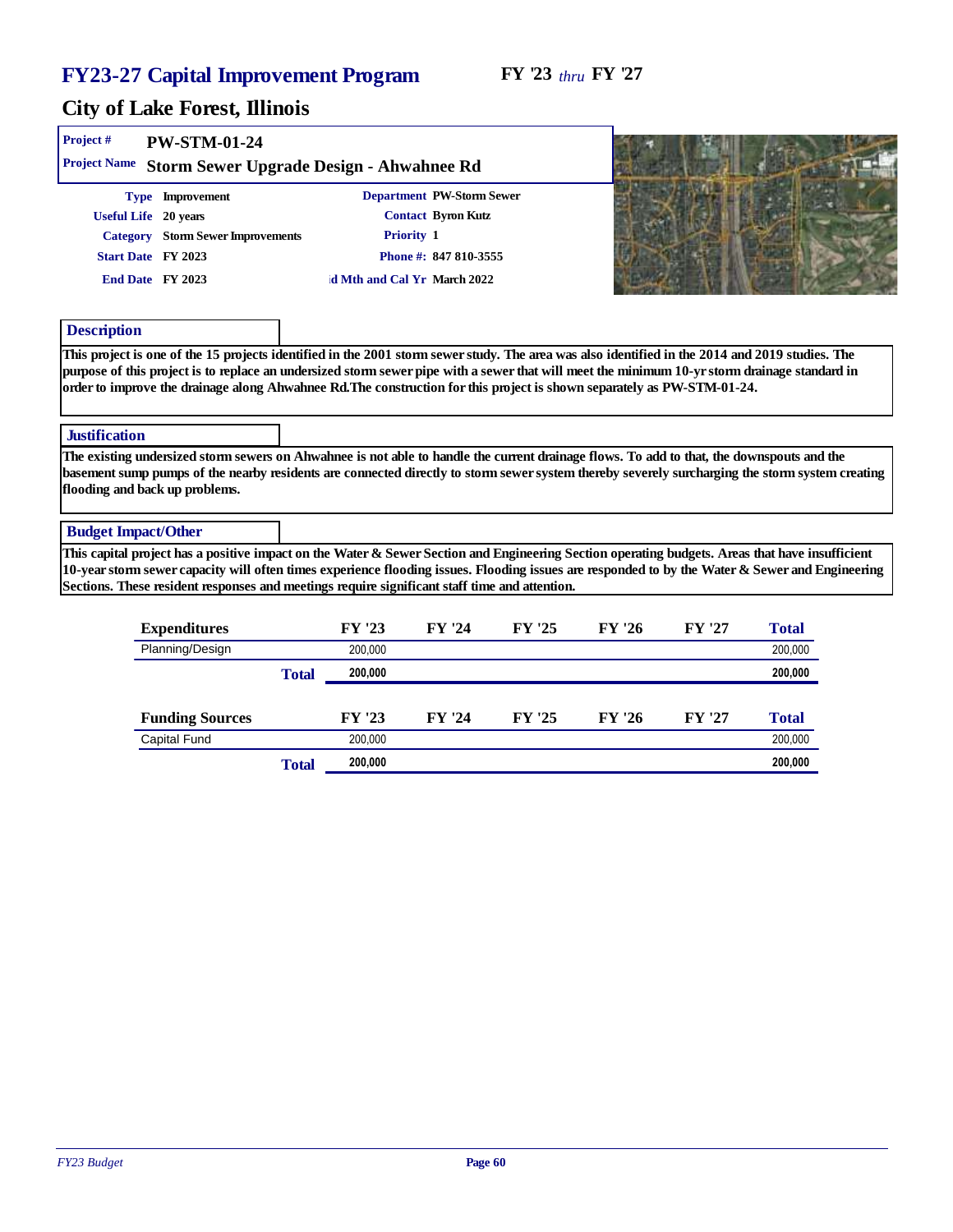#### City of Lake Forest, Illinois

| Project #<br>Project Name | $PW-STM-01-25$                    | Storm Sewer Upgrade Construction - Ahwahnee Rd |
|---------------------------|-----------------------------------|------------------------------------------------|
|                           | Type Improvement                  | Department PW-Storm Sewer                      |
| Useful Life 50 Years      |                                   | Contact Byron Kutz                             |
|                           | Category Storm Sewer Improvements | Priority 1                                     |
| Start Date FY 2024        |                                   | Phone #: 847 810-3555                          |
| End Date FY 2024          |                                   | d Mth and Cal Yr May 2023                      |
| Description<br>$-1$<br>.  | $\sim$ $\sim$                     | $\cdots$ $\cdots$ $\cdots$<br>$\sim$           |



This project is one of the 15 projects identified in the 2001 storm sewer study. The area was also identified in the 2014 and 2019 studies. The purpose of this project is to replace an undersized storm sewer pipe with a sewer that will meet the minimum 10-yr storm drainage standard in order to improve the drainage along Ahwahnee Rd. The design for this project is shown separately as PW-STM-02-22.

#### **Justification**

The existing undersized storm sewers on Ahwahnee is not able to handle the current drainage flows. To add to that, the downspouts and the basement sump pumps of the nearby residents are connected directly to storm sewer system thereby severely surcharging the storm system creating flooding and back up problems.

#### Budget Impact/Other

This capital project has a positive impact on the Water & Sewer Section and Engineering Section operating budgets. Areas that have insufficient 10-year storm sewer capacity will often times experience flooding issues. Flooding issues are responded to by the Water & Sewer and Engineering Sections. These resident responses and meetings require significant staff time and attention.

| Expenditures           |       | FY '23 | FY '24    | FY '25 | FY '26 | FY '27 | Total     |
|------------------------|-------|--------|-----------|--------|--------|--------|-----------|
| Construction           |       |        | 2,100,000 |        |        |        | 2,100,000 |
|                        | Total |        | 2,100,000 |        |        |        | 2,100,000 |
|                        |       |        |           |        |        |        |           |
| <b>Funding Sources</b> |       | FY '23 | FY '24    | FY '25 | FY '26 | FY '27 | Total     |
| Capital Fund           |       |        | 2,100,000 |        |        |        | 2,100,000 |
|                        | Total |        | 2,100,000 |        |        |        | 2,100,000 |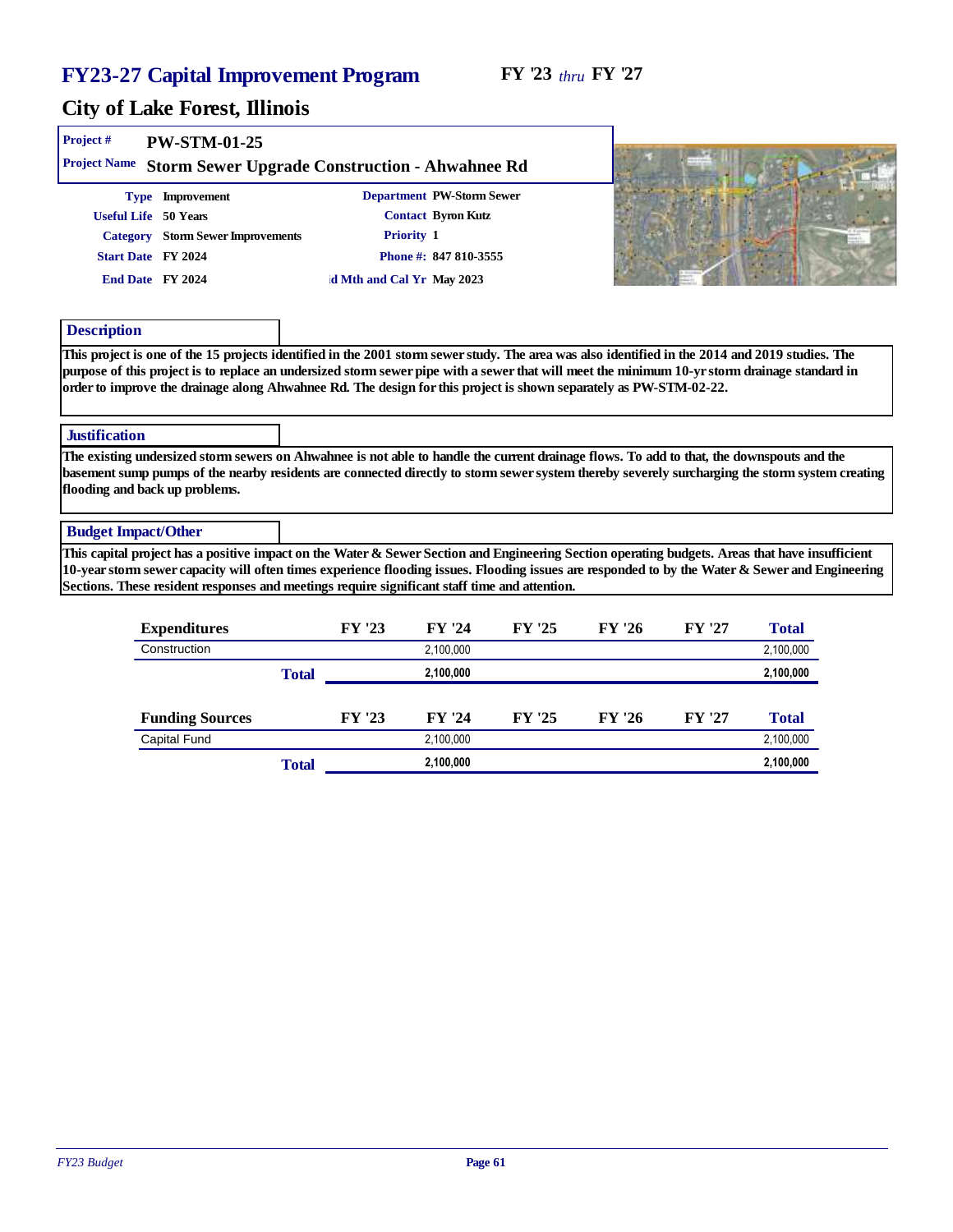| Project#                   | PW-STM-02-21                                                                                                   |                                           |                                                                          | Onventria Road and Poplar Road Study Area                                                                                                                                                                                                                                                                                                                                                                                                                                                                                                                                                                                                                                                                                                        |
|----------------------------|----------------------------------------------------------------------------------------------------------------|-------------------------------------------|--------------------------------------------------------------------------|--------------------------------------------------------------------------------------------------------------------------------------------------------------------------------------------------------------------------------------------------------------------------------------------------------------------------------------------------------------------------------------------------------------------------------------------------------------------------------------------------------------------------------------------------------------------------------------------------------------------------------------------------------------------------------------------------------------------------------------------------|
| <b>Project Name</b>        | Storm Sewer Upgrade Design - Onwentsia & Poplar                                                                |                                           |                                                                          |                                                                                                                                                                                                                                                                                                                                                                                                                                                                                                                                                                                                                                                                                                                                                  |
| Category<br>Description    | Type Improvement<br>Useful Life 30 Years<br>Storm Sewer Improvements<br>Start Date FY 2026<br>End Date FY 2027 | Priority 1<br>d Mth and Cal Yr March 2025 | Department PW-Storm Sewer<br>Contact Byron Kutz<br>Phone #: 847 810-3555 |                                                                                                                                                                                                                                                                                                                                                                                                                                                                                                                                                                                                                                                                                                                                                  |
|                            | for the construction project-sheet.                                                                            |                                           |                                                                          | The Onwentsia and Poplar Roads Study Area is located in central Lake Forest in the Skokie River watershed. The area is comprised of single-<br>family residences. It is roughly bounded by Onwentsia Road to the north, Westleigh Road to the south, Skokie River on the east, and Ridge Road<br>on the west. Staff will work with IDOT in the future to coordinate this project schedule with their Onwentsia storm sewer project in this area which<br>is shown currently in their 2023-2027 multi-year plan. This project will also be coordinated with a local watermain replacement project on<br>Basswood Road from Blackthorn Lane to Westleigh Road to minimize impacts to residents. This is the design project-sheet, see PW-STM-04-23 |
| <b>Justification</b>       |                                                                                                                |                                           |                                                                          | This project was identified in the 2019 storm water study update. The existing system in this Study Area has capacity for the 2-year storm event.                                                                                                                                                                                                                                                                                                                                                                                                                                                                                                                                                                                                |
| <b>Budget Impact/Other</b> | Sections. These resident responses and meetings require significant staff time and attention.                  |                                           |                                                                          | This capital project has a positive impact on the Water & Sewer Section and Engineering Section operating budgets. Areas that have insufficient<br>10-year storm sewer capacity will often times experience flooding issues. Flooding issues are responded to by the Water & Sewer and Engineering                                                                                                                                                                                                                                                                                                                                                                                                                                               |
|                            |                                                                                                                |                                           |                                                                          |                                                                                                                                                                                                                                                                                                                                                                                                                                                                                                                                                                                                                                                                                                                                                  |

|       | FY '23 | FY '24 | FY '25 | FY '26  | FY '27 | Total   |
|-------|--------|--------|--------|---------|--------|---------|
|       |        |        |        | 200.000 |        | 200,000 |
| Total |        |        |        | 200.000 |        | 200,000 |
|       |        |        |        |         |        |         |
|       | FY '23 | FY '24 | FY '25 | FY '26  | FY '27 | Total   |
|       |        |        |        | 200,000 |        | 200,000 |
| Total |        |        |        | 200.000 |        | 200,000 |
|       |        |        |        |         |        |         |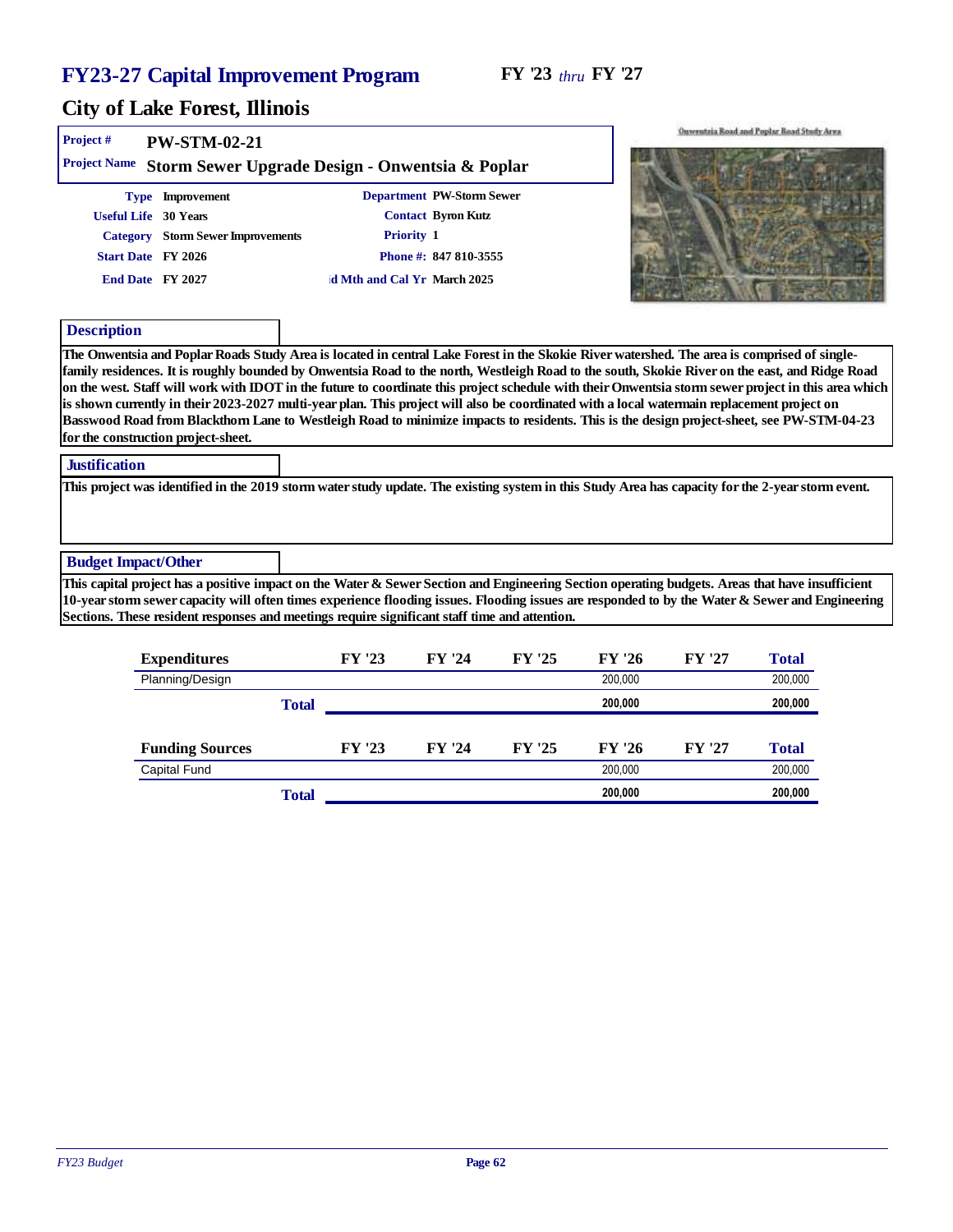#### City of Lake Forest, Illinois

| Project #<br>Project Name | PW-RDB-02-19<br>Gas Light LED Conversions |                       |  |
|---------------------------|-------------------------------------------|-----------------------|--|
|                           | Type Improvement                          | Department PW-Streets |  |
| Useful Life 50 Years      |                                           | Contact Dan Martin    |  |
| Category                  | Streets, Roadways & Lots                  | Priority 1            |  |
| Start Date FY 2019        |                                           | Phone #: 847.810.3561 |  |
| End Date FY 2025          |                                           | d Mth and Cal Yr      |  |
|                           |                                           |                       |  |
| Description               |                                           |                       |  |

Conversion of the 431 gas street lights using energy efficient LED technology that closely mimics the look, color and intensity of natural gas mantle lighting and thus preserving the historic, elegant appearance found throughout the City's streetscape.

#### **Justification**

Converting natural gas street lights to LED will significantly lower annual utility and operating maintenance costs. Advancements in LED technologically coupled with more industry competition has resulted in LED lighting solutions offering greater reliability and versatility at a much lower cost than ever before. These LED advancements are what will make the LED conversion cost effective while looking authentic to the existing natural gas mantle lights.

#### Budget Impact/Other

This is a Streets Section program that is funded separately from their operating budget. This program does require Streets Section staff time to complete.

| Expenditures           |       | FY '23 | FY '24 | FY '25 | FY '26 | FY '27 | Total   |
|------------------------|-------|--------|--------|--------|--------|--------|---------|
| Construction           |       | 85.000 | 50.000 | 50.000 | 50.000 | 50.000 | 285,000 |
|                        | Total | 85,000 | 50,000 | 50,000 | 50,000 | 50,000 | 285,000 |
|                        |       |        |        |        |        |        |         |
| <b>Funding Sources</b> |       | FY '23 | FY '24 | FY '25 | FY '26 | FY '27 | Total   |
| Capital Fund           |       | 85.000 | 50,000 | 50.000 | 50.000 | 50.000 | 285,000 |
|                        | Total | 85,000 | 50.000 | 50,000 | 50,000 | 50,000 | 285,000 |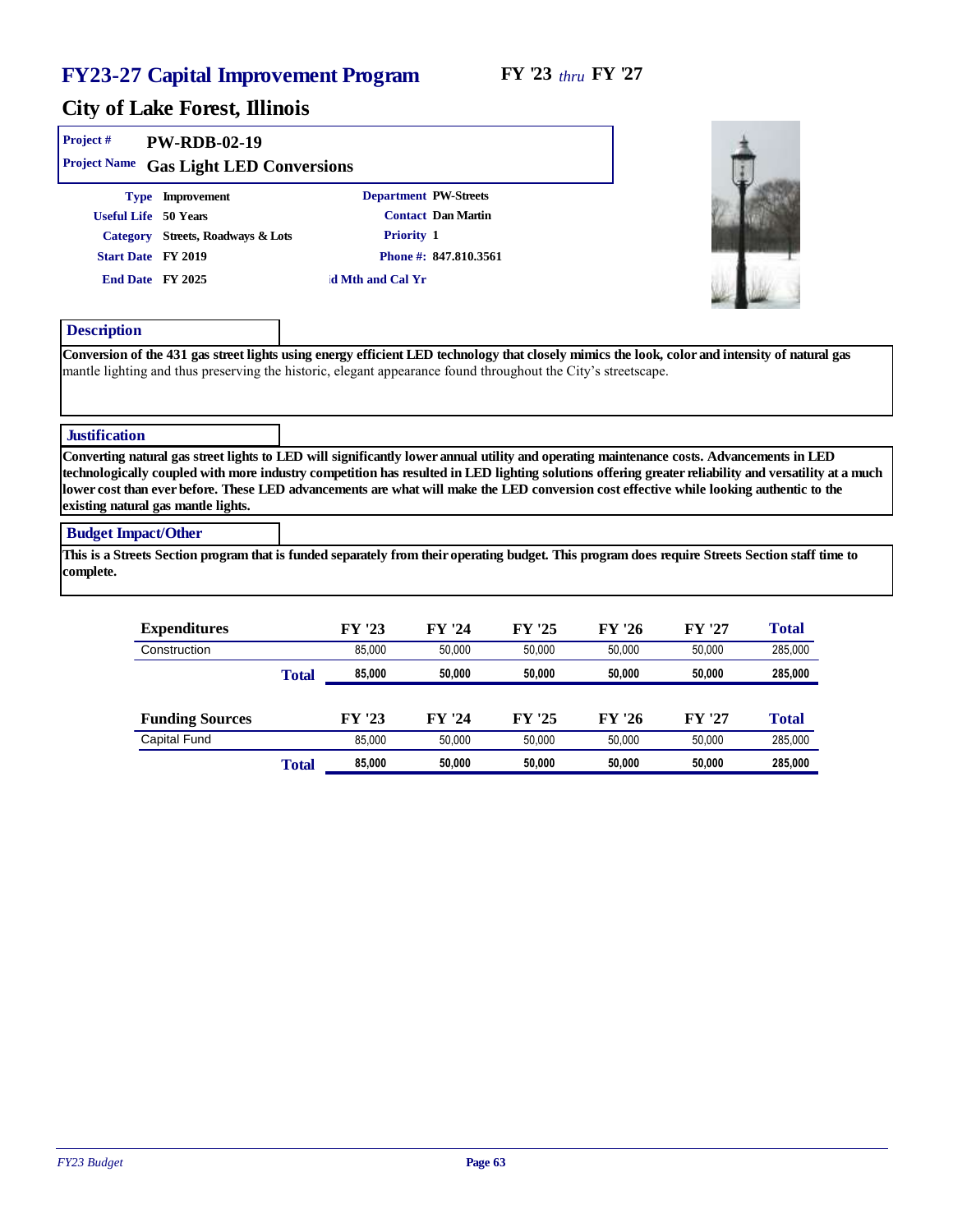# City of Lake Forest, Illinois

| Project #<br>Project Name  | <b>PW-WAT-01-19</b><br>Water Meter Replacement Project Design                                                                                                                                                                                                                                                                                                                                                                                                                                                                                                                                                                                                                                                                                                                                                                                                 |              |                  |                                                                                      |        |        |        |        |  |
|----------------------------|---------------------------------------------------------------------------------------------------------------------------------------------------------------------------------------------------------------------------------------------------------------------------------------------------------------------------------------------------------------------------------------------------------------------------------------------------------------------------------------------------------------------------------------------------------------------------------------------------------------------------------------------------------------------------------------------------------------------------------------------------------------------------------------------------------------------------------------------------------------|--------------|------------------|--------------------------------------------------------------------------------------|--------|--------|--------|--------|--|
|                            | Type Equipment<br>Useful Life 20 years<br>Category Water<br>Start Date FY 2023<br>End Date FY 2025                                                                                                                                                                                                                                                                                                                                                                                                                                                                                                                                                                                                                                                                                                                                                            |              | d Mth and Cal Yr | Department PW-Water & Sewer<br>Contact Dan Martin<br>Priority 1<br>Phone #: 810-3561 |        |        |        |        |  |
| Description                | The design of the replacement of water meters citywide.                                                                                                                                                                                                                                                                                                                                                                                                                                                                                                                                                                                                                                                                                                                                                                                                       |              |                  |                                                                                      |        |        |        |        |  |
|                            |                                                                                                                                                                                                                                                                                                                                                                                                                                                                                                                                                                                                                                                                                                                                                                                                                                                               |              |                  |                                                                                      |        |        |        |        |  |
| Justification              |                                                                                                                                                                                                                                                                                                                                                                                                                                                                                                                                                                                                                                                                                                                                                                                                                                                               |              |                  |                                                                                      |        |        |        |        |  |
|                            | As the 2004-2005 installed automated water system meters are nearing the end of their useful life $\langle \langle -20 \rangle$ years), the City is starting to experience an<br>increase in meter/battery failures using a technology that is no longer supported by the manufacturer. Neighboring communities in our area have<br>also faced similar issues and selected a range of improvement options after evaluation of their particular system. Outside engineering has assisted<br>staff in completing a plan that examined the existing metering system and considered technology options for partial or full replacement in order to<br>maintain water system metering and revenue. This evaluation also considered the potential cost recovery of using newer water meter technologies,<br>with improved accuracy and leak detection capabilities. |              |                  |                                                                                      |        |        |        |        |  |
| <b>Budget Impact/Other</b> |                                                                                                                                                                                                                                                                                                                                                                                                                                                                                                                                                                                                                                                                                                                                                                                                                                                               |              |                  |                                                                                      |        |        |        |        |  |
|                            | This capital project has a positive impact on the Water & Sewer Section operating budget. Currently, water meters are at the end of their useful life<br>which results in numerous service requests for the Water & Sewer Section to repair failing meters.                                                                                                                                                                                                                                                                                                                                                                                                                                                                                                                                                                                                   |              |                  |                                                                                      |        |        |        |        |  |
|                            | Expenditures                                                                                                                                                                                                                                                                                                                                                                                                                                                                                                                                                                                                                                                                                                                                                                                                                                                  |              | FY '23           | FY '24                                                                               | FY '25 | FY '26 | FY '27 | Total  |  |
|                            | Planning/Design                                                                                                                                                                                                                                                                                                                                                                                                                                                                                                                                                                                                                                                                                                                                                                                                                                               |              |                  | 80,000                                                                               |        |        |        | 80,000 |  |
|                            |                                                                                                                                                                                                                                                                                                                                                                                                                                                                                                                                                                                                                                                                                                                                                                                                                                                               | <b>Total</b> |                  | 80,000                                                                               |        |        |        | 80,000 |  |
|                            | <b>Funding Sources</b>                                                                                                                                                                                                                                                                                                                                                                                                                                                                                                                                                                                                                                                                                                                                                                                                                                        |              | FY '23           | FY '24                                                                               | FY '25 | FY '26 | FY '27 | Total  |  |
|                            | Water and Sewer Fund                                                                                                                                                                                                                                                                                                                                                                                                                                                                                                                                                                                                                                                                                                                                                                                                                                          |              |                  | 80,000                                                                               |        |        |        | 80,000 |  |

Total **80,000 80,000**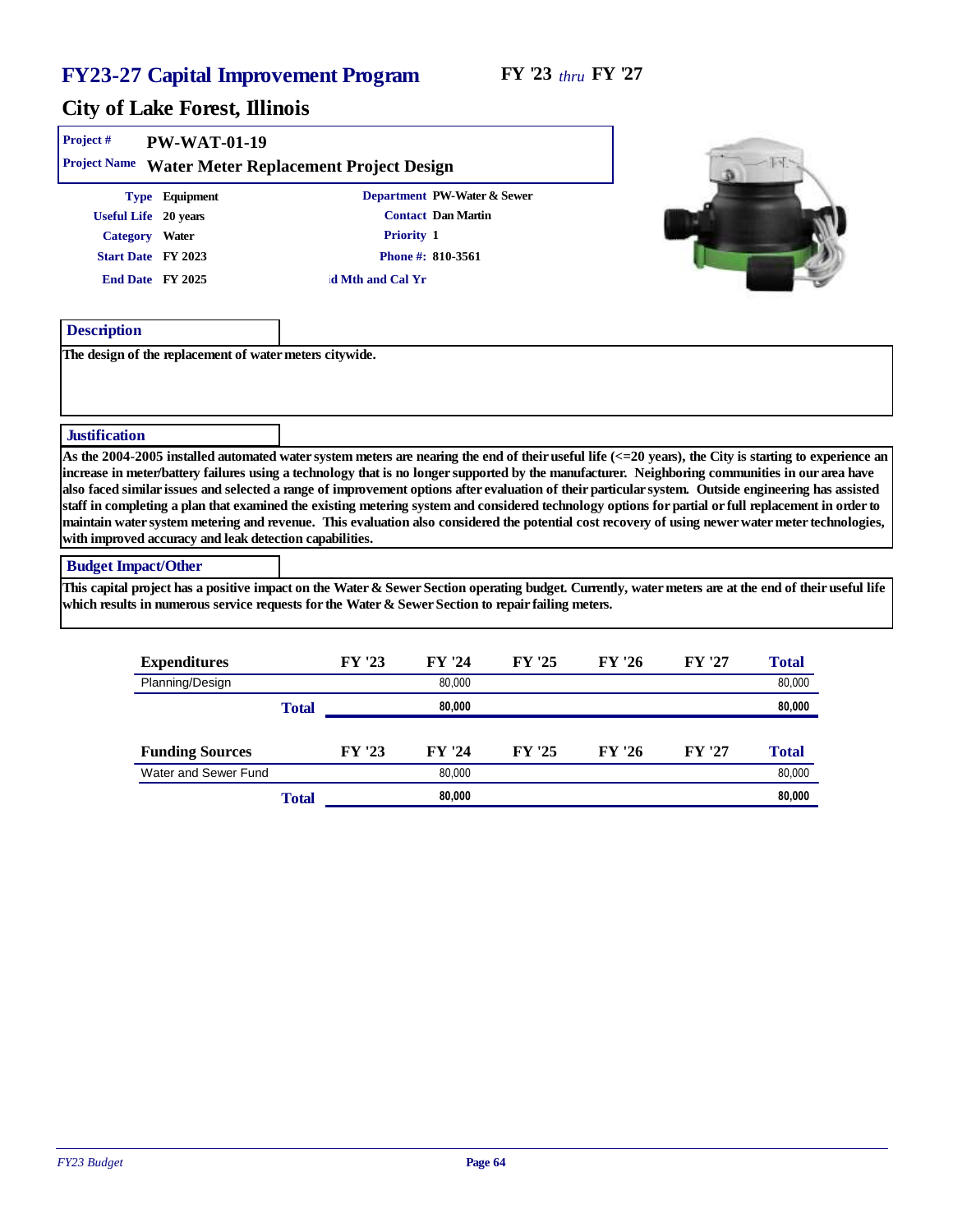| Project#<br>PW-WS-01-22<br>Project Name<br>Valve Repairs                                                |                                                                                                                                                                                                                                                                                    |                                                                                                                                                   |
|---------------------------------------------------------------------------------------------------------|------------------------------------------------------------------------------------------------------------------------------------------------------------------------------------------------------------------------------------------------------------------------------------|---------------------------------------------------------------------------------------------------------------------------------------------------|
| Maintenance<br>Type<br>Useful Life 20 years<br>Category Water<br>Start Date FY 2022<br>End Date FY 2022 | Department PW-Water & Sewer<br>Contact Byron Kutz<br>Priority 1<br>Phone #: 847 810-3555<br>d Mth and Cal Yr June 20XX                                                                                                                                                             |                                                                                                                                                   |
| Description                                                                                             | The City has annual, valve turning contract program to ensure that valves are operational. When conducting the valve turning program, the<br>contracting firm will map and note needed valve repairs in the City's GIS system. This project is to replace several valves per year. |                                                                                                                                                   |
| Justification                                                                                           | valves to isolate the break. This is a necessary step in order to make main break repairs.                                                                                                                                                                                         | Valves are a crucial component of the City's water distribution system. When main breaks occur, Water & Sewer Section staff will close watermain  |
| <b>Budget Impact/Other</b>                                                                              | Sewer Section staff when attempting to isolate a watermain break to make a repair.                                                                                                                                                                                                 | This capital project has a positive impact on the Water & Sewer Section operating budget. Damaged valves create inefficiencies for the Water $\&$ |

| Expenditures           |       | FY '23 | FY '24 | FY '25 | FY '26  | FY '27  | Total   |
|------------------------|-------|--------|--------|--------|---------|---------|---------|
| Construction           |       |        | 88.000 | 80.000 | 100.000 | 175.000 | 443,000 |
|                        | Total |        | 88,000 | 80,000 | 100.000 | 175.000 | 443,000 |
|                        |       |        |        |        |         |         |         |
| <b>Funding Sources</b> |       | FY '23 | FY '24 | FY '25 | FY '26  | FY '27  | Total   |
| Water and Sewer Fund   |       |        | 88.000 | 80.000 | 100.000 | 175.000 | 443.000 |
|                        | Total |        | 88,000 | 80,000 | 100.000 | 175.000 | 443,000 |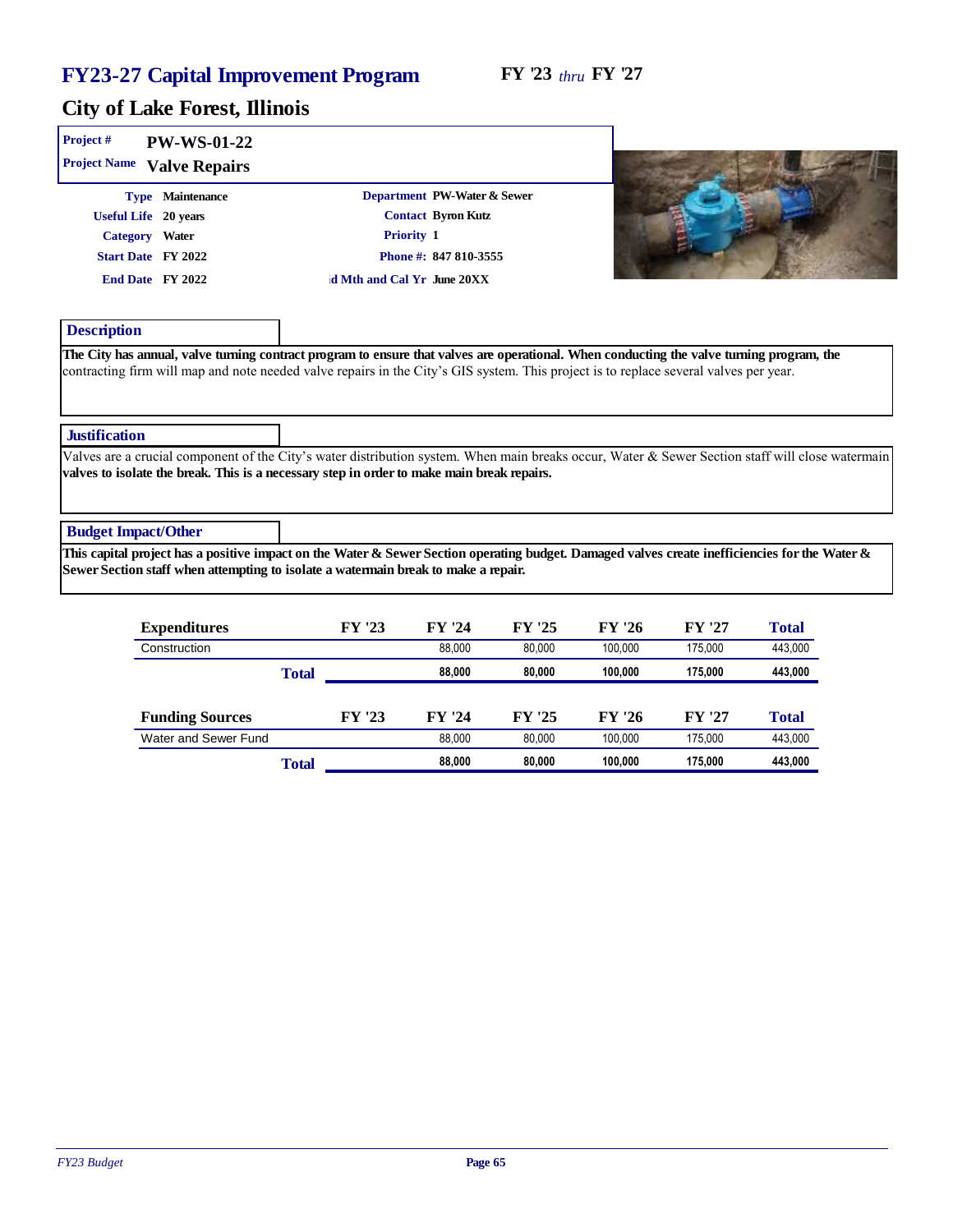#### FY '23 *thru* FY '27

| Project #                                            | PW-WP-03-10          |                                                                                                     |                                                                                                                                                                                                                                                                                                                                                                                                                                                                                                                                                                                                                                                                                                                                                                                                                                                                                                                                                                                                                                                                                                                                                                                                                                                                                                                                                                                                                                                                                                                                                                                                                                        |
|------------------------------------------------------|----------------------|-----------------------------------------------------------------------------------------------------|----------------------------------------------------------------------------------------------------------------------------------------------------------------------------------------------------------------------------------------------------------------------------------------------------------------------------------------------------------------------------------------------------------------------------------------------------------------------------------------------------------------------------------------------------------------------------------------------------------------------------------------------------------------------------------------------------------------------------------------------------------------------------------------------------------------------------------------------------------------------------------------------------------------------------------------------------------------------------------------------------------------------------------------------------------------------------------------------------------------------------------------------------------------------------------------------------------------------------------------------------------------------------------------------------------------------------------------------------------------------------------------------------------------------------------------------------------------------------------------------------------------------------------------------------------------------------------------------------------------------------------------|
|                                                      |                      | Project Name Membrane Module Evaluation/Replacement                                                 |                                                                                                                                                                                                                                                                                                                                                                                                                                                                                                                                                                                                                                                                                                                                                                                                                                                                                                                                                                                                                                                                                                                                                                                                                                                                                                                                                                                                                                                                                                                                                                                                                                        |
|                                                      | Type Equipment       | Department PW-Water Plant                                                                           |                                                                                                                                                                                                                                                                                                                                                                                                                                                                                                                                                                                                                                                                                                                                                                                                                                                                                                                                                                                                                                                                                                                                                                                                                                                                                                                                                                                                                                                                                                                                                                                                                                        |
| Useful Life Varies                                   |                      | Contact John Gulledge                                                                               | veidos                                                                                                                                                                                                                                                                                                                                                                                                                                                                                                                                                                                                                                                                                                                                                                                                                                                                                                                                                                                                                                                                                                                                                                                                                                                                                                                                                                                                                                                                                                                                                                                                                                 |
|                                                      | Category Water Plant | Priority 1                                                                                          |                                                                                                                                                                                                                                                                                                                                                                                                                                                                                                                                                                                                                                                                                                                                                                                                                                                                                                                                                                                                                                                                                                                                                                                                                                                                                                                                                                                                                                                                                                                                                                                                                                        |
|                                                      | Start Date FY 2016   | Phone #: 847-810-4650                                                                               |                                                                                                                                                                                                                                                                                                                                                                                                                                                                                                                                                                                                                                                                                                                                                                                                                                                                                                                                                                                                                                                                                                                                                                                                                                                                                                                                                                                                                                                                                                                                                                                                                                        |
|                                                      | End Date Ongoing     | d Mth and Cal Yr Feb 20XX                                                                           |                                                                                                                                                                                                                                                                                                                                                                                                                                                                                                                                                                                                                                                                                                                                                                                                                                                                                                                                                                                                                                                                                                                                                                                                                                                                                                                                                                                                                                                                                                                                                                                                                                        |
| Description                                          |                      |                                                                                                     |                                                                                                                                                                                                                                                                                                                                                                                                                                                                                                                                                                                                                                                                                                                                                                                                                                                                                                                                                                                                                                                                                                                                                                                                                                                                                                                                                                                                                                                                                                                                                                                                                                        |
| <b>Justification</b><br>fouling rate and replacment. |                      |                                                                                                     | system (CPI All Cities = 236.9). Through the 2017 WTP Improvements project, the first two new skids of membrane modules (144 modules per<br>skid) were complete an operational in February 2018, followed by the installation and operation of skid nos. 3 and 4 in June 2018, and skid nos 5<br>and 6 in March of 2019. The City's procurement contract with Suez identified a guaranteed membrane life and module pricing to help define our<br>investment in the technology over a 20 year period. Membrane module replacement frequency can vary with water quality, water production, and<br>operations and maintenance of the treatment process within the 10 year guranteed membrane life. Budget amounts based on 10 year guaranteed<br>membrane life over 20 years (Annual payment of \$66,631.19 in January 2016 dollars per Contract 2-2015) at 3 percent interest rate.<br>Following three years of operation (42% of membrane life period as of May 2022), the modules in skid nos 1 and 2 have become significantly<br>fouled with use and are reaching a point of diminish capacity. Replacement and installation of new modules for two skids (288 module total) is<br>recommended in FY'23 to maintain the design capacity of the water treatment facility. The budget included for FY23 is based on the Cost<br>Performance Index - All Cities to adjusted the fixed per membrane module cost of \$920 (January 2016 dollars) and prorated membrane life (end of<br>period to be established by City with Suez) based on the pricing formula presented in Contract 2-2015. Future years budgets anticipate a similar |
| <b>Budget Impact/Other</b>                           |                      |                                                                                                     | Operators will be performing additional clean in place processes during the winter to evaluate the City's ability to extend membrane life and                                                                                                                                                                                                                                                                                                                                                                                                                                                                                                                                                                                                                                                                                                                                                                                                                                                                                                                                                                                                                                                                                                                                                                                                                                                                                                                                                                                                                                                                                          |
|                                                      | $E$ ynondituros      | potentially reduce the impact of fouling that occurs during the winter period.<br>EV <sub>102</sub> | ピハ いく<br>EV '77<br>$T_{\alpha \alpha 1}$                                                                                                                                                                                                                                                                                                                                                                                                                                                                                                                                                                                                                                                                                                                                                                                                                                                                                                                                                                                                                                                                                                                                                                                                                                                                                                                                                                                                                                                                                                                                                                                               |

| Expenditures           |       | FY '23  | FY '24  | FY '25  | FY '26 | FY '27 | Total   |
|------------------------|-------|---------|---------|---------|--------|--------|---------|
| Maintenance            |       | 215,000 | 270,000 | 400.000 |        |        | 885,000 |
|                        | Total | 215,000 | 270,000 | 400.000 |        |        | 885,000 |
|                        |       |         |         |         |        |        |         |
| <b>Funding Sources</b> |       | FY '23  | FY '24  | FY '25  | FY '26 | FY '27 | Total   |
| Water and Sewer Fund   |       | 215.000 | 270.000 | 400.000 |        |        | 885,000 |
|                        | Total | 215,000 | 270,000 | 400.000 |        |        | 885,000 |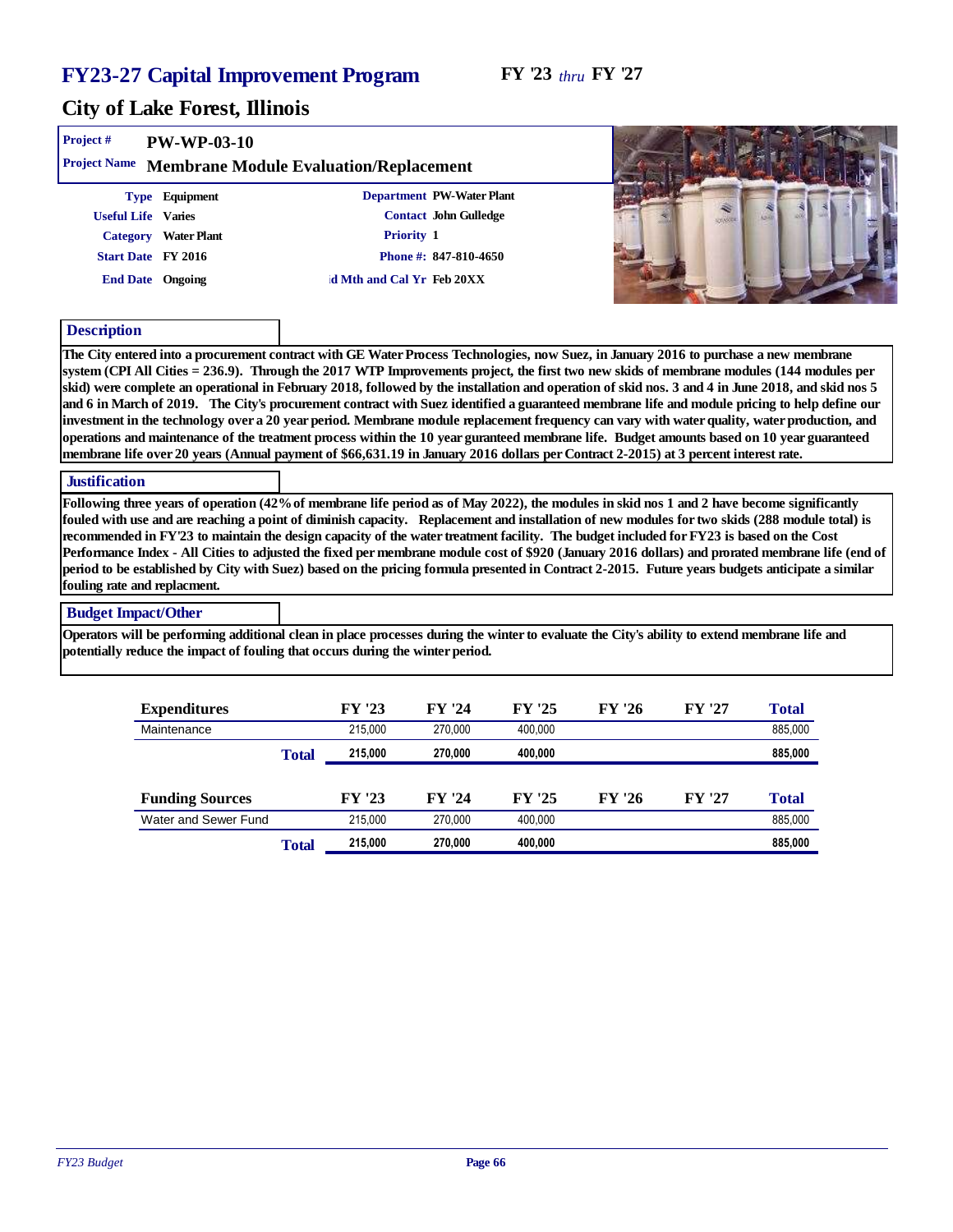| Project #<br>PW-WP-13-21<br>Project Name Pump VFD Upgrade |                                                                                                                                                                                                                                                                                                                                                                                                                                                       |  |
|-----------------------------------------------------------|-------------------------------------------------------------------------------------------------------------------------------------------------------------------------------------------------------------------------------------------------------------------------------------------------------------------------------------------------------------------------------------------------------------------------------------------------------|--|
| Type Equipment                                            | Department PW-Water Plant                                                                                                                                                                                                                                                                                                                                                                                                                             |  |
| Useful Life 20 years                                      | Contact Dan Martin/John Gulledge                                                                                                                                                                                                                                                                                                                                                                                                                      |  |
| Category Water Plant                                      | Priority 1                                                                                                                                                                                                                                                                                                                                                                                                                                            |  |
| Start Date FY 2023                                        | Phone #: 847-810-4650                                                                                                                                                                                                                                                                                                                                                                                                                                 |  |
| End Date FY 2025                                          | d Mth and Cal Yr                                                                                                                                                                                                                                                                                                                                                                                                                                      |  |
| Description                                               |                                                                                                                                                                                                                                                                                                                                                                                                                                                       |  |
| allow the pumps to run at the prescribed volume.          | The finished and raw water pumps have Variable Frequency Drives that allow the pumps to run at different speeds across their pump curves. This<br>constantly changes through out the year and even during the day. The VFDs are told by the SCADA system how fast to run and then the VFDs                                                                                                                                                            |  |
| <b>Justification</b>                                      |                                                                                                                                                                                                                                                                                                                                                                                                                                                       |  |
|                                                           | The water plant has 9 VFDs that will be at the end of their useful life by FY 2024. Several of these drives have already had the main power board<br>replaced in them. We currently have one spare power board. We will continue with preventitive maintenance efforts and aquiring critical spare<br>parts. These drives are critical to plant operations and should be upgraded before multiple failures are experienced and parts are unavailable. |  |
| <b>Budget Impact/Other</b>                                |                                                                                                                                                                                                                                                                                                                                                                                                                                                       |  |
|                                                           |                                                                                                                                                                                                                                                                                                                                                                                                                                                       |  |

| Expenditures               |       | FY '23  | FY '24  | FY '25  | FY '26 | FY '27 | Total   |
|----------------------------|-------|---------|---------|---------|--------|--------|---------|
| Equip/Vehicles/Furnishings |       | 160.000 | 247.000 | 265.000 |        |        | 672,000 |
|                            | Total | 160.000 | 247,000 | 265,000 |        |        | 672,000 |
|                            |       |         |         |         |        |        |         |
| <b>Funding Sources</b>     |       | FY '23  | FY '24  | FY '25  | FY '26 | FY '27 | Total   |
| Water and Sewer Fund       |       | 160.000 | 247.000 | 265.000 |        |        | 672,000 |
|                            | Total | 160,000 | 247,000 | 265,000 |        |        | 672,000 |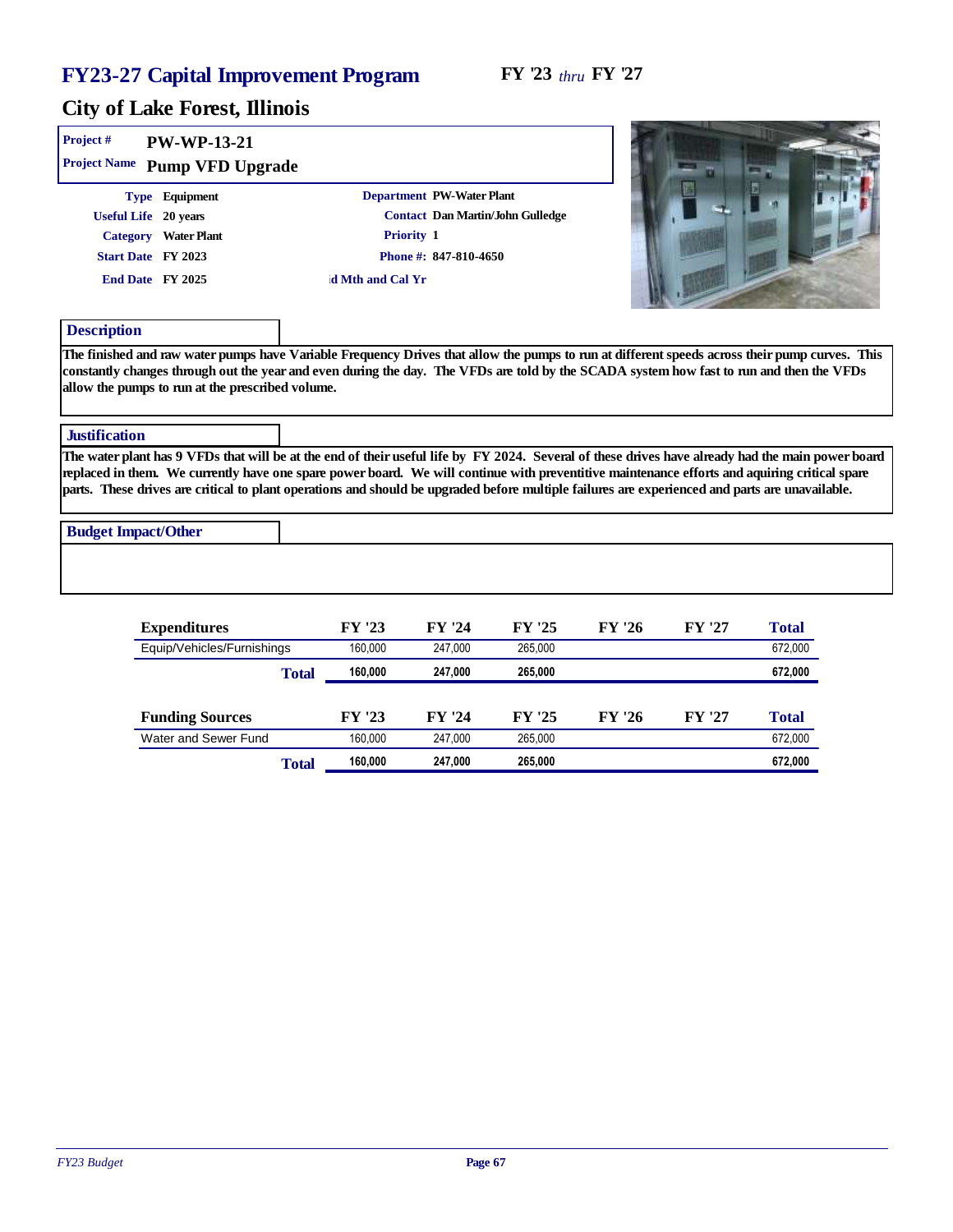and the state of the control of

| Project #                  | PW-WP-19-21                                                                                                 | Project Name Spruce Lift Station Emerg. Generator Replacement                                                                                                                                                                                                                                            |                                                    |                                  |        |        |                                                                                                                                                    |
|----------------------------|-------------------------------------------------------------------------------------------------------------|----------------------------------------------------------------------------------------------------------------------------------------------------------------------------------------------------------------------------------------------------------------------------------------------------------|----------------------------------------------------|----------------------------------|--------|--------|----------------------------------------------------------------------------------------------------------------------------------------------------|
|                            | Type Equipment<br>Useful Life 40 Years<br>Category Sanitary Sewer<br>Start Date FY 2027<br>End Date FY 2027 | Priority 1<br>d Mth and Cal Yr                                                                                                                                                                                                                                                                           | Department PW-Water Plant<br>Phone #: 847-810-4650 | Contact Dan Martin/John Gulledge |        |        |                                                                                                                                                    |
| Description                | outages to prevent sewage back-ups or sewage overflow.                                                      | discharge and two pumps are redundant in case one or two fail. This lift station receives the sanitary waste from the area north of Deerpath, east of<br>Greenbay Rd, and west of Sheridan Rd. The emergency back up generator provides the necesssry power to maintain pumping operation during         |                                                    |                                  |        |        | The Spruce Sanitary Sewer Lift station consists of several wet wellls and a total of six pumps. Four out of the six pumps are required for maximum |
| <b>Justification</b>       |                                                                                                             |                                                                                                                                                                                                                                                                                                          |                                                    |                                  |        |        |                                                                                                                                                    |
| costly to repair.          |                                                                                                             | In 2026 the emergency generator will be 40 years old and at the end of its life-cycle. The emergency generator, which is critical to the sanitary lift<br>stations on-going operation, has experienced electrical and engine component failures and obsolescence, making the unit less reliable and more |                                                    |                                  |        |        |                                                                                                                                                    |
| <b>Budget Impact/Other</b> |                                                                                                             |                                                                                                                                                                                                                                                                                                          |                                                    |                                  |        |        |                                                                                                                                                    |
|                            | Expenditures                                                                                                | FY '23                                                                                                                                                                                                                                                                                                   | FY '24                                             | FY '25                           | FY '26 | FY '27 | Total                                                                                                                                              |

| Expenditures               |       | FI 43  | F Y 24 | FΥ<br>- 2.J | FY ZO  | FY ZI   | 1 otal  |
|----------------------------|-------|--------|--------|-------------|--------|---------|---------|
| Equip/Vehicles/Furnishings |       |        |        |             |        | 300.000 | 300,000 |
|                            | Total |        |        |             |        | 300,000 | 300,000 |
| <b>Funding Sources</b>     |       | FY '23 | FY '24 | FY '25      | FY '26 | FY '27  | Total   |
| Water and Sewer Fund       |       |        |        |             |        | 300.000 | 300,000 |
|                            | Total |        |        |             |        | 300,000 | 300,000 |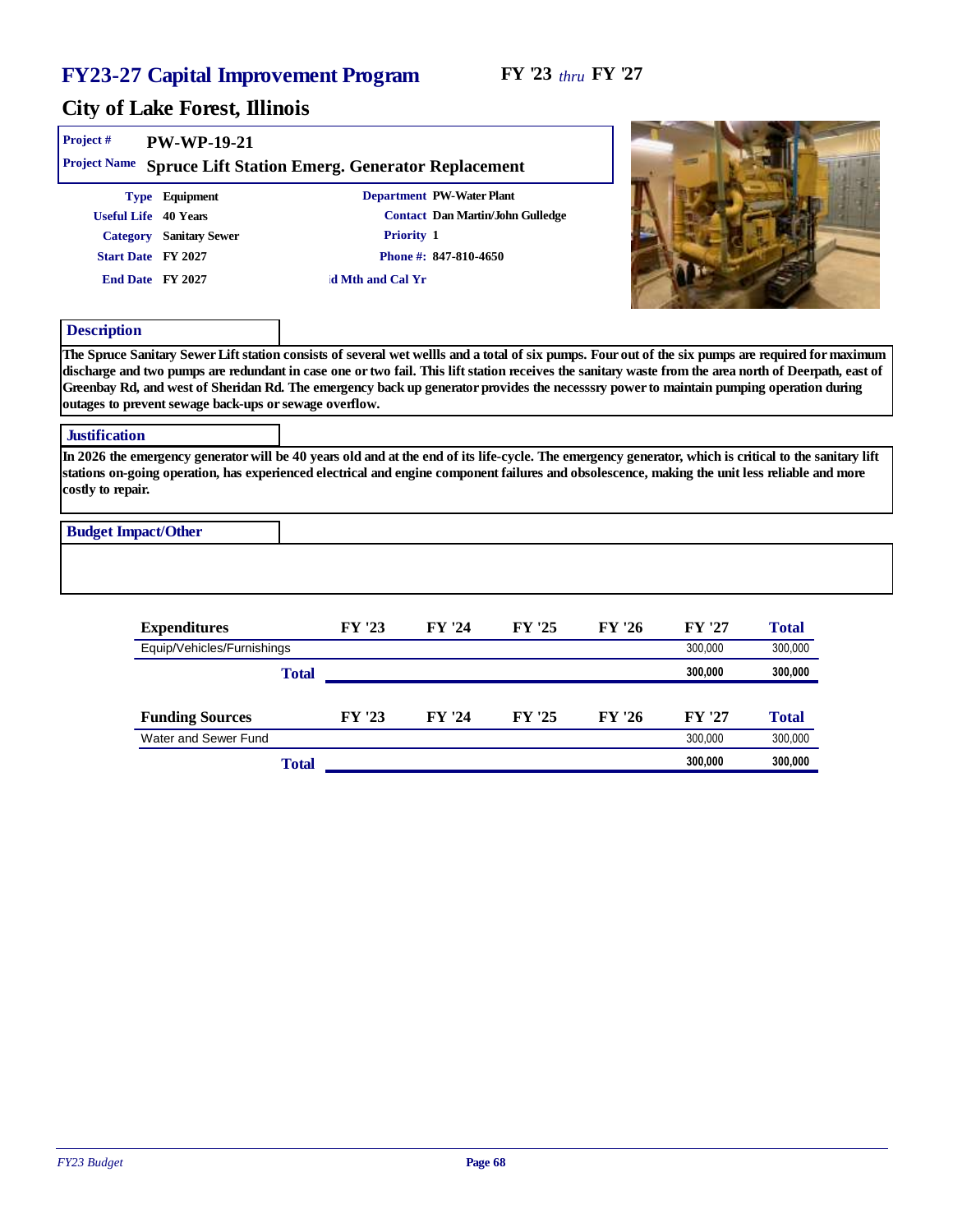#### FY '23 *thru* FY '27

| Project#                   | PW-WP-21-14                                                                                                                                                                                                                                                                                                                                                                                                                                                                                                                                                                                                                                                                                                                                                                                                                                                                                                                                                                                                                                                                                                                                                                                                                                                            |                               |                             |        |         |        |         |  |
|----------------------------|------------------------------------------------------------------------------------------------------------------------------------------------------------------------------------------------------------------------------------------------------------------------------------------------------------------------------------------------------------------------------------------------------------------------------------------------------------------------------------------------------------------------------------------------------------------------------------------------------------------------------------------------------------------------------------------------------------------------------------------------------------------------------------------------------------------------------------------------------------------------------------------------------------------------------------------------------------------------------------------------------------------------------------------------------------------------------------------------------------------------------------------------------------------------------------------------------------------------------------------------------------------------|-------------------------------|-----------------------------|--------|---------|--------|---------|--|
|                            | Project Name Clean 42" and 24" Intake Lines                                                                                                                                                                                                                                                                                                                                                                                                                                                                                                                                                                                                                                                                                                                                                                                                                                                                                                                                                                                                                                                                                                                                                                                                                            |                               |                             |        |         |        |         |  |
|                            | Type Maintenance                                                                                                                                                                                                                                                                                                                                                                                                                                                                                                                                                                                                                                                                                                                                                                                                                                                                                                                                                                                                                                                                                                                                                                                                                                                       |                               | Department PW-Water Plant   |        |         |        |         |  |
|                            | Useful Life 5 years                                                                                                                                                                                                                                                                                                                                                                                                                                                                                                                                                                                                                                                                                                                                                                                                                                                                                                                                                                                                                                                                                                                                                                                                                                                    |                               | Contact John Gulledge       |        |         |        |         |  |
|                            | Category Water Plant                                                                                                                                                                                                                                                                                                                                                                                                                                                                                                                                                                                                                                                                                                                                                                                                                                                                                                                                                                                                                                                                                                                                                                                                                                                   |                               | Priority 1                  |        |         |        |         |  |
|                            | Start Date FY 2015                                                                                                                                                                                                                                                                                                                                                                                                                                                                                                                                                                                                                                                                                                                                                                                                                                                                                                                                                                                                                                                                                                                                                                                                                                                     |                               | Phone #: 847-810-4650       |        |         |        |         |  |
|                            | End Date Ongoing                                                                                                                                                                                                                                                                                                                                                                                                                                                                                                                                                                                                                                                                                                                                                                                                                                                                                                                                                                                                                                                                                                                                                                                                                                                       |                               | d Mth and Cal Yr March 2015 |        |         |        |         |  |
| Description                |                                                                                                                                                                                                                                                                                                                                                                                                                                                                                                                                                                                                                                                                                                                                                                                                                                                                                                                                                                                                                                                                                                                                                                                                                                                                        |                               |                             |        |         |        |         |  |
| respectively.              | The 42" and 24" intake lines bring water and any debris suspended in it from Lake Michigan into the Intake Well where the filtration process<br>begins. The pipes are buried under the lake bottom for most of their length and the pipe inlets are 4,000 and 3,000 feet out into the lake                                                                                                                                                                                                                                                                                                                                                                                                                                                                                                                                                                                                                                                                                                                                                                                                                                                                                                                                                                             |                               |                             |        |         |        |         |  |
| <b>Justification</b>       |                                                                                                                                                                                                                                                                                                                                                                                                                                                                                                                                                                                                                                                                                                                                                                                                                                                                                                                                                                                                                                                                                                                                                                                                                                                                        |                               |                             |        |         |        |         |  |
|                            | The 42" and 24" intake lines for half of the year have a low flow through them. As the water makes it way to the plant the debris suspended in the<br>water begins to settle out and falls to the bottom of the pipe. Prior to the membrane plant staff was able to draw hard on the intakes as necessary<br>and remove the debris to a basin and bypass the filters. The last time that was done was in 2001. Prior to that both intakes were "pigged" in 1993.<br>There is currently 8 inches of sediment settled out in the bottom of the pipe. The depth of sediment increases over the winter months during low<br>flow. When plant flows are increased the turbidity, or dirt suspended in the water, increases at least 20 ntu's. Most of the debris passed the<br>prefilters and is removed entirely by the modules. The turbidities take more than 6 hours to begin to decline. These artificial turbidity events<br>happen during times of highest demand and challenge the filter ability to meet capacity. Removing this debris will decrease the amount of solids<br>that the modules need to remove. Regular cleaning (5-7 years) is recommended and that is determined through regular inspections and frequency<br>of high turbidity events each year. |                               |                             |        |         |        |         |  |
| <b>Budget Impact/Other</b> |                                                                                                                                                                                                                                                                                                                                                                                                                                                                                                                                                                                                                                                                                                                                                                                                                                                                                                                                                                                                                                                                                                                                                                                                                                                                        |                               |                             |        |         |        |         |  |
|                            | There are no associated impacts to the operating budget.                                                                                                                                                                                                                                                                                                                                                                                                                                                                                                                                                                                                                                                                                                                                                                                                                                                                                                                                                                                                                                                                                                                                                                                                               |                               |                             |        |         |        |         |  |
|                            | Expenditures                                                                                                                                                                                                                                                                                                                                                                                                                                                                                                                                                                                                                                                                                                                                                                                                                                                                                                                                                                                                                                                                                                                                                                                                                                                           | FY '23                        | FY '24                      | FY '25 | FY '26  | FY '27 | Total   |  |
|                            | Maintenance                                                                                                                                                                                                                                                                                                                                                                                                                                                                                                                                                                                                                                                                                                                                                                                                                                                                                                                                                                                                                                                                                                                                                                                                                                                            |                               |                             |        | 200,000 |        | 200,000 |  |
|                            |                                                                                                                                                                                                                                                                                                                                                                                                                                                                                                                                                                                                                                                                                                                                                                                                                                                                                                                                                                                                                                                                                                                                                                                                                                                                        | $T_{\alpha \uparrow \alpha}1$ |                             |        | 200,000 |        | 200 000 |  |

|                        | Total |        | 200.000 |        |         | 200.000 |         |
|------------------------|-------|--------|---------|--------|---------|---------|---------|
|                        |       |        |         |        |         |         |         |
| <b>Funding Sources</b> |       | FY '23 | FY '24  | FY '25 | FY '26  | FY '27  | Total   |
| Water and Sewer Fund   |       |        |         |        | 200.000 |         | 200.000 |
|                        | Total |        |         |        | 200.000 |         | 200,000 |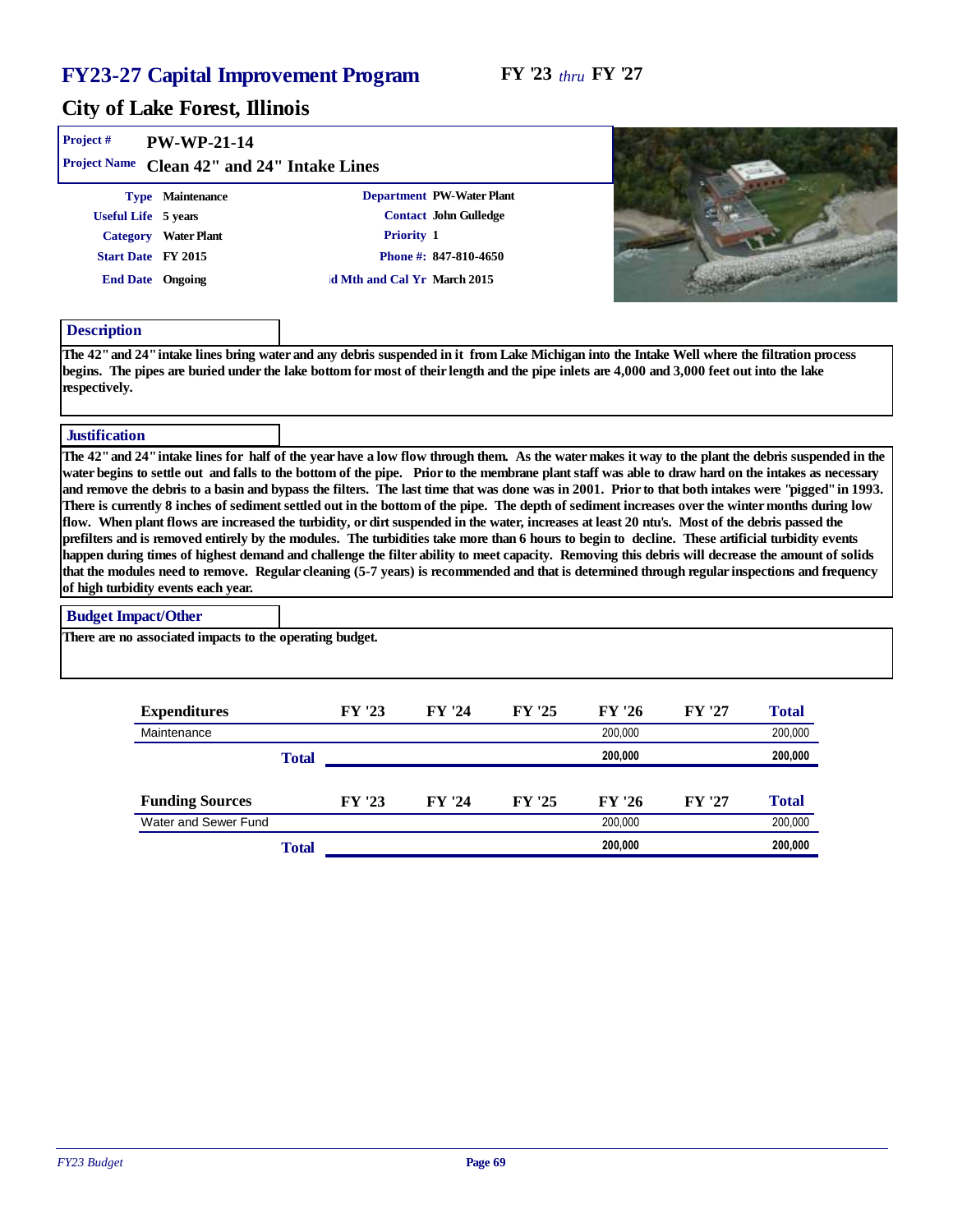| Project #                  |                                                                                                                                                                                                                                                                                                                                 |                             |                         |        |        |        |         |
|----------------------------|---------------------------------------------------------------------------------------------------------------------------------------------------------------------------------------------------------------------------------------------------------------------------------------------------------------------------------|-----------------------------|-------------------------|--------|--------|--------|---------|
|                            | PK-CEM-01-23                                                                                                                                                                                                                                                                                                                    |                             |                         |        |        |        |         |
| Project Name               | Cemetery Maintenance Storage Building                                                                                                                                                                                                                                                                                           |                             |                         |        |        |        |         |
|                            | Type Improvement                                                                                                                                                                                                                                                                                                                |                             | Department Rec-Cemetery |        |        |        |         |
|                            | Useful Life 25 Years                                                                                                                                                                                                                                                                                                            |                             | Contact Phil Alderks    |        |        |        |         |
|                            | Category Cemetery                                                                                                                                                                                                                                                                                                               | Priority 1                  |                         |        |        |        |         |
|                            | Start Date FY 2023                                                                                                                                                                                                                                                                                                              |                             | Phone #: 847-615-4341   |        |        |        |         |
|                            | End Date FY 2023                                                                                                                                                                                                                                                                                                                | d Mth and Cal Yr March 2022 |                         |        |        |        |         |
|                            |                                                                                                                                                                                                                                                                                                                                 |                             |                         |        |        |        |         |
| Description                |                                                                                                                                                                                                                                                                                                                                 |                             |                         |        |        |        |         |
|                            |                                                                                                                                                                                                                                                                                                                                 |                             |                         |        |        |        |         |
| Justification              |                                                                                                                                                                                                                                                                                                                                 |                             |                         |        |        |        |         |
|                            | The cemetery operations has inadequate storage space in the existing gate house garage. This storage facility will eliminate the need for other small<br>sheds on the site and consolidate storage for equipment and materials to operate the cemetery.                                                                         |                             |                         |        |        |        |         |
| <b>Budget Impact/Other</b> |                                                                                                                                                                                                                                                                                                                                 |                             |                         |        |        |        |         |
|                            | The new storage building will have minimal impact on the operating budget, due to the replacement of other structures that require annual<br>maintenance. The new building will have long-term reductions in maintenance of equipment costs because equipment currently stored outside will<br>be storing in the new structure. |                             |                         |        |        |        |         |
|                            | Expenditures                                                                                                                                                                                                                                                                                                                    | FY '23                      | FY '24                  | FY '25 | FY '26 | FY '27 | Total   |
|                            | Planning/Design                                                                                                                                                                                                                                                                                                                 | 100,000                     |                         |        |        |        | 100,000 |
|                            |                                                                                                                                                                                                                                                                                                                                 | 100,000<br>Total            |                         |        |        |        | 100,000 |

| <b>Funding Sources</b> |       | FY '23  | FY '24 | FY '25 | FY '26 | FY '27 | Total   |
|------------------------|-------|---------|--------|--------|--------|--------|---------|
| Cemetery Fund          |       | 100.000 |        |        |        |        | 100,000 |
|                        | Total | 100,000 |        |        |        |        | 100,000 |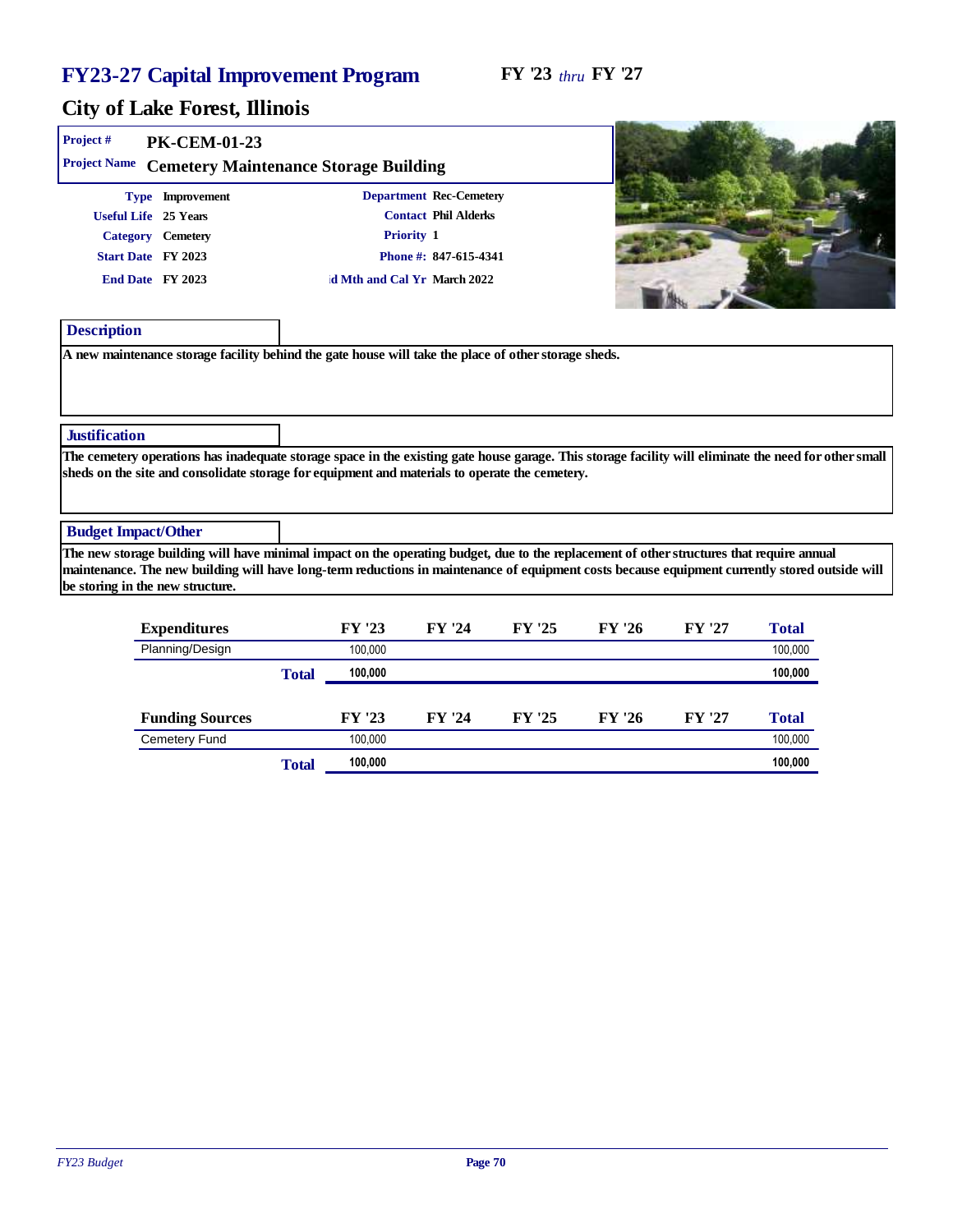#### FY '23 *thru* FY '27

| Project#                                | PK-DGC-01-23                    |                                                                                                                                                  |                            |                                |         |        |         |
|-----------------------------------------|---------------------------------|--------------------------------------------------------------------------------------------------------------------------------------------------|----------------------------|--------------------------------|---------|--------|---------|
| Project Name                            |                                 | Golf Course Parking Lot Improvements                                                                                                             |                            |                                |         |        |         |
|                                         | Type Improvement                |                                                                                                                                                  | Department Rec-Golf Course |                                |         |        |         |
|                                         | Useful Life 20 years            |                                                                                                                                                  |                            | Contact Chuck Myers/Byron Kutz |         |        |         |
|                                         | Category Deerpath Golf Course   | Priority 1                                                                                                                                       |                            |                                |         |        |         |
|                                         | Start Date FY 2025              |                                                                                                                                                  | Phone #: 847-810-3565      |                                |         |        |         |
|                                         | End Date FY 2025                | d Mth and Cal Yr March 2024                                                                                                                      |                            |                                |         |        |         |
| Description                             |                                 |                                                                                                                                                  |                            |                                |         |        |         |
| Justification<br>parking at the course. |                                 | The parking lot is over 20 years old and in need of new surfacing. In addition, the additional 23 parking spaces will help reduce the deficit of |                            |                                |         |        |         |
| <b>Budget Impact/Other</b>              |                                 |                                                                                                                                                  |                            |                                |         |        |         |
|                                         | Budget may include re-striping. | No short-term impact on Operating Budget anticipated. The pavement should last for a minimum of 20 years. Long-term impact on Operating          |                            |                                |         |        |         |
|                                         | Expenditures                    | FY '23                                                                                                                                           | FY '24                     | FY '25                         | FY '26  | FY '27 | Total   |
|                                         | Planning/Design                 |                                                                                                                                                  |                            | 20,000                         |         |        | 20,000  |
|                                         | Construction                    |                                                                                                                                                  |                            |                                | 255,000 |        | 255,000 |
|                                         |                                 | Total                                                                                                                                            |                            | 20,000                         | 255,000 |        | 275,000 |

|                        | Total |        |        | 20,000 | 255,000 |       | 275,000 |
|------------------------|-------|--------|--------|--------|---------|-------|---------|
| Golf Course Fund       |       |        |        | 20.000 | 255,000 |       | 275.000 |
| <b>Funding Sources</b> |       | FY '23 | FY '24 | FY '25 | FY '26  | FY'27 | Total   |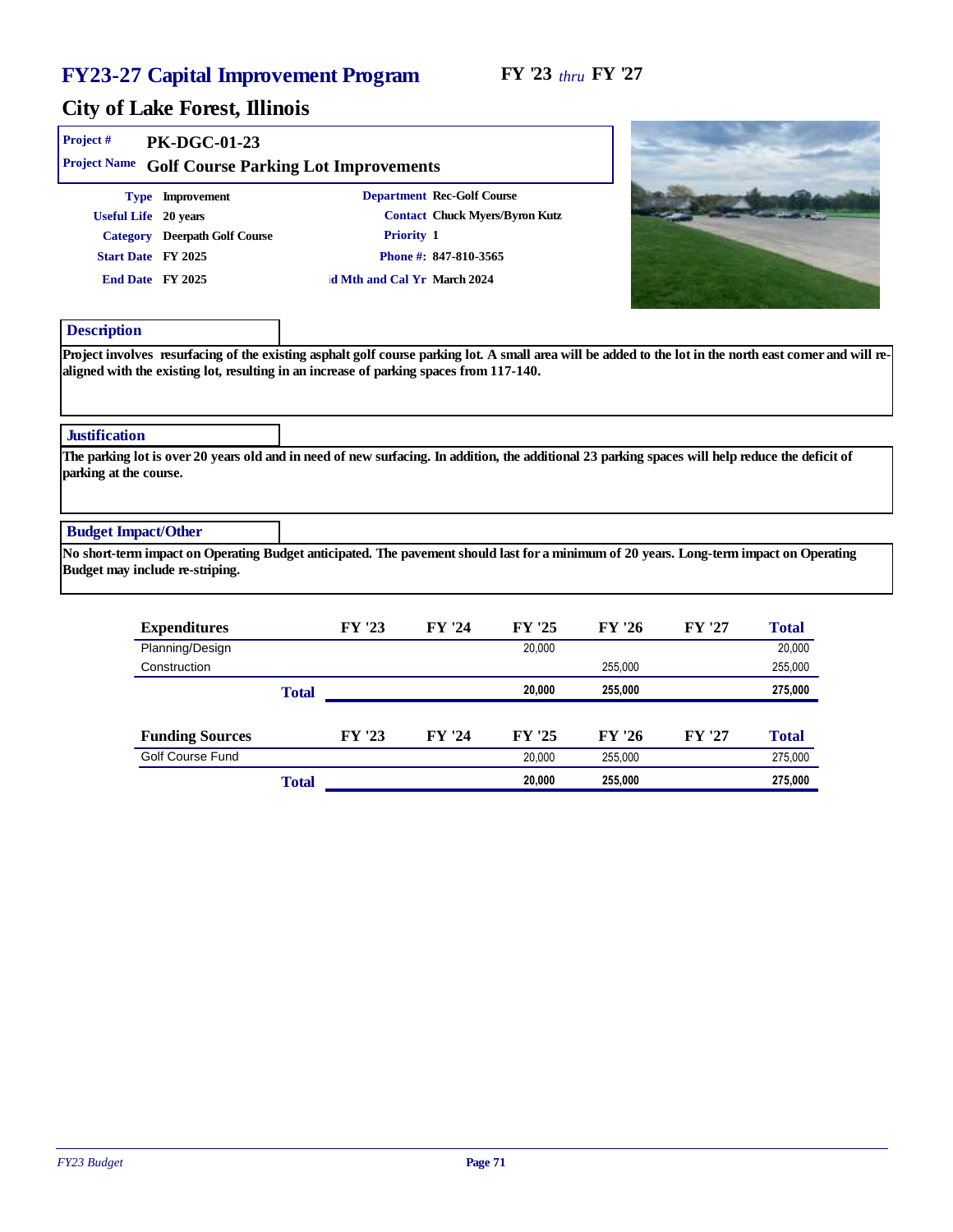| Project #<br>Project Name  | PK-DGC-02-21                                                                                                        | Deerpath Golf Course Hole 5 Bridge Replacement                                                                                                                                                                                                    |  |
|----------------------------|---------------------------------------------------------------------------------------------------------------------|---------------------------------------------------------------------------------------------------------------------------------------------------------------------------------------------------------------------------------------------------|--|
|                            | Type Improvement<br>Useful Life 20 years<br>Category Deerpath Golf Course<br>Start Date FY 2023<br>End Date FY 2023 | Department Rec-Golf Course<br><b>Contact Chuck Myers</b><br>Priority 1<br>Phone #: 847-810-3565<br>d Mth and Cal Yr May 2023                                                                                                                      |  |
| Description                |                                                                                                                     | Replacement of wooden bridge over the Skokie River near Hole #5 on course.                                                                                                                                                                        |  |
| Justification              |                                                                                                                     |                                                                                                                                                                                                                                                   |  |
|                            |                                                                                                                     | The bridge is part of the cart path and is in poor condition due to flooding events and old age of wood structure. A new bridge would also be<br>placed higher over the river to prevent water pressure on bridge and provide adequate clearance. |  |
| <b>Budget Impact/Other</b> |                                                                                                                     | The new bridge will reduce annual maintenance costs that are currently spent on repairs to the aging structure.                                                                                                                                   |  |
|                            |                                                                                                                     |                                                                                                                                                                                                                                                   |  |

| Expenditures           |       | FY '23 | FY '24 | FY '25 | FY '26 | FY '27 | Total   |
|------------------------|-------|--------|--------|--------|--------|--------|---------|
| Planning/Design        |       |        | 10,000 |        |        |        | 10,000  |
| Construction           |       |        |        | 90.000 |        |        | 90,000  |
|                        | Total |        | 10,000 | 90,000 |        |        | 100,000 |
|                        |       |        |        |        |        |        |         |
| <b>Funding Sources</b> |       | FY '23 | FY '24 | FY '25 | FY '26 | FY '27 | Total   |
| Golf Course Fund       |       |        | 10.000 | 90,000 |        |        | 100,000 |
|                        | Total |        | 10,000 | 90,000 |        |        | 100,000 |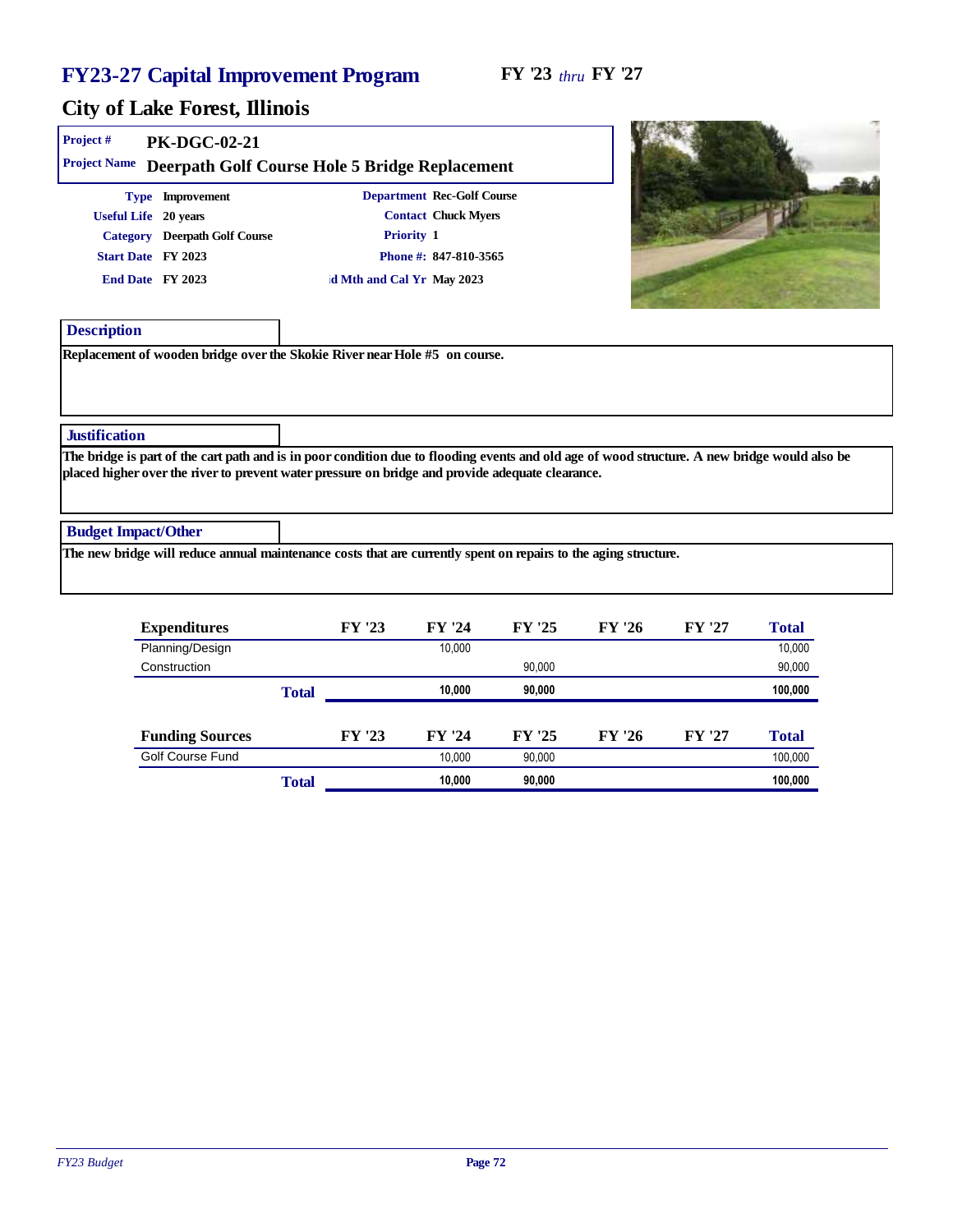| Project #<br>Project Name  | <b>PK-DGC-02-22</b>                                                                                                 | Deerpath Golf Course Hole 4 Bridge Replacement                                                                                                                                                                                                    |  |
|----------------------------|---------------------------------------------------------------------------------------------------------------------|---------------------------------------------------------------------------------------------------------------------------------------------------------------------------------------------------------------------------------------------------|--|
|                            | Type Improvement<br>Useful Life 20 years<br>Category Deerpath Golf Course<br>Start Date FY 2026<br>End Date FY 2026 | Department Rec-Golf Course<br><b>Contact Chuck Myers</b><br>Priority 1<br>Phone #: 847-810-3565<br>d Mth and Cal Yr March 2026                                                                                                                    |  |
| Description                |                                                                                                                     |                                                                                                                                                                                                                                                   |  |
|                            |                                                                                                                     | Replacement of wooden bridge over the Skokie River near Hole #4 on course.                                                                                                                                                                        |  |
| <b>Justification</b>       |                                                                                                                     |                                                                                                                                                                                                                                                   |  |
|                            |                                                                                                                     | The bridge is part of the cart path and is in poor condition due to flooding events and old age of wood structure. A new bridge would also be<br>placed higher over the river to prevent water pressure on bridge and provide adequate clearance. |  |
| <b>Budget Impact/Other</b> |                                                                                                                     |                                                                                                                                                                                                                                                   |  |
|                            |                                                                                                                     | The new bridge will reduce annual maintenance costs that are currently spent on repairs to the aging structure.                                                                                                                                   |  |

| Expenditures           |       | FY '23 | FY '24 | FY '25 | FY '26 | FY '27 | Total  |
|------------------------|-------|--------|--------|--------|--------|--------|--------|
| Planning/Design        |       |        | 10.000 |        |        |        | 10,000 |
| Construction           |       |        |        |        | 85.000 |        | 85,000 |
|                        | Total |        | 10,000 |        | 85,000 |        | 95,000 |
|                        |       |        |        |        |        |        |        |
| <b>Funding Sources</b> |       | FY '23 | FY '24 | FY '25 | FY '26 | FY '27 | Total  |
| Golf Course Fund       |       |        | 10.000 |        | 85,000 |        | 95,000 |
|                        | Total |        | 10,000 |        | 85,000 |        | 95,000 |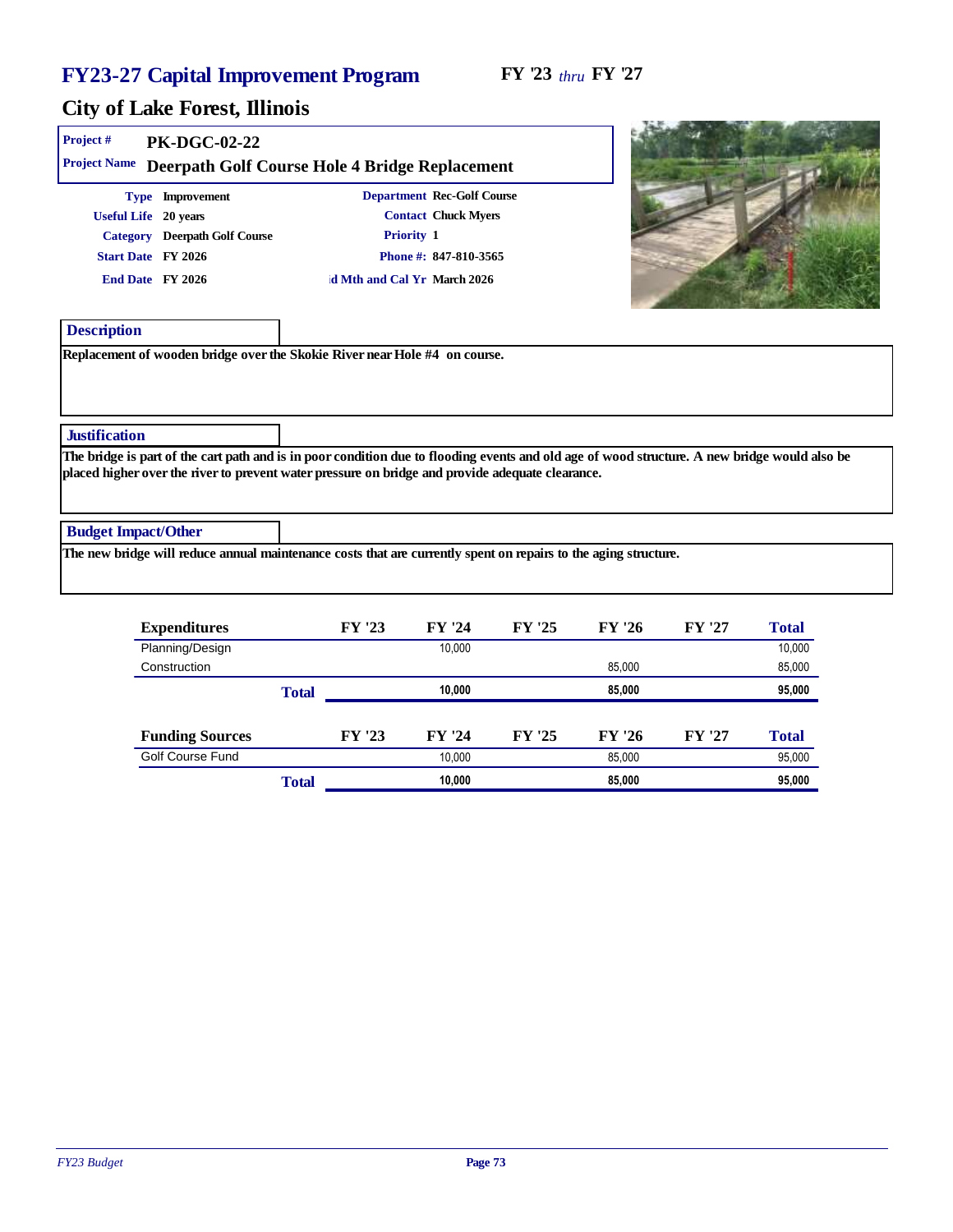| Project#<br>Project Name   | <b>PK-PRK-01-19</b>                                                                       |                                                                                                                                                                                                                                                                                                                                                                                                              |                                                                             |        |        |        |        |
|----------------------------|-------------------------------------------------------------------------------------------|--------------------------------------------------------------------------------------------------------------------------------------------------------------------------------------------------------------------------------------------------------------------------------------------------------------------------------------------------------------------------------------------------------------|-----------------------------------------------------------------------------|--------|--------|--------|--------|
|                            | Type Maintenance<br>Useful Life 6 Years<br>Category Northcroft Park<br>Start Date FY 2020 | Northcroft Park Tennis Surface Maintenance<br>Priority 1                                                                                                                                                                                                                                                                                                                                                     | Department Rec-Parks<br><b>Contact Chuck Myers</b><br>Phone #: 847-810-3565 |        |        |        |        |
|                            | End Date FY 2020                                                                          | d Mth and Cal Yr March 2020                                                                                                                                                                                                                                                                                                                                                                                  |                                                                             |        |        |        |        |
| Description                |                                                                                           |                                                                                                                                                                                                                                                                                                                                                                                                              |                                                                             |        |        |        |        |
|                            |                                                                                           | This project is included in our 5-year maintenance plan for tennis court surfacing. Project involves striping and replacing the top acrylic layers of<br>the four existing tennis courts. Northcroft Park tennis courts were resurfaced in 2016. Courts require re-surfacing of acrylic top coat every 5 years<br>to protect the subsurface asphalt from cracking and extends the useful life of the courts. |                                                                             |        |        |        |        |
| Justification              |                                                                                           |                                                                                                                                                                                                                                                                                                                                                                                                              |                                                                             |        |        |        |        |
|                            |                                                                                           | Re-surfacing the top acrylic coats on a five year cycle will extend the life of the base asphalt layer and reduce cracks. 5-year maintenance reduces<br>the chance of large cracks in the play surface - safer conditions for users and prevention of more costly asphalt repairs to the sub-surface layer. The<br>courts at Northcroft were last surfaced in 2016 and are overdue by three years.           |                                                                             |        |        |        |        |
| <b>Budget Impact/Other</b> |                                                                                           |                                                                                                                                                                                                                                                                                                                                                                                                              |                                                                             |        |        |        |        |
|                            |                                                                                           | Regular resurfacing of the courts protects the underlying asphalt surface from deteriation and reduces the need for large capital outlays for new<br>asphalt. The resurfacing also provides a higher quality playing surface while reducing the annual maintenance operating budget.                                                                                                                         |                                                                             |        |        |        |        |
|                            | Expenditures                                                                              | FY '23                                                                                                                                                                                                                                                                                                                                                                                                       | FY '24                                                                      | FY '25 | FY '26 | FY '27 | Total  |
|                            | Maintenance                                                                               |                                                                                                                                                                                                                                                                                                                                                                                                              |                                                                             | 20.000 |        |        | 20.000 |

| Total                   |        |        | 20.000 |        |        | 20,000 |
|-------------------------|--------|--------|--------|--------|--------|--------|
| <b>Funding Sources</b>  | FY '23 | FY '24 | FY '25 | FY '26 | FY '27 | Total  |
| Park & Public Land Fund |        |        | 20.000 |        |        | 20,000 |
| Total                   |        |        | 20,000 |        |        | 20,000 |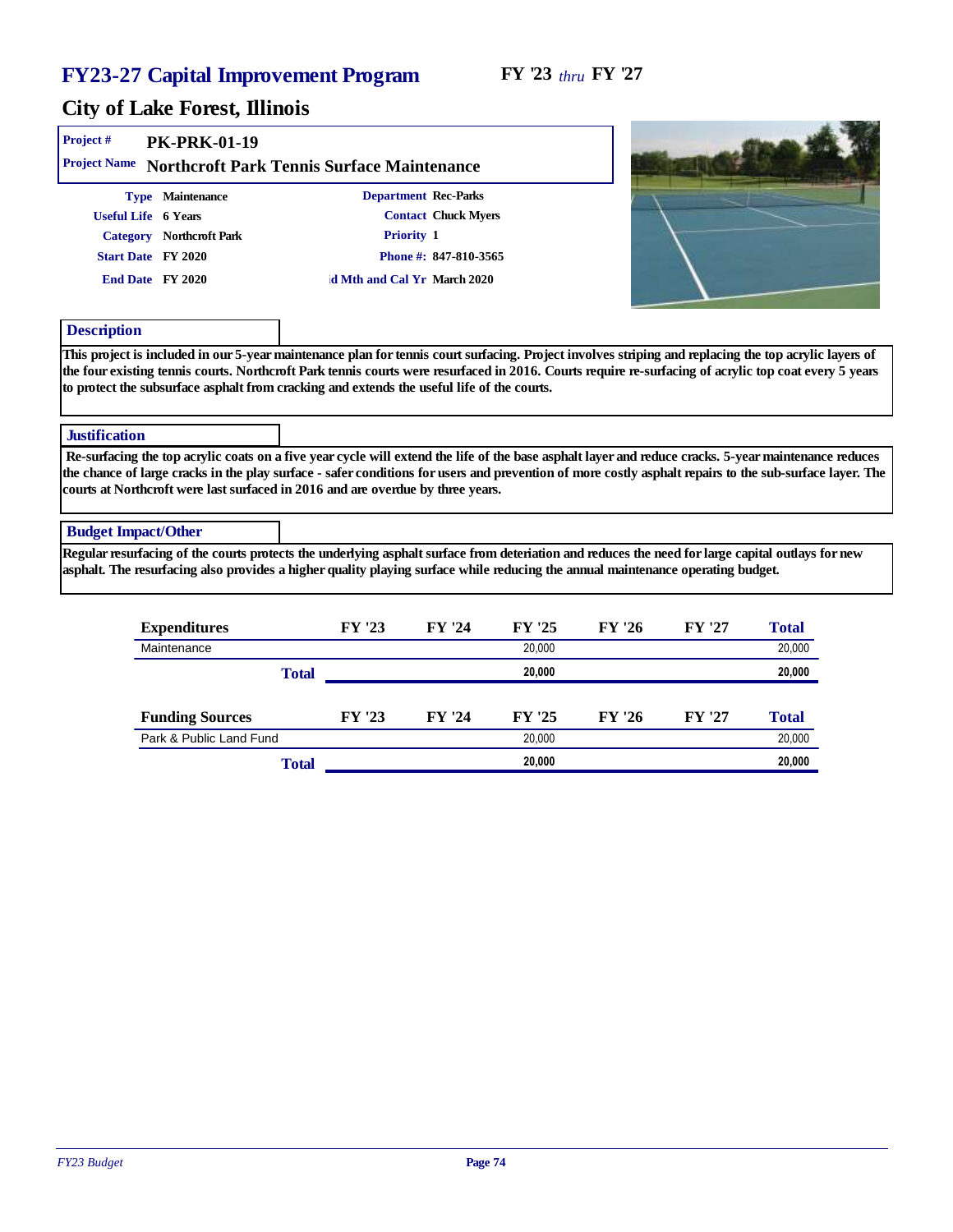| Project #                  | <b>PK-PRK-01-21</b>                                                                |                                                                                                                                                                                                                                                                                                                                                                                                                                               |                                                                             |        |        |       |  |
|----------------------------|------------------------------------------------------------------------------------|-----------------------------------------------------------------------------------------------------------------------------------------------------------------------------------------------------------------------------------------------------------------------------------------------------------------------------------------------------------------------------------------------------------------------------------------------|-----------------------------------------------------------------------------|--------|--------|-------|--|
| <b>Project Name</b>        |                                                                                    | Deerpath Landscaping: Bridge Abutment & Ramp Areas                                                                                                                                                                                                                                                                                                                                                                                            |                                                                             |        |        |       |  |
| Useful Life 20 years       | Type Improvement<br>Category Landscaping<br>Start Date FY 2023<br>End Date FY 2023 | Priority 1<br>d Mth and Cal Yr                                                                                                                                                                                                                                                                                                                                                                                                                | Department Rec-Parks<br><b>Contact Chuck Myers</b><br>Phone #: 847 810-3565 |        |        |       |  |
| Description<br>Project.    |                                                                                    | Landscaping the areas adjacent to the bridges & ramps at Deerpath & Rte. 41. Landscaping to be done at the end of the IDOT Rt.41 Underpass                                                                                                                                                                                                                                                                                                    |                                                                             |        |        |       |  |
| <b>Justification</b>       |                                                                                    |                                                                                                                                                                                                                                                                                                                                                                                                                                               |                                                                             |        |        |       |  |
|                            | address this need for a number of years.                                           | As part of the IDOT Pump Station Project, infrastructure improvements will be made to the Deerpath & Rte. 41 area. The areas adjacent to the<br>bridges has been in need of landscape improvements for a number of years. Staff has previously discussed the potential to complete the landscape<br>improvements following the completion of the IDOT Pump Station Project. The Civic Beautification Committee has also discussed the need to |                                                                             |        |        |       |  |
| <b>Budget Impact/Other</b> |                                                                                    |                                                                                                                                                                                                                                                                                                                                                                                                                                               |                                                                             |        |        |       |  |
|                            |                                                                                    | The new landscaping around the pump station have a cost impact to the annual operation budget for the Parks Section.                                                                                                                                                                                                                                                                                                                          |                                                                             |        |        |       |  |
|                            | Expenditures                                                                       | FY '23                                                                                                                                                                                                                                                                                                                                                                                                                                        | FY '24                                                                      | FY '26 | FY '27 | Total |  |

| Expenditures           |       | FY '23 | FY '24 | FY '25 | FY '26 | FY '27 | Total  |
|------------------------|-------|--------|--------|--------|--------|--------|--------|
| Maintenance            |       | 90.000 |        |        |        |        | 90,000 |
|                        | Total | 90,000 |        |        |        |        | 90,000 |
|                        |       |        |        |        |        |        |        |
| <b>Funding Sources</b> |       | FY '23 | FY '24 | FY '25 | FY '26 | FY '27 | Total  |
| Capital Fund           |       | 90.000 |        |        |        |        | 90,000 |
|                        | Total | 90,000 |        |        |        |        | 90,000 |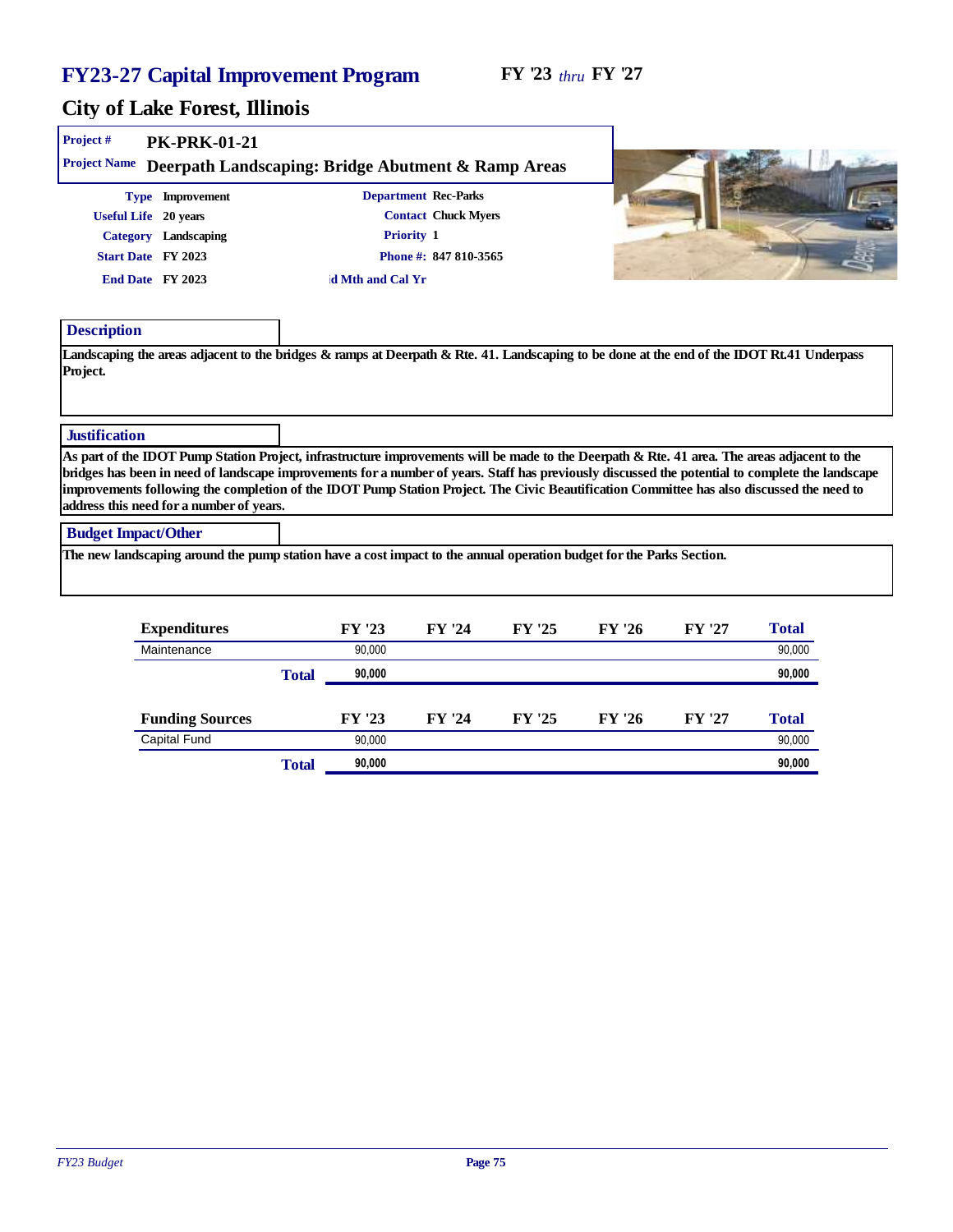×

#### City of Lake Forest, Illinois

| Project#<br>Project Name | <b>PK-PRK-01-22</b><br>West Park Tennis Court Surface Maintenance                                                                                                                                                                                                                                                                                                  |                           |                            |        |        |        |        |  |
|--------------------------|--------------------------------------------------------------------------------------------------------------------------------------------------------------------------------------------------------------------------------------------------------------------------------------------------------------------------------------------------------------------|---------------------------|----------------------------|--------|--------|--------|--------|--|
|                          | Type Maintenance                                                                                                                                                                                                                                                                                                                                                   |                           | Department Rec-Parks       |        |        |        |        |  |
|                          | Useful Life 5 years                                                                                                                                                                                                                                                                                                                                                |                           | <b>Contact Chuck Myers</b> |        |        |        |        |  |
|                          | Category West Park                                                                                                                                                                                                                                                                                                                                                 | Priority 1                |                            |        |        |        |        |  |
|                          | Start Date FY 2024                                                                                                                                                                                                                                                                                                                                                 |                           | Phone #: 847-810-3565      |        |        |        |        |  |
|                          | End Date FY 2024                                                                                                                                                                                                                                                                                                                                                   | d Mth and Cal Yr May 2023 |                            |        |        |        |        |  |
| Description              |                                                                                                                                                                                                                                                                                                                                                                    |                           |                            |        |        |        |        |  |
|                          | the four existing tennis courts. West Park tennis courts were resurfaced in 2017. Courts require re-surfacing of acrylic top coat every 5 years to<br>protect the subsurface asphalt from cracking and extends the useful life of the courts.                                                                                                                      |                           |                            |        |        |        |        |  |
| Justification            |                                                                                                                                                                                                                                                                                                                                                                    |                           |                            |        |        |        |        |  |
|                          | Re-surfacing the top acrylic coats on a five year cycle will extend the life of the base asphalt layer and reduce cracks. 5-year maintenance reduces<br>the chance of large cracks in the play surface - safer conditions for users and prevention of more costly asphalt repairs to the sub-surface layer. The<br>courts at West Park were last surfaced in 2017. |                           |                            |        |        |        |        |  |
|                          | <b>Budget Impact/Other</b>                                                                                                                                                                                                                                                                                                                                         |                           |                            |        |        |        |        |  |
|                          | No short-term impact on Operating Budget is anticipated. Long-term impact on Operating Budget will include reduction in annual maintenance,<br>including annual crack repair.                                                                                                                                                                                      |                           |                            |        |        |        |        |  |
|                          | Expenditures                                                                                                                                                                                                                                                                                                                                                       | FY '23                    | FY '24                     | FY '25 | FY '26 | FY '27 | Total  |  |
|                          | Maintenance                                                                                                                                                                                                                                                                                                                                                        |                           |                            | 40,000 |        |        | 40,000 |  |
|                          |                                                                                                                                                                                                                                                                                                                                                                    | Total                     |                            | 40,000 |        |        | 40,000 |  |
|                          | <b>Funding Sources</b>                                                                                                                                                                                                                                                                                                                                             | FY '23                    | FY '24                     | FY '25 | FY '26 | FY '27 | Total  |  |
|                          | Park & Public Land Fund                                                                                                                                                                                                                                                                                                                                            |                           |                            | 40,000 |        |        | 40,000 |  |
|                          |                                                                                                                                                                                                                                                                                                                                                                    | Total                     |                            | 40.000 |        |        | 40.000 |  |

*FY23 Budget* Page 76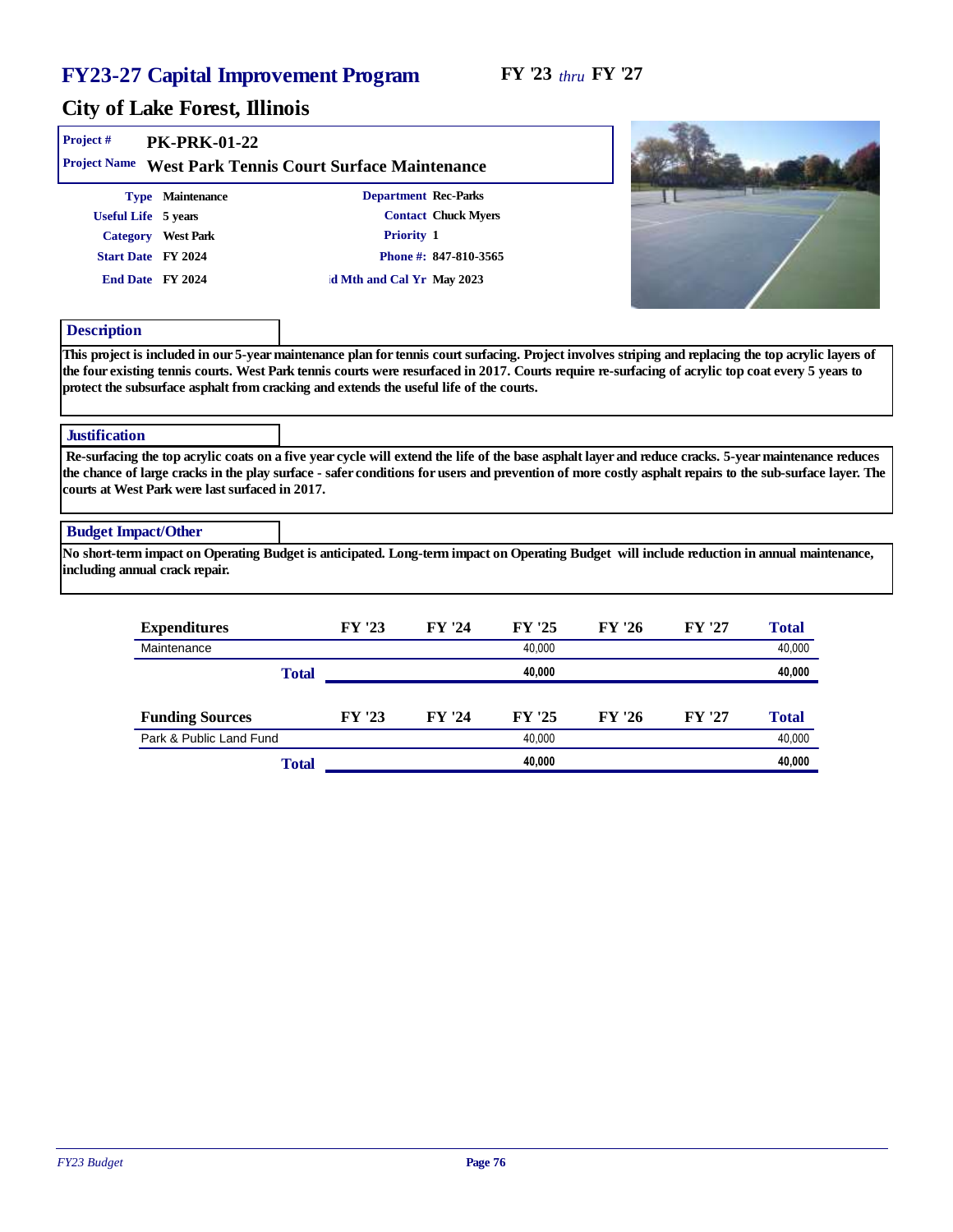#### FY '23 *thru* FY '27

| Project#<br>Project Name        | <b>PK-PRK-01-23</b>                                                                                                                               |                                                                                                                                         |                                                                                                                                                    |
|---------------------------------|---------------------------------------------------------------------------------------------------------------------------------------------------|-----------------------------------------------------------------------------------------------------------------------------------------|----------------------------------------------------------------------------------------------------------------------------------------------------|
|                                 | Forest Park Beach Restoration<br>Type Maintenance<br>Useful Life 20 years<br>Category Forest Park/Beach<br>Start Date FY 2023<br>End Date FY 2027 | Department Rec-Parks<br><b>Contact Chuck Myers</b><br>Priority 1<br>Phone #: 847-810-3565<br>d Mth and Cal Yr March 2022                |                                                                                                                                                    |
| Description                     |                                                                                                                                                   | installation, groin enhancement and breakwater improvements.                                                                            | Restoration of the beach system based on the results of an extensive beach study in 2021. Restoration includes sand nourishment, native vegetation |
| <b>Justification</b><br>events. |                                                                                                                                                   |                                                                                                                                         | To ensure future performance of the breakwater/beach system and improve the resilience of the beach from high water levels and large storm         |
| <b>Budget Impact/Other</b>      |                                                                                                                                                   | Restoring the original sand profile will significantly reduce annual operating costs due to reduction of damage caused by large storms. |                                                                                                                                                    |
|                                 |                                                                                                                                                   |                                                                                                                                         |                                                                                                                                                    |

| Expenditures           |       | FY '23  | FY '24  | FY '25 | FY '26  | FY '27  | Total     |
|------------------------|-------|---------|---------|--------|---------|---------|-----------|
| Planning/Design        |       | 100.000 |         | 30.000 | 30,000  |         | 160,000   |
| Maintenance            |       | 225.000 | 275.000 |        | 330.000 | 330,000 | 1,160,000 |
|                        | Total | 325,000 | 275,000 | 30,000 | 360,000 | 330,000 | 1,320,000 |
|                        |       |         |         |        |         |         |           |
| <b>Funding Sources</b> |       | FY '23  | FY '24  | FY '25 | FY '26  | FY '27  | Total     |
| <b>Capital Fund</b>    |       | 325.000 | 275.000 | 30.000 | 360.000 | 330.000 | 1,320,000 |
|                        | Total | 325,000 | 275,000 | 30,000 | 360,000 | 330,000 | 1,320,000 |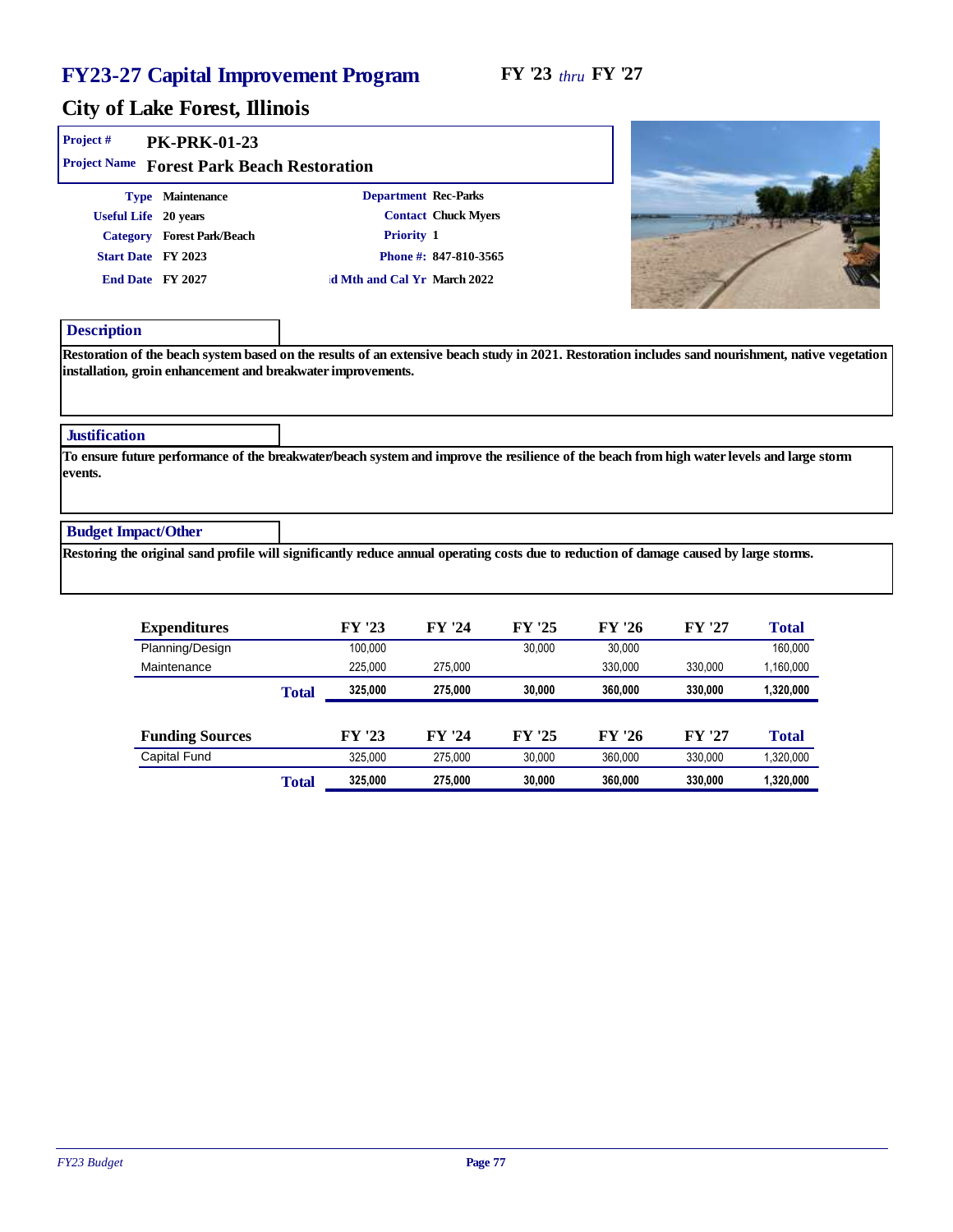| Project#                   | <b>PK-PRK-02-19</b>                                 |                                                                                                                                                                                                                                                                                                                 |                            |        |        |        |       |
|----------------------------|-----------------------------------------------------|-----------------------------------------------------------------------------------------------------------------------------------------------------------------------------------------------------------------------------------------------------------------------------------------------------------------|----------------------------|--------|--------|--------|-------|
| Project Name               |                                                     | Deerpath Park Tennis Surface Maintenance                                                                                                                                                                                                                                                                        |                            |        |        |        |       |
|                            | Type Maintenance                                    | Department Rec-Parks                                                                                                                                                                                                                                                                                            |                            |        |        |        |       |
| Useful Life 5 years        |                                                     |                                                                                                                                                                                                                                                                                                                 | <b>Contact Chuck Myers</b> |        |        |        |       |
|                            | Category Deerpath Park                              | Priority 1                                                                                                                                                                                                                                                                                                      |                            |        |        |        |       |
|                            | Start Date FY 2022                                  |                                                                                                                                                                                                                                                                                                                 | Phone #: 847-810-3565      |        |        |        |       |
|                            | End Date FY 2022                                    | d Mth and Cal Yr March 2021                                                                                                                                                                                                                                                                                     |                            |        |        |        |       |
| Description                |                                                     |                                                                                                                                                                                                                                                                                                                 |                            |        |        |        |       |
| <b>Justification</b>       |                                                     | the four existing tennis courts. Everett Park tennis courts were resurfaced in 2018. Courts require re-surfacing of acrylic top coat every 5 years to<br>protect the subsurface asphalt from cracking and extends the useful life of the courts.                                                                |                            |        |        |        |       |
|                            | courts at Deerpath Park were last surfaced in 2014. | Re-surfacing the top acrylic coats on a five year cycle will extend the life of the base asphalt layer and reduce cracks. 5-year maintenance reduces<br>the chance of large cracks in the play surface - safer conditions for users and prevention of more costly asphalt repairs to the sub-surface layer. The |                            |        |        |        |       |
| <b>Budget Impact/Other</b> |                                                     |                                                                                                                                                                                                                                                                                                                 |                            |        |        |        |       |
|                            |                                                     | Regular resurfacing of the courts protects the underlying asphalt surface from deteriation and reduces the need for large capital outlays for new<br>asphalt. The resurfacing also provides a higher quality playing surface while reducing the annual maintenance operating budget.                            |                            |        |        |        |       |
|                            | Expenditures                                        | FY '23                                                                                                                                                                                                                                                                                                          | FY '24                     | FY '25 | FY '26 | FY '27 | Total |

| Maintenance             | 65.000 |        |        |        |        | 65,000 |
|-------------------------|--------|--------|--------|--------|--------|--------|
| Total                   | 65,000 |        |        |        |        | 65,000 |
|                         |        |        |        |        |        |        |
| <b>Funding Sources</b>  | FY '23 | FY '24 | FY '25 | FY '26 | FY '27 | Total  |
| Park & Public Land Fund | 65.000 |        |        |        |        | 65,000 |
| Total                   | 65,000 |        |        |        |        | 65,000 |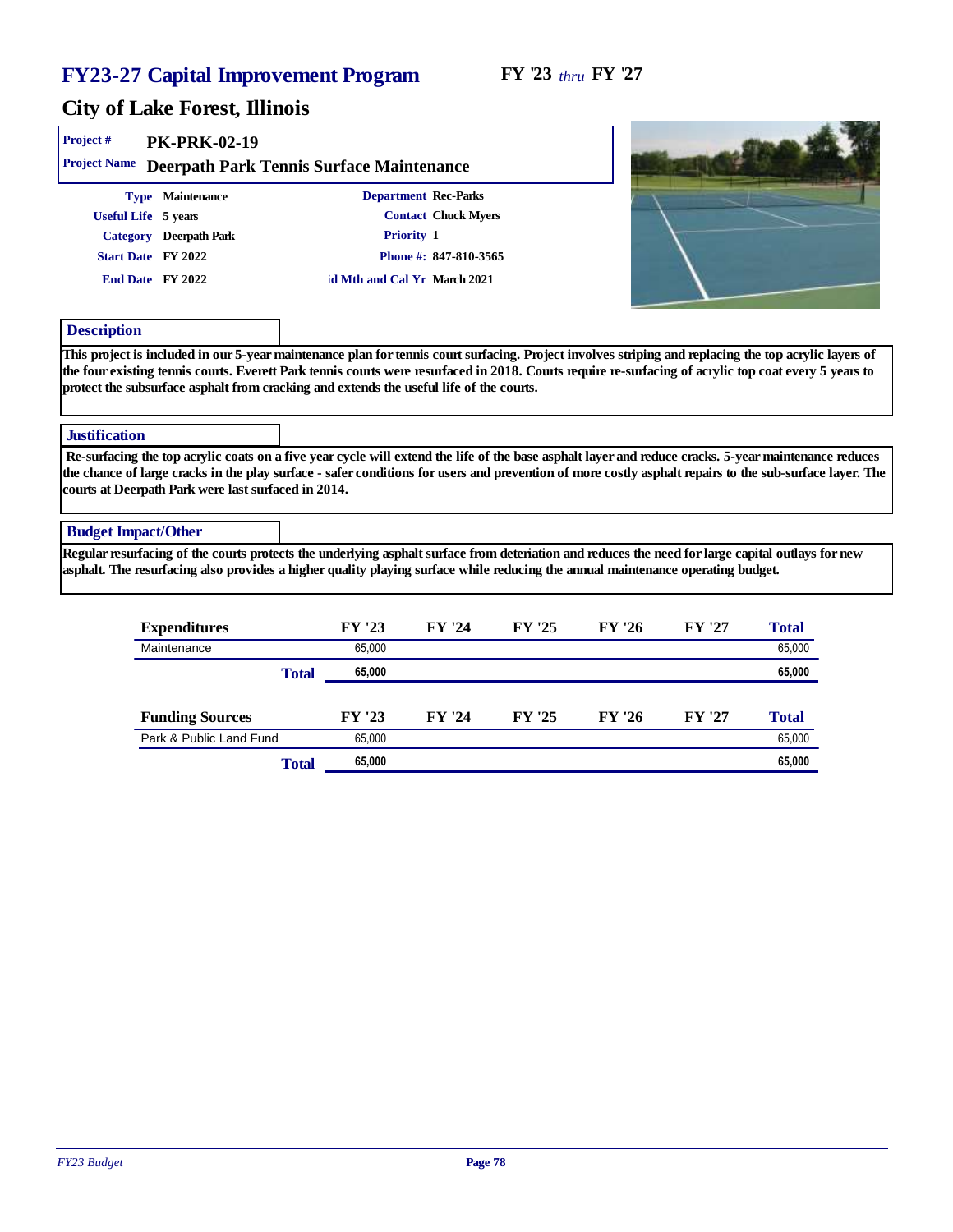# City of Lake Forest, Illinois

| Project #                  | <b>PK-PRK-02-21</b>                                                                                                                                                                                          |       |        |                             |        |         |        |         |  |
|----------------------------|--------------------------------------------------------------------------------------------------------------------------------------------------------------------------------------------------------------|-------|--------|-----------------------------|--------|---------|--------|---------|--|
|                            | Project Name Forest Park: Playground Equipment Replacement                                                                                                                                                   |       |        |                             |        |         |        |         |  |
|                            | Type Equipment                                                                                                                                                                                               |       |        | Department Rec-Parks        |        |         |        |         |  |
|                            | Useful Life 20 years                                                                                                                                                                                         |       |        | <b>Contact Chuck Myers</b>  |        |         |        |         |  |
|                            | Category Forest Park/Beach                                                                                                                                                                                   |       |        | Priority 1                  |        |         |        |         |  |
|                            | Start Date FY 2026                                                                                                                                                                                           |       |        | Phone #: 847-810-3565       |        |         |        |         |  |
|                            | End Date FY 2026                                                                                                                                                                                             |       |        | d Mth and Cal Yr March 2022 |        |         |        |         |  |
| Description                |                                                                                                                                                                                                              |       |        |                             |        |         |        |         |  |
| <b>Justification</b>       | The existing playground was built in 2004 and is in need of replacement to provide a safe and modern play structure for children. Maintenance                                                                |       |        |                             |        |         |        |         |  |
|                            | costs are reduced with new equipment, particularly with the addition of poured-in-place surfacing. Project address the strategic plan priority to<br>"Address aging playgrounds & enhance baseball diamonds" |       |        |                             |        |         |        |         |  |
| <b>Budget Impact/Other</b> |                                                                                                                                                                                                              |       |        |                             |        |         |        |         |  |
|                            | No short-term impact on Operating Budget is anticipated. Long-term impact on Operating Budget will include reduction in weekly maintenance<br>due to the use of poured-in-place surfacing.                   |       |        |                             |        |         |        |         |  |
|                            | Expenditures                                                                                                                                                                                                 |       | FY '23 | FY '24                      | FY '25 | FY '26  | FY '27 | Total   |  |
|                            | Equip/Vehicles/Furnishings                                                                                                                                                                                   |       |        |                             |        | 400.000 |        | 400,000 |  |
|                            |                                                                                                                                                                                                              | Total |        |                             |        | 400,000 |        | 400,000 |  |
|                            | <b>Funding Sources</b>                                                                                                                                                                                       |       | FY '23 | FY '24                      | FY '25 | FY '26  | FY '27 | Total   |  |

Park & Public Land Fund 400,000 400,000 400,000 400,000 400,000 400,000 400,000 400,000 400,000 400,000 400,000

Total **400,000 400,000**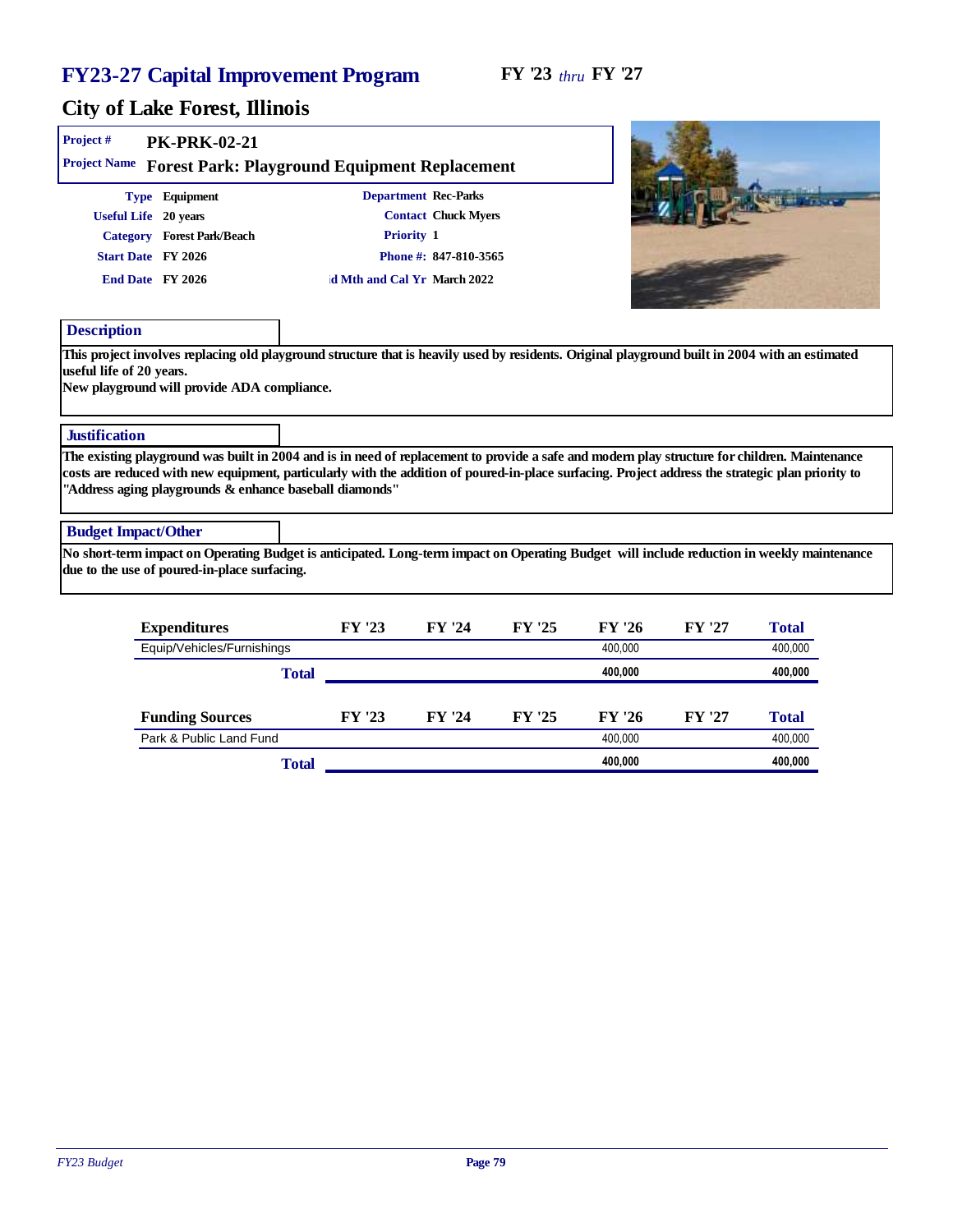| Project#<br><b>PK-PRK-02-22</b><br>Project Name                                                            | Everett Park Tennis Court Surface Maintenance                                                                                                                                                                                                                                                                 |  |
|------------------------------------------------------------------------------------------------------------|---------------------------------------------------------------------------------------------------------------------------------------------------------------------------------------------------------------------------------------------------------------------------------------------------------------|--|
| Type Maintenance<br>Useful Life 5 years<br>Category Everett Park<br>Start Date FY 2025<br>End Date FY 2025 | Department Rec-Parks<br><b>Contact Chuck Myers</b><br>Priority 1<br>Phone #: 847-810-3565<br>d Mth and Cal Yr March 2024                                                                                                                                                                                      |  |
| Description<br>subsurface asphalt from cracking and extends the useful life of the courts.                 | This project is included in our 5-year maintenance plan for tennis court surfacing. Project involves striping and replacing the top acrylic layers of<br>the four existing tennis courts. Tennis courts were resurfaced in 2018. Courts require re-surfacing of acrylic top coat every 5 years to protect the |  |
| Justification                                                                                              | Re-surfacing the top acrylic coats on a five year cycle will extend the life of the base asphalt layer and reduce cracks. 5-year maintenance reduces                                                                                                                                                          |  |
| courts at Everett Park were last surfaced in 2018.                                                         | the chance of large cracks in the play surface - safer conditions for users and prevention of more costly asphalt repairs to the sub-surface layer. The                                                                                                                                                       |  |
| <b>Budget Impact/Other</b>                                                                                 |                                                                                                                                                                                                                                                                                                               |  |
|                                                                                                            | Regular resurfacing of the courts protects the underlying asphalt surface from deteriation and reduces the need for large capital outlays for new<br>asphalt. The resurfacing also provides a higher quality playing surface while reducing the annual maintenance operating budget.                          |  |

| Expenditures            |       | FY '23 | FY '24 | FY '25 | FY '26 | FY '27 | Total  |
|-------------------------|-------|--------|--------|--------|--------|--------|--------|
| Maintenance             |       |        |        | 50.000 |        |        | 50,000 |
|                         | Total |        |        | 50,000 |        |        | 50,000 |
|                         |       |        |        |        |        |        |        |
| <b>Funding Sources</b>  |       | FY '23 | FY '24 | FY '25 | FY '26 | FY '27 | Total  |
| Park & Public Land Fund |       |        | 50.000 |        |        | 50,000 |        |
|                         | Total |        |        | 50,000 |        |        | 50,000 |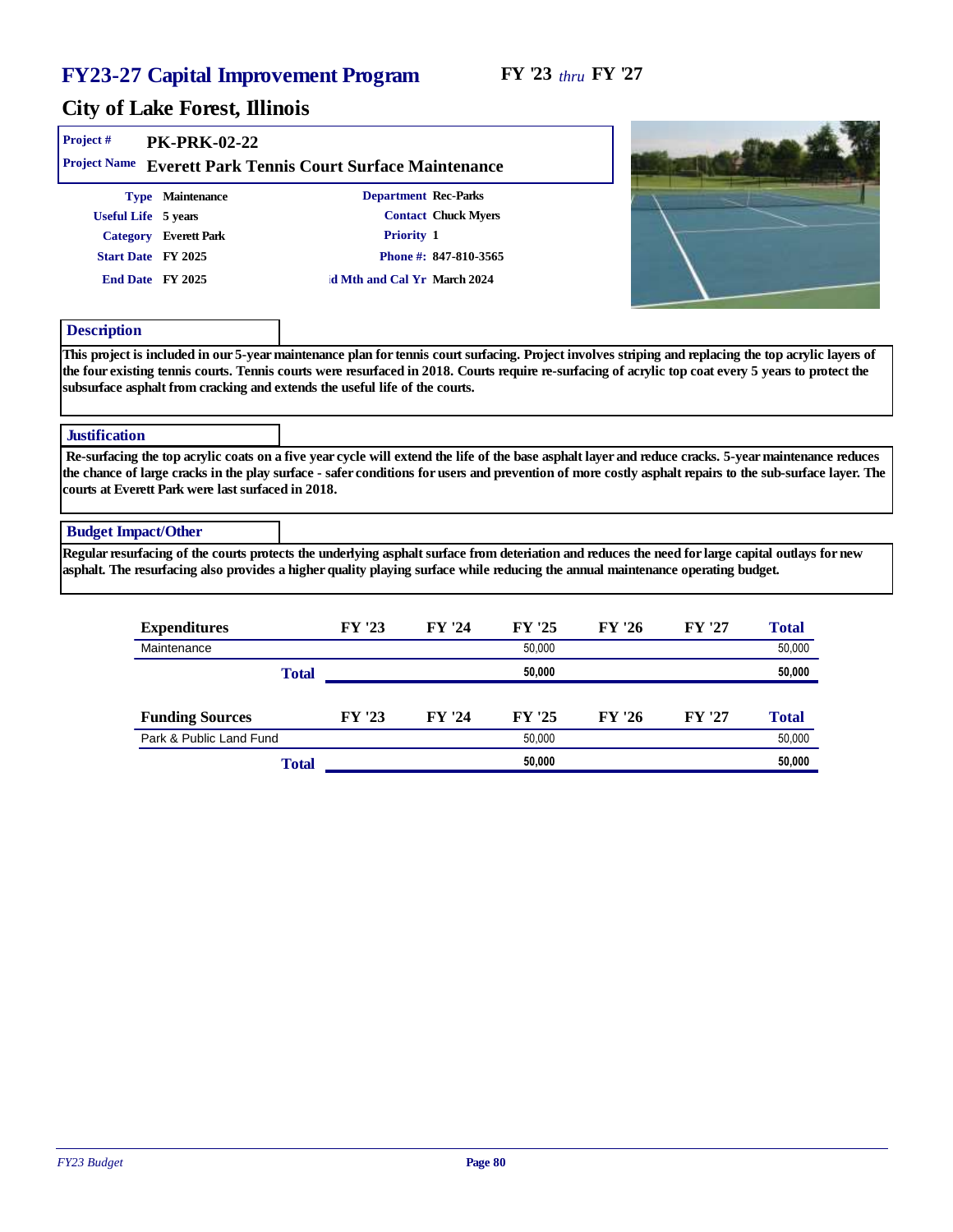# City of Lake Forest, Illinois

| Project#                   | <b>PK-PRK-03-21</b>                                                                                                                                                                                                                                                                                                                                           |       |        |                             |         |        |        |         |  |
|----------------------------|---------------------------------------------------------------------------------------------------------------------------------------------------------------------------------------------------------------------------------------------------------------------------------------------------------------------------------------------------------------|-------|--------|-----------------------------|---------|--------|--------|---------|--|
| Project Name               | Elawa Park: Playground Equipment Replacement                                                                                                                                                                                                                                                                                                                  |       |        |                             |         |        |        |         |  |
|                            | Type Equipment                                                                                                                                                                                                                                                                                                                                                |       |        | Department Rec-Parks        |         |        |        |         |  |
|                            | Useful Life 20 years                                                                                                                                                                                                                                                                                                                                          |       |        | <b>Contact Chuck Myers</b>  |         |        |        |         |  |
|                            | Category Elawa Farm Park                                                                                                                                                                                                                                                                                                                                      |       |        | Priority 1                  |         |        |        |         |  |
|                            | Start Date FY 2024                                                                                                                                                                                                                                                                                                                                            |       |        | Phone #: 847-810-3565       |         |        |        |         |  |
|                            | End Date FY 2024                                                                                                                                                                                                                                                                                                                                              |       |        | d Mth and Cal Yr March 2023 |         |        |        |         |  |
| Description                |                                                                                                                                                                                                                                                                                                                                                               |       |        |                             |         |        |        |         |  |
| <b>Justification</b>       | New playground will provide ADA compliance.                                                                                                                                                                                                                                                                                                                   |       |        |                             |         |        |        |         |  |
|                            | The existing playground was built in 2005 and is in need of replacement to provide a safe and modern play structure for children. Maintenance<br>costs are reduced with new equipment, particularly with the addition of poured-in-place surfacing. Project address the strategic plan priority to<br>"Address aging playgrounds & enhance baseball diamonds" |       |        |                             |         |        |        |         |  |
| <b>Budget Impact/Other</b> |                                                                                                                                                                                                                                                                                                                                                               |       |        |                             |         |        |        |         |  |
|                            | No short-term impact on Operating Budget is anticipated. Long-term impact on Operating Budget will include reduction in weekly maintenance<br>due to the use of poured-in-place surfacing.                                                                                                                                                                    |       |        |                             |         |        |        |         |  |
|                            | Expenditures                                                                                                                                                                                                                                                                                                                                                  |       | FY '23 | FY '24                      | FY '25  | FY '26 | FY '27 | Total   |  |
|                            | Equip/Vehicles/Furnishings                                                                                                                                                                                                                                                                                                                                    |       |        |                             | 550,000 |        |        | 550,000 |  |
|                            |                                                                                                                                                                                                                                                                                                                                                               | Total |        |                             | 550,000 |        |        | 550,000 |  |
|                            | <b>Funding Sources</b>                                                                                                                                                                                                                                                                                                                                        |       | FY '23 | FY '24                      | FY '25  | FY '26 | FY '27 | Total   |  |

Park & Public Land Fund 550,000 550,000 550,000 550,000 550,000 550,000 550,000 550,000 550,000 550,000 550,000

Total **550,000 550,000**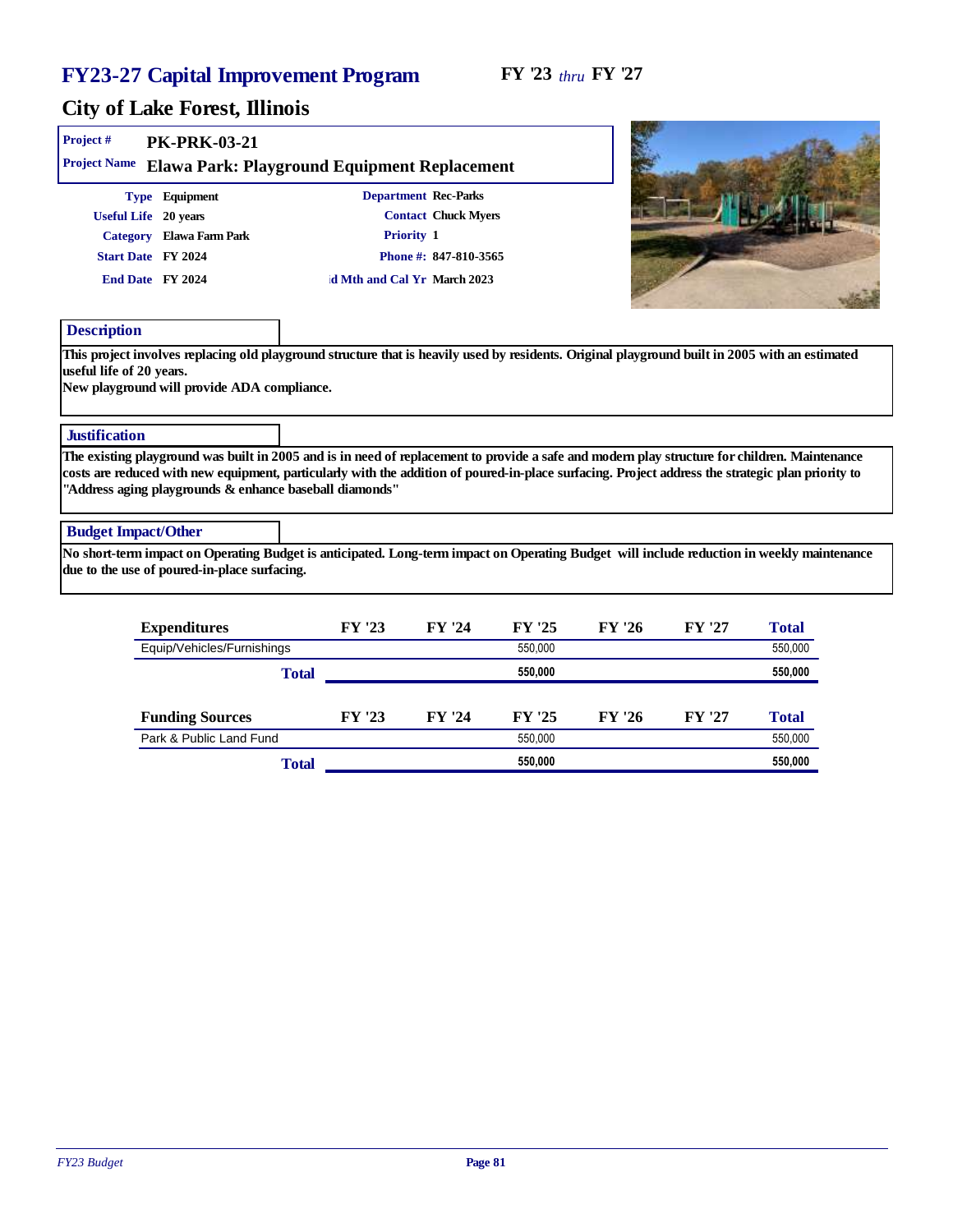| Project #<br>Project Name  | <b>PK-PRK-03-23</b><br>Townline Park Splash Pad                                                          |                                                                                                                   |                                                     |                                                                                                                                                                                                                                                                                        |
|----------------------------|----------------------------------------------------------------------------------------------------------|-------------------------------------------------------------------------------------------------------------------|-----------------------------------------------------|----------------------------------------------------------------------------------------------------------------------------------------------------------------------------------------------------------------------------------------------------------------------------------------|
|                            | Type Equipment<br>Useful Life 20 years<br>Category Rt. 60 Park<br>Start Date FY 2023<br>End Date FY 2023 | Department Rec-Parks<br>Priority 1<br>d Mth and Cal Yr March 2022                                                 | <b>Contact Chuck Myers</b><br>Phone #: 847-810-3565 |                                                                                                                                                                                                                                                                                        |
| Description                |                                                                                                          | Project includes the installation of a 1500-2000 square foot splash pad near the existing playground and shelter. |                                                     |                                                                                                                                                                                                                                                                                        |
| Justification              |                                                                                                          |                                                                                                                   |                                                     |                                                                                                                                                                                                                                                                                        |
|                            |                                                                                                          |                                                                                                                   |                                                     | The project will address a deficit (per Illinois average) in water based facilities, as identified in the 2019 LF Parks & Recreation 10-Year Strategic<br>Master Plan. This will be the first splash pad in Lake Forest and will address the desire of residents for a water facility. |
| <b>Budget Impact/Other</b> |                                                                                                          |                                                                                                                   |                                                     |                                                                                                                                                                                                                                                                                        |
|                            |                                                                                                          | inspections, periodic cleaning, seasonal setup and shutdown, and repairs.                                         |                                                     | The splashpad is a new addition to the park and will require staff time to maintain, estimated at 40-50 man-hours per season. This includes regular                                                                                                                                    |
|                            |                                                                                                          |                                                                                                                   |                                                     |                                                                                                                                                                                                                                                                                        |

| Expenditures                   |       | FY '23  | FY '24 | FY '25 | FY '26 | FY '27 | Total   |
|--------------------------------|-------|---------|--------|--------|--------|--------|---------|
| Construction                   |       | 300.000 |        |        |        |        | 300,000 |
|                                | Total | 300,000 |        |        |        |        | 300,000 |
|                                |       |         |        |        |        |        |         |
| <b>Funding Sources</b>         |       | FY '23  | FY '24 | FY '25 | FY '26 | FY '27 | Total   |
| Park & Public Land Fund        |       | 250,000 |        |        |        |        | 250,000 |
| <b>Special Recreation Fund</b> |       | 50.000  |        |        |        |        | 50,000  |
|                                | Total | 300,000 |        |        |        |        | 300,000 |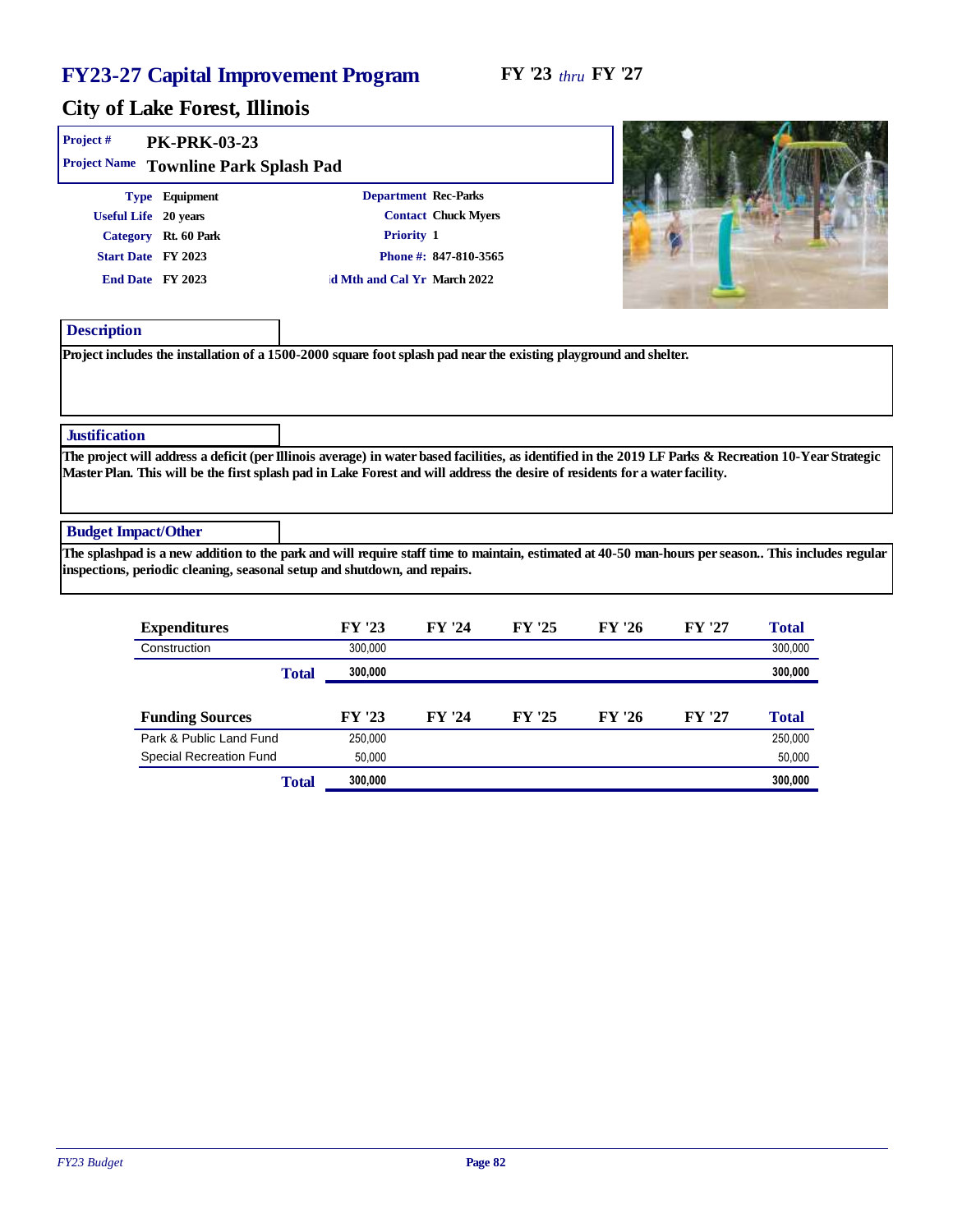#### City of Lake Forest, Illinois

| Project#<br>$PW-BLD-01-14$<br>Project Name * Multiple Buildings: ADA Compliance                                          |                                                                                                                     |                                                                                                                                                                                                                                                                                                                                                                                                                                                      |
|--------------------------------------------------------------------------------------------------------------------------|---------------------------------------------------------------------------------------------------------------------|------------------------------------------------------------------------------------------------------------------------------------------------------------------------------------------------------------------------------------------------------------------------------------------------------------------------------------------------------------------------------------------------------------------------------------------------------|
| Type Maintenance<br>Useful Life 15 years<br>Category Unassigned - Assign Now<br>Start Date On-going<br>End Date On-going | Department Rec-Parks<br><b>Contact Sally Swarthout</b><br>Priority 1<br>Phone #: $847-810-3942$<br>d Mth and Cal Yr |                                                                                                                                                                                                                                                                                                                                                                                                                                                      |
| Description                                                                                                              |                                                                                                                     |                                                                                                                                                                                                                                                                                                                                                                                                                                                      |
|                                                                                                                          | proposed resolution, the estimated cost of the resolution, and an estimated timeline for such repairs.              | In the summer and fall of 2012, PHN Architects conducted a comprehensive audit of indoor and outdoor recreation and municipal facilities as<br>directed by The City of Lake Forest with the intent of documenting issues of non-compliance with the 2010 ADAAG (Americans with Disabilities<br>Act Accessibility Guidelines). The results of the audit were then entered into a comprehensive report format showing; the description of the issue, a |
| <b>Justification</b>                                                                                                     |                                                                                                                     |                                                                                                                                                                                                                                                                                                                                                                                                                                                      |
|                                                                                                                          |                                                                                                                     | $\lambda$ and the component of the contract of the contract of the contract of the contract of the contract of the contract of the contract of the contract of the contract of the contract of the contract of the contract of the                                                                                                                                                                                                                   |

As stated in the report, The City has done an excellent job of maintaining accessable facilities and features throughout the city. Major portions of the parks/rec system and municipal facilities are fully accessable and in most cases only minor repairs are needed. The City has reveiwed the issues and established a comprehensive transition plan to bring resolution to most of the issues over the next 5 years by prioritzing the recommendations from PHN Architects.

#### Budget Impact/Other

There are no associated impacts to the operating budget.

| Expenditures            | FY '23 | FY '24 | FY '25 | FY '26 | FY '27 | Total   |
|-------------------------|--------|--------|--------|--------|--------|---------|
| Maintenance             | 70.000 | 70.000 | 70.000 | 70.000 |        | 280,000 |
| Total                   | 70.000 | 70.000 | 70.000 | 70.000 |        | 280,000 |
|                         |        |        |        |        |        |         |
| <b>Funding Sources</b>  | FY '23 | FY '24 | FY '25 | FY '26 | FY '27 | Total   |
| Special Recreation Fund | 70.000 | 70.000 | 70.000 | 70.000 |        | 280,000 |
| Total                   | 70.000 | 70.000 | 70.000 | 70,000 |        | 280,000 |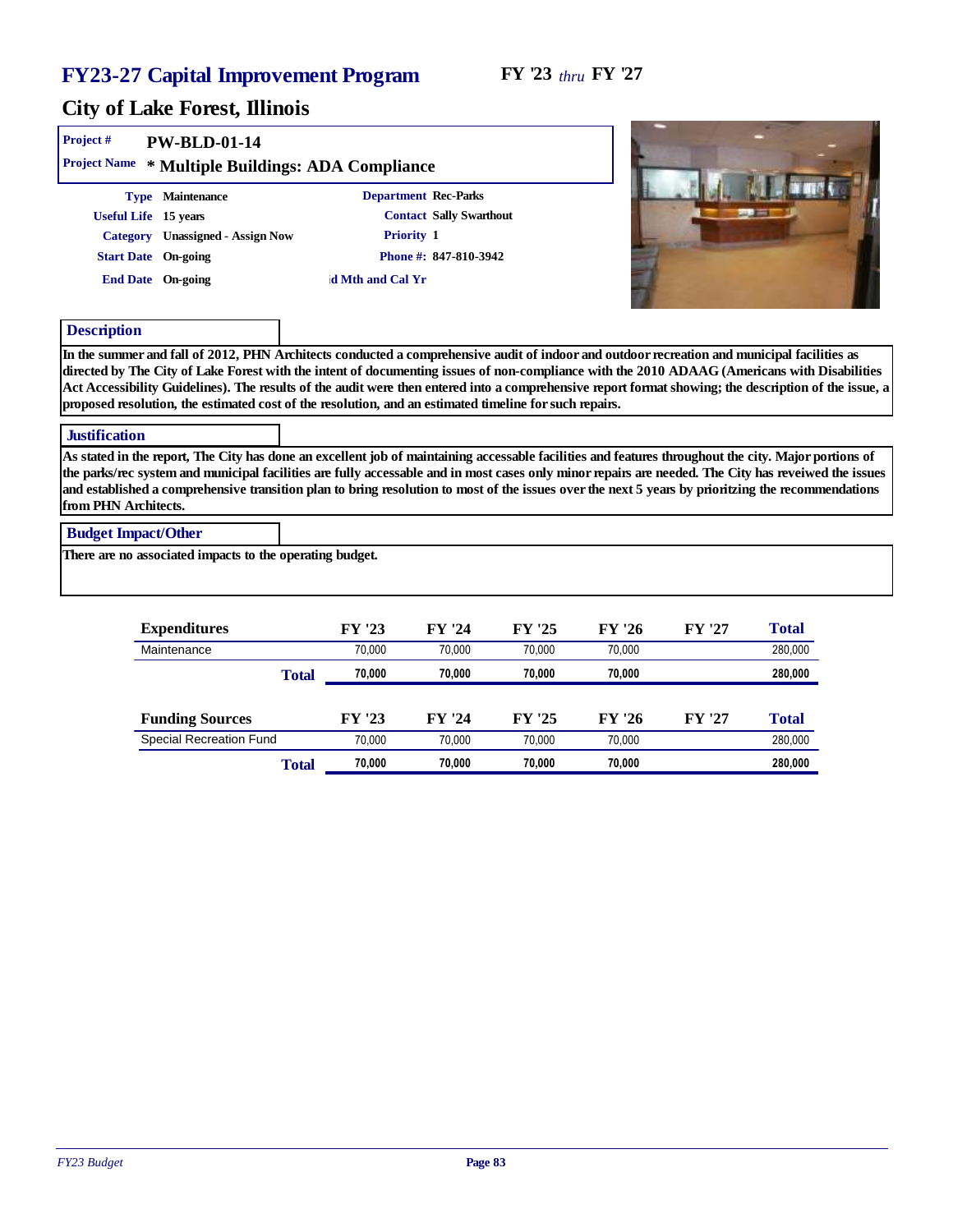| Project#                   | <b>PK-REC-01-28</b>        |                                                                                                                                                                                                                                                           |                       |        |        |        |       |
|----------------------------|----------------------------|-----------------------------------------------------------------------------------------------------------------------------------------------------------------------------------------------------------------------------------------------------------|-----------------------|--------|--------|--------|-------|
| Project Name               | 420 Sailboat Replacement   |                                                                                                                                                                                                                                                           |                       |        |        |        |       |
|                            | Type Equipment             |                                                                                                                                                                                                                                                           | Department Recreation |        |        |        |       |
|                            | Useful Life 10 years       |                                                                                                                                                                                                                                                           | Contact Joe Mobile    |        |        |        |       |
|                            | Category Forest Park/Beach | Priority 1                                                                                                                                                                                                                                                |                       |        |        |        |       |
|                            | Start Date FY 2023         |                                                                                                                                                                                                                                                           | Phone #: 847-810-3941 |        |        |        |       |
|                            | End Date FY 2023           | d Mth and Cal Yr                                                                                                                                                                                                                                          |                       |        |        |        |       |
| Description                |                            |                                                                                                                                                                                                                                                           |                       |        |        |        |       |
| program.<br>Justification  |                            | 420 sailboats are used for the Recreation Department instructional programs and race teams year round. These boats are the workhorse of our                                                                                                               |                       |        |        |        |       |
|                            |                            | Our recent order of a new fleet of 420 sailboats were returned due to being poorly built and breaking with limited use. We need to buy<br>replacement boats to replace these damaged fleet in order to sustain our nationally recognized sailing program. |                       |        |        |        |       |
| <b>Budget Impact/Other</b> |                            |                                                                                                                                                                                                                                                           |                       |        |        |        |       |
|                            |                            | The new boats used over time will requrire minor maintenance to extend their useful lifr.                                                                                                                                                                 |                       |        |        |        |       |
|                            | Expenditures               | FY '23                                                                                                                                                                                                                                                    | FY '24                | FY '25 | FY '26 | FY '27 | Total |

| Expenditures               |       | FY 25  | FYZ4   | F Y 25 | AYZ0   | AYZI   | l otal |
|----------------------------|-------|--------|--------|--------|--------|--------|--------|
| Equip/Vehicles/Furnishings |       | 60,000 |        |        |        |        | 60,000 |
|                            | Total | 60,000 |        |        |        |        | 60,000 |
|                            |       |        |        |        |        |        |        |
| <b>Funding Sources</b>     |       | FY '23 | FY '24 | FY '25 | FY '26 | FY '27 | Total  |
| Capital Fund               |       | 60.000 |        |        |        |        | 60,000 |
|                            | Total | 60,000 |        |        |        |        | 60,000 |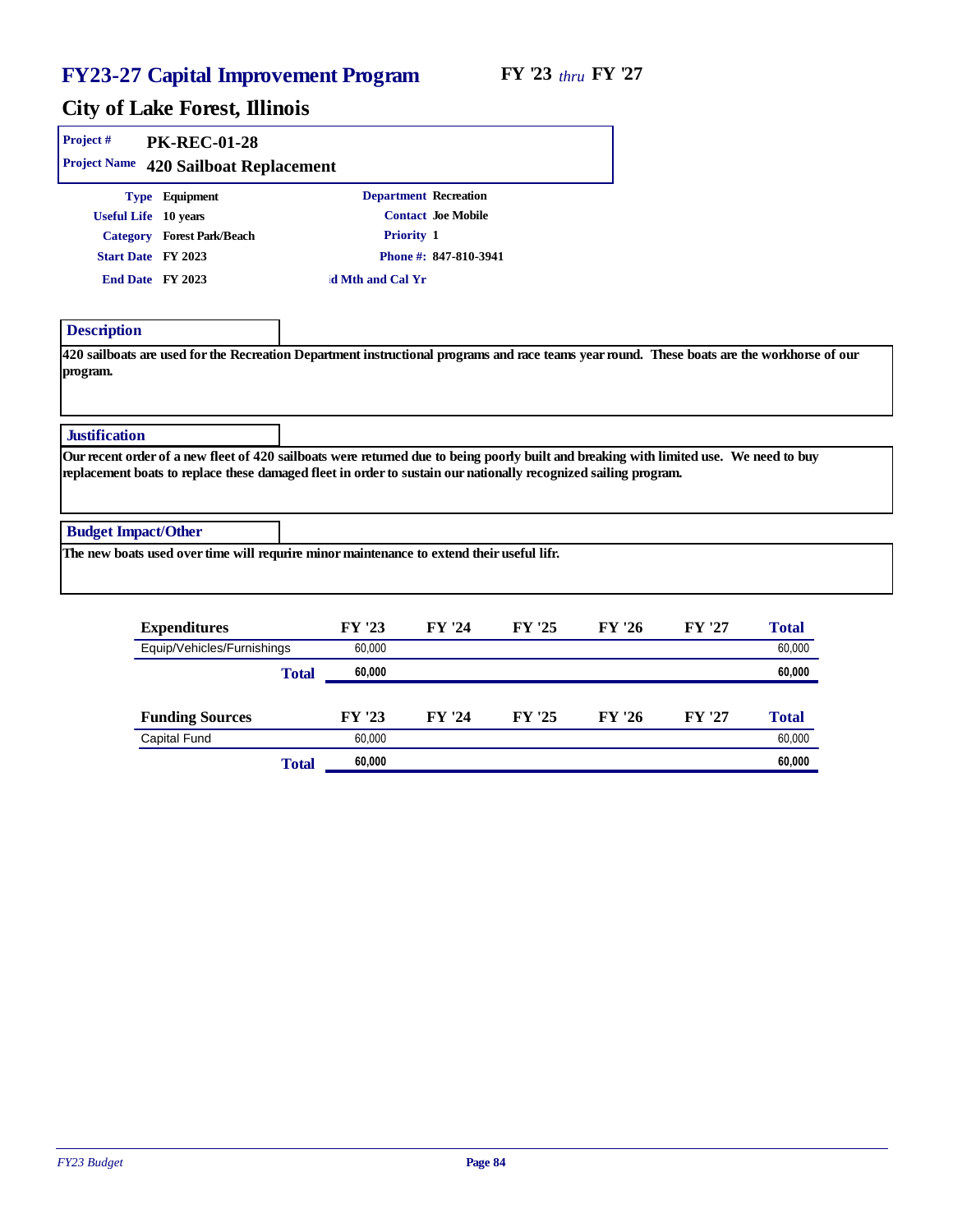#### City of Lake Forest, Illinois

| Project#<br>Project Name   | <b>PK-REC-02-24</b><br><b>ELAWA WDC HVAC Improvements</b>                                                                                                                                                                                                        |       |                  |                       |        |        |        |                                                                                                                                                                                                                                                                                                       |
|----------------------------|------------------------------------------------------------------------------------------------------------------------------------------------------------------------------------------------------------------------------------------------------------------|-------|------------------|-----------------------|--------|--------|--------|-------------------------------------------------------------------------------------------------------------------------------------------------------------------------------------------------------------------------------------------------------------------------------------------------------|
|                            | Type Improvement                                                                                                                                                                                                                                                 |       |                  | Department Recreation |        |        |        |                                                                                                                                                                                                                                                                                                       |
| <b>Useful Life</b>         |                                                                                                                                                                                                                                                                  |       |                  | Contact Jim Lockefeer |        |        |        | 98 88                                                                                                                                                                                                                                                                                                 |
| Category                   | Elawa Farm                                                                                                                                                                                                                                                       |       |                  | Priority 1            |        |        |        |                                                                                                                                                                                                                                                                                                       |
| <b>Start Date</b>          |                                                                                                                                                                                                                                                                  |       |                  | Phone #: 847 810-3542 |        |        |        |                                                                                                                                                                                                                                                                                                       |
| <b>End Date</b>            |                                                                                                                                                                                                                                                                  |       | d Mth and Cal Yr |                       |        |        |        |                                                                                                                                                                                                                                                                                                       |
| Description                |                                                                                                                                                                                                                                                                  |       |                  |                       |        |        |        |                                                                                                                                                                                                                                                                                                       |
| shared responsibility.     | the Building Maintenance *ELAWA Capital Maintenance Program because these projects do not impact the ELAWA Foundation and have no<br>Each annual lump sum amount from FY23 - FY27 are supported by a detailed Excel Sheet that identifies projects individually. |       |                  |                       |        |        |        |                                                                                                                                                                                                                                                                                                       |
| <b>Justification</b>       |                                                                                                                                                                                                                                                                  |       |                  |                       |        |        |        |                                                                                                                                                                                                                                                                                                       |
|                            | These are important projects to keep both the WDC and Cottage facilities operating efficiently.                                                                                                                                                                  |       |                  |                       |        |        |        |                                                                                                                                                                                                                                                                                                       |
| <b>Budget Impact/Other</b> |                                                                                                                                                                                                                                                                  |       |                  |                       |        |        |        |                                                                                                                                                                                                                                                                                                       |
|                            | the many City facilities and buildings.                                                                                                                                                                                                                          |       |                  |                       |        |        |        | This capital maintenance item has a positive impact on the City's Building Maintenance Section operating budget. These funds are typically used<br>for larger contractual service projects which allows the Building Maintenance Section to focus on the more daily maintenance items and projects at |
|                            | Expenditures                                                                                                                                                                                                                                                     |       | FY '23           | FY '24                | FY '25 | FY '26 | FY '27 | Total                                                                                                                                                                                                                                                                                                 |
|                            | Maintenance                                                                                                                                                                                                                                                      |       |                  | 175,000               |        |        |        | 175,000                                                                                                                                                                                                                                                                                               |
|                            |                                                                                                                                                                                                                                                                  | Total |                  | 175,000               |        |        |        | 175,000                                                                                                                                                                                                                                                                                               |
|                            | <b>Funding Sources</b>                                                                                                                                                                                                                                           |       | FY '23           | FY '24                | FY '25 | FY '26 | FY '27 | Total                                                                                                                                                                                                                                                                                                 |

Capital Fund 175,000 175,000 175,000 175,000

Total **175,000 175,000**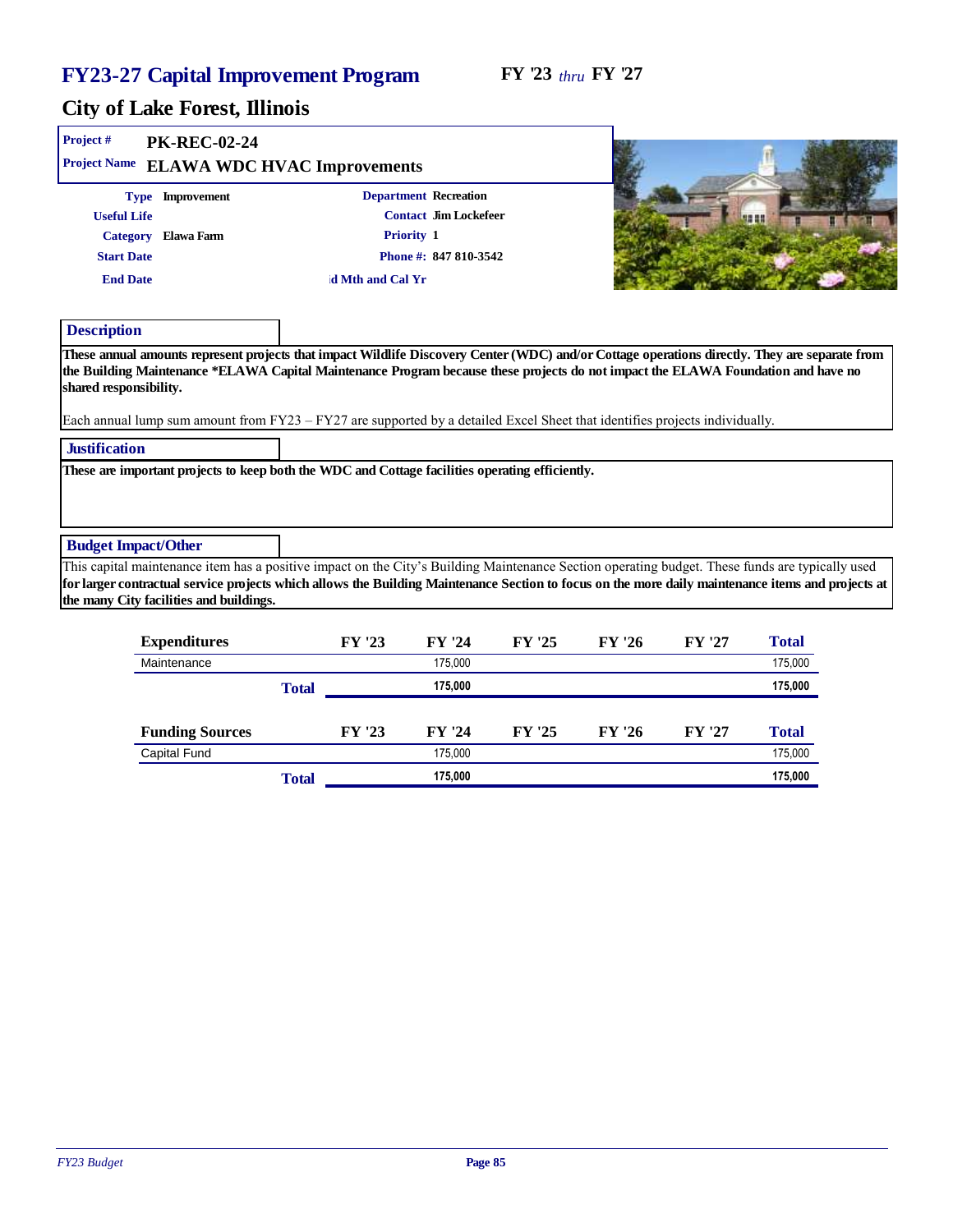#### FY '23 *thru* FY '27

| Project #                  | <b>PK-REC-04-22</b>                                                                                            |                                                                                |                                             |                                                                                                                                                                                                                                                                                                    |
|----------------------------|----------------------------------------------------------------------------------------------------------------|--------------------------------------------------------------------------------|---------------------------------------------|----------------------------------------------------------------------------------------------------------------------------------------------------------------------------------------------------------------------------------------------------------------------------------------------------|
| Project Name               | Beach Crane Replacement                                                                                        |                                                                                |                                             |                                                                                                                                                                                                                                                                                                    |
|                            | Type Equipment<br>Useful Life 20 years<br>Category Forest Park/Beach<br>Start Date FY 2023<br>End Date FY 2023 | Department Recreation<br>Priority 1<br>d Mth and Cal Yr                        | Contact Joe Mobile<br>Phone #: 847-810-3941 |                                                                                                                                                                                                                                                                                                    |
| Description                | determine the best approach to replacing the cranes.                                                           | 10/28/21 - \$50,000 from Parks and Recreation Fund, \$70,000 from Capital Fund |                                             | Replacement of beach two cranes used for raising and lowering boats into the lake. A study will be done to evaluate the needs at the lakeshore and                                                                                                                                                 |
| <b>Justification</b>       |                                                                                                                |                                                                                |                                             |                                                                                                                                                                                                                                                                                                    |
|                            |                                                                                                                |                                                                                |                                             | The cranes were installed as part of the original beach project in 1987. They have been well maintained but they are now 34 years old and nearing<br>the end of their EUL. The cranes are used by residents for putting boats in and out of the basin and by staff for the City's sailing program. |
| <b>Budget Impact/Other</b> |                                                                                                                |                                                                                |                                             |                                                                                                                                                                                                                                                                                                    |
|                            |                                                                                                                | There isn't an impact on future budgets except for maintenance and repairs.    |                                             |                                                                                                                                                                                                                                                                                                    |
|                            |                                                                                                                |                                                                                |                                             |                                                                                                                                                                                                                                                                                                    |

| Expenditures               |       | FY '23 | FY '24 | FY '25 | FY '26 | FY '27 | Total  |
|----------------------------|-------|--------|--------|--------|--------|--------|--------|
| Equip/Vehicles/Furnishings |       | 70.000 |        |        |        |        | 70,000 |
|                            | Total | 70,000 |        |        |        |        | 70,000 |
|                            |       |        |        |        |        |        |        |
| <b>Funding Sources</b>     |       | FY '23 | FY '24 | FY '25 | FY '26 | FY '27 | Total  |
| Capital Fund               |       | 70.000 |        |        |        |        | 70,000 |
|                            | Total | 70,000 |        |        |        |        | 70,000 |